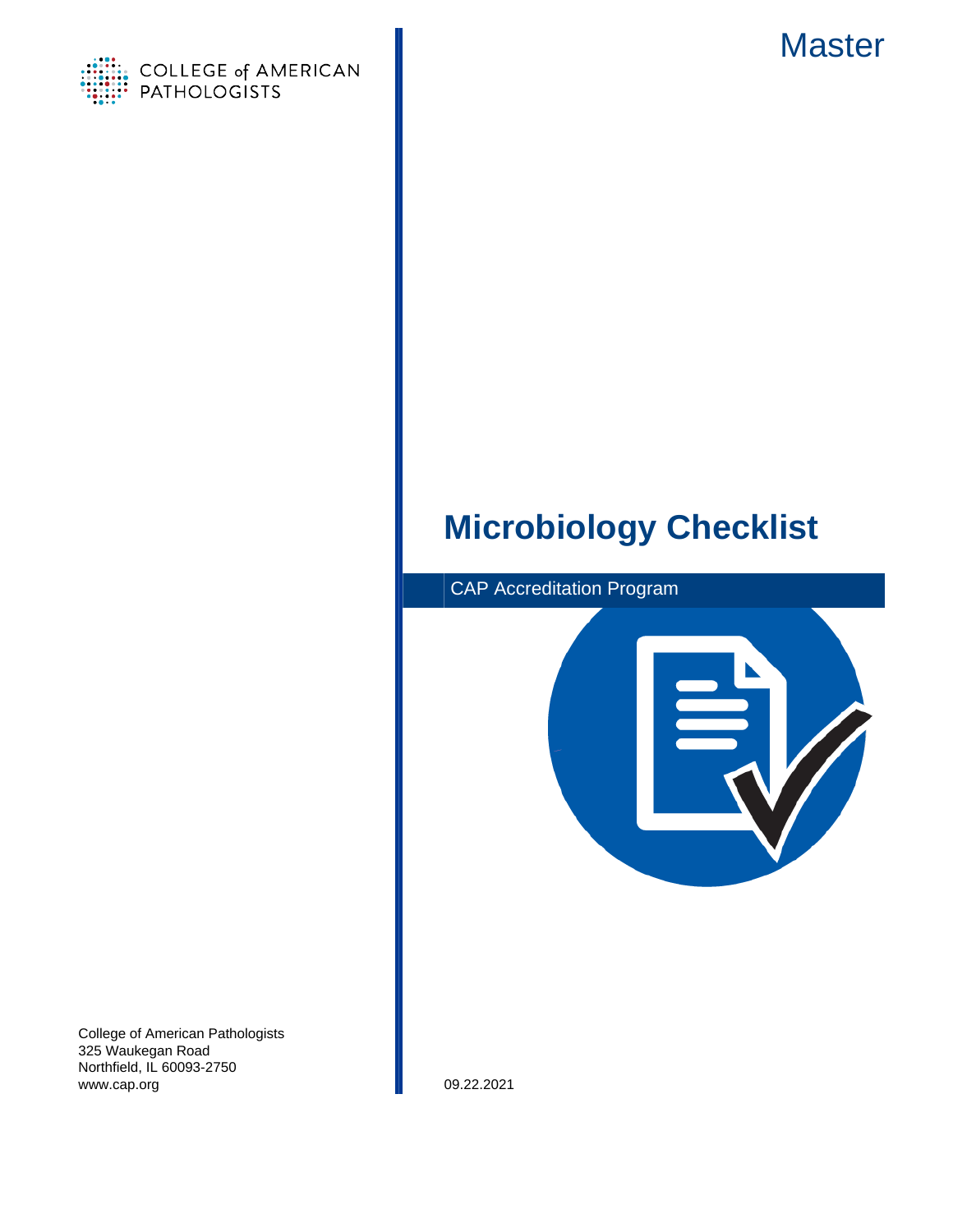## **Disclaimer and Copyright Notice**

On-site inspections are performed with the edition of the Checklists mailed to a facility at the completion of the application or reapplication process, not necessarily those currently posted on the website. The checklists undergo regular revision and a new edition may be published after the inspection materials are sent.

For questions about the use of the Checklists or Checklist interpretation, email [accred@cap.org](mailto:accred@cap.org) or call 800-323-4040 or 847-832-7000 (international customers, use country code 001).

The Checklists used for inspection by the College of American Pathologists' Accreditation Programs have been created by the CAP and are copyrighted works of the CAP. The CAP has authorized copying and use of the checklists by CAP inspectors in conducting laboratory inspections for the Council on Accreditation and by laboratories that are preparing for such inspections. Except as permitted by section 107 of the Copyright Act, 17 U.S.C. sec. 107, any other use of the Checklists constitutes infringement of the CAP's copyrights in the Checklists. The CAP will take appropriate legal action to protect these copyrights.

All Checklists are ©2021. College of American Pathologists. All rights reserved.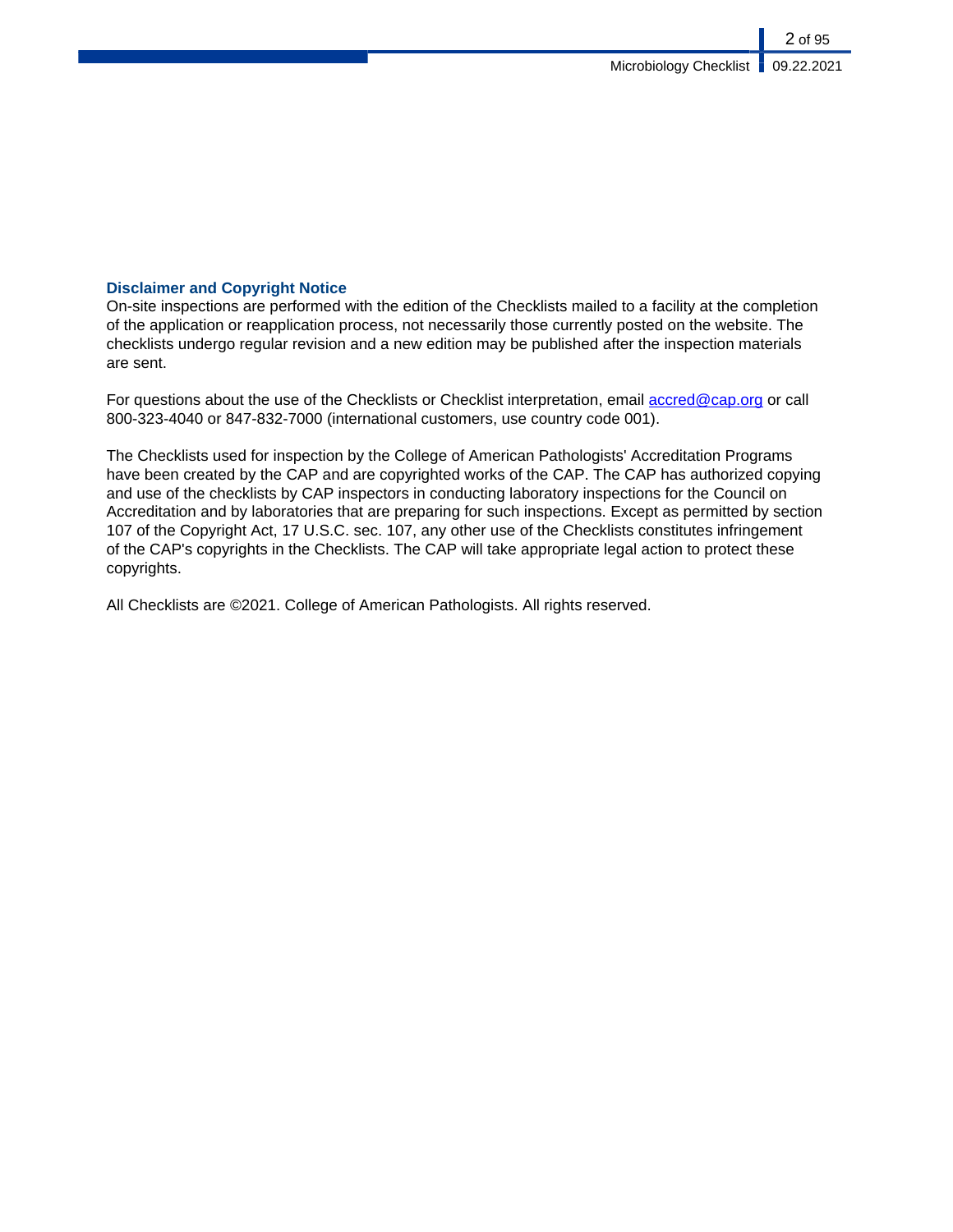# **Microbiology Checklist**



## TABLE OF CONTENTS

| MATRIX-ASSISTED LASER DESORPTION IONIZATION TIME-OF-FLIGHT (MALDI-TOF) MASS |  |
|-----------------------------------------------------------------------------|--|
|                                                                             |  |
|                                                                             |  |
|                                                                             |  |
|                                                                             |  |
|                                                                             |  |
|                                                                             |  |
|                                                                             |  |
|                                                                             |  |
|                                                                             |  |
|                                                                             |  |
|                                                                             |  |
|                                                                             |  |
|                                                                             |  |
|                                                                             |  |
|                                                                             |  |
|                                                                             |  |
|                                                                             |  |
|                                                                             |  |
|                                                                             |  |
|                                                                             |  |
|                                                                             |  |
|                                                                             |  |
|                                                                             |  |
|                                                                             |  |
|                                                                             |  |
|                                                                             |  |
|                                                                             |  |
|                                                                             |  |
|                                                                             |  |
|                                                                             |  |
|                                                                             |  |
|                                                                             |  |
|                                                                             |  |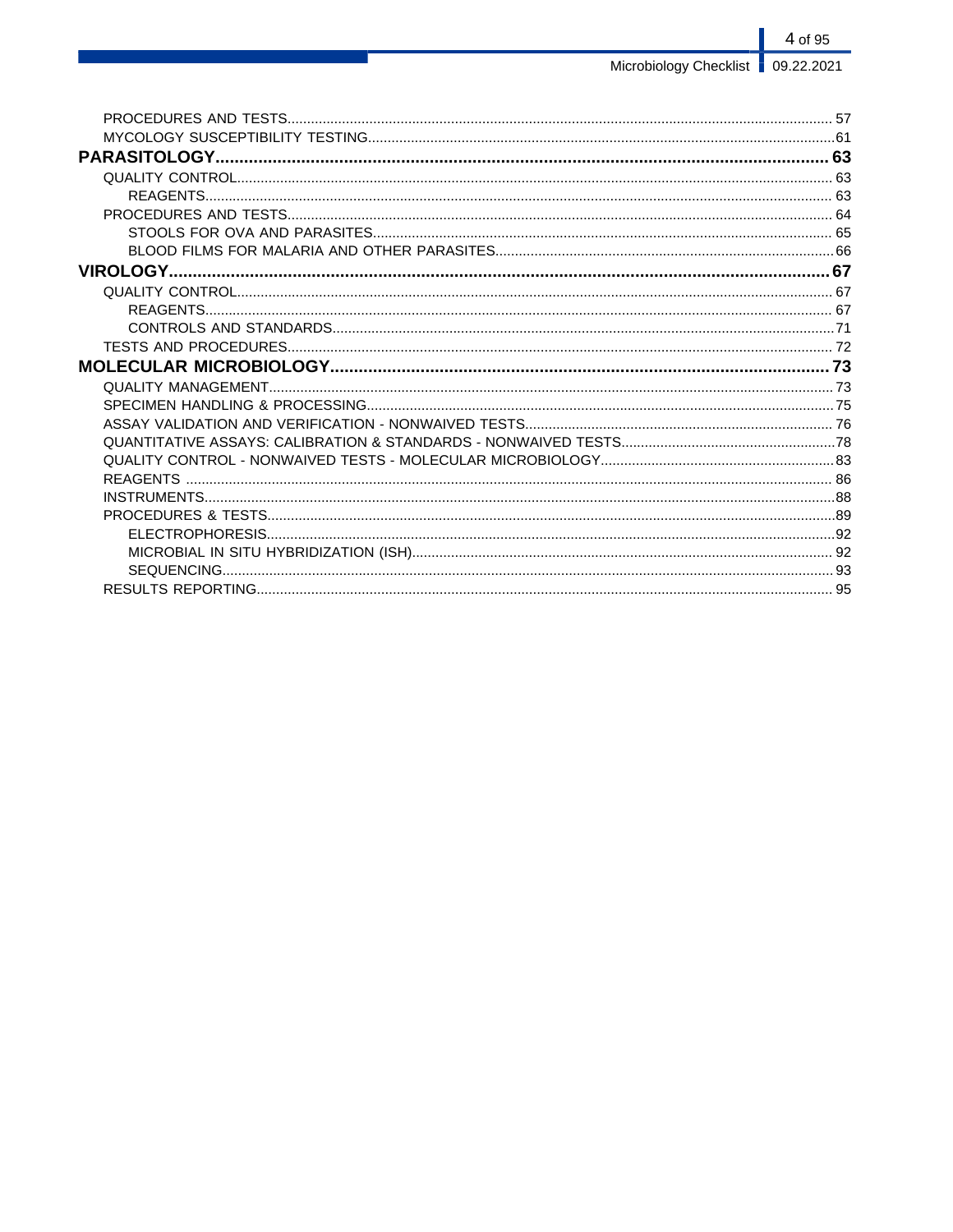## **ON-LINE CHECKLIST AVAILABILITY AND RESOURCES**

Participants of the CAP accreditation programs may download the checklists from the CAP website (cap.org) by logging into e-LAB Solutions Suite. They are available in different checklist types and formatting options, including:

- Master contains ALL of the requirements and instructions available in PDF, Word/XML or Excel formats
- Custom customized based on the laboratory's activity (test) menu; available in PDF, Word/XML or Excel formats
- Changes Only contains only those requirements with significant changes since the previous checklist edition in a track changes format to show the differences; in PDF version only. Requirements that have been moved or merged appear in a table at the end of the file.

A repository of questions and answers and other resources is also available in e-LAB Solutions Suite under Accreditation Resources, Checklist Requirement Q & A.

## **SUMMARY OF CHECKLIST EDITION CHANGES Microbiology Checklist 09/22/2021 Edition**

The information below includes a listing of checklist requirements with significant changes in the current edition and previous edition of this checklist. The list is separated into three categories:

- 1. New
- 2. Revised:
	- Modifications that may require a change in policy, procedure, or process for continued compliance; or
	- A change to the Phase
- 3. Deleted/Moved/Merged:
	- **Deleted**
	- Moved Relocation of a requirement into a different checklist (requirements that have been resequenced within the same checklist are not listed)
	- $Mered$  The combining of similar requirements

NOTE: The requirements listed below are from the Master version of the checklist. The customized checklist version created for on-site inspections and self-evaluations may not list all of these requirements.

## NEW Checklist Requirements

| Requirement | <b>Effective Date</b> |
|-------------|-----------------------|
| MIC.11385   | 09/22/2021            |
| MIC.21855   | 09/22/2021            |
| MIC.32150   | 06/04/2020            |
| MIC.32170   | 06/04/2020            |
| MIC.63340   | 09/22/2021            |
| MIC.65620   | 06/04/2020            |

## REVISED Checklist Requirements

| <b>Requirement</b> | <b>Effective Date</b> |
|--------------------|-----------------------|
| MIC.11023          | 09/22/2021            |
| MIC 11035          | 09/22/2021            |
| MIC.11380          | 09/22/2021            |
| MIC.18968          | 09/22/2021            |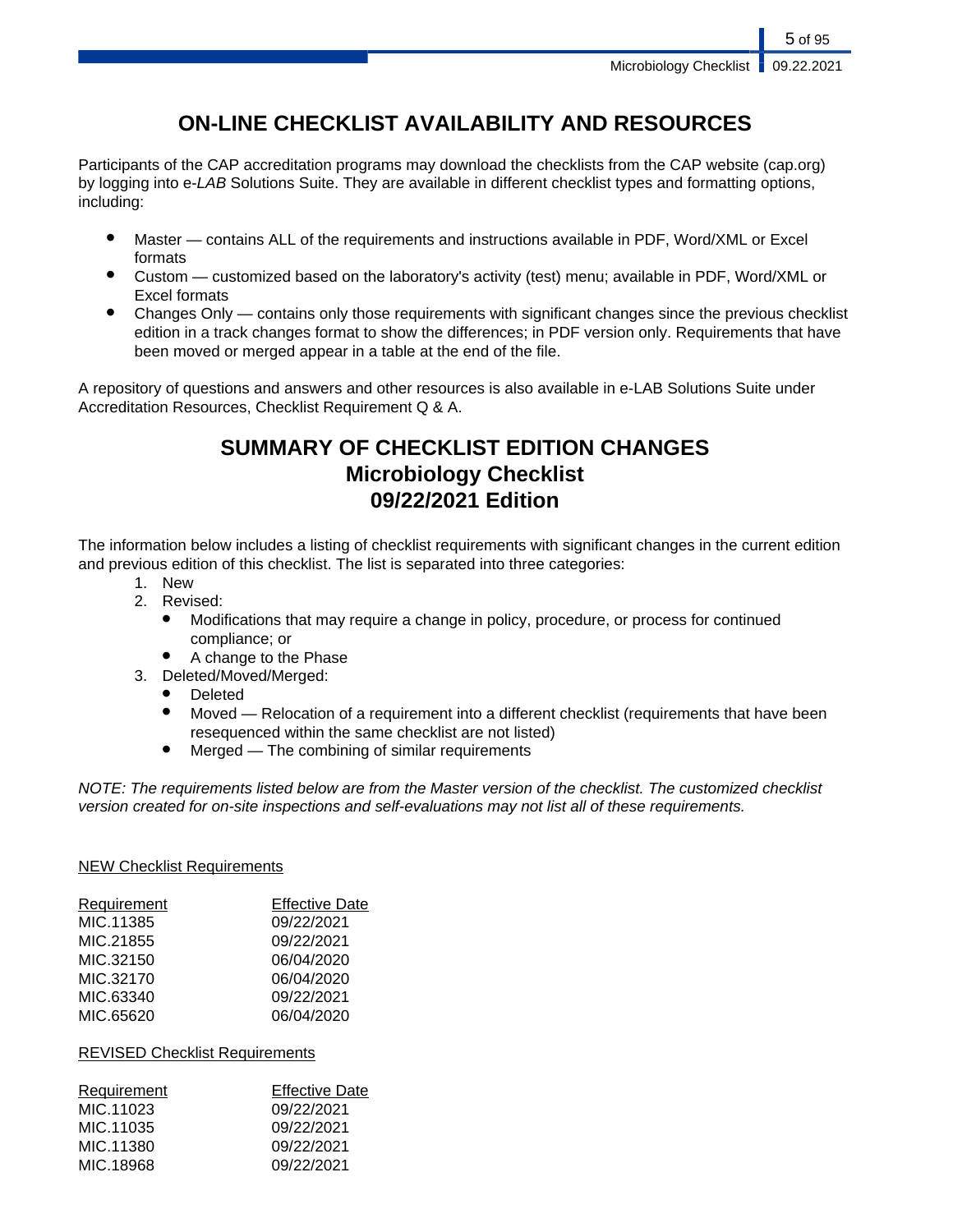| MIC.18985 | 09/22/2021 |
|-----------|------------|
| MIC.19035 | 09/22/2021 |
| MIC.19840 | 09/22/2021 |
| MIC.20530 | 09/22/2021 |
| MIC.20540 | 09/22/2021 |
| MIC.21240 | 09/22/2021 |
| MIC.21815 | 06/04/2020 |
| MIC.21835 | 06/04/2020 |
| MIC.21950 | 09/22/2021 |
| MIC.22273 | 09/22/2021 |
| MIC.22630 | 06/04/2020 |
| MIC.22635 | 09/22/2021 |
| MIC.22640 | 09/22/2021 |
| MIC.22870 | 06/04/2020 |
| MIC.31100 | 09/22/2021 |
| MIC.31120 | 09/22/2021 |
| MIC.31380 | 09/22/2021 |
| MIC.31680 | 09/22/2021 |
| MIC.32140 | 06/04/2020 |
| MIC.41200 | 09/22/2021 |
| MIC.42110 | 09/22/2021 |
| MIC.42120 | 09/22/2021 |
| MIC.42130 | 09/22/2021 |
| MIC.42350 | 06/04/2020 |
| MIC.42550 | 09/22/2021 |
| MIC.42600 | 09/22/2021 |
| MIC.52195 | 06/04/2020 |
| MIC.64770 | 09/22/2021 |
| MIC.64960 | 06/04/2020 |
| MIC.65200 | 09/22/2021 |
| MIC.65220 | 09/22/2021 |
| MIC.65590 | 09/22/2021 |

## DELETED/MOVED/MERGED Checklist Requirements

| Requirement | Effective Date |
|-------------|----------------|
| MIC.33050   | 09/21/2021     |
| MIC.33300   | 09/21/2021     |
| MIC.42620   | 09/21/2021     |
| MIC.42680   | 09/21/2021     |
| MIC 43250   | 09/21/2021     |
| MIC.43300   | 09/21/2021     |
| MIC.43350   | 09/21/2021     |
| MIC.51210   | 06/03/2020     |
| MIC.51220   | 06/03/2020     |
| MIC.63050   | 09/21/2021     |
| MIC.63100   | 09/21/2021     |
| MIC.63150   | 09/21/2021     |
| MIC.63200   | 09/21/2021     |
| MIC.63220   | 09/21/2021     |
| MIC.63250   | 09/21/2021     |
| MIC.63322   | 09/21/2021     |
| MIC.64760   | 09/21/2021     |
| MIC.64956   | 09/21/2021     |
| MIC.64968   | 09/21/2021     |
| MIC.66200   | 09/21/2021     |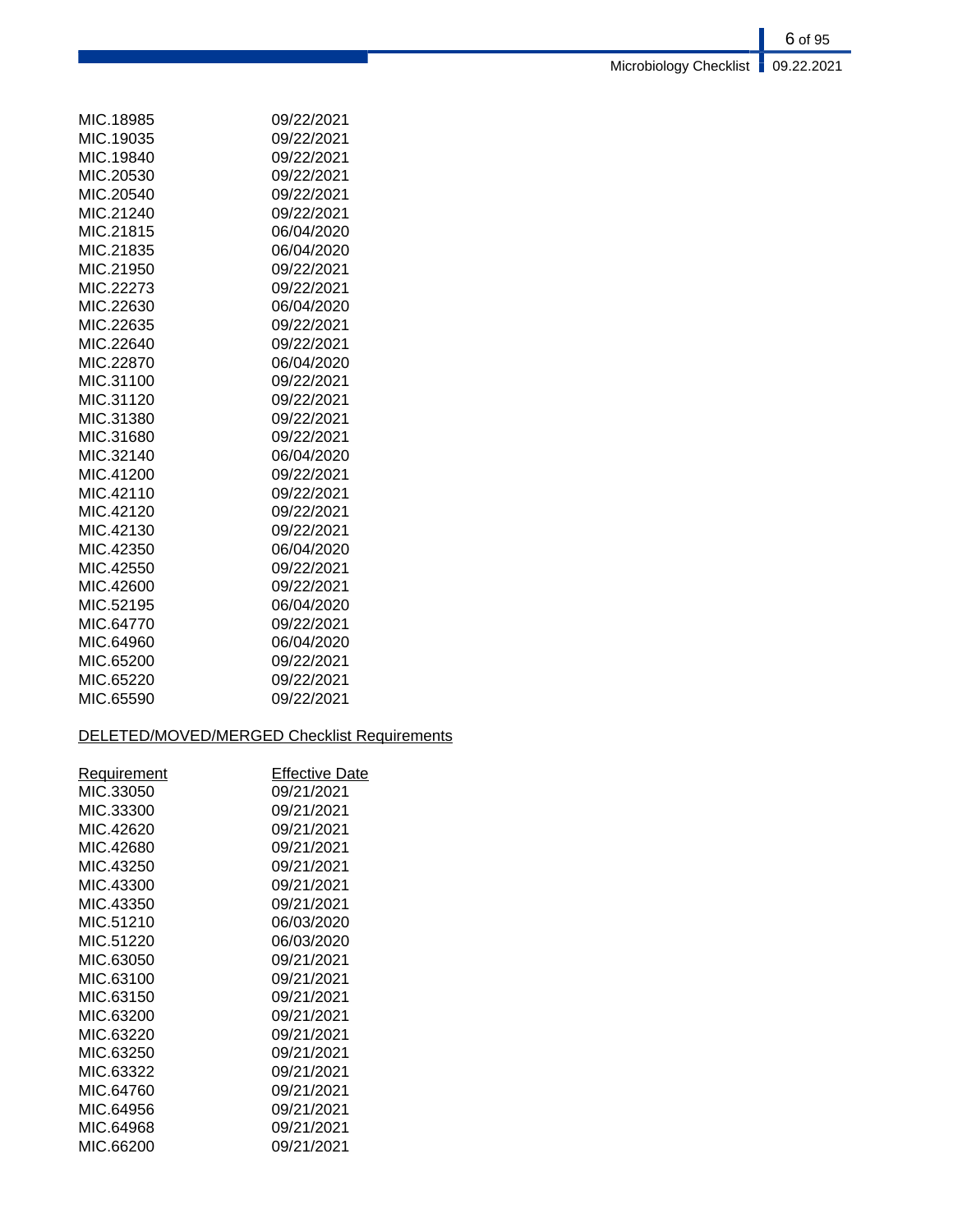## **INTRODUCTION**

This checklist is used in conjunction with the All Common and Laboratory General Checklists to inspect a microbiology laboratory section or department.

Certain requirements are different for waived versus nonwaived tests. Refer to the checklist headings and explanatory text to determine applicability based on test complexity. The current list of tests waived under CLIA may be found at [http://www.accessdata.fda.gov/scripts/cdrh/cfdocs/cfClia/analyteswaived.cfm.](http://www.accessdata.fda.gov/scripts/cdrh/cfdocs/cfClia/analyteswaived.cfm)

**Laboratories not subject to US regulations:** Checklist requirements apply to all laboratories unless a specific disclaimer of exclusion is stated in the checklist. When the phrase "FDA-cleared/approved test (or assay)" is used within the checklist, it also applies to tests approved by an internationally recognized regulatory authority (eg, CE-marking).

# **GENERAL MICROBIOLOGY**

Requirements in this section apply to ALL of the subsections in the microbiology laboratory (bacteriology, mycobacteriology, mycology, parasitology, molecular microbiology, and virology).

## **PROFICIENCY TESTING**

## **Inspector Instructions:**

| ASK             | Are proficiency testing samples tested to the same level as clinical specimens?                                                               |
|-----------------|-----------------------------------------------------------------------------------------------------------------------------------------------|
| <b>DISCOVER</b> | Select a representative clinical report of each culture type. Compare the extent of<br>reporting for the relevant proficiency testing sample. |

## **MIC.00350 PT Extent of Testing <b>Phase II**

主義 しんしょう しゅうしょう おおし しゅうしょう しょうしょく

**Organisms in proficiency testing specimens are identified to the same level as those from patient samples.**

NOTE: If the laboratory's proficiency testing reports include incomplete identifications (eg, "Gram positive cocci" or "Mycobacterium species, not tuberculosis"), it must indicate that this matches the information produced by the laboratory's internal capabilities in patient reports. In other words, patient reports cannot be more specific than the identification level reporting in proficiency testing, unless the former contain more specific information provided by referral laboratories.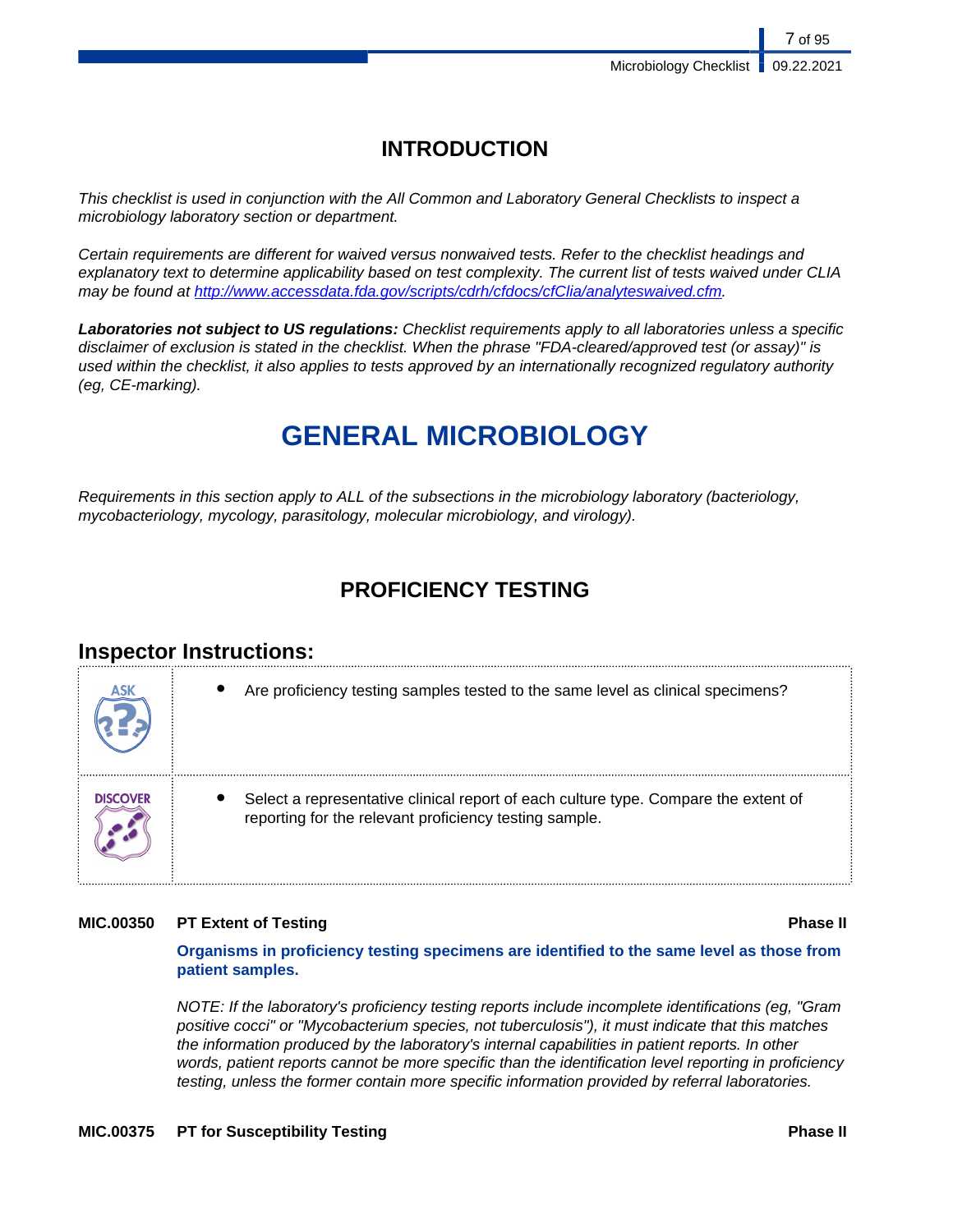## **If any susceptibility testing is performed on-site, the laboratory participates in a proficiency testing program for the related subspecialty (eg, bacteriology, mycology).**

## **Evidence of Compliance:**

✓ Records of proficiency testing performance

## **QUALITY MANAGEMENT**

## **Inspector Instructions:**

| READ            | Sampling of QC policies and procedures<br>Sampling of QC records<br>Sampling of employee records of consistency of morphologic observation evaluation<br>Sampling of records for annual review of the susceptibility criteria used by the<br>laboratory                                                                                                                                                                                                       |
|-----------------|---------------------------------------------------------------------------------------------------------------------------------------------------------------------------------------------------------------------------------------------------------------------------------------------------------------------------------------------------------------------------------------------------------------------------------------------------------------|
| <b>OBSERVE</b>  | Sampling of microbiology smear preparations (uniquely identified, proper smear<br>thickness, free of precipitate, proper cell distribution, appropriate staining reactions,<br>$etc.$ )                                                                                                                                                                                                                                                                       |
|                 | How do you determine when QC is unacceptable and when corrective actions are<br>needed?<br>How do you ensure consistency among personnel performing microscopic<br>morphology?<br>How do you monitor for taxonomic changes that may affect the susceptibilities<br>reported?                                                                                                                                                                                  |
| <b>DISCOVER</b> | Review a sampling of QC data over the previous two-year period. Select several<br>occurrences in which QC is out of range and follow records to determine if the steps<br>taken follow the laboratory procedure for corrective action<br>Use QC data to identify tests that utilize internal quality control processes and confirm<br>that the tests have an individualized quality control plan (IQCP) approved by the<br>laboratory director, when required |

## **QUALITY CONTROL - WAIVED TESTS**

## **MIC.10060 QC - Waived Tests Phase II**

**The laboratory follows manufacturer's instructions for quality control, records and reviews results for acceptability prior to reporting patient results.**

NOTE: Quality control must be performed according to manufacturer's instructions. Testing personnel or supervisory staff must review quality control data on days when controls are run prior to reporting patient results. The laboratory director or designee must review QC data at least monthly or more frequently if specified in the laboratory QC policy.

With respect to internal controls, acceptable control results must be recorded, at a minimum, once per day of patient testing for each device.\*

\*Acceptable internal control results need not be recorded, if (and only if) an unacceptable instrument control automatically locks the instrument and prevents release of patient results.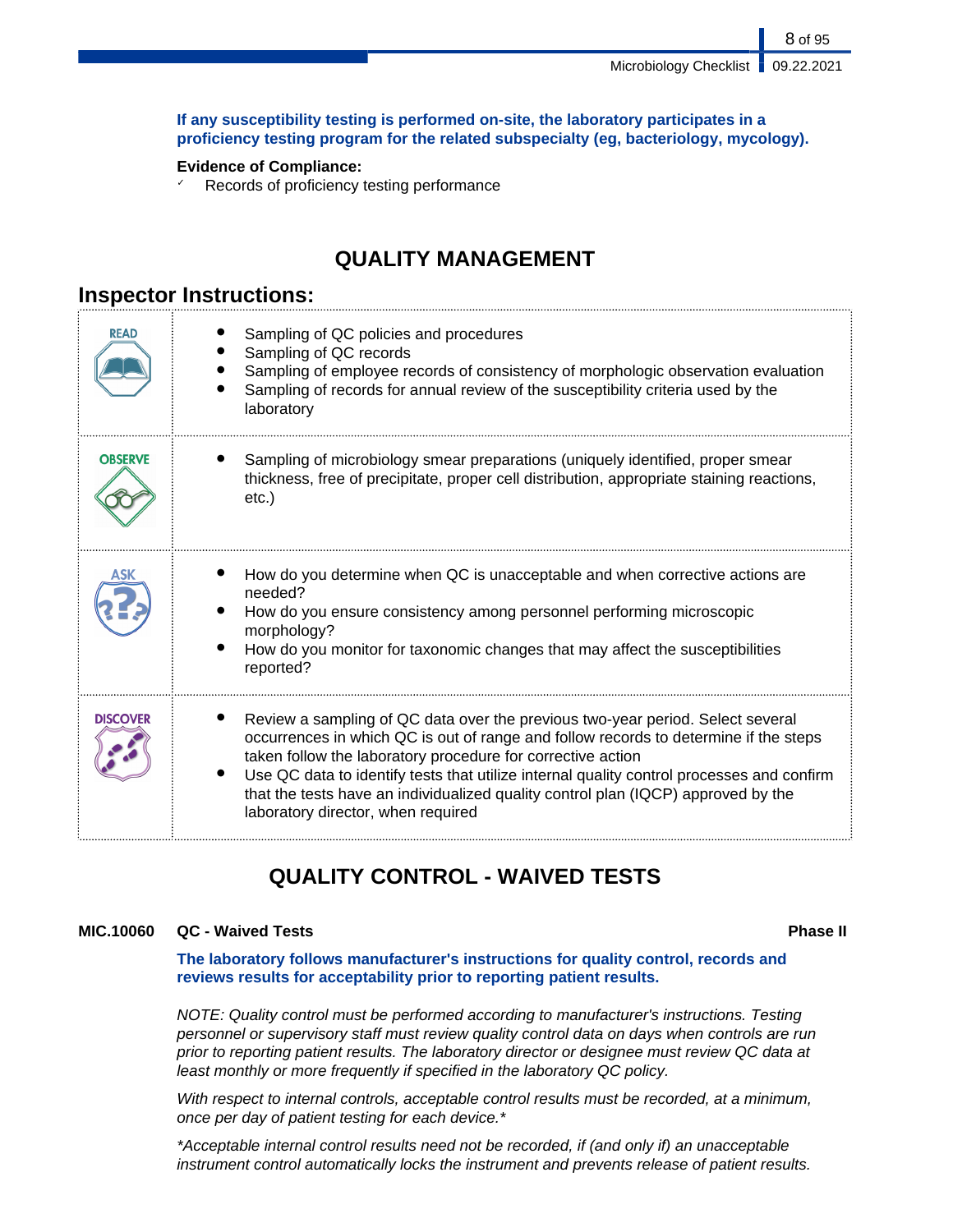Microbiology Checklist | 09.22.2021

## **Evidence of Compliance:**

- ✓ Written procedure consistent with manufacturer's instructions for each waived test **AND**
- Records showing confirmation of acceptable QC results

## **MIC.10070 QC Corrective Action - Waived Tests Phase II**

**There are records of corrective action when quality control results exceed the acceptable range.**

## **QUALITY CONTROL - NONWAIVED TESTS**

## **MIC.11015 QC Handling Phase II**

**Control specimens are tested in the same manner and by the same personnel as patient samples.**

NOTE: QC specimens must be analyzed by personnel who routinely perform patient testing. This does not imply that each operator must perform QC daily, so long as each instrument and/or test system has QC performed at required frequencies, and all analysts participate in QC on a regular basis. To the extent possible, all steps of the testing process must be controlled.

## **Evidence of Compliance:**

 $\textdegree$  Records reflecting that QC is run by the same personnel performing patient testing

### **REFERENCES**

1) Department of Health and Human Services, Centers for Medicare and Medicaid Services. Clinical laboratory improvement amendments of 1988; final rule. Fed Register. 2003(Jan 24):7166 [42CFR493.1256(d)(8)].1256(f)]

## **MIC.11016 Commercial Product - QC Phase II**

**When using a commercial product, QC is performed according to the manufacturer's instructions or CAP Checklist requirements, whichever is more stringent.**

## **MIC.11017 QC Confirmation of Acceptability Phase II**

**Control results are reviewed for acceptability before reporting patient results.**

## **Evidence of Compliance:**

- Written policy stating that controls are reviewed and acceptable prior to reporting patient results **AND**
- Records of control result approval

### **REFERENCES**

1) Department of Health and Human Services, Centers for Medicare and Medicaid Services. Clinical laboratory improvement amendments of 1988; final rule. Fed Register. 2003(Jan 24)1992(Feb 28):7166 [42CFR493.1256(f)]

## **MIC.11018 QC Corrective Action Phase II**

**There are records of corrective action when control results exceed defined acceptability limits.**

NOTE: Patient/client test results obtained in an analytically unacceptable test run or since the last acceptable test run must be re-evaluated to determine if there is a significant clinical difference in patient/client results. Re-evaluation may or may not include re-testing patient samples, depending on the circumstances.

Even if patient samples are no longer available, test results can be re-evaluated to search for evidence of an out-of-control condition that might have affected patient results.

### 9 of 95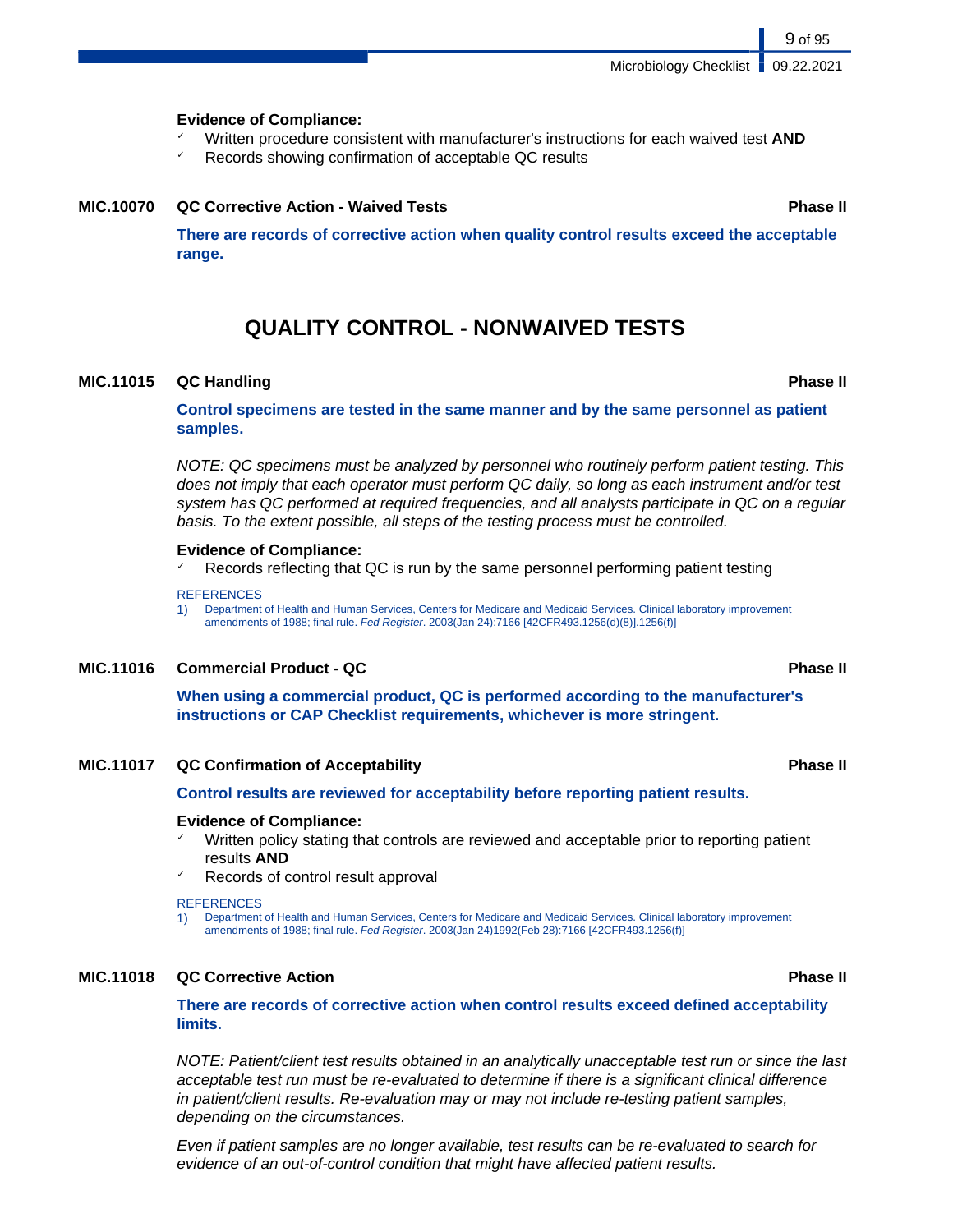Microbiology Checklist **09.22.2021** 

The corrective action for tests that have an Individualized Quality Control Plan (IQCP) approved by the laboratory director must include an assessment of whether further evaluation of the risk assessment and quality control plan is needed based on the problems identified (eg, trending for repeat failures, etc.).

### **REFERENCES**

1) Department of Health and Human Services, Centers for Medicare and Medicaid Services. Clinical laboratory improvement amendments of 1988; final rule. Fed Register. 2003(Oct 1):1046[42CFR493.1282(b)(2)]

## **MIC.11020 Monthly QC Review Phase II**

10 of 95

**Quality control data are reviewed and assessed at least monthly by the laboratory director or designee.**

NOTE: The review of quality control data must be recorded and include follow-up for outliers, trends, or omissions that were not previously addressed.

The QC data for tests performed less frequently than once per month should be reviewed when the tests are performed.

The review of quality control data for tests that have an IQCP approved by the laboratory director must include an assessment of whether further evaluation of the risk assessment and quality control plan is needed based on problems identified (eg, trending for repeat failures, etc.).

## **Evidence of Compliance:**

Records of QC review including follow-up for outliers, trends or omissions

## **\*\*REVISED\*\* 09/22/2021**

## **MIC.11023 Direct Antigen Test QC - Nonwaived Tests Phase II**

**For nonwaived direct antigen tests on patient specimens, positive and negative controls are tested and recorded at least daily, or more frequently if specified in the manufacturer's instructions, laboratory procedure, or CAP Checklist.**

NOTE: This requirement pertains to nonwaived tests with a protein, enzyme, or toxin which acts as an antigen. Examples include, but are not limited to: Group A Streptococcus antigen, C. difficile toxin, fecal lactoferrin and immunochemical occult blood tests. For panels or batteries, controls must be employed for each antigen sought in patient specimens.

If an internal quality control process (eg, electronic/procedural/built-in) is used instead of an external control material to meet daily quality control requirements, the laboratory must have an individualized quality control plan (IQCP) approved by the laboratory director defining the control process, including the frequency and use of external and internal controls. At a minimum, external control materials must be analyzed with new lots and shipments of reagents or more frequently if indicated in the manufacturer's instructions. Please refer to the IQCP section of the All Common Checklist for the eligibility of tests for IQCP and requirements for implementation and ongoing monitoring of an IQCP.

For each test system that requires an antigen extraction phase, as defined by the manufacturer, the system must be checked with an appropriate positive control that will detect problems in the extraction process. If an IQCP is implemented for the test, the laboratory's quality control plan must define how the extraction phase will be monitored, as applicable, based on the risk assessment performed by the laboratory and the manufacturer's instructions.

## **Evidence of Compliance:**

- Written QC procedures **AND**
- Records of QC results including external and electronic/procedural/built-in control systems **AND**
- Manufacturer's product insert or manual

**REFERENCES**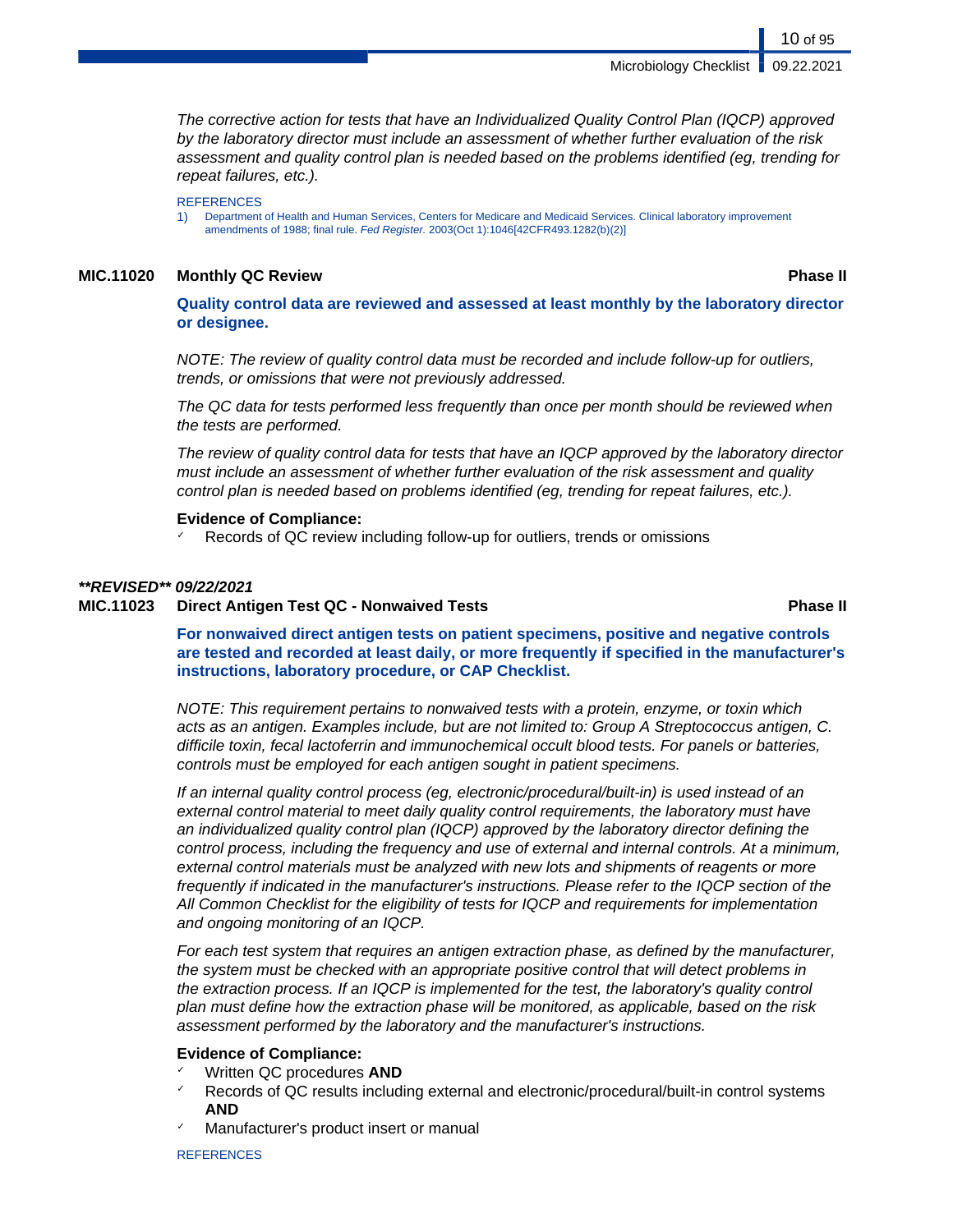- 1) Department of Health and Human Services, Centers for Medicare and Medicaid Services. Clinical laboratory improvement amendments of 1988, final rule. Fed Register. 2003(Jan 24): [42CFR493.1261(a)]
- 2) Department of Health and Human Services, Centers for Medicare and Medicaid Services. S & C: 16-20-CLIA: Policy Clarification on Acceptable Control Materials Used when Quality Control (QC) is Performed in Laboratories. April 8, 2016.

## **MIC.11025 Alternative Control Procedures Phase II**

**If the laboratory performs test procedures for which control materials are not commercially available, there are written procedures for an alternative mechanism to detect immediate errors and monitor test system performance over time. The performance of alternative control procedures must be recorded.**

NOTE: "Performance" includes elements of accuracy, precision, and clinical discriminating power. Examples of alternative procedures may include split sample testing with another method or with another laboratory, the testing of previously tested patient specimens in duplicate, testing of patient specimens in duplicate, or other defined processes approved by the laboratory director.

## **Evidence of Compliance:**

- ✓ Written procedures for alternative quality control **AND**
- Records of alternative control procedures

### **REFERENCES**

- 1) Elder BL, et al. Verification and Validation of Procedures in the Clinical Microbiology Laboratory. Cumitech 31, February 1997. ASM Press; Washington DC
- 2) Sharp S and Clark R. Verification and Validation of Procedures in the Clinical Microbiology Laboratory. Cumitech 31a. 2009. ASM Press: Washington, DC
- 3) Department of Health and Human Services, Centers for Medicare and Medicaid Services. Clinical laboratory improvement amendments of 1988; final rule. Fed Register. 2003(Jan 24): [42CFR493.1256(h)].

## **\*\*REVISED\*\* 09/22/2021**

## **MIC.11035 Inspection of Media Shipments Phase II**

**The laboratory has records showing that each shipment of purchased/acquired media is examined for breakage, contamination, appearance, and evidence of freezing or overheating. Unacceptable media is discarded, and problems identified during examination of media are recorded and reported to the manufacturer where indicated.**

### **REFERENCES**

- 1) Clinical and Laboratory Standards Institute. Quality Control for Commercially Prepared Microbiological Culture Media; Approved Standard; 3rd ed. CLSI document M22-A3. Clinical and Laboratory Standards Institute, Wayne, PA, 2004.
- 2) Department of Health and Human Services, Centers for Medicare and Medicaid Services. Clinical laboratory improvement amendments of 1988, final rule. Fed Register. 2003(Jan 24): [42CFR493.1256(e)(4)(iii)].

## **GENERAL ISSUES - NONWAIVED TESTS**

## **MIC.11060 Culture Result Reporting Phase I**

**If the laboratory is reporting culture results other than simply "growth/no growth," the laboratory has the ability to perform Gram stains as part of its bacterial identification process.**

NOTE: The performance of a Gram stain on colonies from a culture plate may be a necessary procedure for guiding culture workup and in confirming the identification of organisms, especially when atypical findings are noted during the workup.

Personnel performing Gram stains for this purpose are subject to competency assessment. Requirements for proficiency testing must be met through participation in the bacterial culture proficiency testing programs.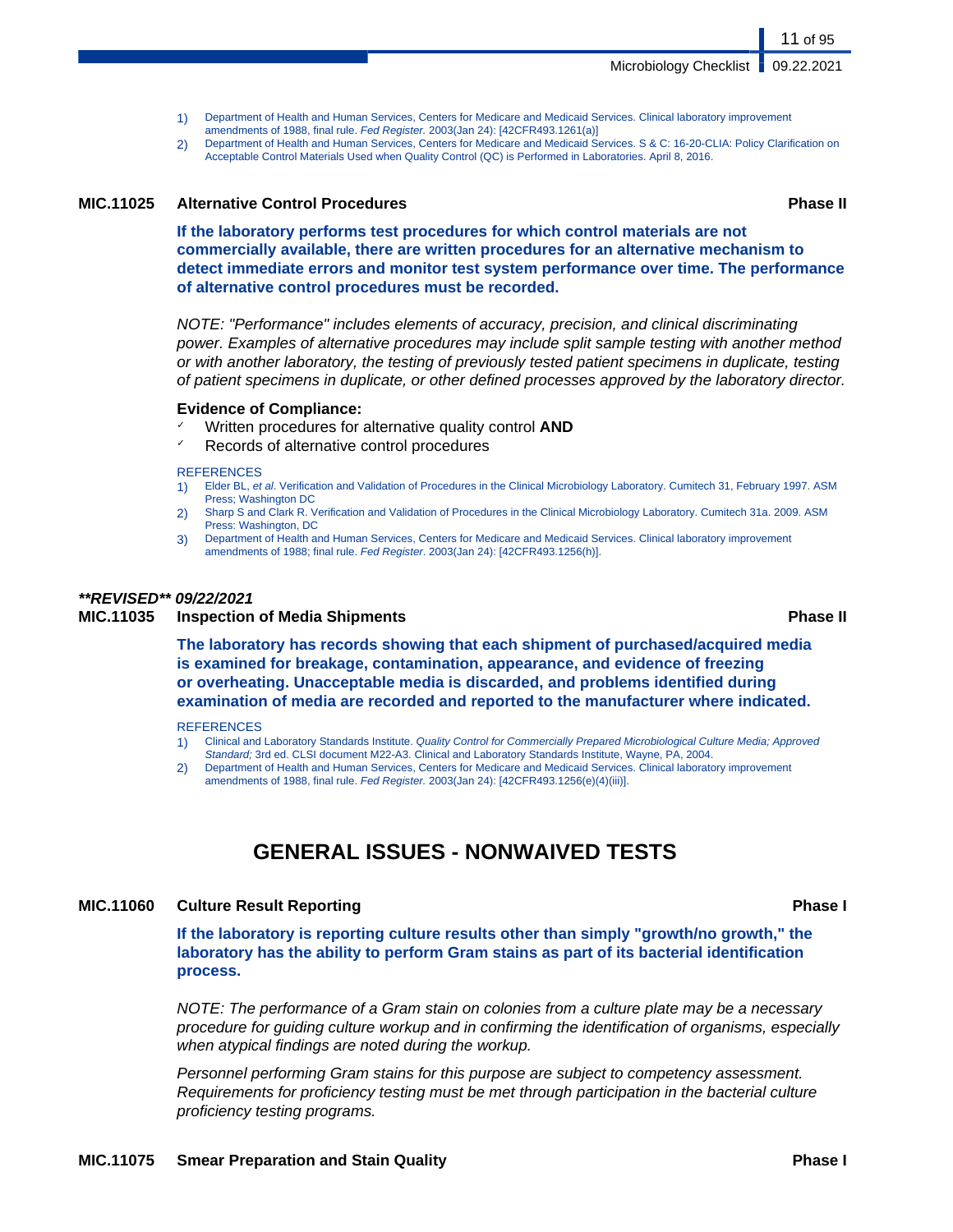## **The quality of smear preparation and staining is satisfactory for all microbiology stains (ie, proper smear thickness, free of precipitate, proper cell distribution, appropriate staining reactions, etc.).**

NOTE: This can be evaluated by reviewing QC slides and random clinical slides.

**REFERENCES** 

1) Hata DJ, Thomson RB. Gram Stain Benchtop Reference Guide: An Illustrated Guide to Microorganisms and Pathology Encountered in Gram-Stained Smears. Northfield, IL: College of American Pathologists; 2017.

**MIC.11350 Morphologic Observation Evaluation Phase II**

12 of 95

**The laboratory evaluates consistency of morphologic observation among personnel performing Gram, trichrome and other organism stains at least annually.**

NOTE: The laboratory must ensure the description of bacteria and other organisms is reported consistently amongst all personnel performing the microscopic analysis.

Suggested methods to accomplish this include:

- 1. Circulation of a pre-graded set of organisms with defined staining characteristics.
- 2. Multi-headed microscopy
- 3. Use of photomicrographs with referee and participant identifications (eg, former CAP microbiology Surveys or other photomicrographs from teaching collections)
- 4. Use of digital images

Acceptability criteria for agreement must be determined by the laboratory director or designee. The laboratory must maintain records of performance and record corrective actions taken for personnel demonstrating significant discrepancies from the group consensus.

## **Evidence of Compliance:**

- Written procedure defining the method(s) and criteria used for evaluation of consistency **AND**
- Records of evaluation

## **REFERENCES**

1) Flournoy DJ. Interpreting the sputum gram stain report. Lab Med. 1998;29:763-768

## **MIC.11375 Taxonomy Changes Phase I**

**The laboratory incorporates taxonomic changes that potentially affect the choice of appropriate antimicrobials to report and/or the interpretative breakpoints to use.**

NOTE: The genus and/or species names of microorganisms may change as new methods are applied to their taxonomy. This can impact the antimicrobials that should be reported for that organism. It may also impact which breakpoints are used for reporting. For example, Actinobacillus actinomycetemcomitans was moved to the genus Haemophilus in 1985 and then to the new genus Aggregatibacter in 2006. The antimicrobials differ for Haemophilus species (CLSI M100, Table 2E) versus Aggregatibacter species (CLSI M45, Table 7). The laboratory should have a policy ensuring that clinically relevant taxonomic changes are reviewed at least annually by the laboratory in collaboration with prescribers, antimicrobial stewardship teams and infection control committees, as appropriate, and incorporated into reporting patient and proficiency testing results even when commercial identification systems have not been updated.

Bacterial taxonomic nomenclature is not valid until published in the International Journal of Systematic & Evolutionary Microbiology (IJSEM). For laboratories participating in the CAP's proficiency programs for microbiology, the Participant Summary Report Final Critique is a good source of information as the Microbiology Committee provides periodic updates in taxonomy through educational challenges.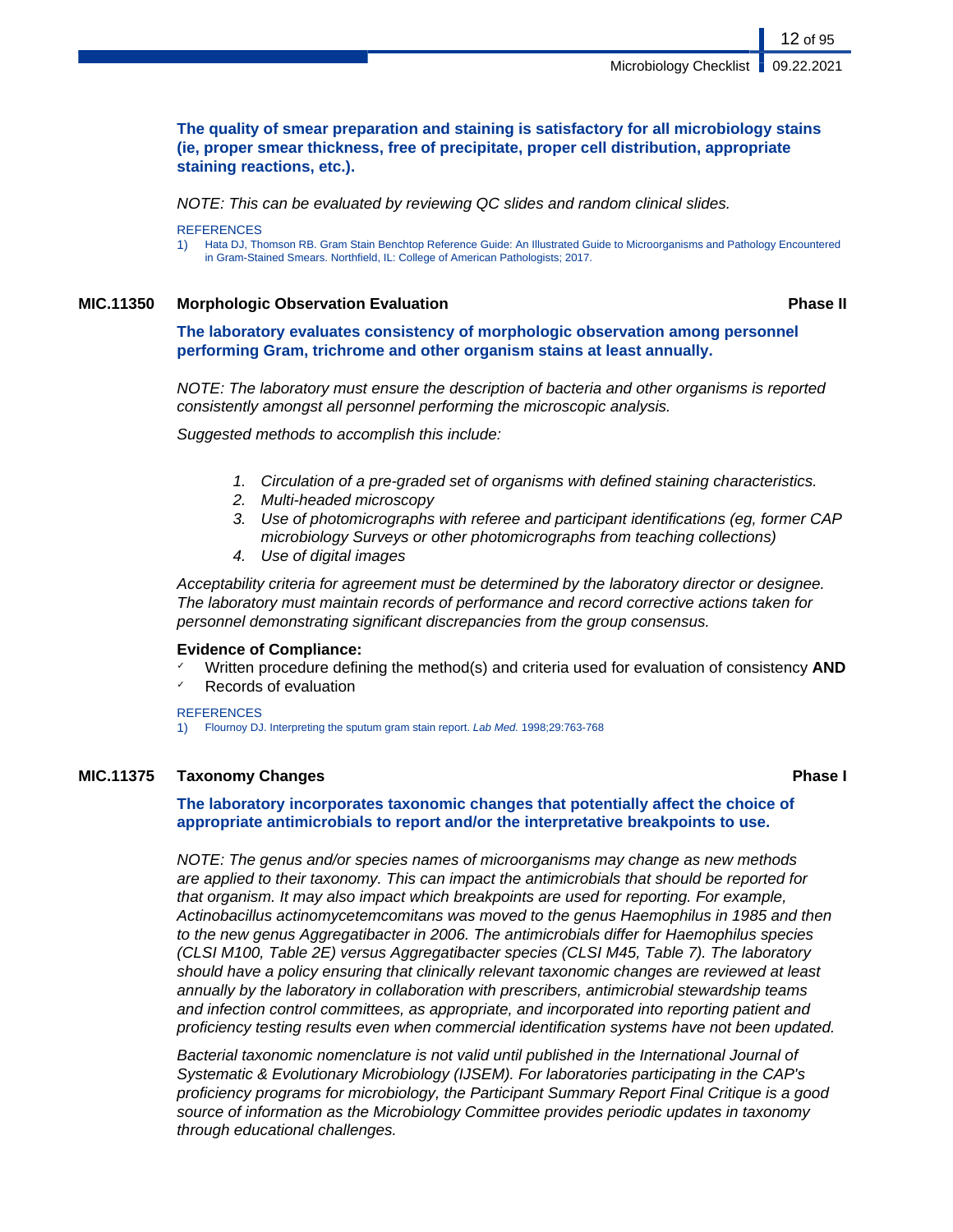Microbiology Checklist | 09.22.2021

Additional information for specific specialties may be found through the mini-reviews published in the Journal of Clinical Microbiology (January 2019, Vol 57, No 2) or on-line using web sites, such as the following:

For bacteriology

- <http://www.bacterio.net/-classification.html>
- <http://www.dsmz.de/bacterial-diversity/prokaryotic-nomenclature-up-to-date.html>
- <http://enews.patricbrc.org/>

For mycology:

- <http://mycobank.org>
- <http://www.mycology.adelaide.edu.au>
- <http://www.fungaltaxonomy.org>

For parasitology:

● <http://www.cdc.gov/dpdx/>

## **Evidence of Compliance:**

Records showing that taxonomic changes were reviewed at least annually and incorporated by the laboratory in collaboration with prescribers, antimicrobial stewardship teams and infection control committees, as appropriate

### **REFERENCES**

- 1) Clinical and Laboratory Standards Institute (CLSI). Methods for Antimicrobial Dilution and Disk Susceptibility Testing of Infrequently Isolated or Fastidious Bacteria; Approved Guideline; 3rd ed. CLSI document M45-ED3. Clinical and Laboratory Standards Institute, Wayne, PA, 2016.
- 2) Clinical and Laboratory Standards Institute (CLSI). Performance Standards for Antimicrobial Susceptibility Testing; 31st ed. CLSI supplement M100. Clinical and Laboratory Standards Institute, Wayne, PA; 2021.
- 3) Kraft CS, McAdam AJ, Carroll KC. A Rose by Any Other Name: Practical Updates on Microbial Nomenclature for Clinical Microbiology. J Clin Microbiol. 2017; 55(1):3-4.
- 4) Munson E, Carroll KC. What's in a Name? New Bacterial Species and Changes to Taxonomic Status from 2012 through 2015. J Clin Microbiol. 2017; 55(1):24-42. Erratum in: J Clin Microbiol. 2017; 55(5): 1595.
- 5) Simner PJ. Medical Parasitology Taxonomy Update: January 2012 to December 2015. J Clin Microbiol. 2017; 55(1):43-47.
- 6) Loeffelholz MJ, Fenwick BW. Taxonomic Changes and Additions for Human and Animal Viruses, 2012 to 2015. J Clin Microbiol. 2017; 55(1):48-52.
- 7) Warnock DW. Name Changes for Fungi of Medical Importance, 2012 to 2015. J Clin Microbiol. 2017; 55(1):53-59.
- 8) Mathison BA, Pritt BS. Medical Parasitology Taxonomy Update, 2016–2017. J Clin Microbiol. 2019; 57(2): e01067-18.
- 9) Munson E, Carroll KC. An Update on the Novel Genera and Species and Revised Taxonomic Status of Bacterial Organisms Described in 2016 and 2017. J Clin Microbiol. 2019(2); 57:e01181-18.
- 10) Warnock, DW. Name Changes for Fungi of Medical Importance, 2016–2017. J Clin Microbiol. 2019(2);57: e01183-18
- 11) Loeffelhotz MJ, Fenwick BW. Taxonomic Changes for Human and Animal Viruses, 2016 to 2018. J. Clin. Microbiol. 2019(2); 57: e01457-18.

## **\*\*REVISED\*\* 09/22/2021**

## **MIC.11380 Antimicrobial Susceptibility Test Interpretation Criteria Phase II**

**For antimicrobial susceptibility testing systems, there are written criteria for determining and interpreting minimal inhibitory concentration (MIC) or zone diameter sizes as susceptible, intermediate, resistant, non-susceptible, or susceptible dose-dependent. These criteria are reviewed annually.**

NOTE: This checklist item applies to all antibacterial, antifungal, and antimycobacterial agents tested in the laboratory. The same criteria applied to clinical test results must be used for proficiency testing results.

Since 2010 the interpretive criteria (otherwise known as breakpoints) applied to antimicrobial susceptibility tests have been continuously updated in response to new and emerging antimicrobial resistance mechanisms and clinical data. The microbiology laboratory must ensure that the breakpoints being used meet current standards of care for recent updates and dosing recommendations. This may be done in consultation with medical and pharmacy leadership.

The laboratory may use interpretive criteria from standards development organizations such as Clinical and Laboratory Standards Institute (CLSI) or EUCAST, the FDA, or in rare instances, validated institution-specific criteria.

13 of 95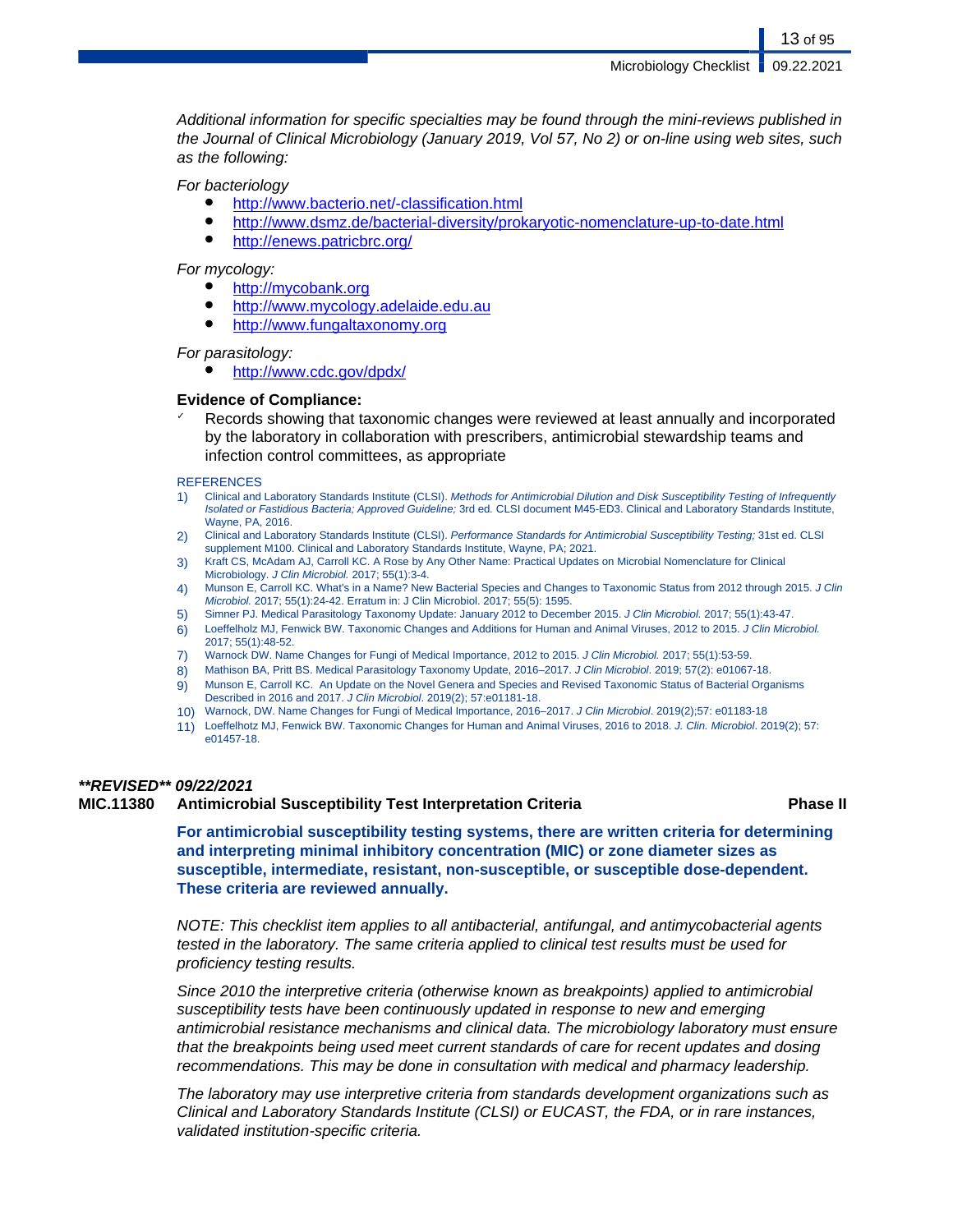The source of the breakpoints applied to interpret AST results must be documented for both manual and automated antimicrobial susceptibility testing methods, including the reference with the year it was published (eg, CLSI M100-S31, 2021). For automated susceptibility testing systems, laboratories may contact the manufacturer to understand the breakpoints applied by the automated expert rules programmed into the system for the test panels in use, if not already known.

Criteria must be reviewed by the laboratory and with the antimicrobial stewardship program in the institution (if applicable) annually. The records of the review must be available.

## **Evidence of Compliance:**

- Listing of antimicrobial susceptibility test interpretive criteria applied to test results and the specific source document for these **AND**
- Patient reports with reporting of antimicrobial agents following written protocol **AND**
- ✓ Records of annual breakpoint review **AND**
- Proficiency testing susceptibility results following written policy

## **REFERENCES**

- 1) Clinical and Laboratory Standards Institute (CLSI). Performance Standards for Antimicrobial Disk Susceptibility Tests. 13th ed. CLSI standard M02. Clinical and Laboratory Standards Institute, Wayne, PA; 2018.
- 2) Clinical and Laboratory Standards Institute (CLSI). Performance Standards for Antimicrobial Susceptibility Testing; 31st ed. CLSI supplement M100. Clinical and Laboratory Standards Institute, Wayne, PA; 2021.
- 3) Clinical and Laboratory Standards Institute (CLSI). Methods for Dilution Antimicrobial Susceptibility Tests for Bacteria That Grow Aerobically. 11th ed. CLSI standard M07. Clinical and Laboratory Standards Institute, Wayne, PA; 2018.
- 4) Clinical and Laboratory Standards Institute (CLSI). Methods for Antimicrobial Susceptibility Testing of Anaerobic Bacteria. 9th ed. CLSI standard M11. Clinical and Laboratory Standards Institute, Wayne, PA, 2018.
- 5) Department of Health and Human Services, Centers for Medicare and Medicaid Services. Clinical laboratory improvement amendments of 1988; final rule. Fed Register. 2003(Jan 24): [42CFR493.1263(b)(1)].
- 6) Clinical and Laboratory Standards Institute (CLSI). Reference Method for Broth Dilution Antifungal Susceptibility Testing of Yeasts. 4th ed. CLSI standard M27. Clinical and Laboratory Standards Institute, Wayne, PA, 2017.
- 7) Clinical and Laboratory Standards Institute (CLSI). Reference Method for Broth Dilution Antifungal Susceptibility Testing of
- Filamentous Fungi. 3rd ed. CLSI standard M38. Clinical and Laboratory Standards Institute, Wayne, PA, 2017. 8) Clinical and Laboratory Standards Institute (CLSI). Reference Method for Antifungal Disk Diffusion Susceptibility Testing of Yeasts. 3rd ed. CLSI guideline M44. Clinical and Laboratory Standards Institute, Wayne, PA, 2018.

## **\*\*NEW\*\* 09/22/2021**

## **MIC.11385 Current Antimicrobial Susceptibility Test Interpretation Breakpoints Phase I**

**Effective January 1, 2024, the laboratory uses current breakpoints for interpretation of antimicrobial minimum inhibitory concentration (MIC) and disk diffusion test results, and implements new breakpoints within three years of the date of official publication by the FDA or other standards development organization (SDO) used by the laboratory.**

NOTE 1: SDOs that develop breakpoints include the Clinical and Laboratory Standards Institute (CLSI) and the European Committee on Antimicrobial Susceptibility Testing (EUCAST). For laboratories subject to US regulations, a breakpoint is considered obsolete three years after publication of an update by the FDA, though the laboratory may use currently accepted breakpoints from other SDOs with validation to support use. Whether using breakpoints from the FDA or other SDOs, laboratories must adopt the change within three years of the official publication date of the updated breakpoint.

NOTE 2: Not all FDA-cleared susceptibility test systems apply current FDA-recognized breakpoints. Laboratories must determine if the breakpoints applied by their system are current and if they are not, validate changes to breakpoints as needed prior to use in patient result interpretation. Laboratories may also validate susceptibility test systems for use with alternative breakpoints (eg, those from SDOs).

NOTE 3: In rare instances, hospital-based laboratories may choose to use alternative breakpoints (eg, institution-derived breakpoints not recognized by SDOs or the FDA) that address unique patient and/or antimicrobial stewardship needs. In this case, the laboratory must have written documentation (eg, minutes from a pharmacy and therapeutic committee meeting, a letter of approval signed by stakeholders) for the following:

Scientific and medical reasoning and institutional review/approval of institution-specific breakpoints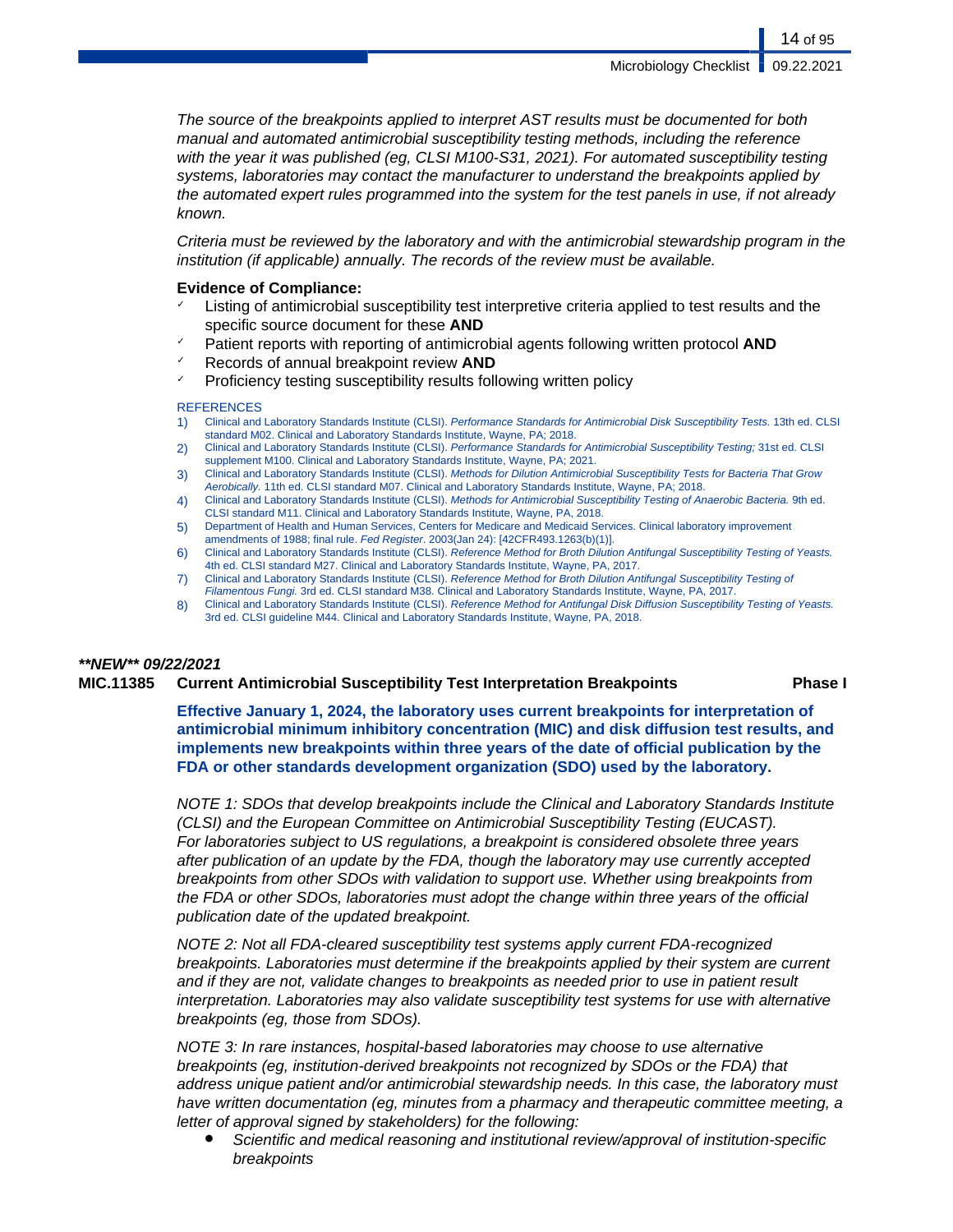Review and agreement to use alternative breakpoints by stakeholders (eg, chief medical officer, pharmacy, infectious diseases, and/or antimicrobial stewardship partners).

## **Evidence of Compliance:**

- ✓ Written policy for updating breakpoints used for antimicrobial susceptibility test interpretations **AND**
- Records of validation reports for breakpoints that differ from those included in the FDAclearance of an instrument **AND**
- ✓ Records of the interpretive criteria used for antimicrobial susceptibility testing **AND**
- Source document (including year of publication) from which the interpretive criteria were derived **AND**
- Patient or LIS reports with interpretations matching the source document

## **REFERENCES**

- 1) Antibacterial Susceptibility Test Interpretive Criteria. US Food and Drug Administration. Accessed February 3, 2021. [https://](https://www.fda.gov/drugs/development-resources/antibacterial-susceptibility-test-interpretive-criteria)<br>www.fda.gov/drugs/development-resources/antibacterial-susceptibility-test-interpretive-criter
- opment-resources/antibacterial-susceptibility-test-interpretive-criteria
- 2) Clinical and Laboratory Standards Institute. Verification of Commercial Microbial Identification and Antimicrobial Susceptibility Testing Systems, 1st ed. CLSI Document M52-Ed1. Clinical and Laboratory Standards Institute, Wayne, PA; 2015.

## **MIC.11395 Referral of Isolates for Susceptibility Testing Phase I**

**If the laboratory is unable to perform susceptibility testing on-site, there is a mechanism to refer clinically significant isolates for which susceptibility testing is deemed necessary (eg, isolates obtained from blood or other sterile sites).**

## **Evidence of Compliance:**

- Written policy defining situations where isolates must be referred for susceptibility testing **AND**
- Records of referral of isolates for susceptibility testing

## **SPECIMEN COLLECTION AND HANDLING**

Culture specimens are often collected by nurses or others outside the laboratory. An important aspect of quality control is the provision of adequate instructions to ensure proper collection and handling of specimens before they are received by the laboratory.

## **Inspector Instructions:**

| <b>READ</b>    | Sampling of specimen collection and handling policies and procedures<br>Sampling of requisitions for completeness |
|----------------|-------------------------------------------------------------------------------------------------------------------|
| <b>OBSERVE</b> | Sampling of microbiology specimens (transport media, timely delivery, labeling)                                   |
|                | What is your course of action when you receive unacceptable microbiology<br>specimens?                            |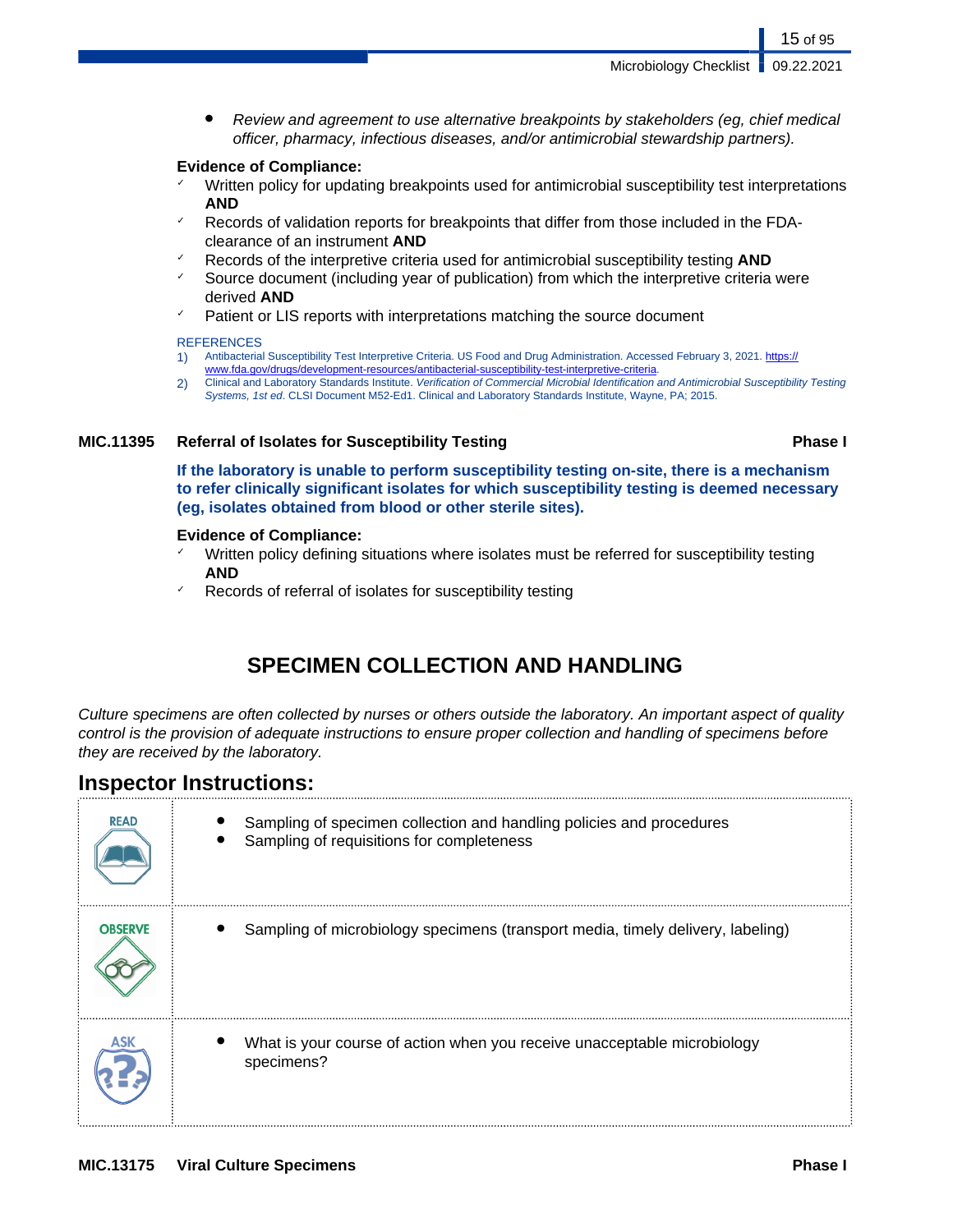## **Specimens for viral culture are collected appropriately and transported to the laboratory without delay.**

NOTE: The laboratory must provide procedures for the appropriate collection, transport and storage of all specimen types tested in the laboratory. Specimens should be delivered to the laboratory promptly, ideally within 2-4 hours of sample collection and preferably within 1 day of collection. This may not be possible for laboratories that refer samples to offsite referral laboratories for viral testing. In these instances, samples must be stored and shipped under conditions that would preserve the integrity of the sample. Unless otherwise indicated, specimens should be refrigerated or frozen depending on the duration of storage prior to testing.

### **REFERENCES**

- 1) Clinical and Laboratory Standards Institute. Viral Culture; Approved Guideline. CLSI document M41-A. Clinical and Laboratory Standards Institute, Wayne, PA, 2006.
- 2) Ginocchio, CC. Quality Assurance in Clinical Virology. In: Spector S, Hodinka RL, Young SA, editors. Clinical Virology Manual. Fourth Edition. Washington: ASM Press; 2009.p. 3-17

## **MIC.13200 Requisitions Phase I**

**Requests for analysis include source of specimen, test or tests requested and, when appropriate, type of infection and/or organism expected.**

### **REFERENCES**

1) Department of Health and Human Services, Centers for Medicare and Medicaid Services. Clinical laboratory improvement amendments of 1988; final rule. Fed Register. 2003(Jan 24):7162 [42CFR493.1241(c)]

## **MIC.13250 Specimen Collection/Handling Phase II**

**There are written instructions for microbiology specimen collection and handling that include all of the following.**

- **1. Method for proper collection of culture specimens from different sources**
- **2. Proper labeling of culture specimens**
- **3. Use of appropriate transport media when necessary**
- **4. Policies for safe handling of specimens (tightly sealed containers, no external spillage)**
- **5. Need for prompt delivery of specimens to ensure minimum delay and processing (eg, CSF, wound cultures, anaerobes)**
- **6. Method for preservation of specimens if processing is delayed (eg, refrigeration of urines)**

NOTE: Manufacturer's recommendations must be followed when there is a delay in delivery or processing of specimens for automated instruments (eg, blood culture instruments).

**REFERENCES** 

1) Jorgensen JH (ed), et al. Manual of Clinical Microbiology. 11th ed. Washington, DC: ASM Press; 2015.

## **MIC.13275 Specimens for Molecular Amplification Phase II**

**The laboratory has written procedures for the handling of specimens that will be tested using molecular amplification methods.**

NOTE: Special precautions must be taken to avoid sample cross-contamination that may not affect culture-based methods but may lead to false positive results when tested using molecular amplification methods. For example, proper methods to prevent cross-contamination must be used when samples are processed in the same biohazard hood in which virus cultures are manipulated post-inoculation. Please refer to the Molecular Microbiology section of this checklist.

REFERENCES

<sup>1)</sup> Clinical and Laboratory Standards Institute (CLSI). Collection, Transport, Preparations, and Storage of Specimens for Molecular Methods. 2nd ed. CLSI guideline MM13. Clinical and Laboratory Standards Institute, Wayne, PA; 2020.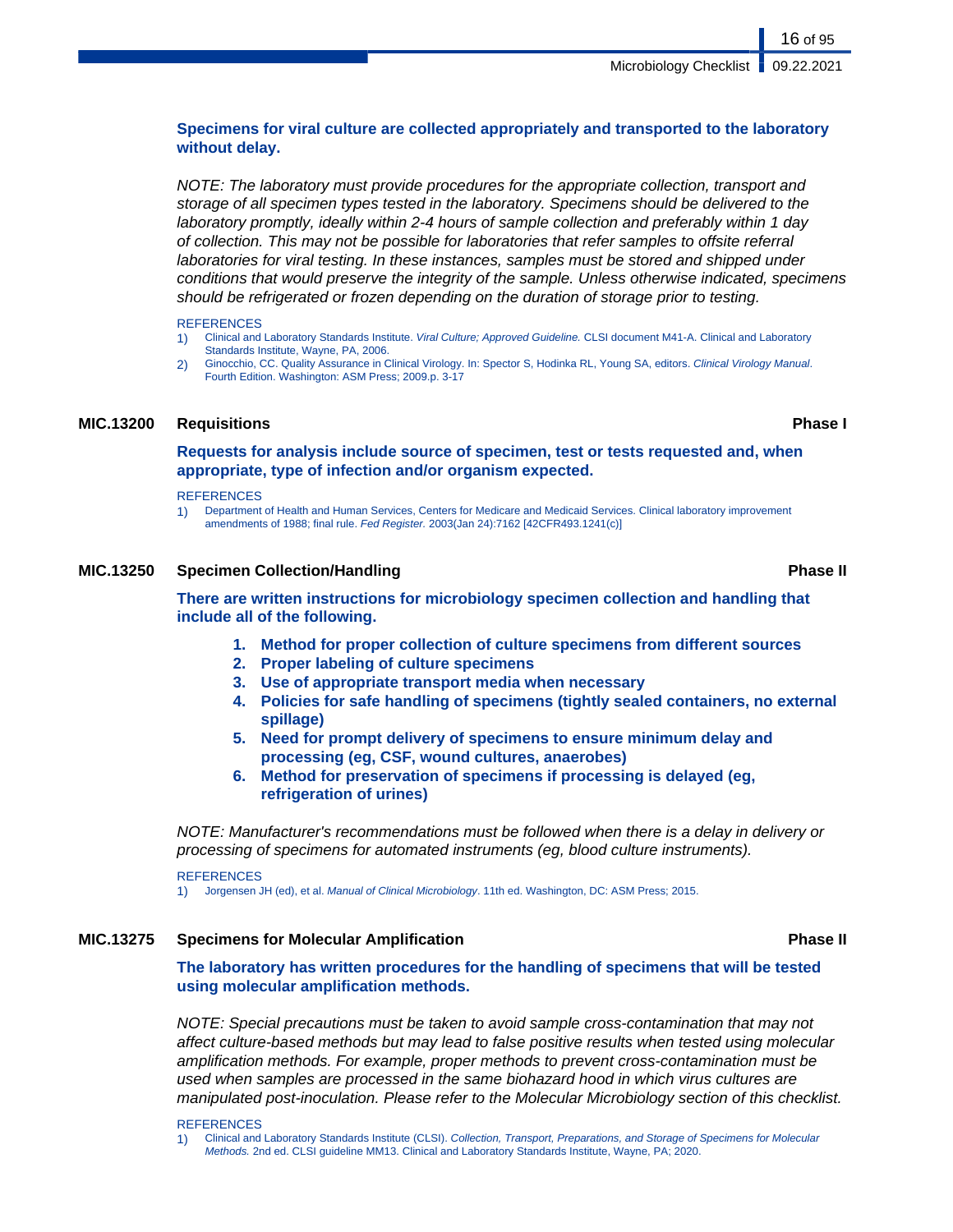## **REPORTING OF RESULTS**

## **Inspector Instructions:**



Sampling of patient preliminary reports

## **MIC.15000 Preliminary Reports Phase I**

**When indicated, preliminary reports are promptly generated.**

## **Evidence of Compliance:**

Written policies defining when preliminary results are issued

## **MIC.15020 Azoospermic Specimen Result Reporting Phase I**

**For azoospermic and post-vasectomy seminal fluid specimens, the laboratory clearly communicates the findings of the assay and either employs a concentrating technique on seminal fluid or includes a comment in the patient report indicating that a concentrating technique was not performed.**

NOTE: Without a concentration technique, the presence of both motile and non-motile sperm may not be detected. The method for detection of motile and non-motile sperm and the laboratory findings must be clearly communicated on the patient report so that the clinician can interpret the results in context to the method performed. The decision on the method used and extent of testing to be performed should be made in consultation with the medical staff served.

The American Urological Association (AUA) Vasectomy Guideline recommends a careful evaluation of an uncentrifuged specimen, and does not recommend centrifugation of the specimen for further assessment. The AUA Guideline also recommends reporting both the presence and absence of sperm and presence or absence of sperm motility on the patient report. If no sperm are seen in the uncentrifuged specimen, the guideline recommends reporting that the presence of sperm is below the limit of detection.

## **Evidence of Compliance:**

Patient report with concentration findings or appropriate comment indicating that concentration was not performed

## **REFERENCES**

- 1) Evaluation of the Azoospermic Male. Fertil Steril. 2008; 90 (S74-7)
- 2) Diagnostic Evaluation of the Infertile Male: A Committee Opinion. Fertil Steril. 2012; 98:294-301
- 3) American Urological Association (AUA) Guideline. American Urological Association Education and Research, Inc. 2012; amended 2015. [https://www.auanet.org/guidelines/vasectomy-\(2012-amended-2015\)](https://www.auanet.org/guidelines/vasectomy-(2012-amended-2015))
- Vasectomy Update 2010. Can Urol Assoc J. 2010 October; 4(5):306-309

## **INSTRUMENTS AND EQUIPMENT**

The checklist requirements in this section should be used in conjunction with the requirements in the All Common Checklist relating to instruments and equipment.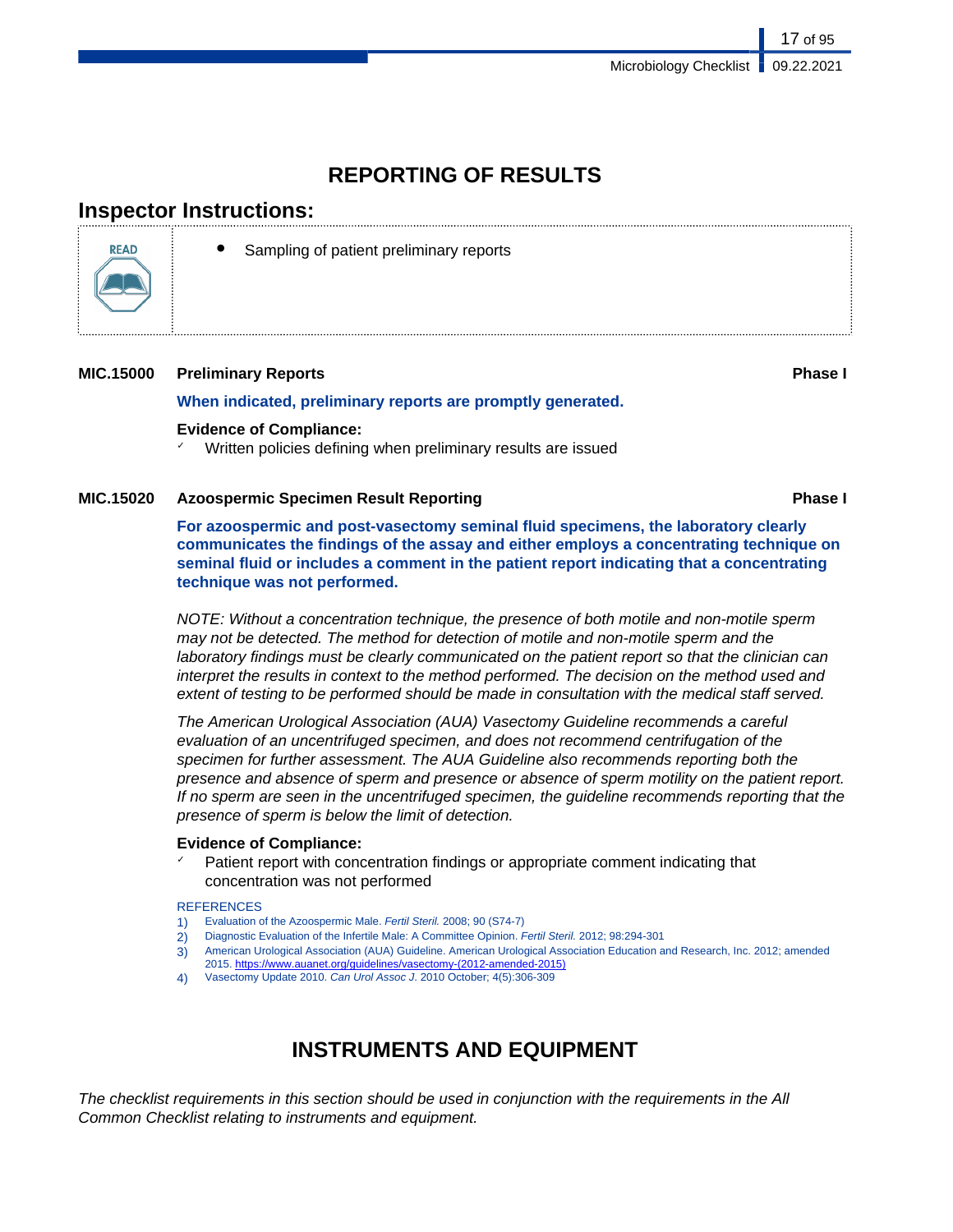## **Inspector Instructions:**



● Incubators (adequate space, maintained)

## **MIC.16550 Adequate Incubators Phase I**

**There are sufficient, clean, and well-maintained incubators available at specified temperature ranges.**

## **MATRIX-ASSISTED LASER DESORPTION IONIZATION TIME-OF-FLIGHT (MALDI-TOF) MASS SPECTROMETRY**

This section applies to laboratories using MALDI-TOF systems to perform organism identification. Refer to the Test Method Validation section in the All Common Checklist for validation requirements pertinent to laboratorydeveloped tests.

## **Inspector Instructions:**

| <b>READ</b> | Sampling of mass spectrometer policies and procedures<br>Identification criteria compliance<br>Sampling of calibration and control records |
|-------------|--------------------------------------------------------------------------------------------------------------------------------------------|
|             | How does your laboratory verify assay performance each day of use?                                                                         |

## **MIC.16575 Instrument Operation Phase II**

**There are written procedures for the operation and calibration of the mass spectrometer.**

## **MIC.16595 Mass Spectrometer Calibration Phase II**

**A calibration control is performed during each run each day of patient testing, or with each change in target plate, or according to manufacturer's recommendations.**

NOTE: Acceptable tolerance limits for calibration parameters must be defined.

## **Evidence of Compliance:**

Written policy defining calibration requirements

## **REFERENCES**

1) Clinical and Laboratory Standards Institute. Methods for the Identification of Cultured Microorganisms Using Matrix-Assisted Laser Desorption/Ionization Time-of-Flight Mass Spectrometry; 1st ed. CLSI document M58-Ed1. Clinical and Laboratory Standards Institute, Wayne, PA; 2017.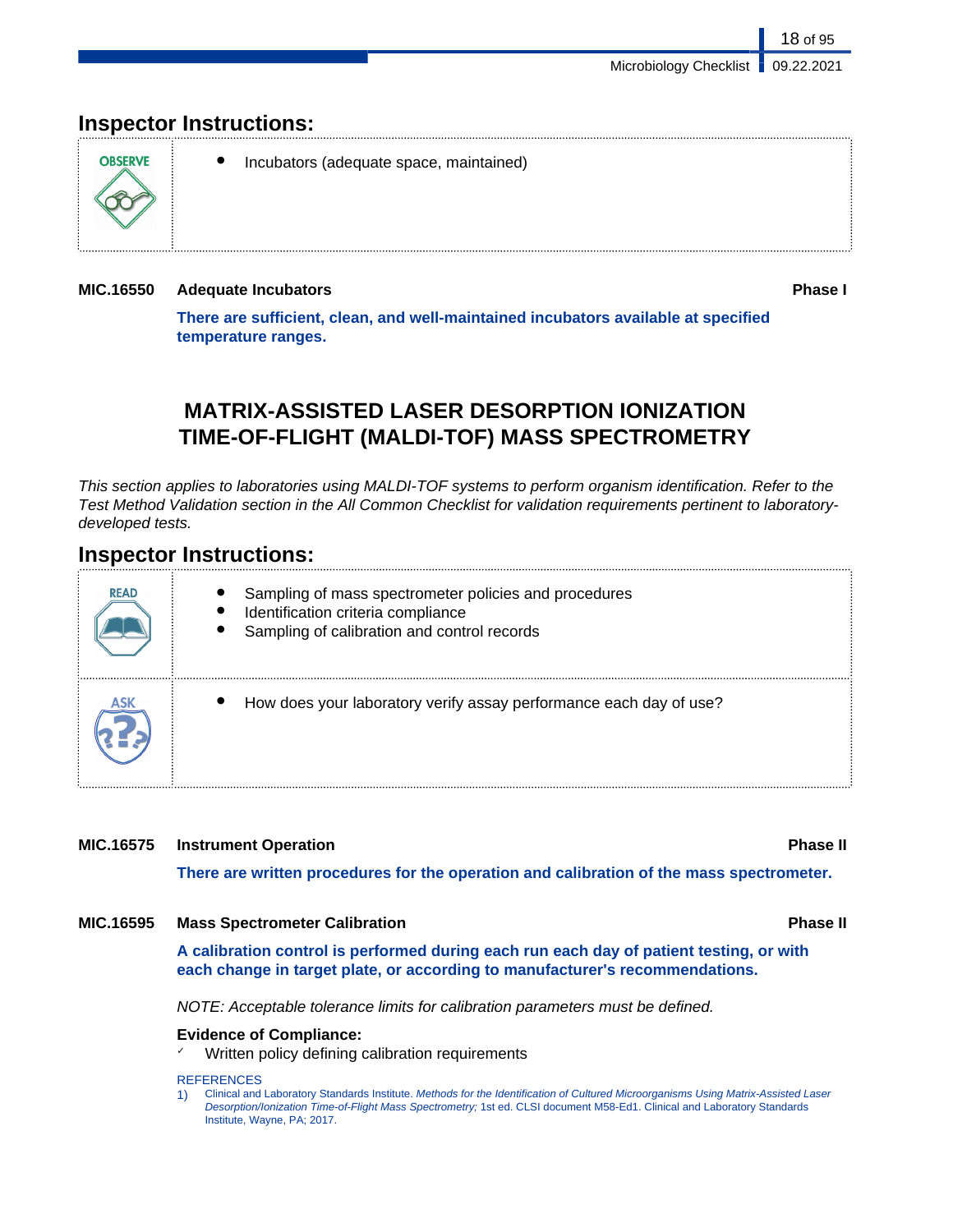## **MIC.16605 Mass Spectrometer Controls Phase II**

## **Appropriate control organisms are tested on each day of patient testing.**

NOTE: Consideration should be given to analyzing appropriate control organisms on a schedule determined by the manufacturer and relevant regulatory guidelines. Appropriate controls would include at least one representative organism for each class of organism tested (eg, a bacterium, a yeast, a filamentous fungi, an aerobic actinomycete, and a mycobacteria. For FDA-cleared/ approved platforms, the organisms or calibrator(s) required by the manufacturer must be used.

For laboratory developed tests, choice and use of control organisms is at the Laboratory Director's discretion. Control organisms must be subjected to the same testing conditions throughout the testing procedure as patient specimens and an extraction control should be included if any of the organisms being tested are run with extraction.

In formats of testing where a target plate is reused, a blank control needs to be run, varying the target location, after each cleansing to control for proper cleaning and decontamination of the entire testing surface (demonstrating a lack of peaks prior to testing). QC failures must be recorded and reviewed periodically to detect problems that may indicate problems with testing.

## **Evidence of Compliance:**

- Written policy defining QC requirements **AND**
- QC records at defined frequency

### **REFERENCES**

1) Clinical and Laboratory Standards Institute. Methods for the Identification of Cultured Microorganisms Using Matrix-Assisted Laser Desorption/Ionization Time-of-Flight Mass Spectrometry; 1st ed. CLSI document M58-Ed1. Clinical and Laboratory Standards Institute, Wayne, PA; 2017.

## **MIC.16615 Mass Spectrometer Reagent Grade Phase II**

**Reagents and solvents are of appropriate grade.**

NOTE: Only the manufacturer's specified grade of solvents are used for this procedure.

## **Evidence of Compliance:**

✓ Reagent logs

## **REFERENCES**

1) Clinical and Laboratory Standards Institute. Methods for the Identification of Cultured Microorganisms Using Matrix-Assisted Laser Desorption/Ionization Time-of-Flight Mass Spectrometry; 1st ed. CLSI document M58-Ed1. Clinical and Laboratory Standards Institute, Wayne, PA; 2017.

## **MIC.16625 Mass Spectrometer Consumables Phase II**

## **Consumables appropriate to the instrument and assay are required.**

NOTE: For FDA-approved platforms, consumables utilized are specified by the manufacturer. Deviation from the manufacturer's recommendation must be validated.

## **Evidence of Compliance:**

- ✓ Consumable logs **AND**
- ✓ Validation of alternative consumables not specified by the manufacturer

### **REFERENCES**

1) Clinical and Laboratory Standards Institute. Methods for the Identification of Cultured Microorganisms Using Matrix-Assisted Laser Desorption/Ionization Time-of-Flight Mass Spectrometry; 1st ed. CLSI document M58-Ed1. Clinical and Laboratory Standards Institute, Wayne, PA; 2017.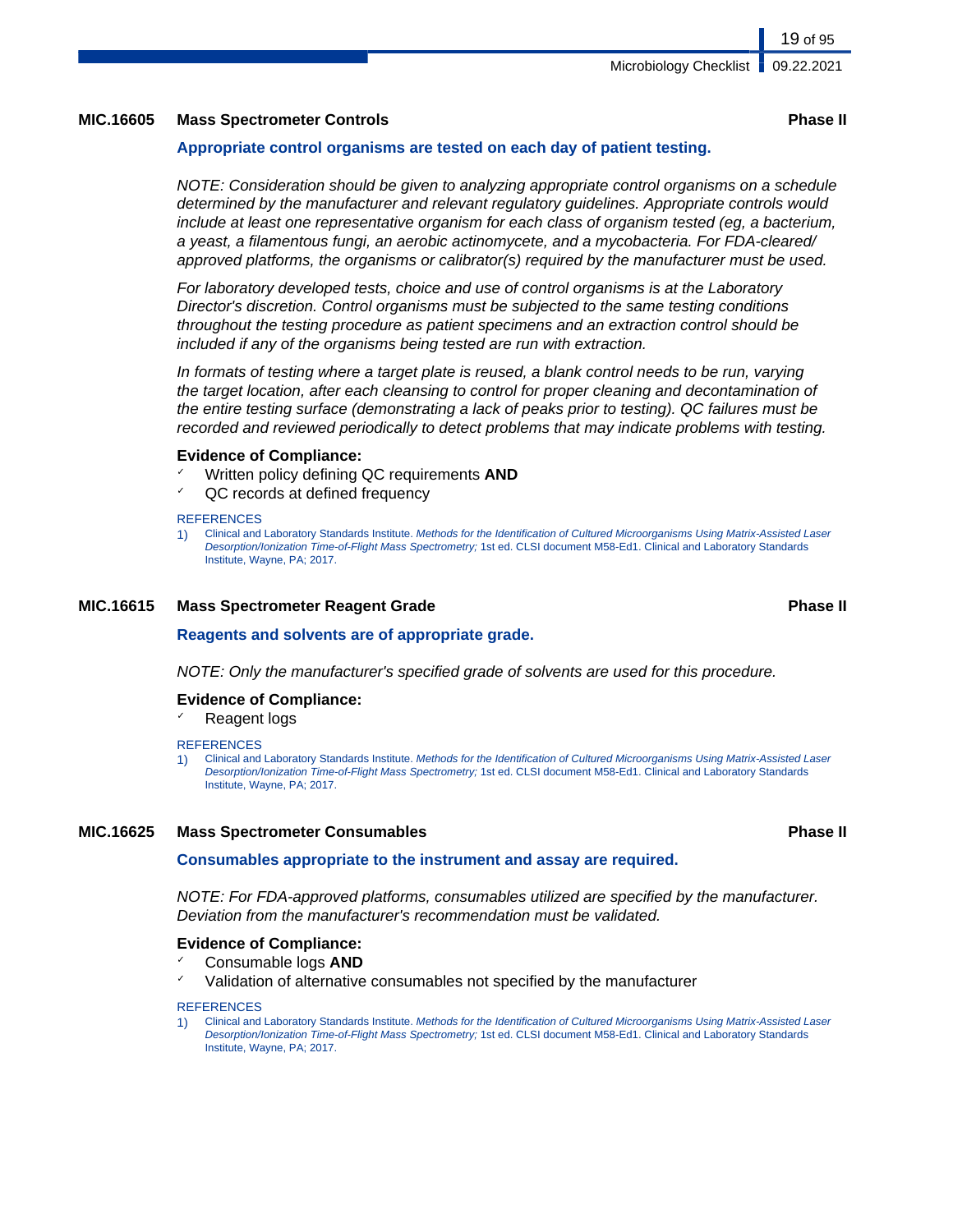## **LABORATORY SAFETY**

Items in this section apply to ALL areas of the microbiology laboratory.

## **Inspector Instructions:**

| <b>READ</b>    | Sampling of safety policies and procedures<br>Sampling of bench top decontamination logs<br>Records of biological safety cabinet certification<br>Infectious waste disposal policy                                                                                                                      |
|----------------|---------------------------------------------------------------------------------------------------------------------------------------------------------------------------------------------------------------------------------------------------------------------------------------------------------|
| <b>OBSERVE</b> | Patient specimens (sealed, leak proof containers)<br>Storage of ether<br>Use of appropriate personal protective equipment (eg, N-95 mask, respirator, gown,<br>gloves) and biological safety cabinet based on biosafety level and occupational risk<br>as defined in laboratory policies and procedures |
|                | How would you recognize a potential agent of bioterrorism? What action would you<br>take if you encountered a suspect organism?<br>How does your laboratory dispose of specimens and contaminated media?                                                                                                |

## **\*\*REVISED\*\* 09/22/2021 MIC.18968 Agents of Bioterrorism Phase II**

**The microbiology laboratory follows written policies and procedures for the recognition and safe handling of isolates that may be used as agents of bioterrorism.**

NOTE: Microorganisms likely to be utilized as biological weapons include Bacillus anthracis (anthrax), Brucella species (brucellosis), Clostridium botulinum (botulism), Francisella tularensis (tularemia), Yersinia pestis (plague) and variola major (smallpox).

As part of an institution-wide plan to prepare and respond to a bioterrorism event, the microbiology laboratory must have policies and procedures for the recognition of isolates that may be used as agents of bioterrorism.

Safe handling includes such activities as handling organisms under a certified biological safety cabinet, and not subjecting the isolates to identification utilizing automated instruments.

## **REFERENCES**

- 1) Snyder JW. Role of the hospital-based microbiology laboratory in preparation and response to a bioterrorism event. J Clin Microbiol. January, 2003
- 2) Gilchrist MJR. Laboratory Safety, Management, and Diagnosis of Biological Agents Associated with Bioterrorism
- 3) Robinson-Dunn B. The microbiology laboratory's role in response to bioterrorism. Arch Pathol Lab Med. March 2002; 126
- 4) Morse SA. Bioterrorism: Laboratory Security. Lab Med. June 2001
- 5) Sewell, DL. Laboratory safety practices associated with potential agents of biocrime or bioterrorism. J. Clin. Microbiology. July 2003;41(7):2801-2809
- 6) American Society for Microbiology Laboratory Response Network (LRN). Sentinel Level Clinical Laboratory Protocols. [https://](https://asm.org/Articles/Policy/Laboratory-Response-Network-LRN-Sentinel-Level-C) [asm.org/Articles/Policy/Laboratory-Response-Network-LRN-Sentinel-Level-C](https://asm.org/Articles/Policy/Laboratory-Response-Network-LRN-Sentinel-Level-C). Accessed April 26, 2021.
- 7) Department of Health and Human Services. Biosafety in Microbiological and Biomedical Laboratories, 6th ed. June 2020.

## **MIC.18976 Bioterrorism Response Plan Phase I**

**The laboratory is recognized in the institution's bioterrorism response plan and the role of the laboratory is outlined in the plan.**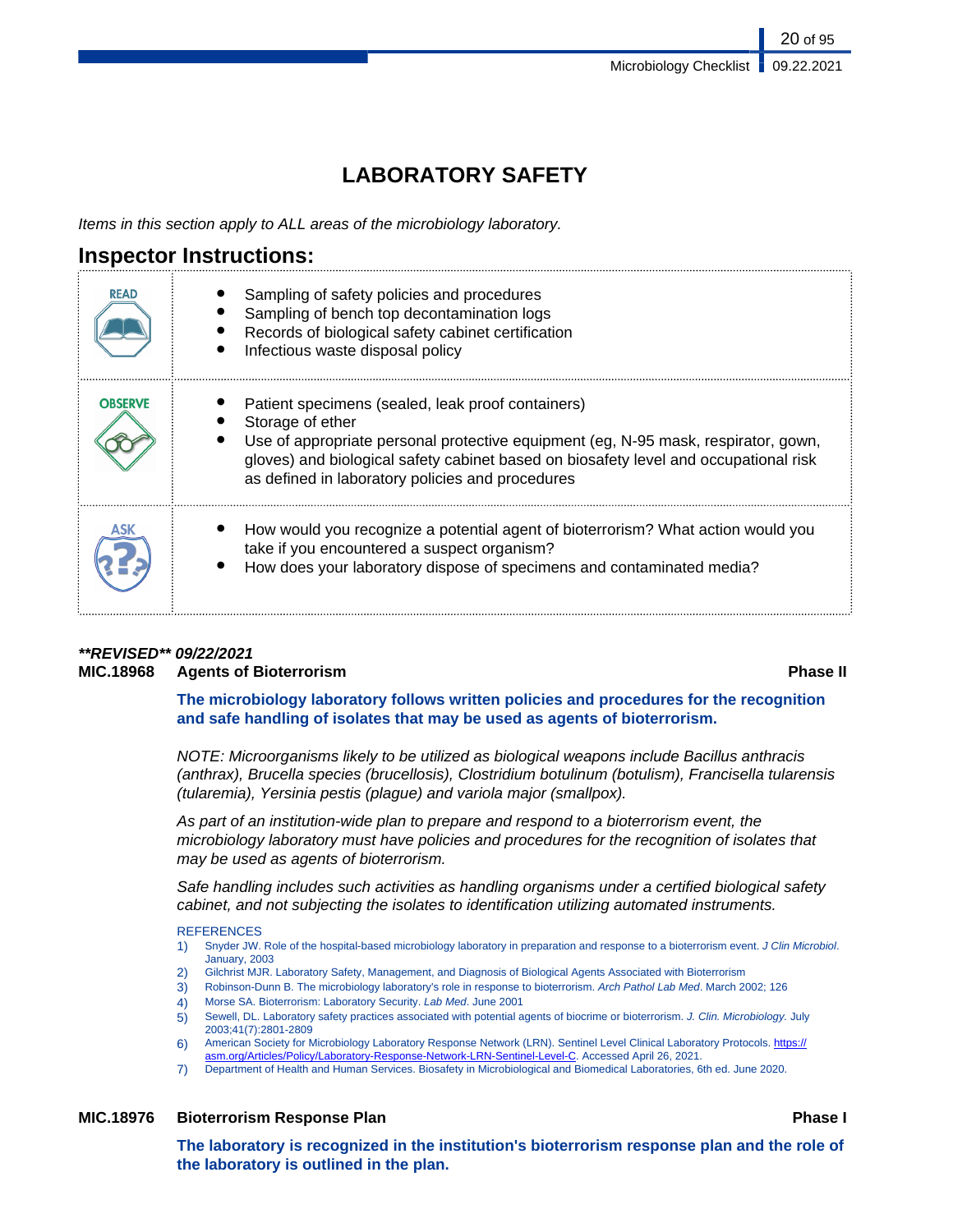## **Evidence of Compliance:**

✓ Organizational bioterrorism plan describing the role of the laboratory

### **REFERENCES**

- 1) Snyder JW. Role of the hospital-based microbiology laboratory in preparation and response to a bioterrorism event. J Clin Microbiol. January 2003
- 2) Gilchrist MJR. Laboratory Safety, Management, and Diagram of Biological Agents Associated with Bioterrorism
- 3) Robinson-Dunn B. The microbiology laboratory's role in response to bioterrorism. Arch Pathol Lab Med. March 2002; 126
- 4) Morse SA. Bioterrorism: Laboratory Security. Lab Med. June 2001

## **\*\*REVISED\*\* 09/22/2021**

## **MIC.18985 Spill Handling Phase II**

**The laboratory follows written policies and procedures for handling spills of infectious materials.**

**REFERENCES** 

1) Department of Health and Human Services. Biosafety in Microbiological and Biomedical Laboratories, 6th ed. June 2020.

## **MIC.19010 Bench Top Decontamination Phase II**

**There are records of daily decontamination of bench tops.**

## **\*\*REVISED\*\* 09/22/2021**

**MIC.19035 Safe Specimen Processing Phase II**

**There are written policies and procedures for the safe handling and processing of specimens, including those suspected to contain highly infectious pathogens.**

NOTE: Suggested topics to be considered in the policies and procedures for the safe handling and processing of specimens include the need for tight sealing of containers, avoiding spills of hazardous materials, requirements for wearing gloves, the need for respirator protection, availability and use of vaccinations, and the hazards of sniffing plates.

For samples suspected of containing highly infectious pathogens, laboratories must review national, federal, state (or provincial), and local guidelines for the handling of samples from patients suspected to have high risk pathogens, such as Francisella tularensis, avian influenza, Ebola, MERS coronavirus, SARS coronavirus, SARS-CoV-2 coronavirus, or any infectious agent that has a high potential to cause a disease to individuals and the community.

1) Jamison R, et al. Laboratory Safety in Clinical Microbiology, Cumitech 29, July 1996, ASM Press; Washington DC

2) Fleming DO, Hunt DL. Biological Safety, Principles and Practices, 3rd ed. ASM Press; Washington DC

## **MIC.19060 Biosafety Levels - Occupational Risk Phase II**

**Policies and procedures have been developed to minimize the occupational risk of exposure to infectious agents handled in the microbiology laboratory, in accordance with current recommendations regarding the biosafety levels for working with different organisms.**

NOTE: The laboratory director is responsible for the maintenance of precautions in the laboratory to minimize the risk of personnel infection. Precautions must be appropriate for the types of organisms tested and the nature of the studies performed.

Each level consists of combinations of equipment, processes and techniques, and laboratory design that are appropriate for the type of laboratory and infectious agent handled.

### **REFERENCES**

1) Department of Health and Human Services. Biosafety in Microbiological and Biomedical Laboratories, 6th ed. June 2020.

**REFERENCES**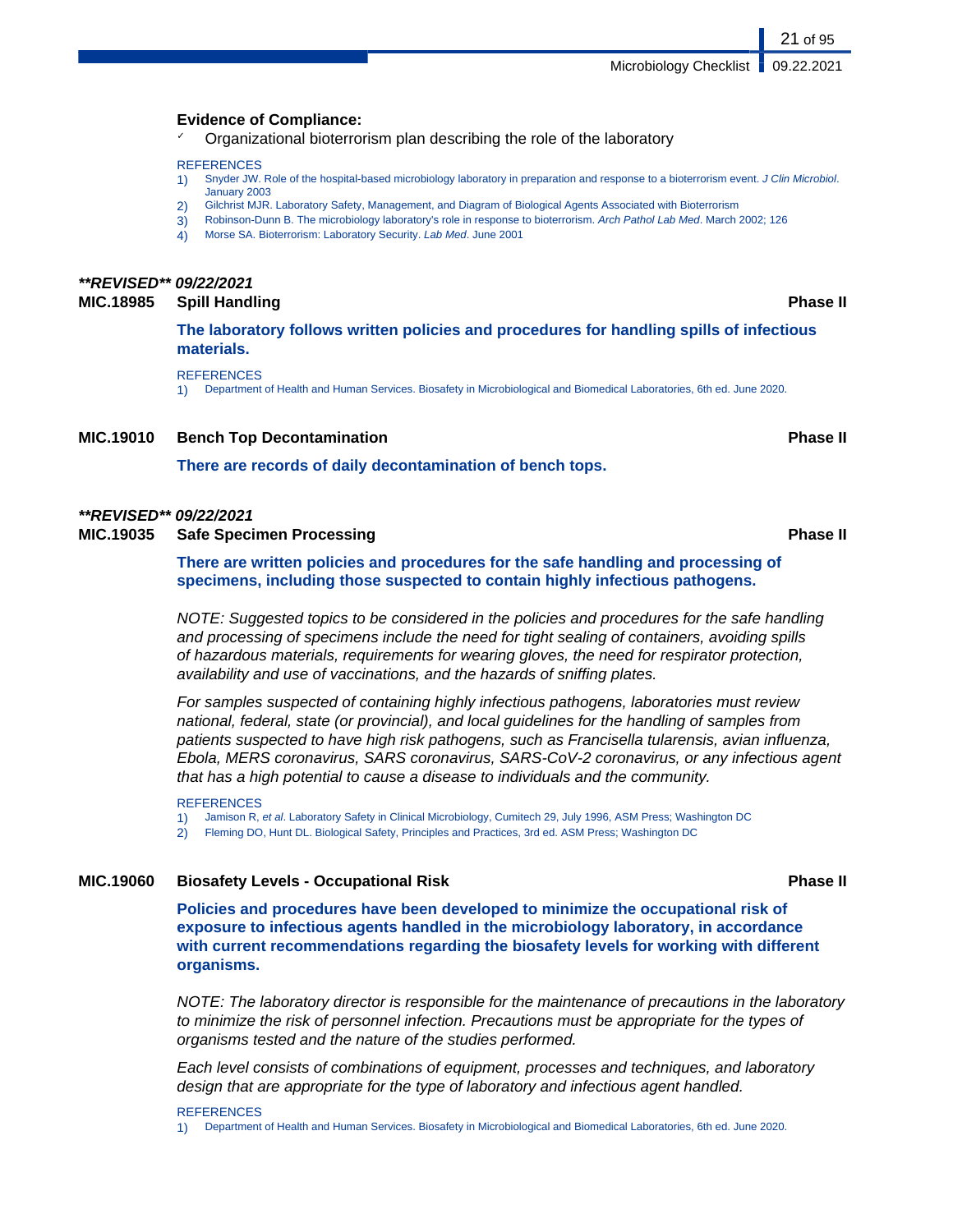## **MIC.19160 Biosafety Levels - Engineering Work Practice Controls Phase II**

**Engineering and work practice controls appropriate to the Biosafety level of the laboratory are defined and implemented.**

NOTE: Each increasing BSL number (1 to 4) implies increased occupational risk from exposure to an agent or performance of a process, and therefore is associated with more stringent control and containment practices.

### **REFERENCES**

- 1) Department of Health and Human Services. Biosafety in Microbiological and Biomedical Laboratories, 6th ed. June 2020.
- 2) Richmond J. BSL-4 Laboratories. Anthology of Biosafety V: American Biological Safety Association, Mundelein, IL January 2002
- 3) Richmond J. Biosafety Level 3. Anthology of Biosafety VII: American Biological Safety Association, Mundelein, IL December 2003

## **\*\*REVISED\*\* 09/22/2021**

## **MIC.19840 Biological Safety Cabinet Phase II**

**A biological safety cabinet (BSC) or hood is used for handling specimens or organisms considered highly contagious by airborne routes and meets minimum requirements for its use.**

NOTE: For mycobacterial, mycologic, and virology work:

- Exhaust air from a class I or class II BSC must be filtered through high efficiency particulate air (HEPA) filters.
- Air from Class I and IIB cabinets is hard-ducted to the outside.
- Air from Class IIA cabinets may be recirculated within the laboratory if the cabinet is tested and certified at least annually. It may also be exhausted through a dedicated stack that protects against backflow of air from adverse weather conditions or through the building exhaust air system in a manner (eg, thimble connection) that avoids any interference with the air balance of the biological safety cabinet or building exhaust system.

## **Evidence of Compliance:**

- Written policy defining the types of safety cabinets, filtration systems and exhaust systems used **AND**
- ✓ Records of HEPA filters used for filtration of all BSC classes **AND**
- ✓ Records of exhaust mechanism **OR** recirculation, if appropriate

### **REFERENCES**

1) Department of Health and Human Services. Biosafety in Microbiological and Biomedical Laboratories, 6th ed. June 2020.

## **MIC.20520 Biological Safety Cabinet Phase II**

**The biological safety cabinet (BSC) is certified at least annually to ensure that filters are functioning properly and that airflow rates meet specifications.**

## **Evidence of Compliance:**

- Maintenance schedule of BSC function checks **AND**
- ✓ Records of testing and certification

### **REFERENCES**

- 1) NSF/ANSI Standard 49-2012 Biosafety Cabinetry: Design, Construction, Performance and Field Certification. Ann Arbor, MI: NSF; 2012.
- 2) Kruse RH, Puckett WH, Richardson JH. Biological safety cabinetry. Clin Microbiol Rev. 1991;4(2):207-241.
- 3) Kimman TG, Smit E, Klein MR. Evidence-based biosafety: a review of the principles and effectiveness of microbiological containment measures. Clin Microbiol Rev. 2008;21(3):403-425. doi: 10.1128/CMR.00014-08.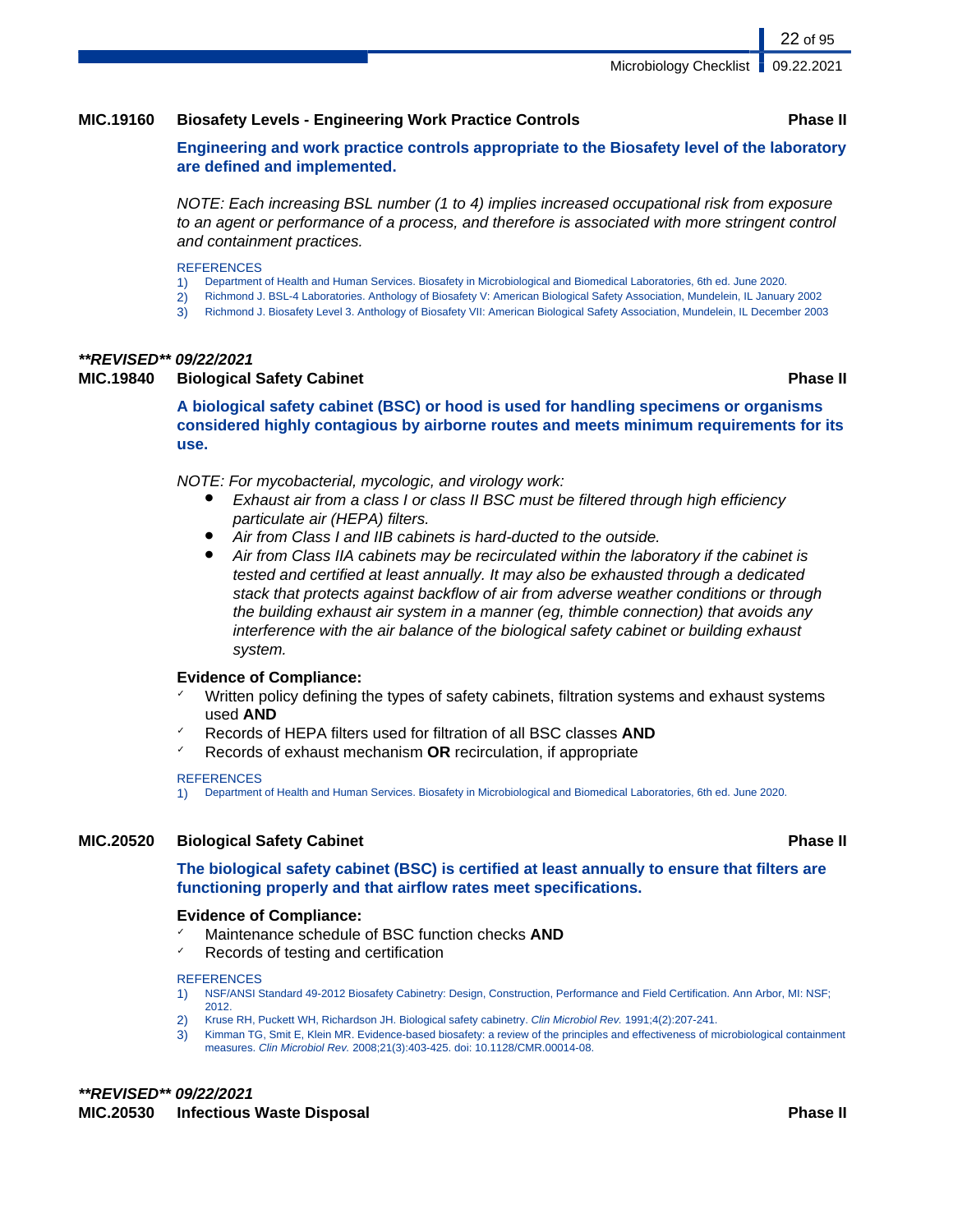**Microbiology specimen residuals and contaminated media are disinfected, sterilized, and disposed of in a manner to minimize infectious hazards to personnel after completion of testing.**

NOTE: Sterilization or decontamination within the microbiology section before disposal is preferred. If such material is transported before treatment, it must be placed into a leak-resistant rigid container, and appropriately labeled.

## **Evidence of Compliance:**

Written policy for the handling and disposal of microbiology waste

**REFERENCES** 

1) Clinical and Laboratory Standards Institute (CLSI). Clinical Laboratory Waste Management; Approved Guideline—Third Edition. CLSI document GP05-A3 (ISBN 1-56238-744-8). Clinical and Laboratory Standards Institute, 940 West Valley Road, Suite 1400, Wayne, Pennsylvania 19087-1898, USA 2011.

## **\*\*REVISED\*\* 09/22/2021**

## **MIC.20540 Ether Safety - Parasitology Phase II**

**If a procedure uses ether, the diethyl ether is stored on open shelves in a well-ventilated room using the smallest can feasible (as shipped by manufacturer).**

NOTE: The use of concentration techniques other than those requiring the use of ether is recommended.

# **BACTERIOLOGY**

## **MEDIA**

| <b>READ</b>     | Sampling of media QC policies and procedures<br>Sampling of media supplier records of QC<br>Sampling of records for QC performed by the laboratory |
|-----------------|----------------------------------------------------------------------------------------------------------------------------------------------------|
| <b>OBSERVE</b>  | Sampling of media (expiration date, condition, contamination)                                                                                      |
| ASK             | What is your QC procedure when receiving a new lot of media?                                                                                       |
| <b>DISCOVER</b> | Follow a shipment of new media from receipt, examination and QC (if applicable).<br>Determine if practice follows laboratory policy.               |

## **Inspector Instructions:**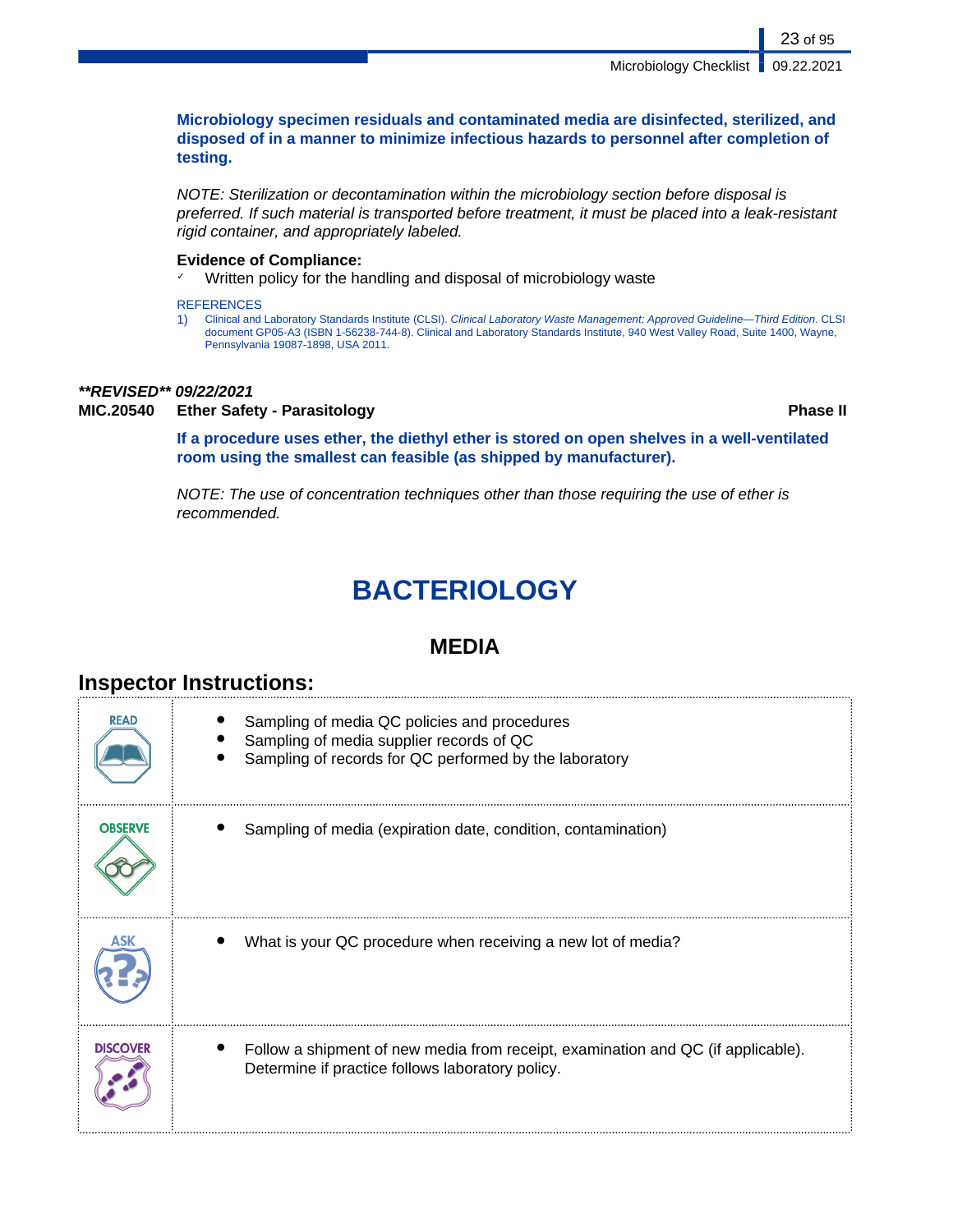## **\*\*REVISED\*\* 09/22/2021**

**MIC.21240 Media QC - Purchased/Acquired Phase II**

**An appropriate sample from each lot and shipment of each purchased/acquired medium is checked before or concurrent with initial use for each of the following:**

- **1. Sterility**
- **2. Ability to support the growth of organisms intended to be isolated on the media by means of stock cultures or by parallel testing with previous lots and shipments**
- **3. Biochemical reactivity, where appropriate**

NOTE: The laboratory must have records showing that all media are sterile, able to support growth, and are appropriately reactive biochemically.

An individualized quality control plan (IQCP), including all required elements of IQCP, may be implemented by the laboratory to allow for the acceptance of the quality control performed by the media supplier for media listed as "exempt" in the CLSI Standard M22-A3, Quality Control for Commercially Prepared Microbiological Culture Media. The media supplier's records must be retained and show that the QC performed meets the CLSI standard and checklist requirements. Please refer to the IQCP section of the All Common Checklist for the requirements for implementation and ongoing monitoring of an IQCP. End user quality control must be performed on the following, regardless of the exempt status:

- Campylobacter agar;
- Chocolate agar;
- Media for the selective isolation of pathogenic Neisseria;
- Other media not listed on Table 2 of M22-A3 (eg, dermatophyte test medium);
- Media used for the isolation of parasites, viruses, Mycoplasmas, Chlamydia;
- Mueller-Hinton media used for antimicrobial susceptibility tests; or
- Media commercially prepared and packaged as a unit or system consisting of two or more different substrates, primarily used for microbial identification.

Laboratories receiving media from media suppliers must have records showing that the quality control activities performed by the media supplier meet the CLSI Standard M22-A3, or are otherwise equivalent. Problems with media deterioration or loss of reactivity in properly-stored media prior to the expiration date must be reported to the manufacturer, with records retained by the laboratory as part of corrective action.

Laboratories using exempt media that have not implemented an IQCP or are using media that do not qualify for an IQCP must continue to test each lot and shipment of media and retain records of such testing.

Laboratories that supply uninoculated media to referring laboratories are responsible for the quality control of the media. The laboratory must provide records or certification of media quality control with each shipment. If the laboratory uses an IQCP for media, a copy of the applicable approved IQCP or IQCP summary statement must be available to the referring laboratory upon request. Records of media quality control or the manufacturer's certificates of quality for each shipment must be available to the recipient.

## **Evidence of Compliance:**

- $\checkmark$  Written procedure for QC on new lot numbers or shipments of purchased/acquired medium **AND**
- Individualized quality control plan for the media approved by the laboratory director, as applicable **AND**
- ✓ Records of media quality control **AND**
- Records of reports of media problems/defects to manufacturers or referral laboratories supplying media

**REFERENCES** 

1) Clinical and Laboratory Standards Institute. Quality Control for Commercially Prepared Microbiological Culture Media; Approved Standard; 3rd ed. CLSI document M22-A3. Clinical and Laboratory Standards Institute, Wayne, PA, 2004.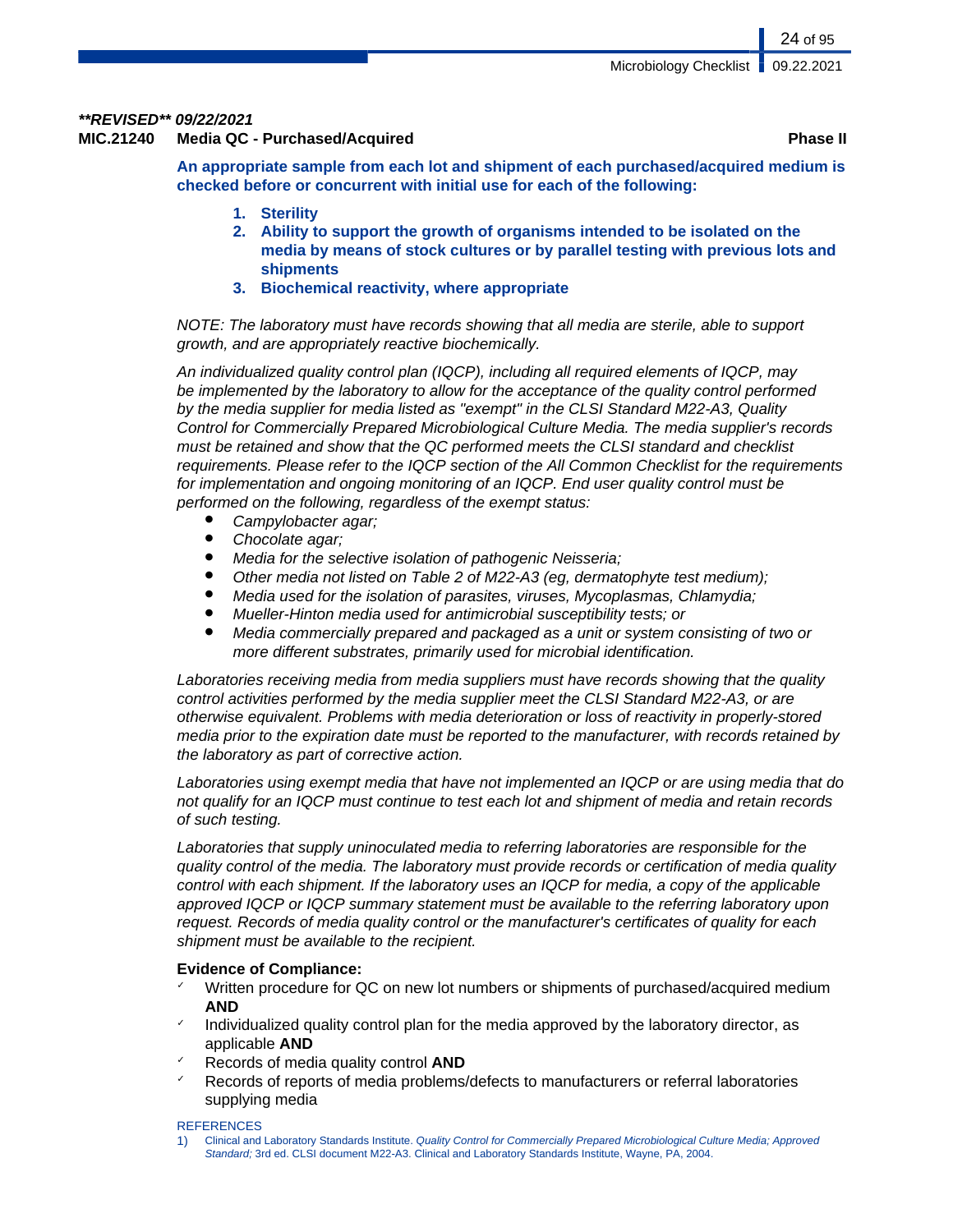**MIC.21530 Direct Gram Stain Procedures Phase I**

- 2) Clinical and Laboratory Standards Institute (CLSI). Performance Standards for Antimicrobial Disk Susceptibility Tests. 13th ed. CLSI standard M02. Clinical and Laboratory Standards Institute, Wayne, PA; 2018.
- 3) Department of Health and Human Services, Centers for Medicare and Medicaid Services. Clinical laboratory improvement amendments of 1988, final rule. Fed Register. 2003(Jan 24): [42CFR493.1256(e)]

## **MIC.21300 Media QC - Laboratory Prepared Phase II**

**For microbiology media prepared by the laboratory, there are records showing that an appropriate sample of each medium is checked before or concurrent with initial use for each of the following:**

- **1. Sterility**
- **2. Ability to support the growth of organisms intended to be isolated on the media by means of stock cultures or by parallel testing with previous batches**
- **3. Biochemical reactivity (where appropriate)**

## **Evidence of Compliance:**

- Written procedure for testing media prepared by the laboratory
- $\checkmark$  Records of media quality control

## **REFERENCES**

1) Department of Health and Human Services, Centers for Medicare and Medicaid Services. Clinical laboratory improvement amendments of 1988, final rule. Fed Register. 2003(Jan 24): [42CFR493.1256(e)].

## **MIC.21420 Media Visual Examination Phase II**

**All media are in visibly satisfactory condition (with expiration date, plates smooth, adequately hydrated, uncontaminated, appropriate color and thickness, tubed media not dried or loose from sides).**

## **MIC.21460 Quality Control Organisms Phase II**

**Appropriate quality control organisms are used to check stains, reagents and susceptibility test methods.**

 $NOTF$ 

- 1. Quality control organisms may be ATCC strains or well characterized laboratory strains unless specified by the manufacturer
- 2. Quality control organisms are maintained in a manner to preserve their bioreactivity, phenotypic characteristics and integrity

## **REFERENCES**

1) Jones RN, et al. Method preferences and test accuracy of antimicrobial susceptibility testing. Updates from the College of American Pathologists microbiology surveys program (2000). Arch Pathol Lab Med. 2001;125:1285-1289

## **STAINS**

## **Inspector Instructions:**

RFAD

- Sampling of staining policies and procedures
- Sampling of stain QC records/logs

## Microbiology Checklist | 09.22.2021

25 of 95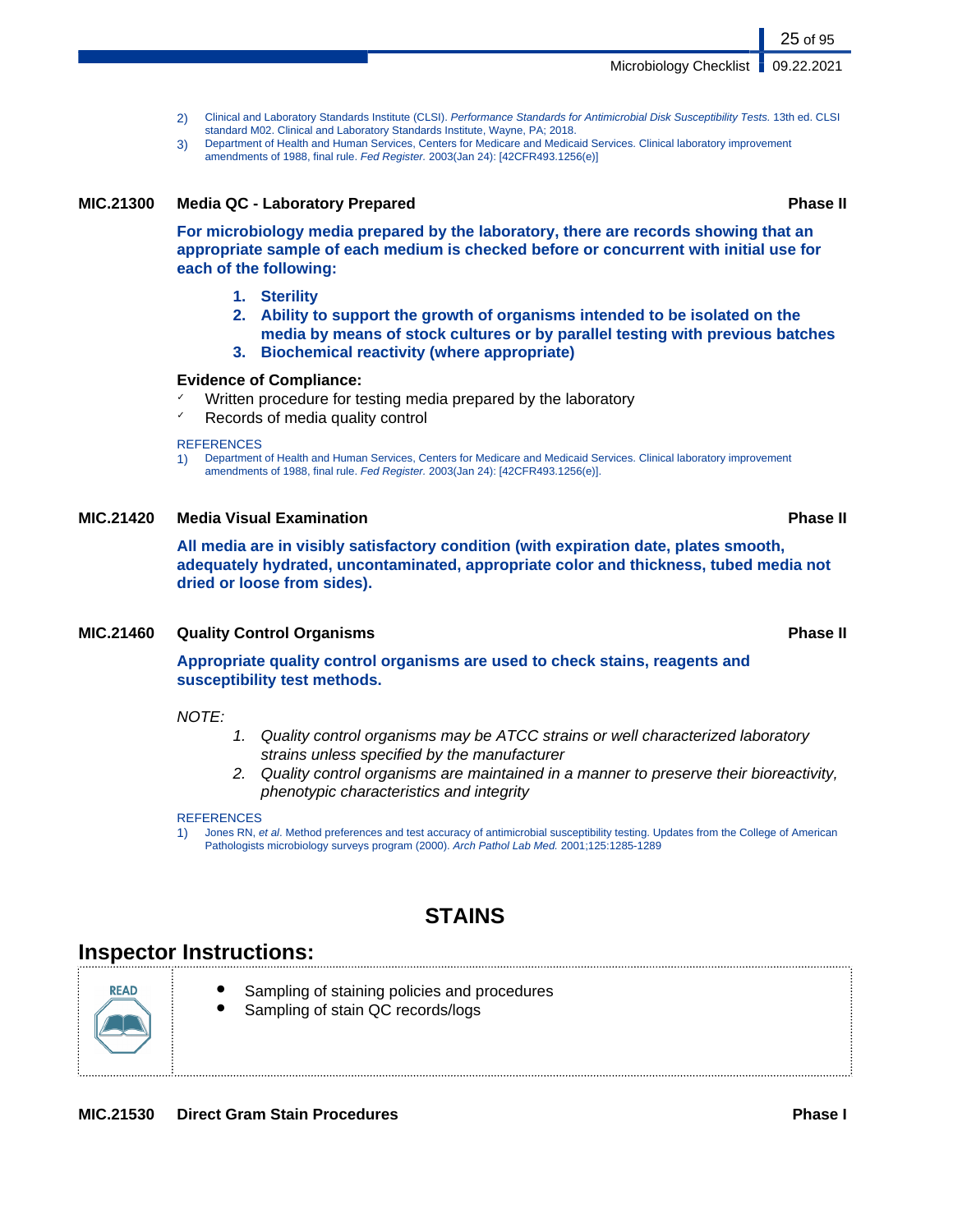## **There are written policies for use of Gram stain results to provide a preliminary identification of organisms, evaluate specimen quality when appropriate, and to guide work-up of cultures.**

NOTE: The laboratory should have policies for the interpretation of the Gram stain, including the quantification, stain reaction, and morphotypes of organisms and cells (eg, neutrophils or squamous epithelial cells). The policy should address correlation of direct Gram stain results with final culture results. Laboratories may use the correlation of Gram stain results with the final culture results as a component of the quality management system.

This does not mean that interpretation of the Gram stain morphology suggesting a specific organism identification (eg, gram positive diplococci morphologically suggestive of pneumococcus) is required.

## **Evidence of Compliance:**

 $\checkmark$  Written policy for Gram stain

## **MIC.21540 Gram Stain QC Phase II**

**Quality control of Gram stain reagents is performed for intended reactivity and recorded for each new batch or lot, and shipment of stains and at least weekly against known grampositive and gram-negative quality control organisms.**

NOTE: Personnel who perform Gram stains infrequently must run a gram-positive and gramnegative control each day of testing.

## **Evidence of Compliance:**

✓ Written procedure for Gram stain QC

### **REFERENCES**

- 1) August, Hindler, Huber, Sewell. Quality control and quality assurance practices. In: Clinical microbiology, Cumitech 3A. Washington, DC: American Society for Microbiology, 1990
- 2) Department of Health and Human Services, Centers for Medicare and Medicaid Services. Clinical laboratory improvement amendments of 1988, final rule. Fed Register. 2003(Jan 24):3708 [42CFR493.1261(a)(2)]

## **MIC.21560 Non-Immunofluorescent Stain QC Phase II**

**Quality control of all non-immunofluorescent, non-immunologic-based stains (other than Gram stains) is performed and recorded with a positive and negative quality control organism for intended reactivity each day of use, and for each new batch, lot number and shipment.**

NOTE: Refer to MIC.51160 for requirement pertaining to parasitology permanent stains.

## **Evidence of Compliance:**

Written procedure for QC of non-immunofluorescent stains

## **MIC.21570 Fluorescent Stain QC Phase II**

**Quality control of fluorescent stains is performed for positive and negative reactivity each time of use.**

## **Evidence of Compliance:**

Written procedure QC of fluorescent stain

## REFERENCES

1) Department of Health and Human Services, Centers for Medicare and Medicaid Services. Clinical laboratory improvement amendments of 1988; final rule. Fed Register. 2003(Jan 24):7146 [42CFR493.1256(e)(3); 493.1273(a)]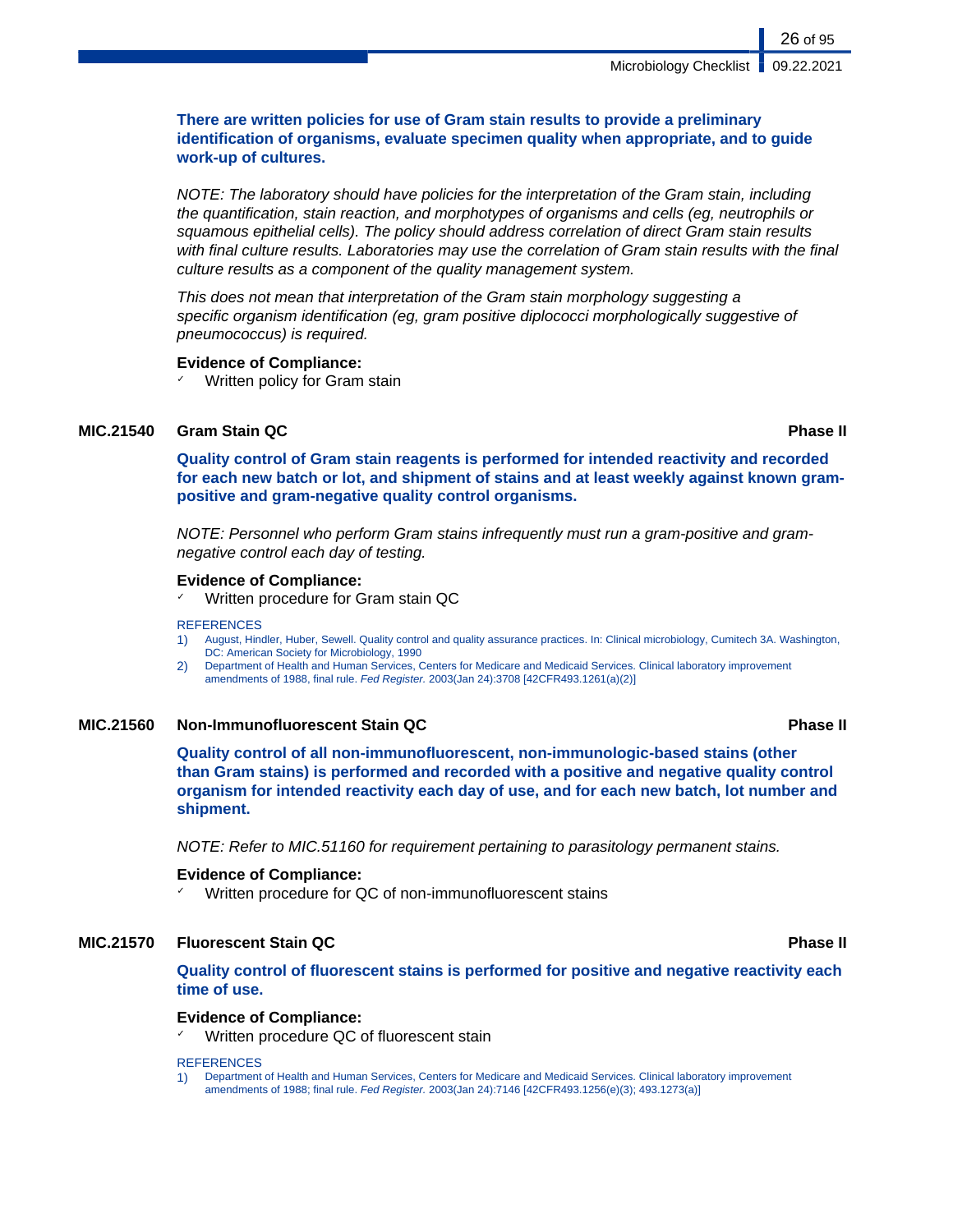## **REAGENTS**

## **Inspector Instructions:**

| <b>READ</b> | Sampling of reagent QC policies and procedures<br>Sampling of reagent QC records<br>$CO2$ monitoring procedure and $CO2$ recording log<br>Anaerobic incubation condition monitoring records<br>Campylobacter incubation condition records |
|-------------|-------------------------------------------------------------------------------------------------------------------------------------------------------------------------------------------------------------------------------------------|
| ASK         | What is your QC policy when receiving a new lot of identification system materials?                                                                                                                                                       |

## **MIC.21624 Reagent QC Phase II**

**Positive and negative controls are tested and results recorded for each new batch, lot number, and shipment of reagents, disks/strips and stains.**

NOTE: Reagents subject to this requirement include (but are not limited to) catalase, coagulase (including latex methods), oxidase and indole reagents; bacitracin, optochin, streptococcal grouping reagents, ONPG, X, V, and XV disks/strips. This does not include tests for antimicrobial susceptibility.

**REFERENCES** 

1) Department of Health and Human Services, Centers for Medicare and Medicaid Services. Clinical laboratory improvement amendments of 1988; final rule. Fed Register. 2003(Jan 24): 3708 [42CFR493.1256 (e) (1) and (2)]

## **MIC.21626 Identification System QC Phase II**

## **Appropriate positive and negative control organisms are tested and results recorded for each new lot and shipment of reagents used in bacterial identification systems.**

NOTE: An individualized quality control plan (IQCP) may be implemented by the laboratory to allow for the use of streamlined QC for commercial microbial identification systems (MIS). Refer to the IQCP section of the All Common Checklist for the requirements. The laboratory may use QC organisms in addition to those required for the streamlined QC. In order to qualify for streamlined QC, the user must fulfill initial and ongoing requirements as defined by the manufacturer and CLSI Guideline M50-A, Quality Control for Commercial Microbial Identification Systems, including the retention of test system verification and historical QC review as long as the streamlined QC is used, but in no case for less than two years.

For user-developed identification systems, commercial systems for which a streamlined QC process has not been developed, or any commercial system whose use is altered in any way from the manufacturer's instructions, all biochemical tests in each new lot number and shipment must be evaluated with known positive and negative control organisms.

Any test (eg, oxidase test) required for interpretation of MIS results that is not part of the MIS cannot be included in MIS streamlined QC procedures. QC requirements for such tests, including the use of positive and negative controls for each new batch, lot number and shipment are given in MIC.21624 (Reagent QC).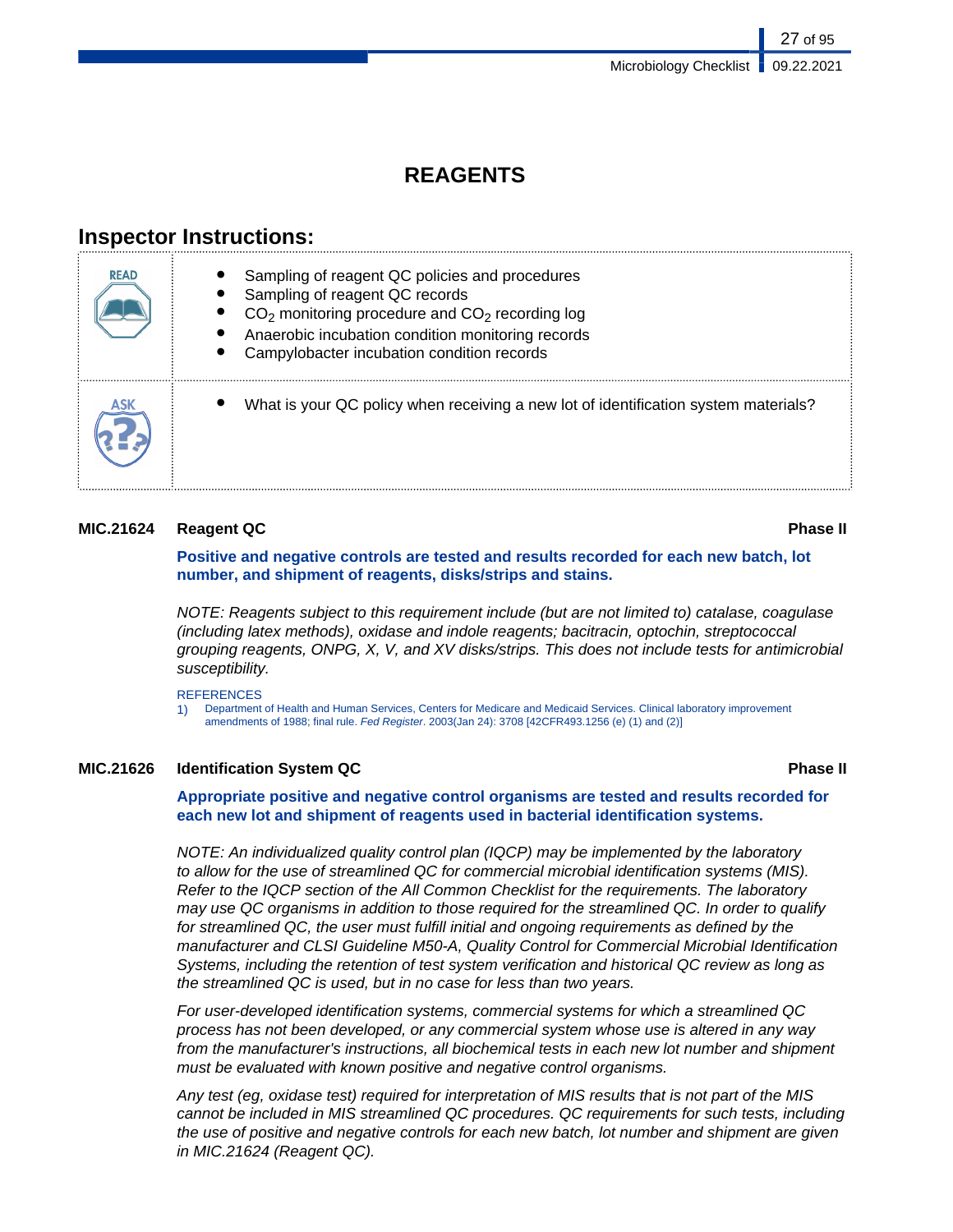Microbiology Checklist | 09.22.2021

## **Evidence of Compliance:**

- Written procedure for QC on new lot numbers or shipments of reagents for each MIS **AND**
- Individualized quality control plan for the MIS approved by the laboratory director, as applicable **AND**
- Records of MIS quality control

### **REFERENCES**

- 1) Department of Health and Human Services, Centers for Medicare and Medicaid Services. Clinical laboratory improvement amendments of 1988; final rule. Fed Register. 2003(Jan 24):3708 [42CFR493.1256(e)(1)]
- 2) Clinical and Laboratory Standards Institute (CLSI). Quality Control for Commercial Microbial Identification Systems. CLSI document M50-A (ISBN 1-56238-675-1). Clinical and Laboratory Standards Institute, 940 West Valley Road, Suite 1400, Wayne, Pennsylvania 19087-1898 USA, 2008.

## **MIC.21628 Antisera QC Phase I**

**Positive and negative controls are tested and results recorded for each new batch, lot number and shipment of antisera when prepared or opened and once every 6 months thereafter (eg, Salmonella/Shigella antisera).**

### REFERENCES

1) Department of Health and Human Services, Centers for Medicare and Medicaid Services. Clinical laboratory improvement amendments of 1988; final rule. Fed Register. 2003 (January 24):3708 [42CFR493.1261(a)(3)]

## **MIC.21632 Beta-Lactamase QC Phase II**

**Positive and negative controls are tested and results recorded for beta-lactamase (other than Cefinase ®) tests on each day of use.**

NOTE: Beta lactamase tests using Cefinase ® need be checked only with each batch, lot number and shipment.

### **REFERENCES**

1) Department of Health and Human Services, Centers for Medicare and Medicaid Services. Clinical laboratory improvement amendments of 1988; final rule. Fed Register. 2003 (January 24):3708 [42CFR493.1261 (a) (1)]

## **MIC.21812 Anaerobic Incubation Conditions QC Phase I**

**There are records that anaerobic incubation systems (eg, jars, chambers, bags) are checked for adequate anaerobic conditions with methylene blue strips, fastidious anaerobic organisms or other appropriate procedures.**

## **REFERENCES**

1) Clinical and Laboratory Standards Institute. Principles and Procedures for Detection of Anaerobes in Clinical Specimens; Approved Guideline. CLSI document M56-A. Clinical and Laboratory Standards Institute, Wayne, PA; 2014

## **MIC.21813 CO2 Incubator Levels Phase I**

### **CO2 incubators are checked daily for adequate CO2 levels, with recording of results.**

NOTE: It is acceptable to monitor and record  $CO<sub>2</sub>$  levels from digital readouts; however, the laboratory must verify that the readout is accurate (by initial calibration, Fyrite, or other calibrated  $CO<sub>2</sub>$  meter). The frequency of verification of the digital readout must be defined and should be performed, at minimum, at the frequency recommended by the manufacturer.

## **\*\*REVISED\*\* 06/04/2020**

## **MIC.21815 Campylobacter Incubation Conditions QC Phase I**

**Campylobacter incubation conditions are checked using QC organisms or other appropriate methods to ensure adequate environmental conditions to support growth of commonly isolated Campylobacter species.**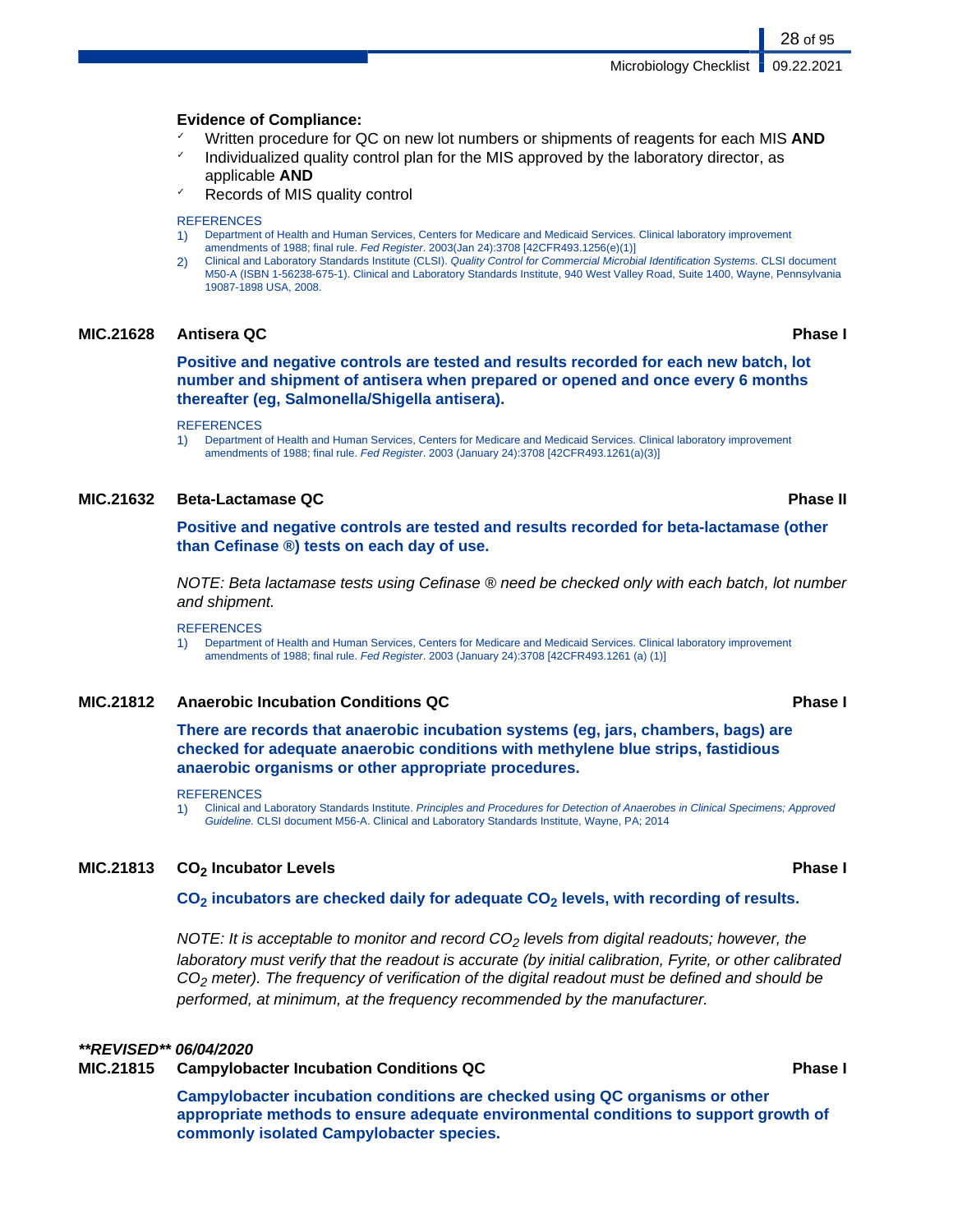## **BACTERIOLOGY SUSCEPTIBILITY TESTING**

## **Inspector Instructions:**

| <b>READ</b>    | Sampling of susceptibility test, QC and reporting policies and procedures<br>Sampling of susceptibility QC records                |
|----------------|-----------------------------------------------------------------------------------------------------------------------------------|
| <b>OBSERVE</b> | Susceptibility test set-up (standardized inoculum, pure culture)                                                                  |
|                | How does your laboratory work with the pharmacy and medical staff to determine<br>policies for reporting of antimicrobial agents? |

## **MIC.21820 Susceptibility Testing - Pure Cultures Phase II**

**Antimicrobial susceptibility testing of isolates must be performed using pure isolates or colonies (ie, susceptibility testing is not performed on mixed cultures).**

NOTE: A purity check must be performed by subculturing an aliquot of the inoculum onto a blood agar plate or other non-selective media at the same time the inoculum is used for susceptibility testing with the following exceptions:

- A separate purity plate is not required for disk diffusion testing from isolated colonies, as long as the disk diffusion plate is carefully examined for a mixed culture.
- When testing by gradient diffusion methods, the manufacturer's instructions must be followed.

## **Evidence of Compliance:**

Written procedure describing the use of isolated colonies or of pure cultures for susceptibility testing, including the use of purity plates

## **\*\*REVISED\*\* 06/04/2020**

## **MIC.21835 Direct Identification and Susceptibility from Blood Culture Broth Phase II**

**If organism identification (ID) and/or antimicrobial susceptibility testing (AST) (phenotypic or genotypic) is performed directly from positive blood culture bottles, the broth from the bottle is inoculated onto solid media to assess for consistency with direct results.**

NOTE: This checklist item is applicable to tests that detect bacteria and/or yeast in positive blood cultures that are culturable on standard bacteriological media such as sheep's blood agar and/or chocolate agar.

It is the responsibility of the laboratory director to determine the extent of confirmatory testing necessary by reviewing the manufacturer's recommendations and examining their verification/ validation data.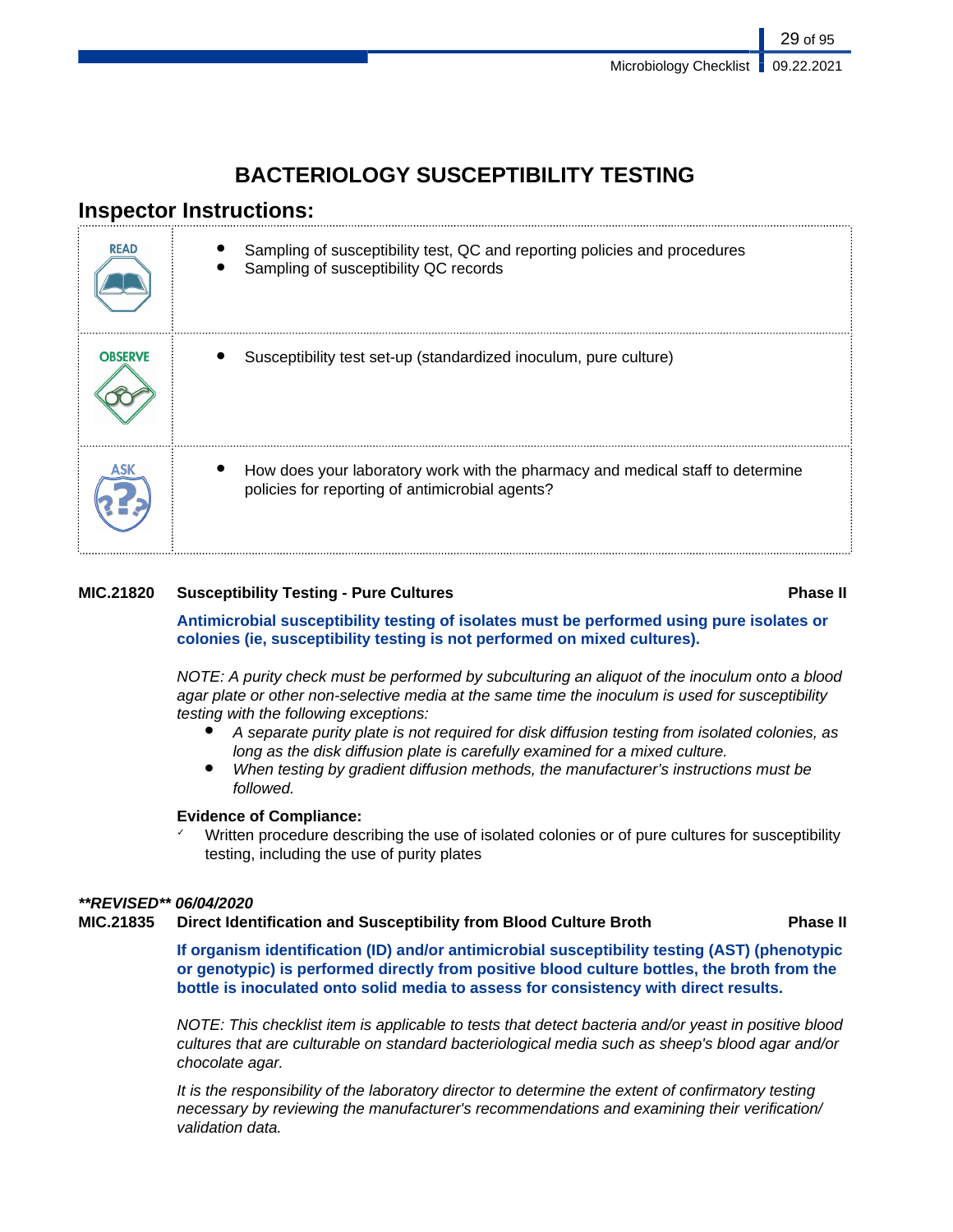Microbiology Checklist **1** 09.22.2021

30 of 95

The accuracy of antimicrobial resistance markers or rapid phenotypic AST results performed directly from positive blood culture broth must, at a minimum, be confirmed by traditional AST methods following recovery on solid media during the internal verification/validation of the assay.

This requirement applies only to testing performed for patient care/management, not to infection control or epidemiology testing.

## **Evidence of Compliance:**

 $\checkmark$  Written procedure describing the use of culture to confirm consistency with the direct results

## **\*\*NEW\*\* 09/22/2021**

## **MIC.21855 Antimicrobial Resistance Markers by Molecular Analysis - Clinical Validity Phase I**

**Detection of genotypic antimicrobial resistance markers (eg, vanA, mecA, bla<sub>KPC</sub>, etc.) is linked or attributed to a corresponding organism in the final laboratory report when molecular analysis is performed directly on patient specimens (eg, urine or bronchoalveolar lavage fluid). This can be accomplished through molecular detection of the corresponding organism or concurrent culture.**

NOTE 1: The intent of this requirement is to ensure that detection of antimicrobial resistance has clinical validity. Ideally, genotypic antimicrobial resistance results will be correlated with other available results, such as identification of isolates in culture and their phenotypic AST results, with the goal of aiding in the assessment of clinical significance of such findings.

NOTE 2: This requirement does not include either screening tests (eg, rectal swab for carbapenemase gene detection) or surveillance tests (eg, testing performed to monitor for a community- or population-level occurrence and establish incidence or prevalence of that occurrence, if results do not go back to individual patients).

## **Evidence of Compliance:**

- ✓ Reports linking resistance determinants to specific organisms **AND**
- Policy for correlating genetic antimicrobial resistance markers to organisms

## **MIC.21910 Susceptibility Test QC Frequency Phase II**

**For antimicrobial susceptibility testing by either disk or gradient diffusion strips or broth dilution (MIC) methods, quality control organisms are tested with each new lot number or shipment of antimicrobials or media before or concurrent with initial use, and each day the test is performed thereafter.**

NOTE: The frequency of QC testing may be reduced to weekly (including the testing of new lots or batches of antimicrobials or media) if the laboratory director approves the use of an individualized quality control plan (IQCP), and the laboratory has records of satisfactory performance with daily QC tests as suggested by CLSI Standards. If multiple instruments are used for automated MIC testing, QC testing should be rotated equally among all testing instruments. Please refer to the IQCP section of the All Common Checklist for the requirements for implementation and ongoing monitoring of an IQCP. For this purpose, satisfactory performance criteria are defined as follows:

1. Records must show that all QC organisms are tested for 20 or 30 consecutive test days. For each drug/microorganism combination, no more than 1 of 20 or 3 of the 30 values may be outside the accepted QC ranges.

## Or

2. Records must show that all QC organisms are tested in triplicate (using separate inoculum suspensions) for 5 consecutive test days. For each drug/microorganism combination, no more than 1 of the 15 values may be outside the accepted QC ranges.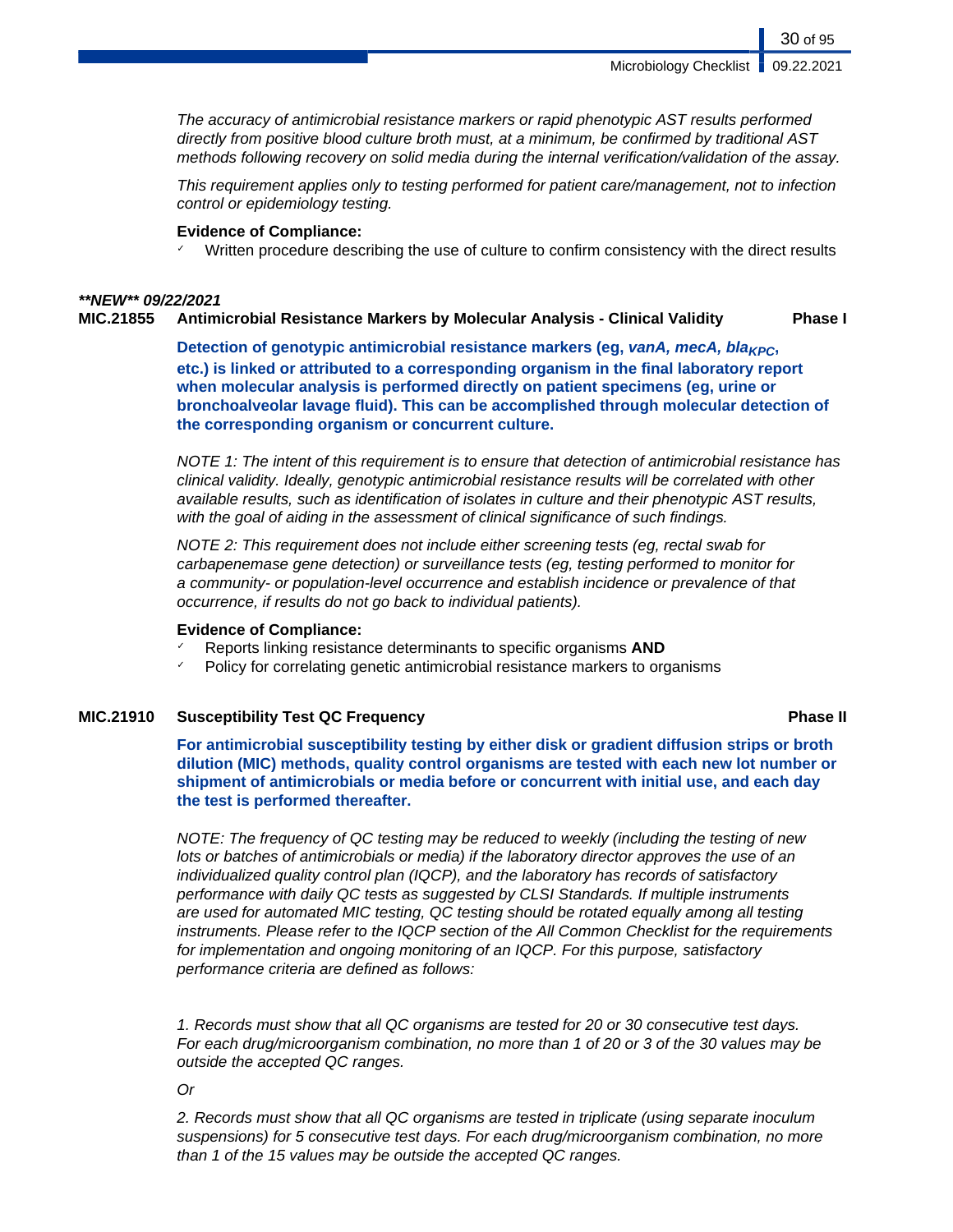Microbiology Checklist | 09.22.2021

- If 2 or 3 values are outside the accepted QC range during testing of 15 replicates, daily QC testing must be continued and performed in triplicate (using separate inoculum suspensions) for another 5 consecutive test days
- For each drug/microorganism combination, no more than 4 of the 30 values may be outside the accepted QC range

When a result is outside the accepted QC range during weekly QC testing, refer to the most recent CLSI Standards for the required corrective action.

If the laboratory performs QC on antimicrobial screening tests as defined by the CLSI Standard and manufacturer's instructions do not require QC on each day the test is performed, the laboratory must have an IQCP that meets all requirements defined in the All Common Checklist.

## **Evidence of Compliance:**

Records of susceptibility QC results at defined frequency and meeting defined acceptability criteria

### **REFERENCES**

- 1) Department of Health and Human Services, Centers for Medicare and Medicaid Services. Clinical laboratory improvement amendments of 1988; final rule. Fed Register. 2003(Jan 24):7167 [42CFR493.1261(b)(1)]
- 2) Clinical and Laboratory Standards Institute (CLSI). Methods for Antimicrobial Susceptibility Testing of Anaerobic Bacteria. 9th ed. CLSI standard M11. Clinical and Laboratory Standards Institute, Wayne, PA, 2018.
- 3) Clinical and Laboratory Standards Institute (CLSI). Performance Standards for Antimicrobial Disk Susceptibility Tests. 13th ed. CLSI standard M02. Clinical and Laboratory Standards Institute, Wayne, PA; 2018.
- 4) Clinical and Laboratory Standards Institute (CLSI). Methods for Dilution Antimicrobial Susceptibility Tests for Bacteria That Grow Aerobically. 11th ed. CLSI standard M07. Clinical and Laboratory Standards Institute, Wayne, PA; 2018.
- 5) Clinical and Laboratory Standards Institute (CLSI). Performance Standards for Antimicrobial Susceptibility Testing; 31st ed. CLSI supplement M100. Clinical and Laboratory Standards Institute, Wayne, PA; 2021.
- 6) Clinical and Laboratory Standards Institute. Verification of Commercial Microbial Identification and Antimicrobial Susceptibility Testing Systems, 1st ed. CLSI Document M52-ED1. Clinical and Laboratory Standards Institute, Wayne, PA; 2015.

## **MIC.21940 Standardized Inoculum Phase II**

**The inoculum used for antimicrobial susceptibility testing (ie, inoculum size) is controlled using a turbidity standard or other acceptable method.**

NOTE: Antibiotic susceptibility may be substantially affected by inoculum size.

### **Evidence of Compliance:**

Written procedure for standardizing susceptibility inoculum

### **REFERENCES**

- 1) Clinical and Laboratory Standards Institute (CLSI). Performance Standards for Antimicrobial Disk Susceptibility Tests. 13th ed. CLSI standard M02. Clinical and Laboratory Standards Institute, Wayne, PA; 2018.
- 2) Clinical and Laboratory Standards Institute (CLSI). Methods for Dilution Antimicrobial Susceptibility Tests for Bacteria That Grow Aerobically. 11th ed. CLSI standard M07. Clinical and Laboratory Standards Institute, Wayne, PA; 2018.
- 3) Clinical and Laboratory Standards Institute (CLSI). Performance Standards for Antimicrobial Susceptibility Testing; 31st ed. CLSI supplement M100. Clinical and Laboratory Standards Institute, Wayne, PA; 2021.
- 4) Clinical and Laboratory Standards Institute (CLSI). Methods for Antimicrobial Susceptibility Testing of Anaerobic Bacteria. 9th ed. CLSI standard M11. Clinical and Laboratory Standards Institute, Wayne, PA, 2018.

## **MIC.21943 Selection of Antimicrobial Agents to Report Phase II**

**There are written policies to ensure that only antimicrobial agents appropriate for the organism and body site are routinely reported.**

NOTE: The microbiology department should consult with the medical staff and pharmacy to develop a list of antimicrobial agents to be reported for specific organisms isolated from various body sites. These lists may be based on the CLSI recommendations provided in the M100 Table 1, which suggests those agents that might be reported routinely (Group A) and that might be reported selectively (Group B). Selective reporting of antimicrobial agents should help improve the clinical relevance of antimicrobial reporting and help minimize overuse of broad-spectrum agents that might result in selection of multi-resistant organisms.

The antimicrobial reporting policy should include antibacterial, antifungal, and antimycobacterial agents tested in the laboratory. Where applicable, policies should be reviewed with the

31 of 95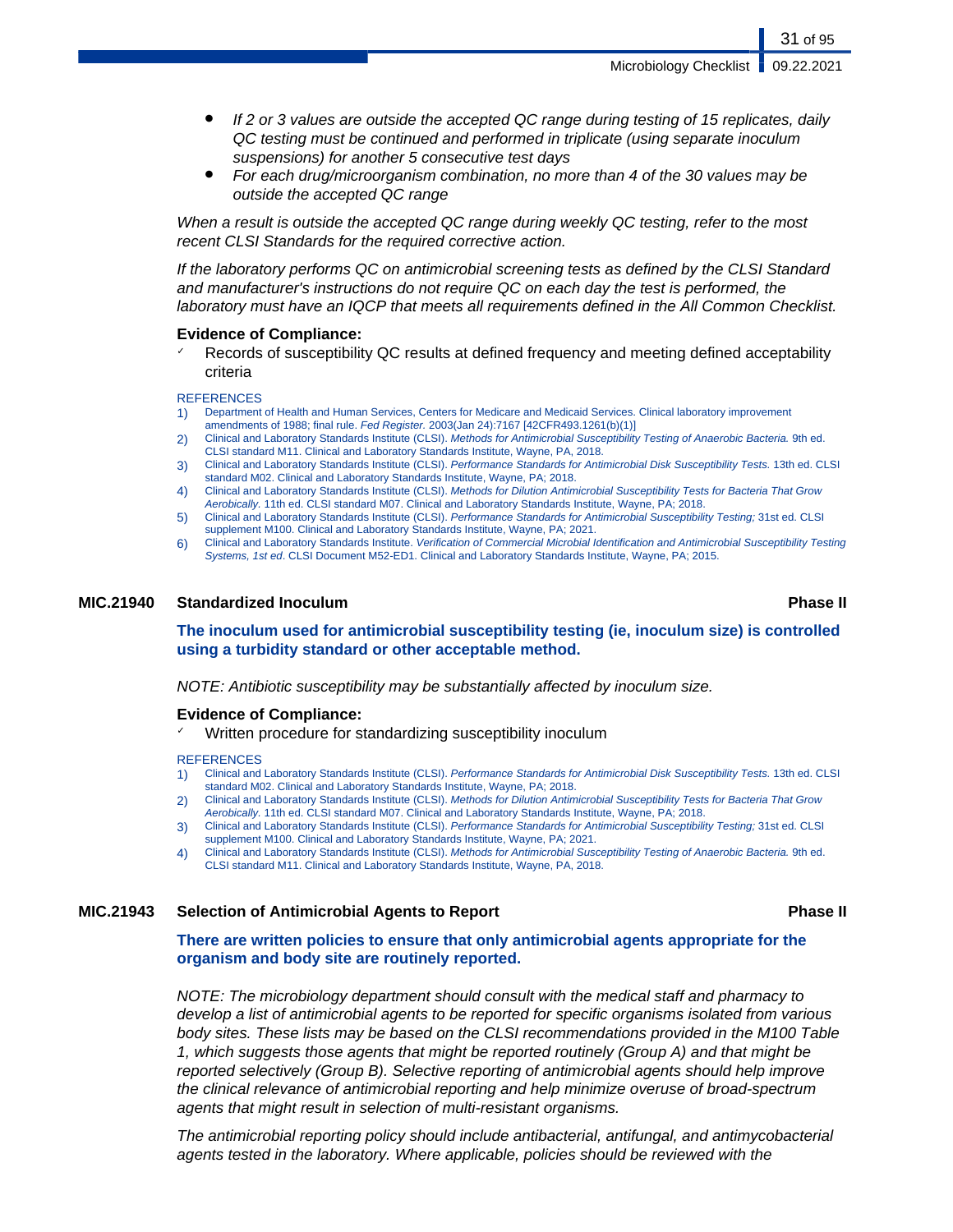Microbiology Checklist **1** 09.22.2021

stakeholders involved in the antimicrobial stewardship in the institution annually and records of the review should be available in the laboratory. The same policies should be used in reporting proficiency testing susceptibility results, particularly for isolates from cerebrospinal fluid and urine.

## **Evidence of Compliance:**

- ✓ Antimicrobial reporting policy **AND**
- Patient reports with reporting of antimicrobial agents for different body sites following written policy **AND**
- Records of annual antimicrobial reporting policy review by the antimicrobial stewardship committee **AND**
- Proficiency testing susceptibility results following written policy

## **REFERENCES**

- 1) Poulter MD, Hindler JF. Challenges in Antimicrobial Susceptibility Testing and Reporting. Lab Med, November, 2002:11:33
- 2) Clinical and Laboratory Standards Institute (CLSI). Performance Standards for Antimicrobial Susceptibility Testing; 31st ed. CLSI supplement M100. Clinical and Laboratory Standards Institute, Wayne, PA; 2021.
- 3) CDC. Core Elements of Hospital Antibiotic Stewardship Programs. Atlanta, GA: US Department of Health and Human Services, CDC; 2014. Available at [http://cdc.gov/getsmart/healthcare/implementation/core-elements.html.](http://cdc.gov/getsmart/healthcare/implementation/core-elements.html)

## **MIC.21944 Testing and Reporting Supplemental Antimicrobial Agents Phase I**

**There are written policies for testing supplemental agents when needed on isolates resistant to routinely tested antimicrobial agents.**

NOTE: The policy may include submission of isolates to an outside referral laboratory if testing is not performed onsite.

## **Evidence of Compliance:**

Patient testing reports demonstrating additional antimicrobial testing or referral

## **MIC.21946 Cumulative Susceptibility Data Phase I**

**For hospital based microbiology laboratories, cumulative antimicrobial susceptibility test data are maintained and reported to the medical staff at least yearly.**

## **REFERENCES**

1) Clinical and Laboratory Standards Institute. Analysis and Presentation of Cumulative Antimicrobial Susceptibility Test Data; Approved Guideline. 4<sup>th</sup> ed. CLSI document M39-A4. Clinical and Laboratory Standards Institute, Wayne, PA, 2014

## **\*\*REVISED\*\* 09/22/2021**

## **MIC.21950 Inconsistent Antimicrobial Results Phase I**

**There is a written policy to address unusual or inconsistent antimicrobial testing results.**

NOTE: Acceptable results derived from testing QC strains do not guarantee accurate results with all patient isolates. Results from testing patient isolates must be reviewed and unusual or inconsistent results must be investigated to ensure accuracy. Expert software can identify unusual or inconsistent results that might be due to technical errors and to identify emerging resistance. Additional resources for determining which antimicrobial testing results are unusual include the CLSI M100 Appendix A or the EUCAST Intrinsic Resistance and Unusual Phenotypes publication.

What is considered unusual (uncommonly found in the laboratory) antimicrobial susceptibility results may vary by local epidemiology. Examples of unusual antimicrobial susceptibility test results include:

- 1. Escherichia coli resistant to carbapenems
- 2. Klebsiella spp. susceptible to ampicillin
- 3. Staphylococcus aureus resistant to vancomycin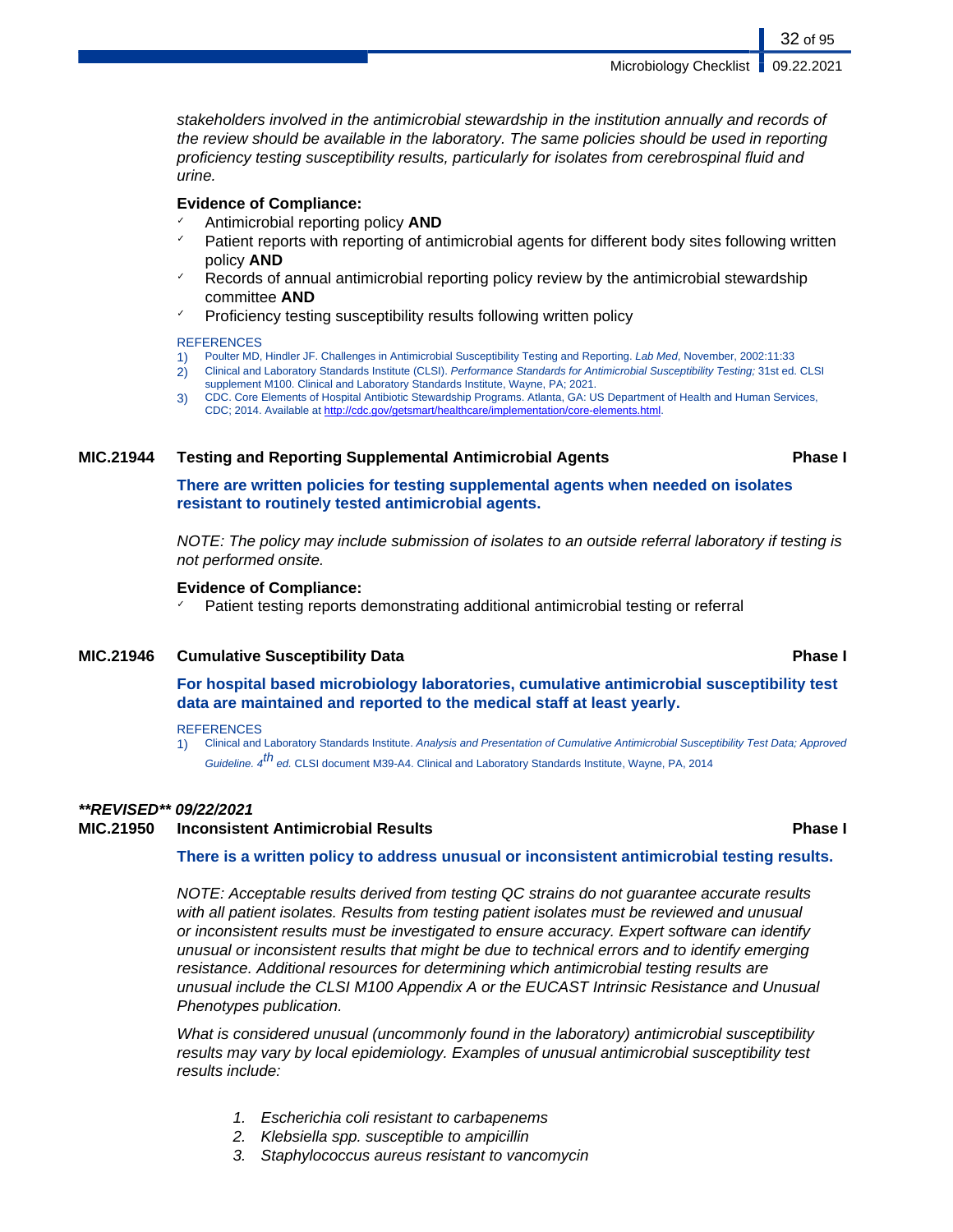Microbiology Checklist | 09.22.2021

33 of 95

Actions must be taken to address unusual results. Actions may include consultation with a medical laboratory director, repeating antimicrobial susceptibility testing by the same or different method, confirming isolate identification, or referral of the isolate to a public health laboratory for confirmation. While confirming results, the laboratory must consider whether communication with treating clinicians is indicated to inform them that AST results are under investigation.

## **Evidence of Compliance:**

✓ Records of investigation for unusual/inconsistent results

## **REFERENCES**

- 1) Clinical and Laboratory Standards Institute (CLSI). Performance Standards for Antimicrobial Susceptibility Testing; 31st ed. CLSI supplement M100. Clinical and Laboratory Standards Institute, Wayne, PA; 2021.
- 2) European Committee on Antimicrobial Susceptibility Testing. Intrinsic Resistance and Unusual Phenotypes. Version 3.2. [https://](https://www.eucast.org/expert_rules_and_intrinsic_resistance/) [www.eucast.org/expert\\_rules\\_and\\_intrinsic\\_resistance/.](https://www.eucast.org/expert_rules_and_intrinsic_resistance/) February 2020. Accessed December 23, 2020.

## **PROCEDURES AND TESTS**

## **Inspector Instructions:**

| <b>READ</b>     | Sampling of bacteriology test procedures of different source types<br>Sampling of patient worksheets/records<br>Sampling of patient reports<br>Records of blood culture specimen volume and contamination rate monitoring |
|-----------------|---------------------------------------------------------------------------------------------------------------------------------------------------------------------------------------------------------------------------|
|                 | How does your laboratory evaluate culture findings?                                                                                                                                                                       |
| <b>DISCOVER</b> | Follow a specimen from evaluation of culture findings, recording of results and<br>reporting. Determine if practice follows test procedures.                                                                              |

ROUTINE PROCEDURES: The following requirements define minimum standards for evaluation of routine bacterial cultures. The outlined procedure (media used and incubation conditions) permits recovery of bacteria expected in the type of specimen used. This does not preclude the use of screening cultures (limited studies) and should not be construed to mean that all routine cultures require special media. Special media should be available if needed.

## **RESPIRATORY SPECIMENS**

Routine procedures from acceptable respiratory cultures should allow the isolation of Streptococcus pneumoniae, and Haemophilus species.

## **MIC.22100 Sputum Gram Stain Phase I**

**A gram-stained smear is performed routinely on expectorated sputa to determine acceptability of a specimen for bacterial culture and as a guide for culture workup.**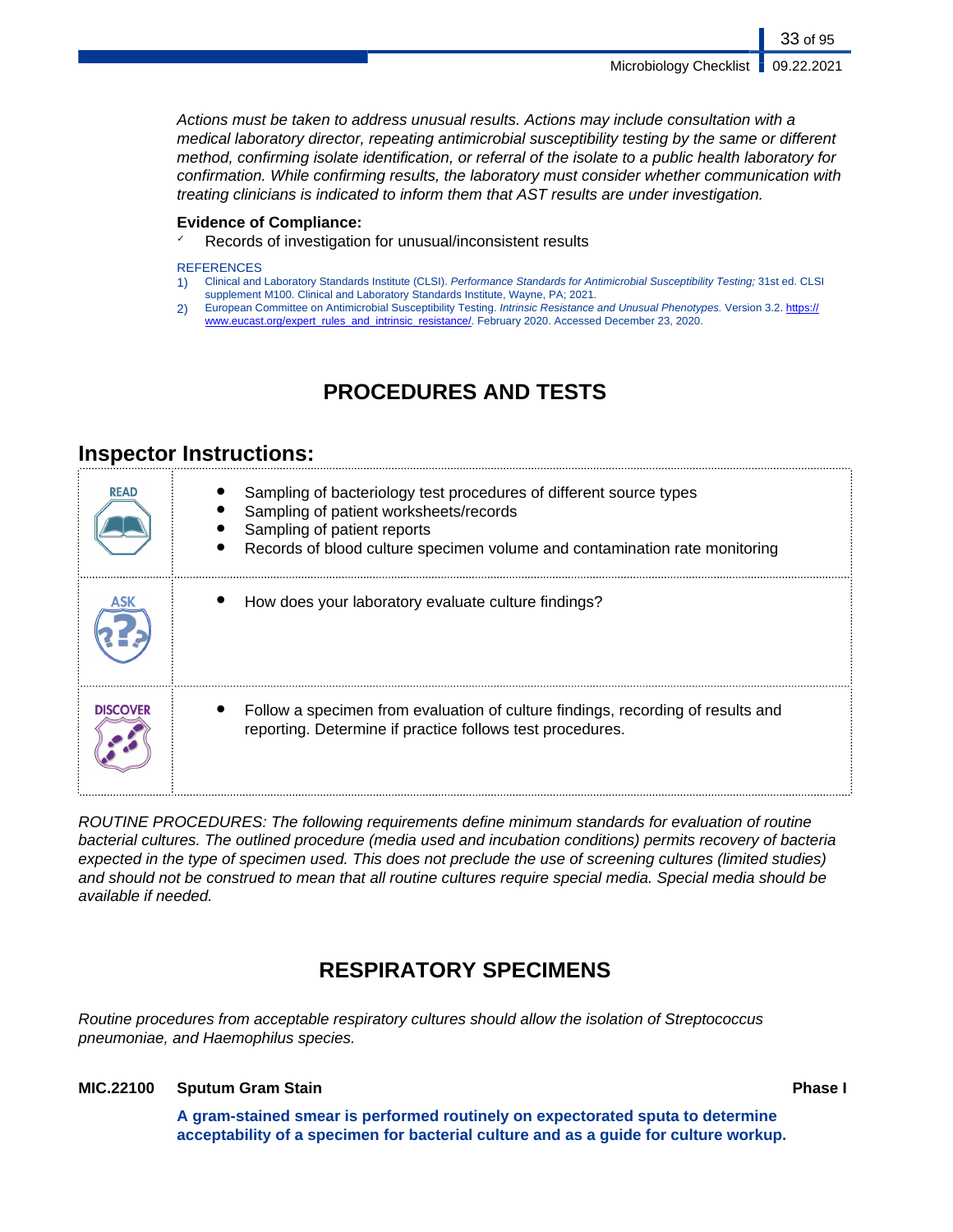Microbiology Checklist **6** 09.22.2021

NOTE: An institution may define special policies to address patient needs at their institution in collaboration with providers. Examples include exceptions for patients with cystic fibrosis, suspected infection by legionellosis, and pediatric patients.

## **Evidence of Compliance:**

Policy defining acceptable specimens

### **REFERENCES**

- 1) Wilson ML. Clinically relevant, cost-effective clinical microbiology. Strategies to decrease unnecessary testing. Am J Clin Pathol. 1997;107:154-165
- 2) Church DL. Are there published standards for Gram stain results for sputa to establish specimen quality for culture? College of American Pathologists CAP Today. 2000;14(4):97
- 3) Jorgensen JH (ed), et al. Manual of Clinical Microbiology. 11th ed. Washington, DC: ASM Press; 2015.
- 4) Leber, AL (ed). Clinical Microbiology Procedures Handbook. 4th ed. Washington DC: ASM Press; 2016.

## **MIC.22110 Unacceptable Sputum Specimens Phase I**

**Specimens deemed unacceptable by Gram stain review are not cultured for routine bacteria (or cultured only by special request) and the health care provider or submitting laboratory is notified so another specimen can be collected without delay, if clinically indicated.**

NOTE: It is suggested that the laboratory notify an appropriate caregiver about an inadequate specimen even when specimens are submitted from an outpatient setting, or submitted to a referral laboratory. Notification can be by phone or computer report. The laboratory may implement written agreements with particular providers or submitting laboratories defining policies for handling sputum samples.

## **Evidence of Compliance:**

 $\checkmark$  Records of specimen rejection such as rejection log or patient report

### **REFERENCES**

- 1) Bartlett RC. Medical microbiology: quality cost and clinical relevance. New York, NY: Wiley, 1974:24-31
- 2) Carroll KC. Laboratory Diagnosis of Lower Respiratory Tract Infection: Controversy and Conundrums. J Clin Microbiol. 2002;3115-3120

## **MIC.22140 Group A Streptococcus Direct Antigen Detection Phase I**

## **If group A Streptococcus direct antigen testing is performed on pediatric patients, confirmatory testing is performed on negative samples.**

NOTE 1: Policies must be established for the use of cultures or other confirmatory tests on pediatric specimens that test negative when using antigen detection methods or if the manufacturer's guidelines include recommendations for culture follow-up. These policies should take into account the sensitivity of the assay in use, the age and clinical presentation of the patient, and other factors.

NOTE 2: Direct antigen tests should be performed and reported in a timely fashion, since their principal advantage (compared to culture) is rapid turn-around-time.

**REFERENCES** 

1) Shulman S, Bisno A, Clegg H, et al. Clinical Practice Guideline for the Diagnosis and Management of Group A Streptococcal Pharyngitis: 2012 Update by the Infectious Diseases Society of America. Clin Infect Dis. 2012;55(10). doi: 10.1093/cid/cis629.

## **URINE SPECIMENS**

**MIC.22200 Urine Colony Count Phase II**

**Quantitative cultures (colony counts) are performed.**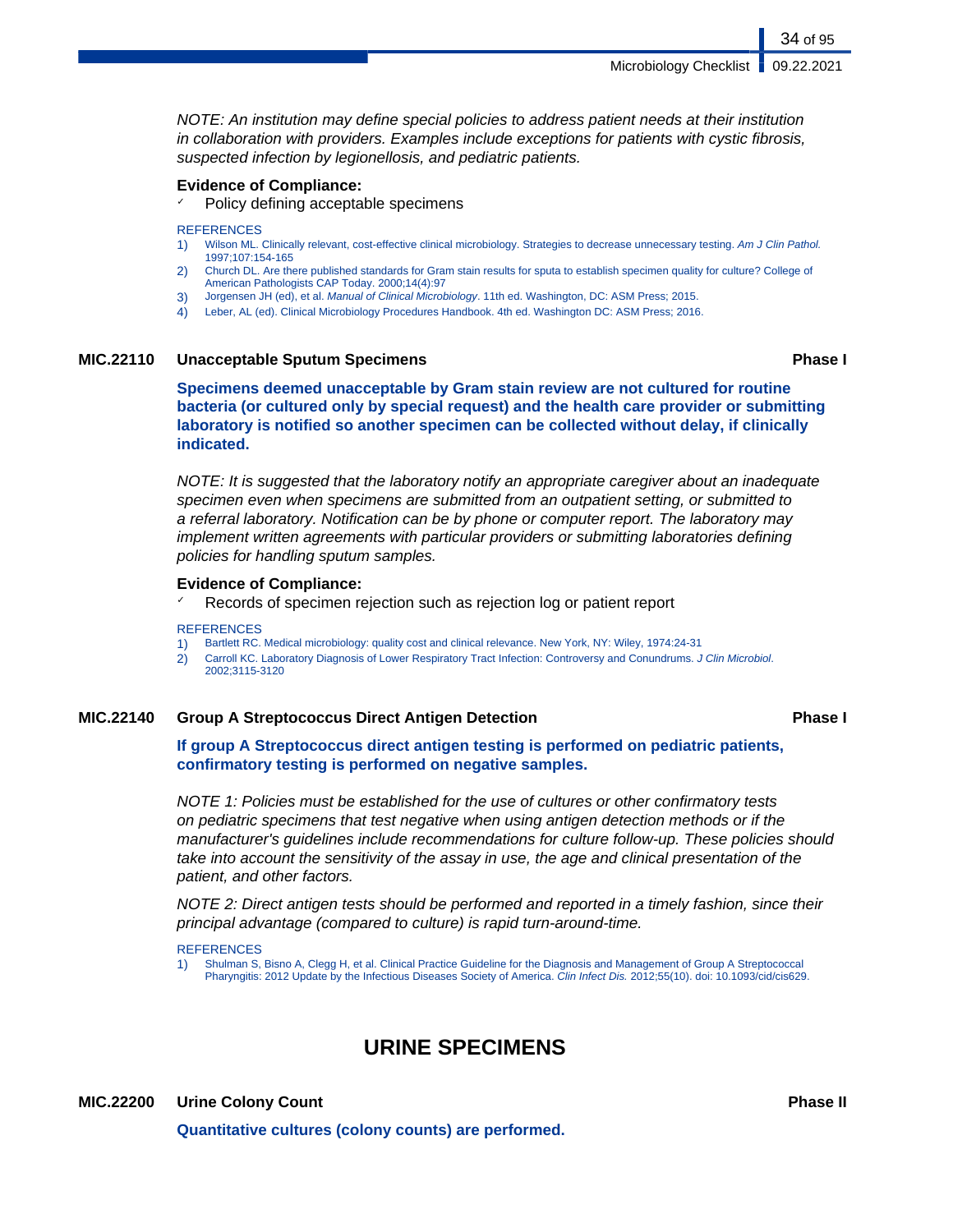NOTE: Urine cultures should include an estimate of CFU/volume.

## **Evidence of Compliance:**

Written procedure for colony counts

### **REFERENCES**

1) Susan E. Sharp, et al, Cumitech 2C: Laboratory Diagnosis of Urinary Tract Infections, 2009. ASM Press, Washington, DC

## **MIC.22210 Urine Culture Procedure Phase II**

35 of 95

## **The media and procedures used permit the isolation and identification of both grampositive and gram-negative bacteria.**

NOTE: This does not require the use of gram-positive selective media.

**REFERENCES** 

1) Susan E. Sharp, et al, Cumitech 2C: Laboratory Diagnosis of Urinary Tract Infections, 2009. ASM Press, Washington, DC

## **GENITAL SPECIMENS**

## **\*\*REVISED\*\* 09/22/2021 MIC.22273 Group B Streptococcus Screen Phase II**

**Group B streptococcus screens from pregnant women are collected and cultured in accordance with the current guidelines.**

NOTE: Universal prenatal screening for vaginal and rectal Group B streptococcal (GBS) colonization of all pregnant women at 36 to 38 weeks gestation is recommended. The optimum specimen for this test is a vaginal/rectal swab and results may be compromised if only a vaginal swab is submitted. Detection of GBS in urine cultures in this population should also be addressed. Procedures for collecting and processing clinical specimens for GBS culture and performing susceptibility testing to clindamycin and erythromycin for highly penicillin allergic women are also included in the guidelines.

### **REFERENCES**

1) Filkins L, Hauser J, Robinson-Dunn B, Tibbetts R, Boyanton B, Revell P. American Society for Microbiology Clinical and Public Health Microbiology Committee, Subcommittee on Laboratory Practices. Guidelines for the Detection and Identification of Group B Streptococcus. March 10, 2020.

## **MIC.22280 Bacterial Vaginosis Phase I**

**When Gram stains are performed to make the laboratory diagnosis of bacterial vaginosis, the smear is scored and interpreted according to published criteria.**

NOTE: Culture should not be used for the diagnosis of bacterial vaginosis. Bacterial vaginosis (BV) is a syndrome involving a shift in the concentrations of aerobic and anaerobic flora of the genitourinary tract flora from a predominant presence of Lactobacillus sp. to that of a mixture of anaerobes, Gardnerella vaginalis and other gram-negative bacteria. Culturing for a particular organism, such as Gardnerella vaginalis, or any single organism or combination of organisms is not specific for the diagnosis of BV. Use of a scored Gram stain that demonstrates whether there has been a shift in the vaginal flora from predominantly gram-positive Lactobacillus to a gramnegative flora has been shown to correlate well with the Amsel criteria for the diagnosis of BV. The primary reason for performing a Gram stain on vaginal secretions is to diagnose bacterial vaginosis.

### **REFERENCES**

- 1) Nugent RP, Krohn MA, Hillier SL. 1991. JCM 29;297-301
- 2) Forsum U, Hallen A, Larsson PG. Bacterial Vaginosis a laboratory and clinical diagnostic enigma. Review article III. APMIS 113: 153-61. 2005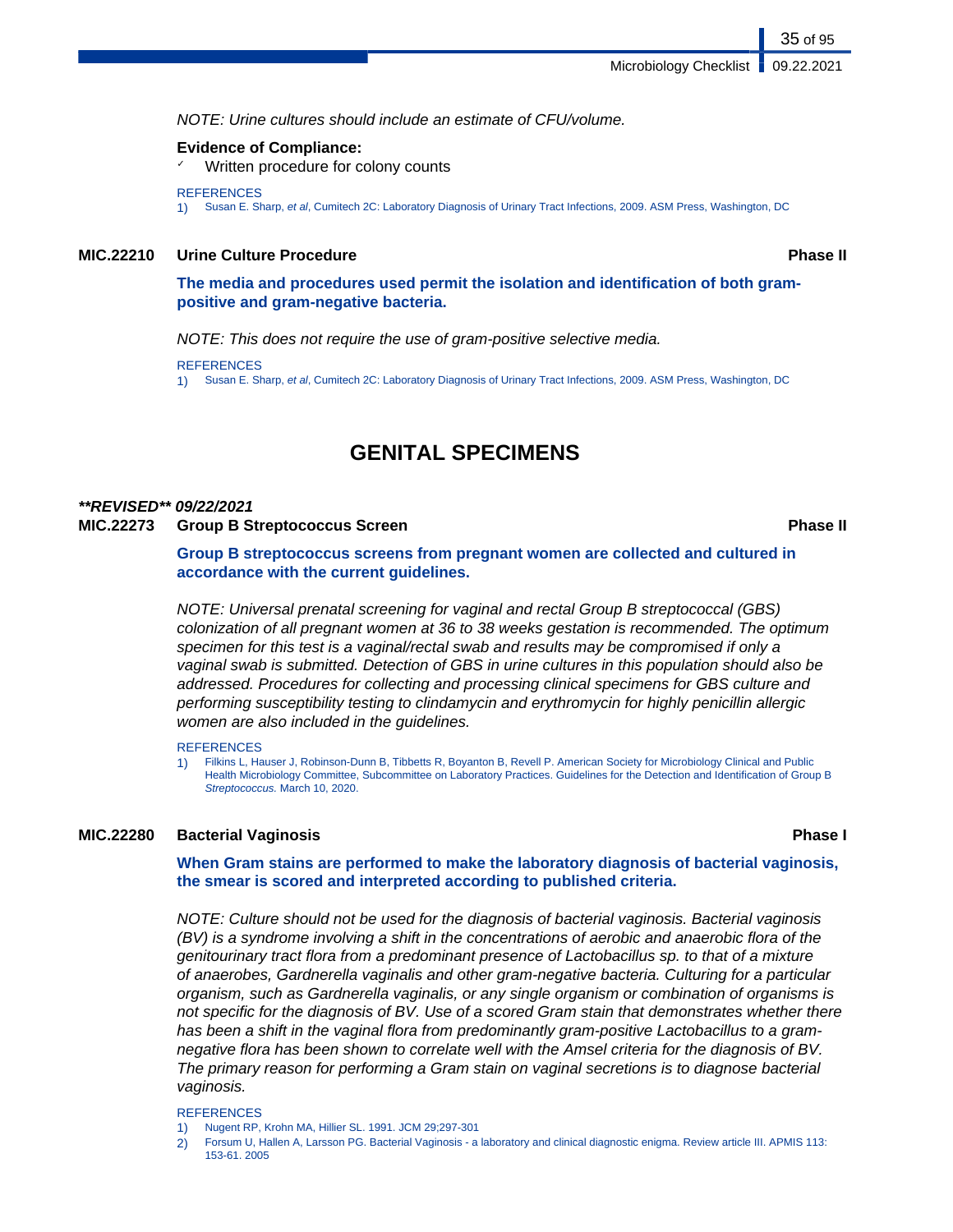## **MIC.22285 Genital Pathogens Phase II**

**Written procedures are established to ensure the detection of genital pathogens such as Neisseria gonorrhoeae.**

## **STOOL SPECIMENS**

## **MIC.22330 Clostridioides (Formerly Clostridium) difficile Phase II**

**There are written policies for the testing of stool for the detection and reporting of C. difficile or its toxins.**

### **REFERENCES**

- 1) Novak-Weekley SM, et al. Clostridium difficile testing in the Clinical Laboratory by Use of Multiple Testing Algorithms. Journal of Clinical Microbiology 2010; 48:889-893
- Eastwood K, et al. Comparison of Nine Commercially Available Clostridium difficile Toxin Detection Assays, a Real-Time PCR Assay for C. difficile tcdB and a Glutamate Dehydrogenase Detection Assay to Cytotoxin Testing and Cytotoxigenic Culture Methods. Journal of Clinical Microbiology 2009; 47:3211-3217
- 3) Peterson LR and Robicsek A. Does my Patient have Clostridium difficile Infection? Annals of Internal Medicine 2009; 151:176-178

## **MIC.22336 Stool Culture Reporting Phase I**

**The final report for stool cultures submitted for routine bacterial pathogen examination lists the organisms for which the specimen was cultured (eg, Salmonella, Shigella, Vibrio).**

## NOTE:

- 1. It is inappropriate to report "No enteric pathogens isolated." The report should list the organisms whose presence was specifically sought (eg, No Salmonella, Shigella, or Campylobacter isolated).
- 2. When indicated, tests to detect Shiga toxin-producing E. coli (STEC) should be available at a referral laboratory if not performed onsite.

### **REFERENCES**

1) Gilligan PH, et al. Laboratory diagnosis of bacterial diarrhea. Cumitech 12A, 1992. ASM Press; Washington DC

## **MIC.22410 Stool Culture Enrichment/Selective Media Phase I**

### **Appropriate methods are used routinely to recover enteric pathogens.**

NOTE: Enrichment media may be used in addition to selective plating media to enhance recovery of pathogens, which may be present at low numbers.

### **MIC.22440 Stool Specimen Number/Timing Phase I**

**There are written policies for the number and/or timing of collection of stool specimens submitted for routine bacterial testing.**

NOTE: The laboratory should consider developing policies with its clinicians for the number and/ or timing of collection of stool specimens submitted for routine bacterial testing. Suggestions made by the authors of a 1996 CAP Q-Probes study (Valenstein et al) include:

- 1. Accept no more than two specimens/patient without prior consultation with an individual who can explain the limited yield provided by additional specimens
- 2. Do not accept specimens from inpatients after the third hospital day, without prior consultation
- 3. Test stool for Clostridiodes difficile toxin for all patients with clinically significant diarrhea and a history of antibiotic exposure. Consider C. difficile testing as an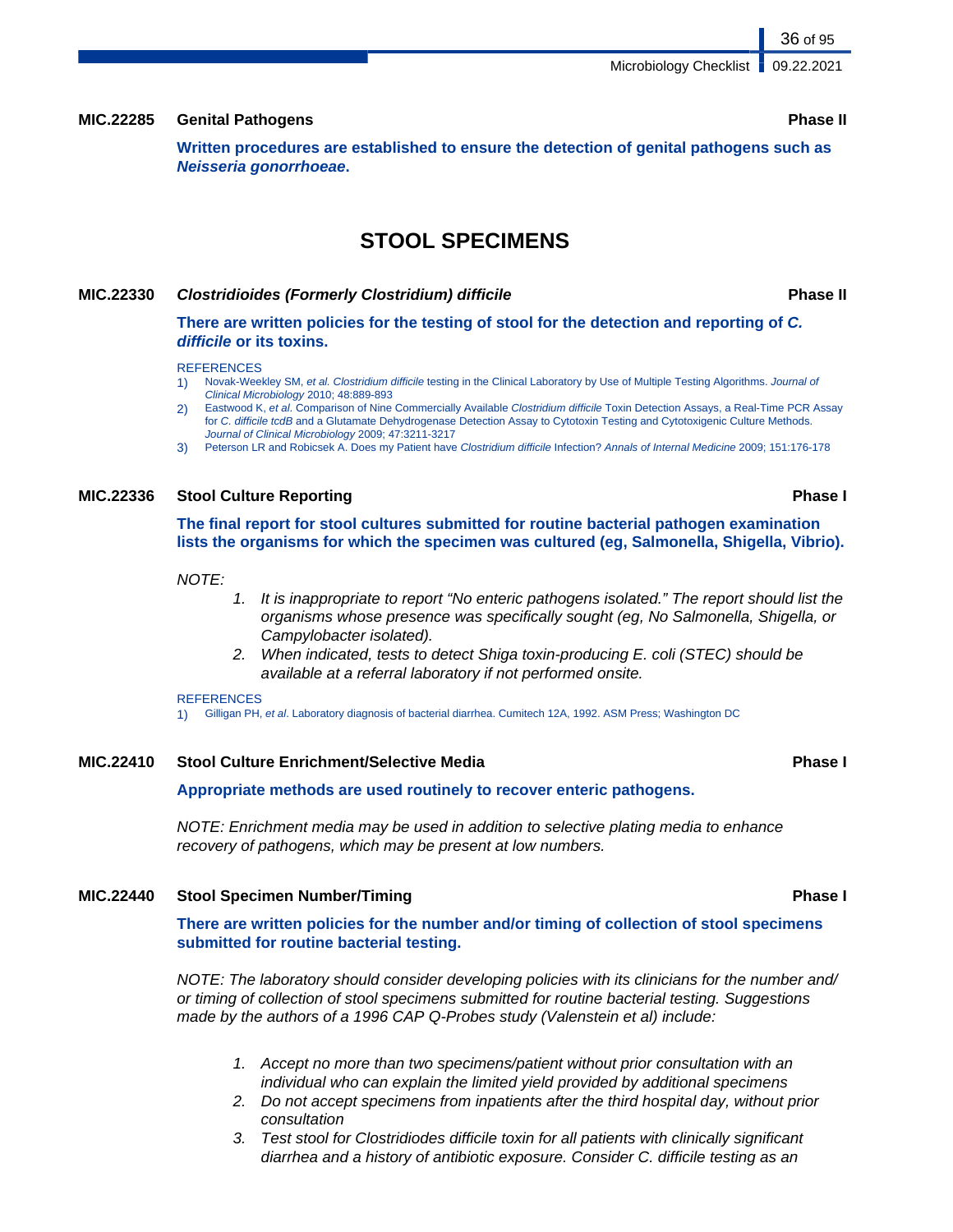37 of 95

alternative to routine microbiologic studies for inpatients who have test requests for routine enteric pathogens

4. Positive test results for Clostridiodes difficile do not correlate well with disease in young children. Follow manufacturer's guidelines for guidance on the testing of pediatric patients.

These recommendations are for diagnostic testing. Different policies may apply to tests ordered for follow-up.

### **REFERENCES**

- 1) Yannelli B, et al. Yield of stool cultures, ova and parasite tests, and Clostridium difficile determinations in nosocomial diarrhea. Am J Infect Control. 1988;16:246-249
- 2) Siegel DL, et al. Inappropriate testing for diarrheal diseases in the hospital. JAMA. 1990;263:979-982
- 3) Asnis DS, et al. Cost-effective approach to evaluation of diarrheal illness in hospitals. J Clin Microbiol. 1993;31:1675
- 4) Fan K, et al. Application of rejection criteria for stool cultures for bacterial enteric pathogens. J Clin Microbiol. 1993;31:2233-2235
- 5) Valenstein P, et al. The use and abuse of routine stool microbiology. A College of American Pathologists Q-probes study of 601
- institutions. Arch Pathol Lab Med. 1996;120:206-211 6) Wilson ML. Clinically relevant, cost-effective clinical microbiology. Strategies to decrease unnecessary testing. Am J Clin Pathol. 1997;107:154-165
- 7) Blackman E, et al. Cryptosporidiosis in HIV-infected patients: diagnostic sensitivity of stool examination, based on number of specimens submitted. Am J Gastroenterol. 1997;92:451-453
- 8) Wood M. When stool cultures from adult inpatients are not appropriate. Lancet. 2001;357:901-902
- 9) Bauer, TM, et al. Derivation and validation of guidelines for stool cultures for enteropathogenic bacteria other than Clostridium difficile in hospitalized patients. JAMA. 2001;285:313-319

# **CEREBROSPINAL & OTHER BODY FLUID SPECIMENS**

### **MIC.22495 Centrifugation of Body Fluids Phase I**

**If only plated media are used for sterile body fluids, fluid is centrifuged and the sediment used to inoculate media unless the entire specimen is plated.**

NOTE: If insufficient specimen is received for centrifugation/concentration when specified in the written procedure, the report should note that the culture results may be compromised by the limited volume of specimen received. Equivalent methods are acceptable, if validated by the laboratory.

**REFERENCES** 1) Carroll KC, Pfaller MA, Landry ML, et al, eds. Manual of Clinical Microbiology. 12th ed. Washington, DC: ASM Press; 2019.

### **MIC.22500 CSF Processing Phase II**

### **CSF specimens for culture are processed immediately on receipt.**

NOTE: Bacterial meningitis is a critical condition that requires immediate attention. Samples must be processed upon receipt when meningitis is suspected. The laboratory may choose to handle surveillance cultures, eg, involving neurosurgical implants, differently.

### **Evidence of Compliance:**

- ✓ Policy and procedure for CSF processing **AND**
- ✓ Culture log or patient records

### **MIC.22520 CSF Media/Incubation Phase II**

**The procedure (media and incubation conditions) permits recovery of fastidious bacteria expected in this type of specimen (N. meningitidis, S. pneumoniae, H. influenzae).**

**MIC.22550 CSF Back-Up Cultures Phase II**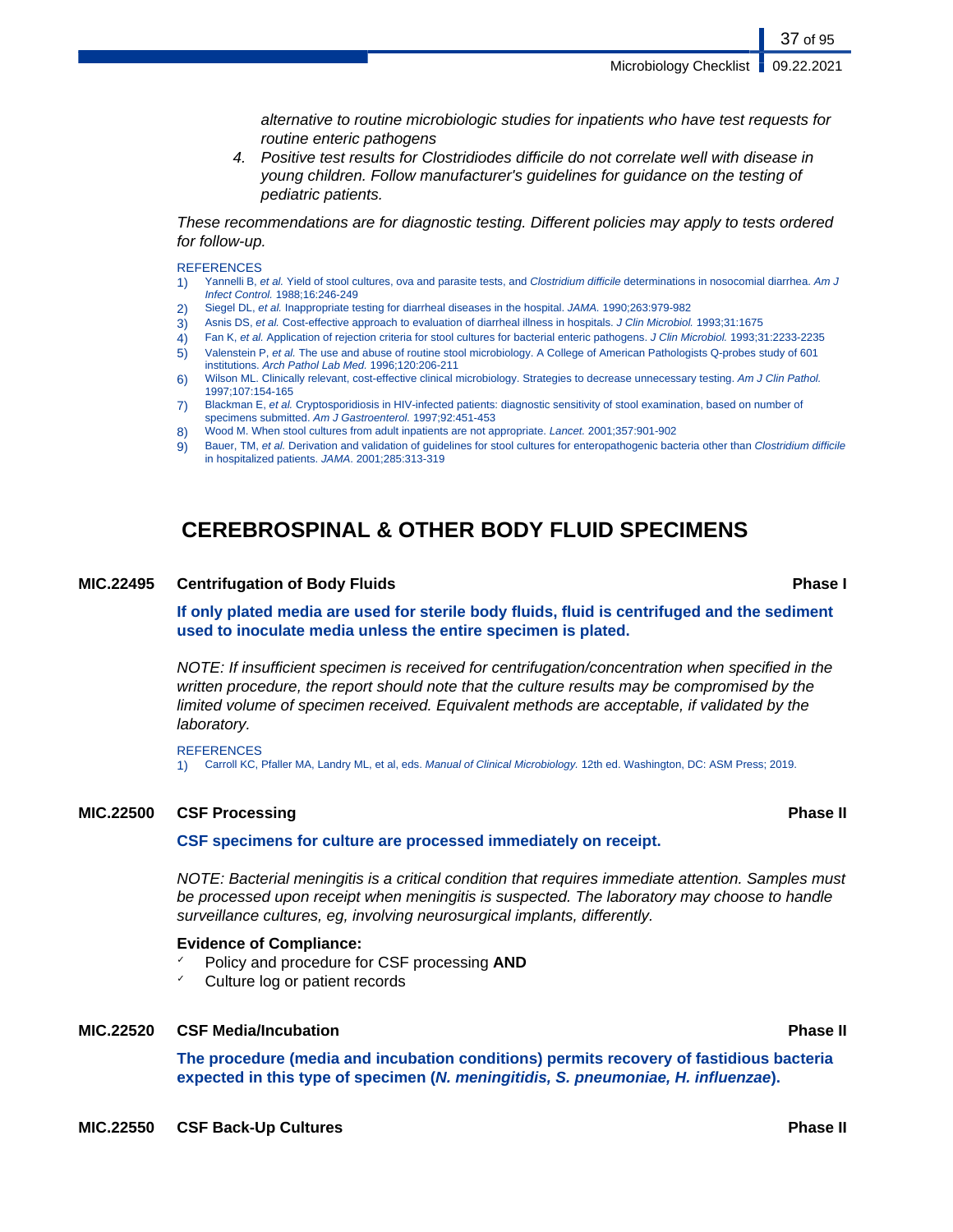### **If bacterial antigen-detection methods are used, back-up cultures are performed on both positive and negative CSF specimens.**

NOTE: Total dependence on a bacterial antigen test for the diagnosis of bacterial meningitis does NOT meet accreditation requirements. Meningitis may be caused by bacteria not detected by the antigen tests. Thus, culture is essential for proper evaluation of bacterial meningitis, and must be performed on the patient specimen - if not performed onsite by the laboratory, the inspector must seek evidence that culture is routinely performed in a referral laboratory if unable to be performed onsite.

### **Evidence of Compliance:**

- Written policy stating that CSF cultures are performed in conjunction with bacterial antigen tests **OR** policy describing testing at another location **AND**
- ✓ Records of back-up CSF cultures performed on-site **OR** records indicating that cultures are performed at another location **OR** records that the order for CSF bacterial antigen was blocked by the computer due to no order for a culture

### **REFERENCES**

- 1) Forward KR. Prospective evaluation of bacterial antigen detection in cerebral spinal fluid in the diagnosis of bacterial meningitis in a predominantly adult hospital. Diagn Micro Infect Dis. 1988;11:61-63
- 2) Maxson S, et al. Clinical usefulness of cerebrospinal fluid bacterial antigen studies. J Pediat. 1994; 125:235-238
- 3) Finlay FO, et al. Latex agglutination testing in bacterial meningitis. Arch Dis Child. 1995;73:160-161
- 4) Rathore MH, et al. Latex particle agglutination tests on the cerebrospinal fluid. A reappraisal. J Florida Med Assoc. 1995;82:21-23
- 5) Kiska DL, et al. Quality assurance study of bacterial antigen testing of cerebrospinal fluid. J Clin Micro. 1995;33:1141-1144
- 6) Perkins MD, et al. Rapid bacterial antigen detection is not clinically useful. J Clin Micro. 1995;33:1486-1491

# **BLOOD CULTURES**

### **MIC.22600 Blood Culture System Phase II**

**The blood culture system is capable of detecting both aerobic and anaerobic organisms, when indicated.**

NOTE: This criterion is not intended to imply that anaerobic cultures must be performed on all blood cultures, but be available when clinically indicated.

### **REFERENCES**

- 1) Clinical and Laboratory Standards Institute (CLSI). Principles and Procedures for Blood Cultures; Approved Guideline. CLSI Document M47-A (ISBN 1-56238-641-7). Clinical and Laboratory Standards Institute, 940 West Valley Road, Suite 1400, Wayne, PA 19087-1898 USA, 2007.
- 2) Baron EJ, et al. Blood Cultures IV, Cumitech 1C, 2005, ASM Press; Washington, DC
- 3) Jorgensen JH (ed), et al. Manual of Clinical Microbiology. 11th ed. Washington, DC: ASM Press; 2015.
- 4) Leber, AL (ed). Clinical Microbiology Procedures Handbook. 4th ed. Washington DC: ASM Press; 2016.
- 5) Clinical and Laboratory Standards Institute. Principles and Procedures for Detection of Anaerobes in Clinical Specimens; Approved Guideline. CLSI document M56-A. Clinical and Laboratory Standards Institute, Wayne, PA; 2014

### **MIC.22610 Manual Blood Culture Systems Phase II**

**For non-automated systems, macroscopically negative aerobic blood cultures are stained and/or subcultured within 12-48 hours of incubation.**

### **Evidence of Compliance:**

Records of staining and/or subculture of macroscopically negative cultures

- 1) Clinical and Laboratory Standards Institute (CLSI). Principles and Procedures for Blood Cultures; Approved Guideline. CLSI Document M47-A (ISBN 1-56238-641-7). Clinical and Laboratory Standards Institute, 940 West Valley Road, Suite 1400, Wayne, PA 19087-1898 USA, 2007.
- Baron EJ, et al. Blood Cultures IV, Cumitech 1C, 2005, ASM Press; Washington, DC
- 3) Jorgensen JH (ed), et al. Manual of Clinical Microbiology. 11th ed. Washington, DC: ASM Press; 2015.
- 4) Leber, AL (ed). Clinical Microbiology Procedures Handbook. 4th ed. Washington DC: ASM Press; 2016.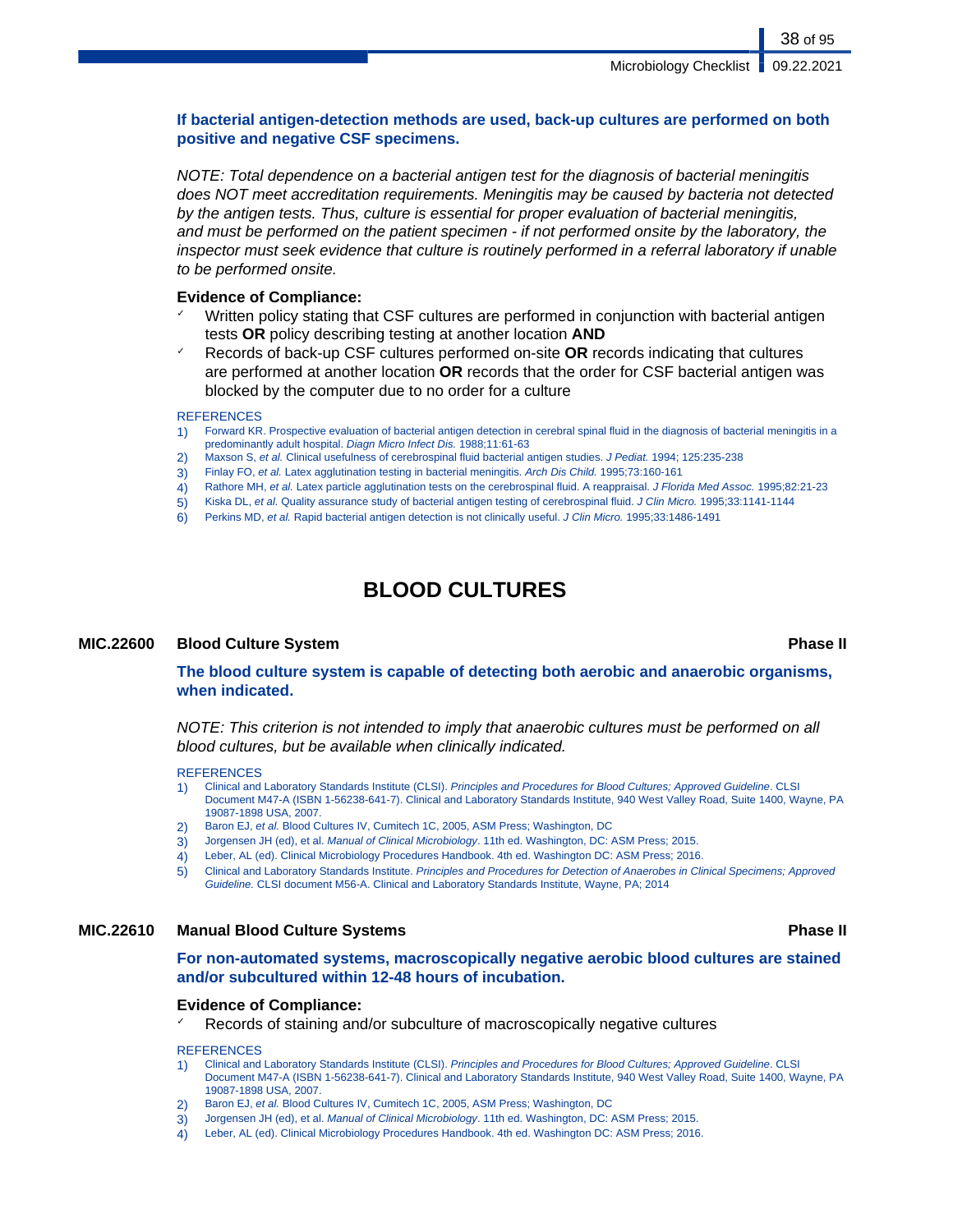### **MIC.22620 Blood Culture Examination Phase II**

**Blood cultures are examined (macroscopically if manual method) for evidence of growth at least twice daily for the first two days of incubation, then at least daily for the remainder of the incubation period.**

NOTE: The time to detection of positive blood cultures, whether processed by manual or automated methods, depends on the schedule of inspection for evidence of growth. The means of the inspection may include visual examination, gram staining, subculturing, or electronic analysis by continuous monitoring instruments. Because most significant positive blood cultures may be detected within 48 hours of incubation, it is recommended that blood cultures be examined for evidence of growth at least two times on the first two days of incubation, then at least once daily through the remainder of the laboratory's routine incubation period.

### **Evidence of Compliance:**

Patient records/worksheet with result of examination for manual methods at defined frequency

### **REFERENCES**

- 1) Clinical and Laboratory Standards Institute (CLSI). Principles and Procedures for Blood Cultures: Approved Guideline. CLSI Document M47-A (ISBN 1-56238-641-7). Clinical and Laboratory Standards Institute, 940 West Valley Road, Suite 1400, Wayne, PA 19087-1898 USA, 2007.
- 2) Baron EJ, et al. Blood Cultures IV, Cumitech 1C, 2005, ASM Press; Washington, DC

### **\*\*REVISED\*\* 06/04/2020**

### **MIC.22630 Blood Culture Collection Phase II**

**Sterile techniques for drawing and handling of blood cultures are defined, made available to individuals responsible for specimen collection and practiced.**

### **Evidence of Compliance:**

✓ Written procedure for blood culture collection

### **REFERENCES**

- 1) Clinical and Laboratory Standards Institute (CLSI). Principles and Procedures for Blood Cultures; Approved Guideline. CLSI Document M47-A (ISBN 1-56238-641-7). Clinical and Laboratory Standards Institute, 940 West Valley Road, Suite 1400, Wayne, PA 19087-1898 USA, 2007.
- 2) Baron EJ, et al. Blood Cultures IV, Cumitech 1C, 2005, ASM Press; Washington, DC
- 3) Carroll KC, Pfaller MA, Landry ML, et al, eds. Manual of Clinical Microbiology. 12th ed. Washington, DC: ASM Press; 2019.
- 4) Leber, AL (ed). Clinical Microbiology Procedures Handbook. 4th ed. Washington DC: ASM Press; 2016.

### **\*\*NEW/REVISED\*\* 09/22/2021**

### **MIC.22635 Blood Culture Contamination Phase II**

### **The laboratory monitors blood culture contamination rates and has established an acceptable threshold.**

NOTE: The laboratory must determine and regularly review the number of contaminated cultures. Tracking the contamination rate and providing feedback to units and persons drawing cultures has been shown to reduce contamination rates. Other measures for consideration in monitoring blood culture contamination include the types of skin disinfection used, line draws, and the use of diversion devices.

The threshold may be established in collaboration with other relevant institutional groups (eg, infection prevention). The laboratory must perform and record corrective action if the threshold is exceeded.

### **Evidence of Compliance:**

- ✓ Written procedure for monitoring blood culture contamination rates and threshold determination **AND**
- ✓ Records of contamination rates and corrective action if threshold is exceeded **AND**
- Records of feedback to responsible parties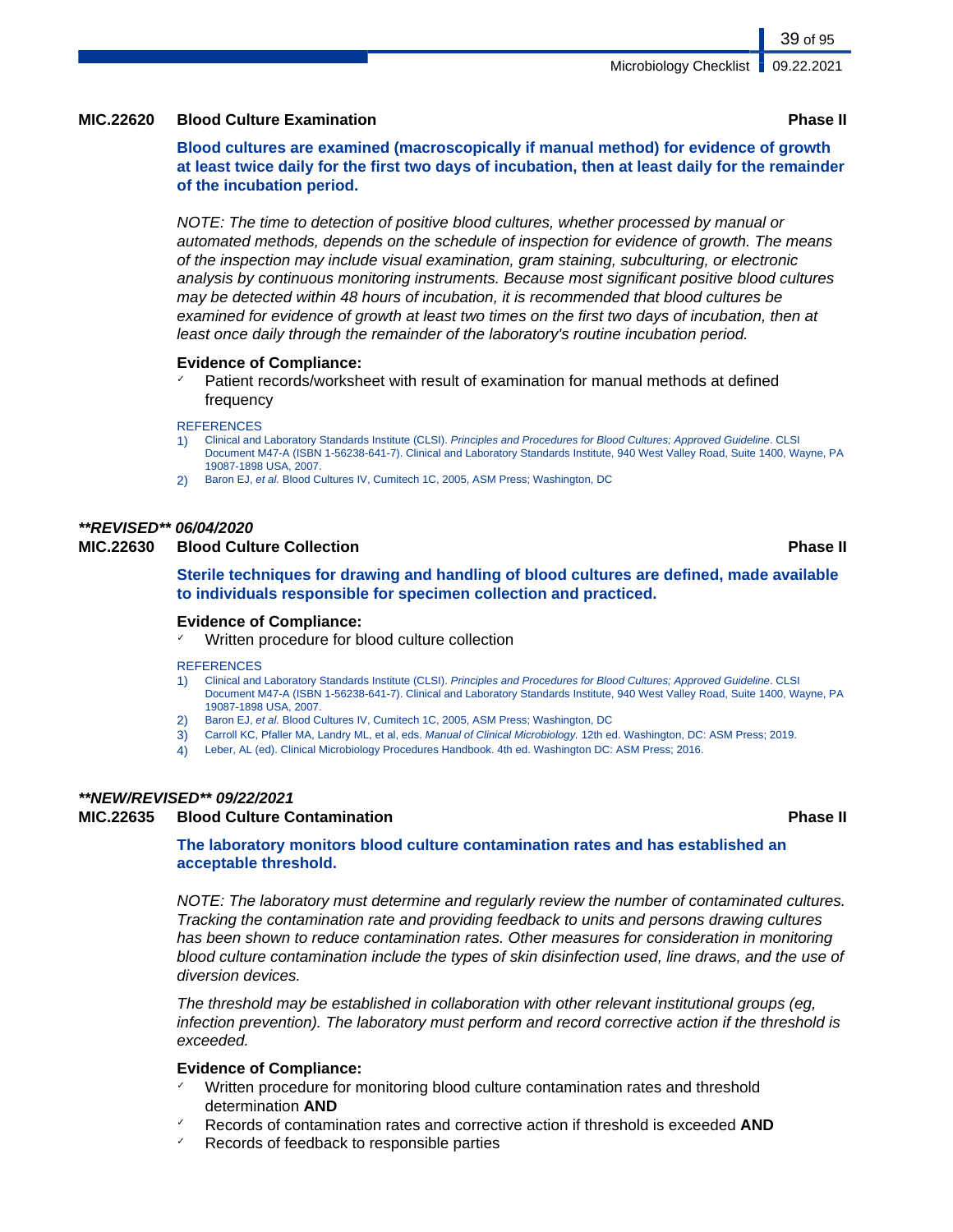### **REFERENCES**

- 1) Bekeris LG, Tworek JA, Walsh MD, Valenstein PN. Trends in blood culture contamination: a College of American Pathologists Q-TRACKS study of 365 institutions. Arch Pathol Lab Med. 2005;129:1222-5.
- 2) Clinical and Laboratory Standards Institute (CLSI). Principles and Procedures for Blood Cultures; Approved Guideline. CLSI Document M47-A. Clinical and Laboratory Standards Institute. Wayne, PA, 2007.

### **\*\*REVISED\*\* 09/22/2021 MIC.22640 Blood Culture Volume Phase I**

40 of 95

**The laboratory monitors blood cultures from adults for adequate volume and provides feedback on unacceptable volumes to blood collectors.**

NOTE: Larger volumes of blood increase the yield of true positive cultures. The volume collected must be in accordance with manufacturer instructions (in most systems it is 20 mL, but smaller volumes may be recommended in some systems).

### **Evidence of Compliance:**

- Written procedure for monitoring blood culture volume **AND**
- ✓ Records of monitoring of volume at a defined frequency **AND**
- ✓ Records of feedback to responsible parties

### **REFERENCES**

- Novis DA, et al. Solitary blood cultures. A College of American Pathologists Q-Probes study of 132778 blood culture sets in 333 small hospitals. Arch Pathol Lab Med. 2001;125:1290-1294
- 2) Clinical and Laboratory Standards Institute (CLSI). Principles and Procedures for Blood Cultures; Approved Guideline. CLSI Document M47-A (ISBN 1-56238-641-7). Clinical and Laboratory Standards Institute, 940 West Valley Road, Suite 1400, Wayne, PA 19087-1898 USA, 2007.
- 3) Baron EJ, et al. Blood Cultures IV, Cumitech 1C, 2005, ASM Press; Washington, DC

# **ANAEROBIC CULTURES**

### **MIC.22675 Anaerobic Cultures Phase I**

**The laboratory has written policies defining when to culture for anaerobes.**

NOTE: The policy must define criteria to determine if the submitted material is of sufficient quality to provide an interpretable result.

If the laboratory does not perform anaerobic cultures on-site, the laboratory must refer specimens to a referral laboratory for anaerobic culture when indicated.

### **MIC.22700 Anaerobic Cultures Phase II**

### **There are written procedures describing how to culture anaerobic organisms when indicated.**

NOTE: For example, the minimum standards for the evaluation of deep wound cultures require adequate procedures for the collection, recovery and identification of clinically relevant pathogens, which includes aerobic, facultatively anaerobic, and strictly anaerobic organisms. Anaerobic organisms may be significant isolates from other specimen types as well. Suggested media for anaerobes include an anaerobic blood agar plate, a medium that inhibits gram-positive and facultative gram-negative bacilli such as KV blood agar, a differential or selective medium such as BBE (Bacteroides bile-esculin), and a gram-positive selective medium (colistin-nalidixic acid blood agar or phenylethyl alcohol blood agar). Provisions for adequate anaerobic incubation, with monitoring of the anaerobic environment, must be available. If specimens are referred to another laboratory, they must be transported in an expeditious fashion under appropriate conditions.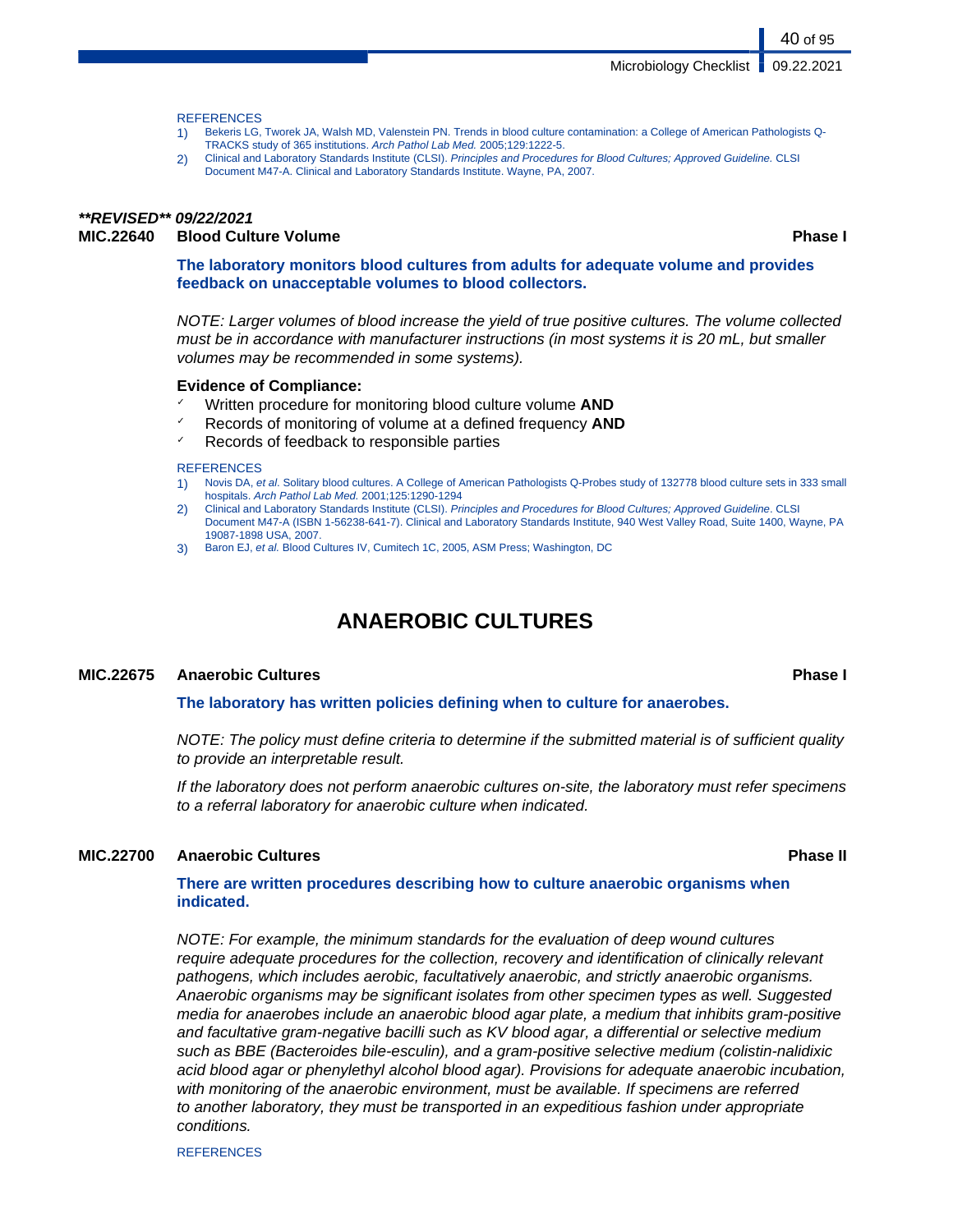Microbiology Checklist | 09.22.2021

41 of 95

1) Clinical and Laboratory Standards Institute. Principles and Procedures for Detection of Anaerobes in Clinical Specimens; Approved Guideline. CLSI document M56-A. Clinical and Laboratory Standards Institute, Wayne, PA; 2014

# **WOUND SPECIMENS**

# **GAS CHROMATOGRAPHY (GC) FOR MICROBIAL IDENTIFICATION**

# **Inspector Instructions:**

| <b>READ</b>    | Sampling of gas chromatography policies and procedures<br>Sampling of QC records |
|----------------|----------------------------------------------------------------------------------|
| <b>OBSERVE</b> | Sampling of reagents (grade)<br>Chromatograph pattern controls                   |

### **MIC.22790 GC Calibrators/Standards Phase II**

### **Appropriate calibrators or standards are run with each analytic batch.**

NOTE: For GC, a calibrator mixture must be run approximately every tenth analysis. The calibrator mixture must contain acids that cover the entire analysis spectrum, that is, C-10 through C-20, as well as any labile acids such as hydroxyl fatty acids.

### **Evidence of Compliance:**

- Written procedure defining frequency and content of calibrator mixtures **AND**
- $\checkmark$  Records of calibration/calibration verification with each batch

### **MIC.22810 GC Controls Phase II**

### **Appropriate controls are extracted and run through the entire procedure.**

NOTE: For any GC system, positive controls must be run daily and include two organisms containing representative cellular fatty acids of all classes, ie, saturated, unsaturated, iso, cyclopropane and hydroxyl acids. If one is using the MIDI (or related system), the similarity index must be >0.6 for aerobic bacteria and >0.3 for anaerobes. This represents a procedure control, as opposed to a calibrator mixture, which is an instrument control. For all GC assays that are used for identification of microbes, a reagent blank must be run daily to evaluate reagent contamination and carry-over.

### **Evidence of Compliance:**

- Written policy defining QC requirements **AND**
- QC records at defined frequency

- 1) Department of Health and Human Services, Centers for Medicare and Medicaid Services. Medicare, Medicaid and CLIA programs; CLIA fee collection; correction and final rule. Fed Register. 2003(Jan 24):5232 [42CFR493.1256]
- 2) Winn W et al. The anaerobic bacteria in Koneman's color atlas and textbook of diagnostic microbiology. 6th ed. Philadelphia, PA: Lippincott Williams & Wilkins, 2006:906-912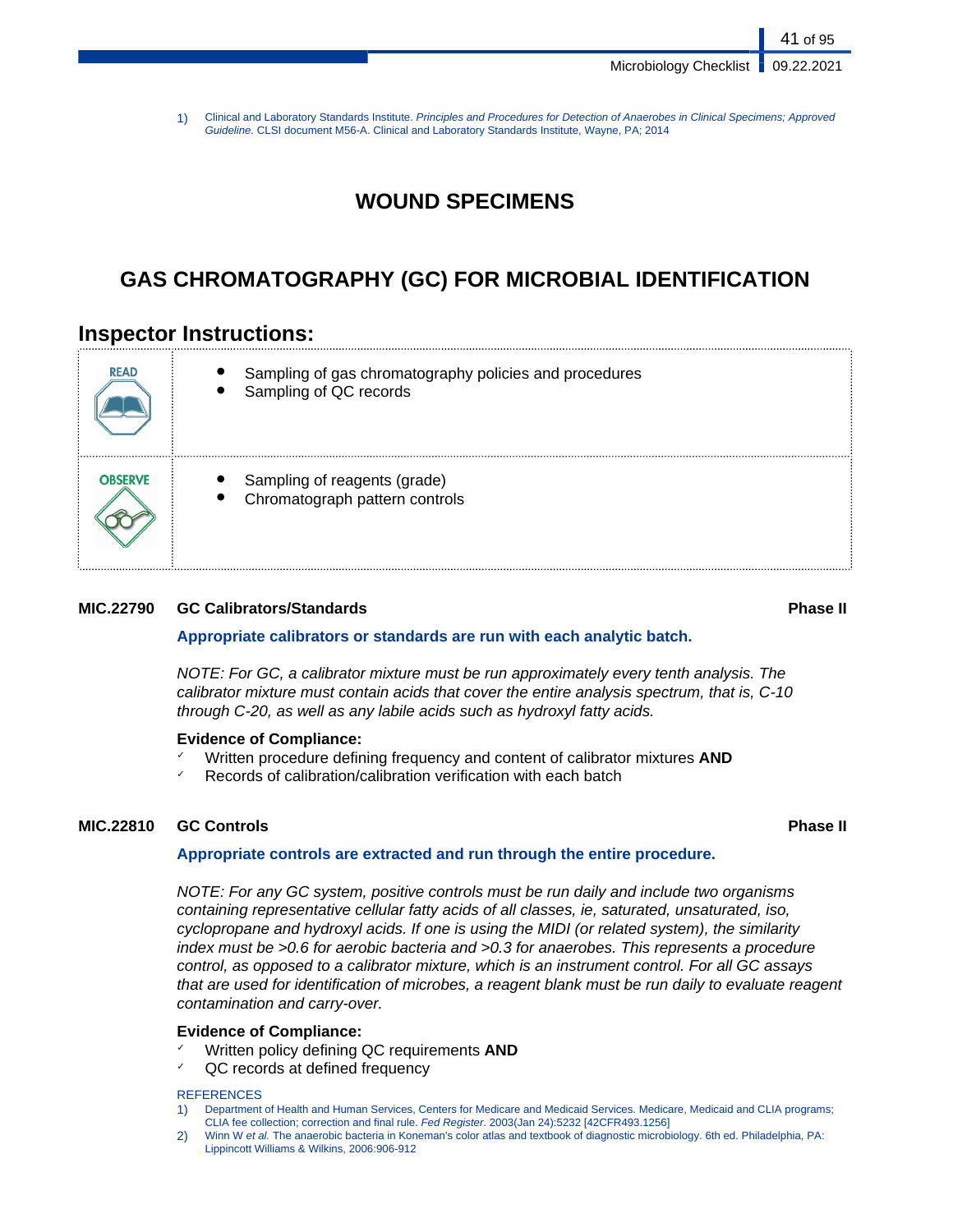### **MIC.22820 Chromatogram Controls Phase I**

### **External chromatogram pattern controls are available.**

NOTE: Patterns for known strains should be established. In addition, laboratories should have access to the standard method manuals containing comparable chromatographic patterns for comparison.

### **MIC.22830 GC Growth Conditions Phase II**

**Written policies define growth media and conditions acceptable for gas chromatography (GC) analysis.**

NOTE: Final results can be influenced by conditions of growth. For reliable results, standard conditions of analysis must be met, including growth media.

**REFERENCES** 

1) Winn W et al. The anaerobic bacteria in Koneman's color atlas and textbook of diagnostic microbiology. 6th ed. Philadelphia, PA: Lippincott Williams & Wilkins, 2006:906-912

### **MIC.22840 Chromatographic Method Validation Phase II**

**The chromatographic method has been validated using known strains of bacteria, including strains expected to be encountered in routine clinical use.**

### **Evidence of Compliance:**

Record of method validation with appropriate strains

### **REFERENCES**

1) Department of Health and Human Services, Centers for Medicare and Medicaid Services. Medicare, Medicaid and CLIA programs; CLIA fee collection; correction and final rule. Fed Register. 2003(Jan 24):5232 [42CFR493.1256]

### **MIC.22850 Chromatographic Result Review Phase II**

### **There is a written policy for review of chromatographic results in conjunction with other laboratory data, prior to reporting results.**

NOTE: Chromatography is only one tool for microbial identification. When results of analysis conflict with growth characteristics, pigmentation, or the results of biochemical or molecular testing, identification must be based on all the information available.

### REFERENCES

- 1) Winn W et al. The anaerobic bacteria in Koneman's color atlas and textbook of diagnostic microbiology. 6th ed. Philadelphia, PA: Lippincott Williams & Wilkins, 2006:906-912
- 2) Welch DF. Application of cellular fatty acid analysis. Clin Micro Rev. 1991;4:422-38

### **MIC.22860 Chromatographic Analysis - Pure Isolates Phase II**

**There are procedures to check the purity of cultures used as a source for chromatographic analysis.**

NOTE: Results of chromatographic analysis may be unreliable if mixed cultures are tested. If chromatography is performed on an isolate from liquid culture and an interpretable chromatogram is obtained, it is not necessary to await the results of the purity check before reporting results, but a purity check must still be performed.

## **\*\*REVISED\*\* 06/04/2020 MIC.22870 GC Reagent Grade Phase I**

**Reagents, solvents, and gases are of appropriate grade.**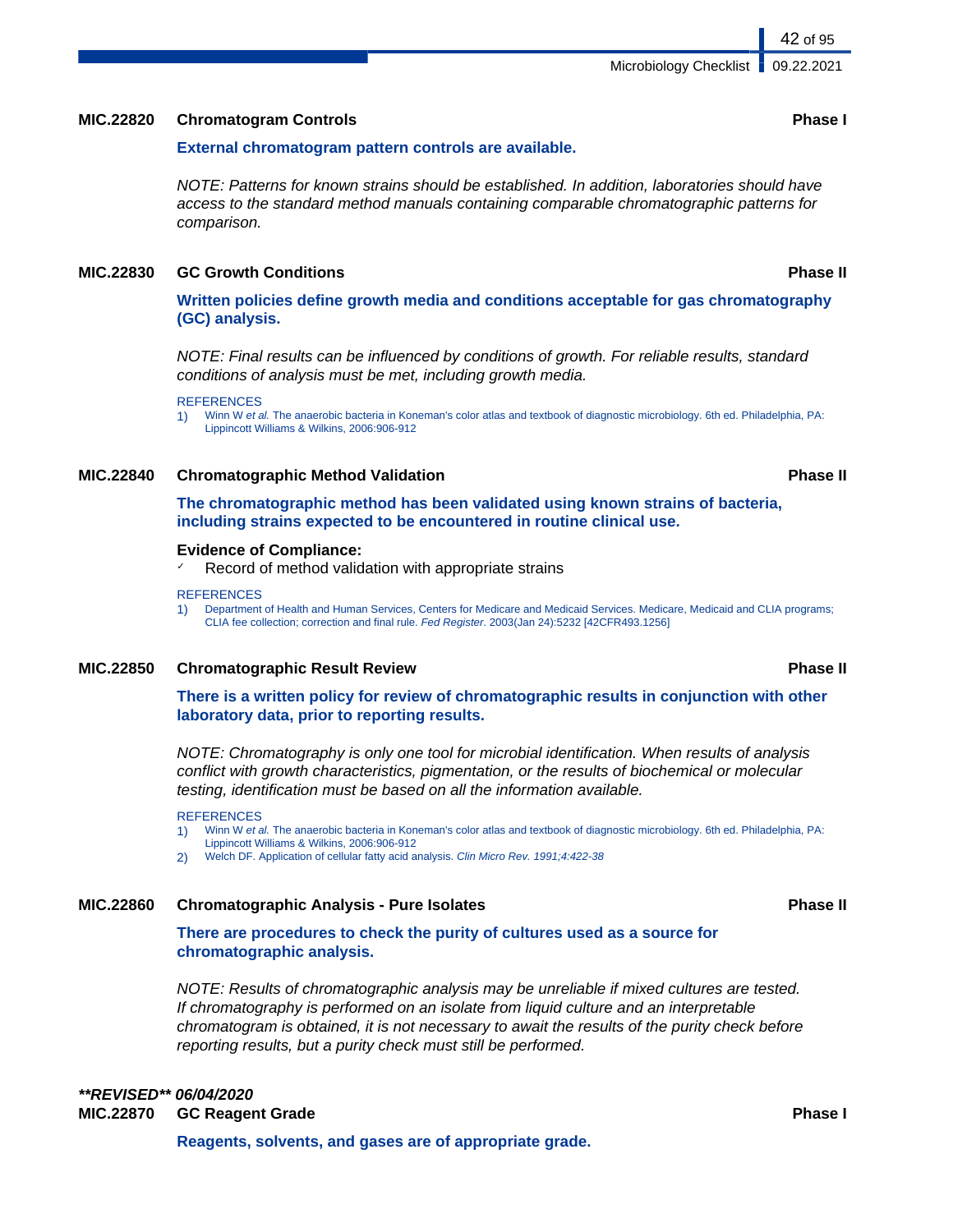### **Evidence of Compliance:**

✓ Reagent logs

### **MIC.22880 Instrument Operation Phase II**

**There are written procedures for operation and calibration of the gas chromatography instrument.**

NOTE: Basic principles of chromatographic analysis require continual monitoring of analysis conditions, including system calibration. System problems and corrective actions must be appropriately documented.

# **MYCOBACTERIOLOGY**

# **QUALITY CONTROL**

# **Inspector Instructions:**

| <b>READ</b>     | Mycobacteriology specimen collection, transport and handling policy<br>Mycobacteriology reporting policy<br>Sampling of patient test reports<br>Sampling of mycobacteriology media/stain/reagent QC policies and procedures<br>Sampling of mycobacteriology QC records |
|-----------------|------------------------------------------------------------------------------------------------------------------------------------------------------------------------------------------------------------------------------------------------------------------------|
| <b>OBSERVE</b>  | Patient mycobacteriology specimens (sealed, leak proof containers)<br>Sealed, safety centrifuge carriers<br>Sampling of media (expiration date, condition, contamination)                                                                                              |
|                 | What is your policy for performing AFB stains on weekends and holidays?                                                                                                                                                                                                |
| <b>DISCOVER</b> | Review a sampling of QC data over the previous two-year period. Select several<br>occurrences in which QC is out of range and follow records to determine if the steps<br>taken follow the laboratory procedure for corrective action                                  |

# **SPECIMEN HANDLING**

### **\*\*REVISED\*\* 09/22/2021**

### **MIC.31100 Specimen Collection/Transport Phase I**

**Specimens for mycobacterial testing are collected appropriately, in sealed leak-proof containers, and transported to the laboratory without delay.**

NOTE: The laboratory should recommend collecting three sputum specimens for acid-fast smears and culture in patients with clinical and chest x-ray findings compatible with tuberculosis.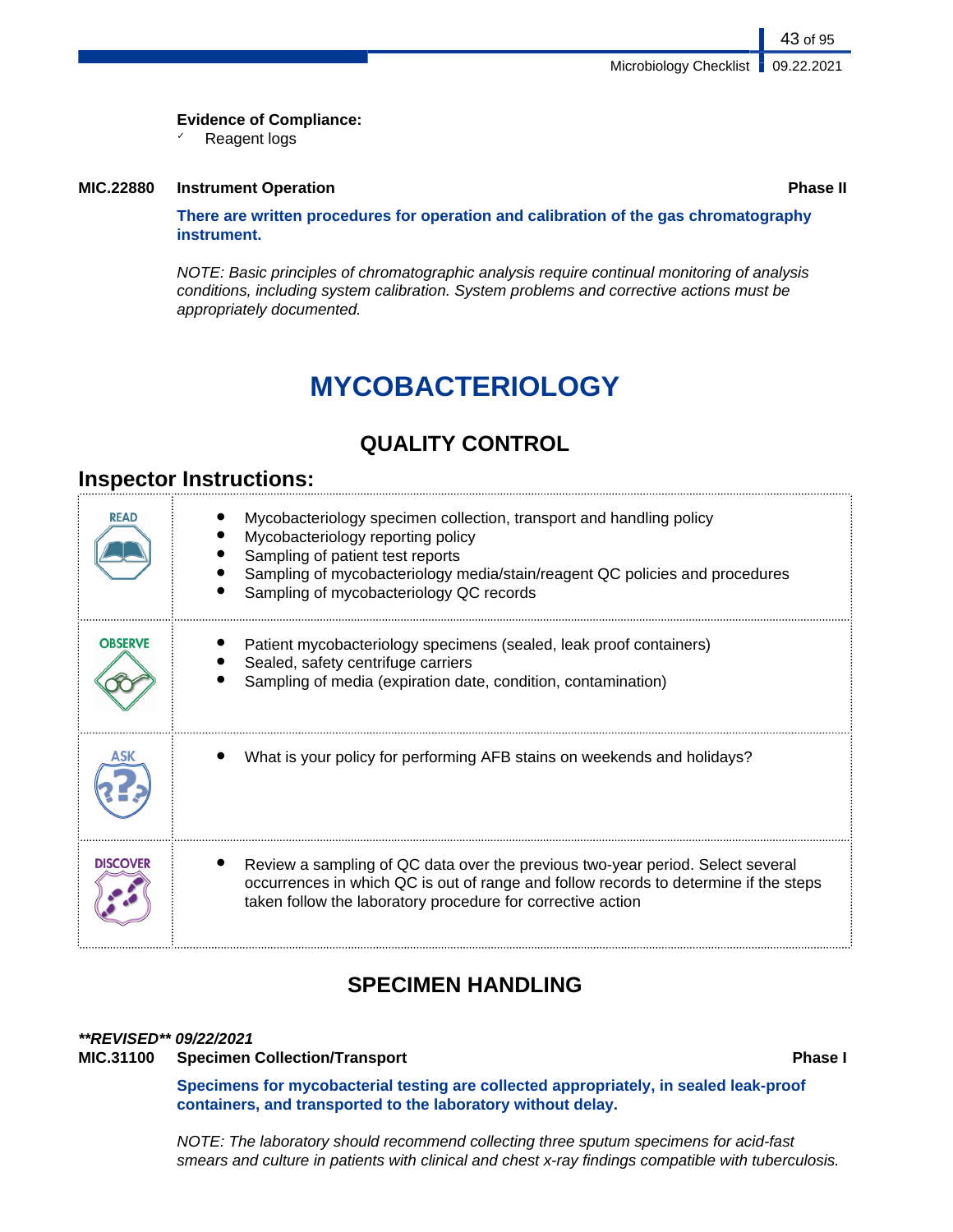Microbiology Checklist | 09.22.2021

These three samples should be collected at 8-24 hour intervals and should include at least one first morning specimen. Specimens must be delivered to the laboratory promptly; specimens that cannot be processed within one hour of the time of collection should be refrigerated during transport to and storage in the laboratory prior to processing. This will decrease overgrowth with contaminating organisms likely to be present.

Laboratories are encouraged to process acid-fast specimens in their laboratory or obtain results from referral laboratories as soon as possible so that smear results can be available within 24 hours of collection (see MIC.31200 below).

### **Evidence of Compliance:**

✓ Written policy describing specimen collection and handling requirements

### **REFERENCES**

- 1) Toman K. How many bacilli are present in a sputum specimen found positive by smear microscopy [Chapter 4]. In: Frieden T, ed. Toman's tuberculosis case detection, treatment, and monitoring: questions and answers. 2nd ed. Geneva, Switzerland: World Health Organization; 2004:11-3
- 2) Siddiqui AH, Perl TM, Conlon M, Donegan N, Roghmann MC. Preventing nosocomial transmission of pulmonary tuberculosis: when may isolation be discontinued for patients with suspected tuberculosis? Infect Control Hosp Epidemiol 2002;23:141-4
- 3) CDC. "Treatment of Tuberculosis: American Thoracic Society, CDC, and Infectious Diseases Society of America" MMWR 2003:52 (No.RR-11)
- 4) Hopewell PC, Pai M, Maher D, et al. International Standards for Tuberculosis Care. Lancet 2006;6:710-25
- 5) Centers for Disease Control and Prevention. Guidelines for Preventing the Transmission of Mycobacterium Tuberculosis in Health-Care Settings. MMWR, 2005; 54(RR17);1-141.

# **\*\*REVISED\*\* 09/22/2021**

### **MIC.31120 Centrifuge Safety Phase II**

**Sealed screw-capped tubes are enclosed in sealed safety centrifuge carriers (ie, a double closure system) to minimize aerosol hazards when centrifuging specimens.**

**REFERENCES** 

1) Clinical and Laboratory Standards Institute (CLSI). Clinical Laboratory Safety; Approved Guideline, Third Edition. CLSI document GP17-A3 [ISBN 1-56238-797-9 (Print); ISBN 1-56238-798-7 (Electronic)]. Clinical and Laboratory Standards Institute, 940 West Valley Road, Suite 1400, Wayne, Pennsylvania 19087-1898 USA, 2012.

# **REPORTING OF RESULTS**

### **MIC.31200 Acid Fast Stain Results Phase I**

**When clinically indicated, results of acid-fast stains are reported within 24 hours of specimen receipt by the testing laboratory.**

### **Evidence of Compliance:**

✓ Written policy defining turnaround time for reporting acid-fast stain results

### **REFERENCES**

- 1) Huebner RE, et al. Current practices in mycobacteriology: results of a survey of state public health laboratories. J Clin Microbiol. 1993;31:771-775
- 2) Tenover FC, et al. The resurgence of tuberculosis: is your laboratory ready? J Clin Microbiol. 1993;31:767-770
- 3) Woods GL, et al. Mycobacterial testing in clinical laboratories that participate in the College of American Pathologists mycobacteriology surveys. Changes in practices based on responses to 1992, 1993, and 1995 questionnaires. Arch Pathol Lab Med. 1996;120:429-435

### **MIC.31220 Susceptibility Test Results Phase I**

### **Susceptibility test results for M. tuberculosis are available in a timely manner.**

NOTE: The rapid recognition of drug-resistant organisms is essential to the control of multidrugresistant tuberculosis. For isolates of M. tuberculosis complex, the CDC and Prevention Laboratory work group recommends that laboratories use methods that may allow susceptibility test results to be available within 28 days of specimen receipt. From a CAP accreditation perspective, 28 days is a goal, not a requirement.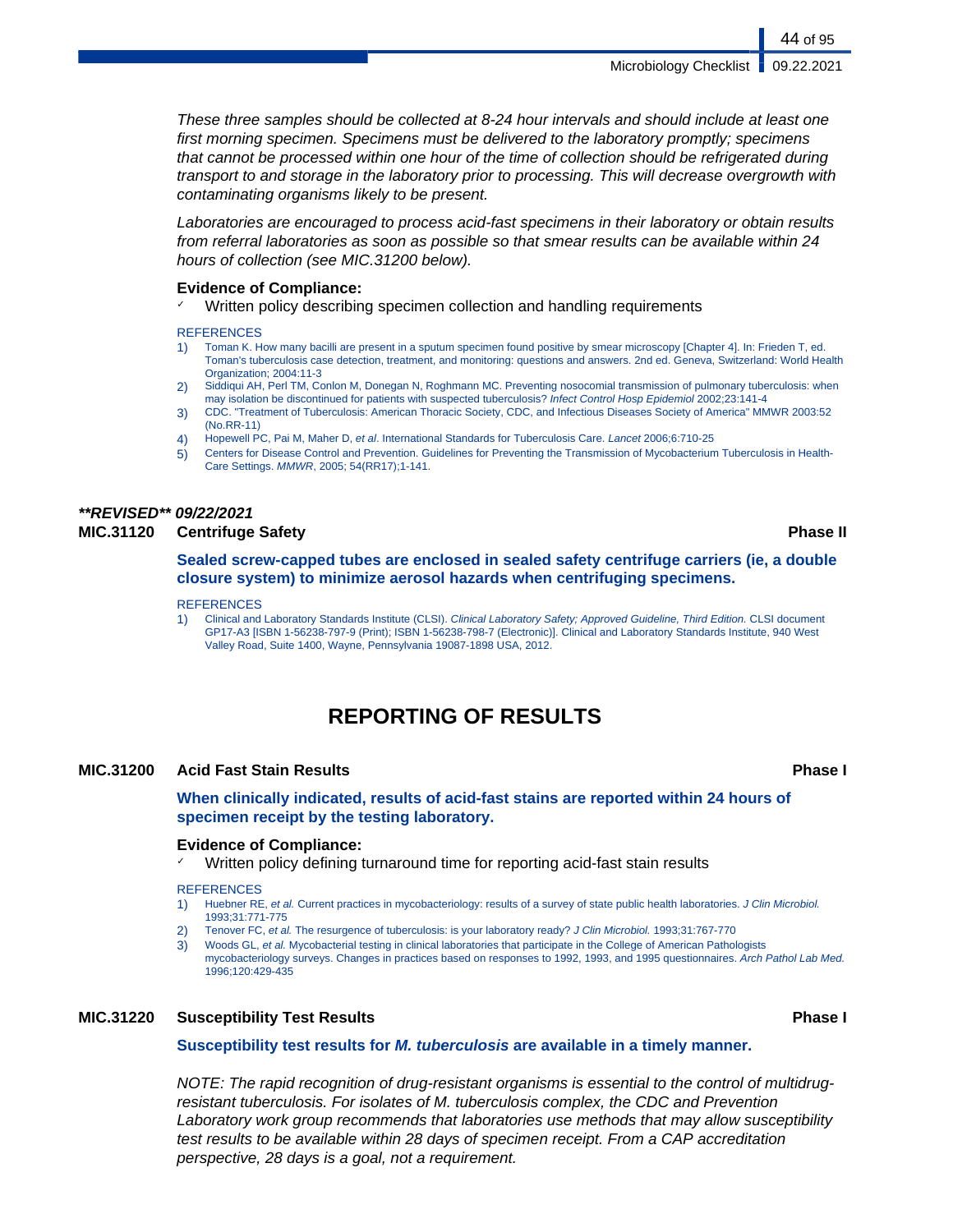45 of 95

### **REFERENCES**

- 1) Tenover FC, et al. The resurgence of tuberculosis: is your laboratory ready? J Clin Microbiol. 1993;31:767-770
- 2) College of American Pathologists position statement regarding rapid detection of Mycobacterium tuberculosis. Arch Pathol Lab Med. 1993;117:873
- 3) Woods GL, Witebsky FG. Current status of mycobacterial testing in clinical laboratories. Arch Pathol Lab Med. 1993;117:876-884
- 4) Huebner RE, et al. Current practices in mycobacteriology: results of a survey of state public health laboratories. J Clin Microbiol. 1993;31:771-775
- 5) Clinical and Laboratory Standards Institute (CLSI). Susceptibility Testing for Mycobacteria, Nocardia spp., and Other Aerobic Actinomycetes. 3rd ed. CLSI standard M24. Clinical and Laboratory Standards Institute, Wayne, PA; 2018.
- 6) Woods GL, et al. Mycobacterial testing in clinical laboratories that participate in the College of American Pathologists mycobacteriology surveys. Changes in practices based on responses to 1992, 1993, and 1995 questionnaires. Arch Pathol Lab Med. 1996;120:429-435
- 7) Woods GL, Witebsky FG. Susceptibility testing of Mycobacterium avium complex in clinical laboratories. Results of a questionnaire and proficiency test performance by participants in the College of American Pathologists mycobacteriology E survey. Arch Pathol Lab Med. 1996;120:436-439
- 8) Howanitz JH, Howanitz PJ. Timeliness as a quality attribute and strategy. Am J Clin Pathol. 2001;116:311-315

# **MEDIA**

### **\*\*REVISED\*\* 09/22/2021 MIC.31380 Media QC - Purchased/Acquired Phase II**

**An appropriate sample from each lot and shipment of each purchased/acquired medium is checked before or concurrent with initial use for each of the following:**

- **1. Sterility**
- **2. Ability to support the growth of organisms intended to be isolated on the media by means of stock cultures or by parallel testing with previous lots and shipments**
- **3. Biochemical reactivity, where appropriate**

NOTE: The laboratory must have records showing that all media are sterile, able to support growth, and are appropriately reactive biochemically. End user quality control must be performed on media not listed on Table 2 of M22-A3 (eg, dermatophyte test medium), regardless of the exempt status.

This checklist requirement does not apply to commercially prepared additives that are reconstituted when added to mycobacterial media.

An individualized quality control plan (IQCP), including all required elements of IQCP, may be implemented by the laboratory to allow for the acceptance of the quality control performed by the media supplier for media listed as "exempt" in the CLSI Standard M22-A3, Quality Control for Commercially Prepared Microbiological Culture Media. The media supplier's records must be retained and show that the QC performed meets the CLSI standard and checklist requirements. Please refer to the IQCP section of the All Common Checklist for the requirements for implementation and ongoing monitoring of an IQCP.

Laboratories receiving media from media suppliers must have records showing that the quality control activities performed by the media supplier meet the CLSI Standard M22-A3, or are otherwise equivalent. Problems with media deterioration or loss of reactivity in properly-stored media prior to the expiration date must be reported to the manufacturer, with records retained by the laboratory as part of corrective action.

Laboratories using exempt media that have not implemented an IQCP or are using media that do not qualify for an IQCP must continue to test each lot and shipment of media and retain records of such testing.

### **Evidence of Compliance:**

- Written procedure for QC on new lot numbers or shipments of purchased/acquired medium **AND**
- Individualized quality control plan for the media approved by the laboratory director, as applicable **AND**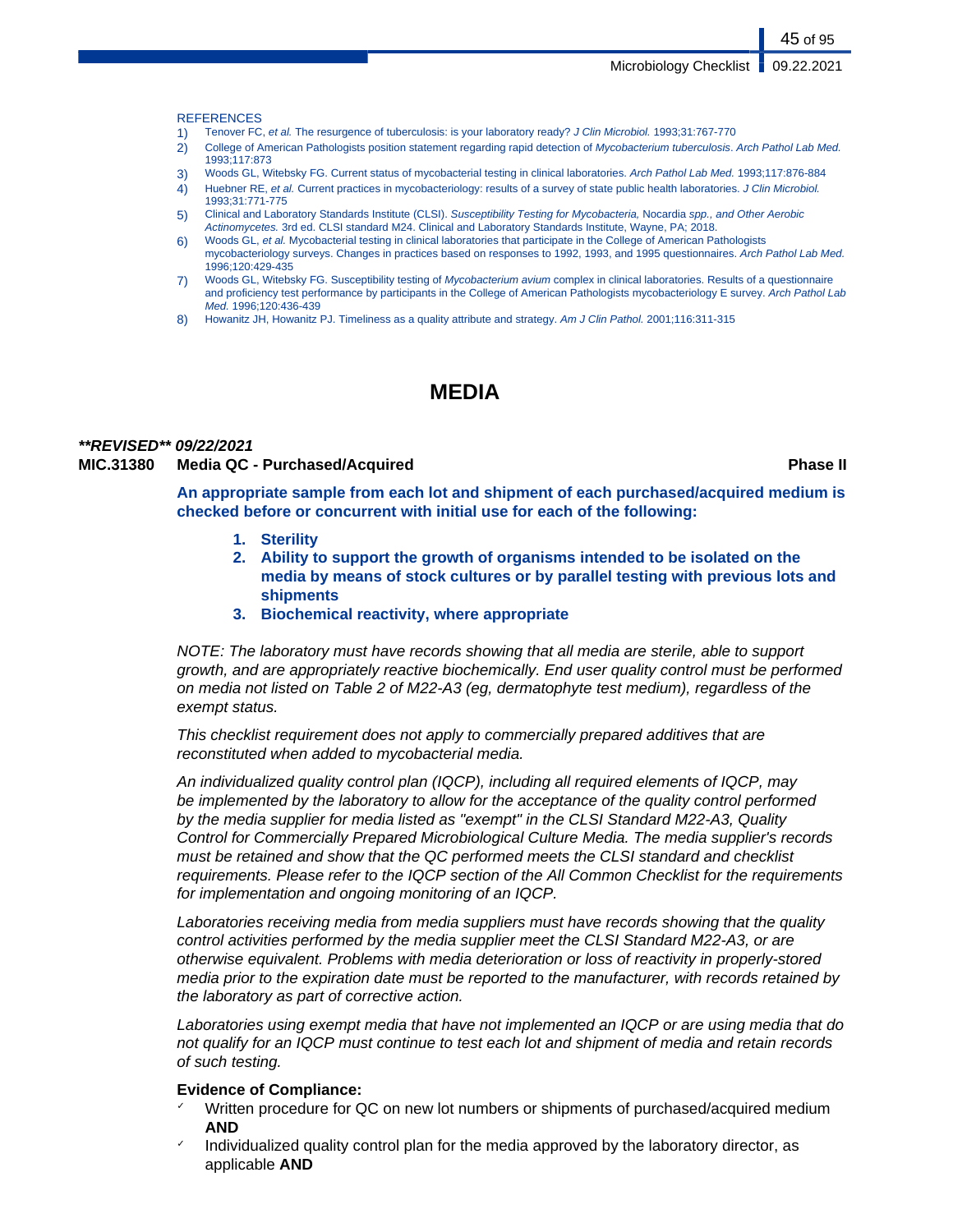- ✓ Records of media quality control **AND**
- Records of reports of media problems/defects to manufacturers

### **REFERENCES**

- 1) Clinical and Laboratory Standards Institute. Quality Control for Commercially Prepared Microbiological Culture Media; Approved Standard; 3rd ed. CLSI document M22-A3. Clinical and Laboratory Standards Institute, Wayne, PA, 2004.
- 2) Department of Health and Human Services, Centers for Medicare and Medicaid Services. Clinical laboratory improvement amendments of 1988, final rule. Fed Register. 2003(Jan 24): [42CFR493.1256(e)].

### **MIC.31400 Media QC - Laboratory Prepared Phase II**

**For microbiology media prepared by the laboratory, there are records showing that an appropriate sample of each medium and additive is checked before or concurrent with initial use for each of the following:**

- **1. Sterility**
- **2. Ability to support the growth of organisms intended to be isolated on the media by means of stock cultures or by parallel testing with previous lots and shipments**
- **3. Biochemical reactivity (where appropriate)**

### **Evidence of Compliance:**

Records of media QC for laboratory-prepared media and additives

### **REFERENCES**

- 1) Sharp SE, et al. Lowenstein-Jensen media. No longer necessary for mycobacterial isolation. Am J Clin Pathol. 2000:113:770-773
- 2) Department of Health and Human Services, Centers for Medicare and Medicaid Services. Clinical laboratory improvement
- amendments of 1988, final rule. Fed Register. 2003(Jan 24): [42CFR493.1256(e)].

### **MIC.31460 Media Visual Examination Phase II**

**All media are in satisfactory condition (adequately hydrated, tubed media not dried or loose from sides).**

# **CONTROLS AND STANDARDS**

### **MIC.31640 AFB Stain QC Phase II**

**Acid-fast bacillus stains are checked each day of use with appropriate positive and negative controls, and results recorded.**

**REFERENCES** 

1) Department of Health and Human Services, Centers for Medicare and Medicaid Services. Clinical laboratory improvement amendments of 1988; final rule. Fed Register. 2003(Jan 24):3708 [42CFR493.1256(e)(2)]

### **MIC.31650 Fluorescent Stain QC Phase II**

**Fluorescent stains are checked with positive and negative controls each time of use and results recorded.**

### **REFERENCES**

1) Department of Health and Human Services, Centers for Medicare and Medicaid Services. Clinical laboratory improvement amendments of 1988; final rule. Fed Register. 2003(Jan 24):3708 [42CFR493.1256(e)(3)]

### **MIC.31670 Nucleic Acid Probe QC Phase II**

**If nucleic acid probes are used for identification of mycobacteria grown in culture, appropriate positive and negative controls are tested on each day of use.**

### **Evidence of Compliance:**

Records of nucleic acid probe QC at defined frequency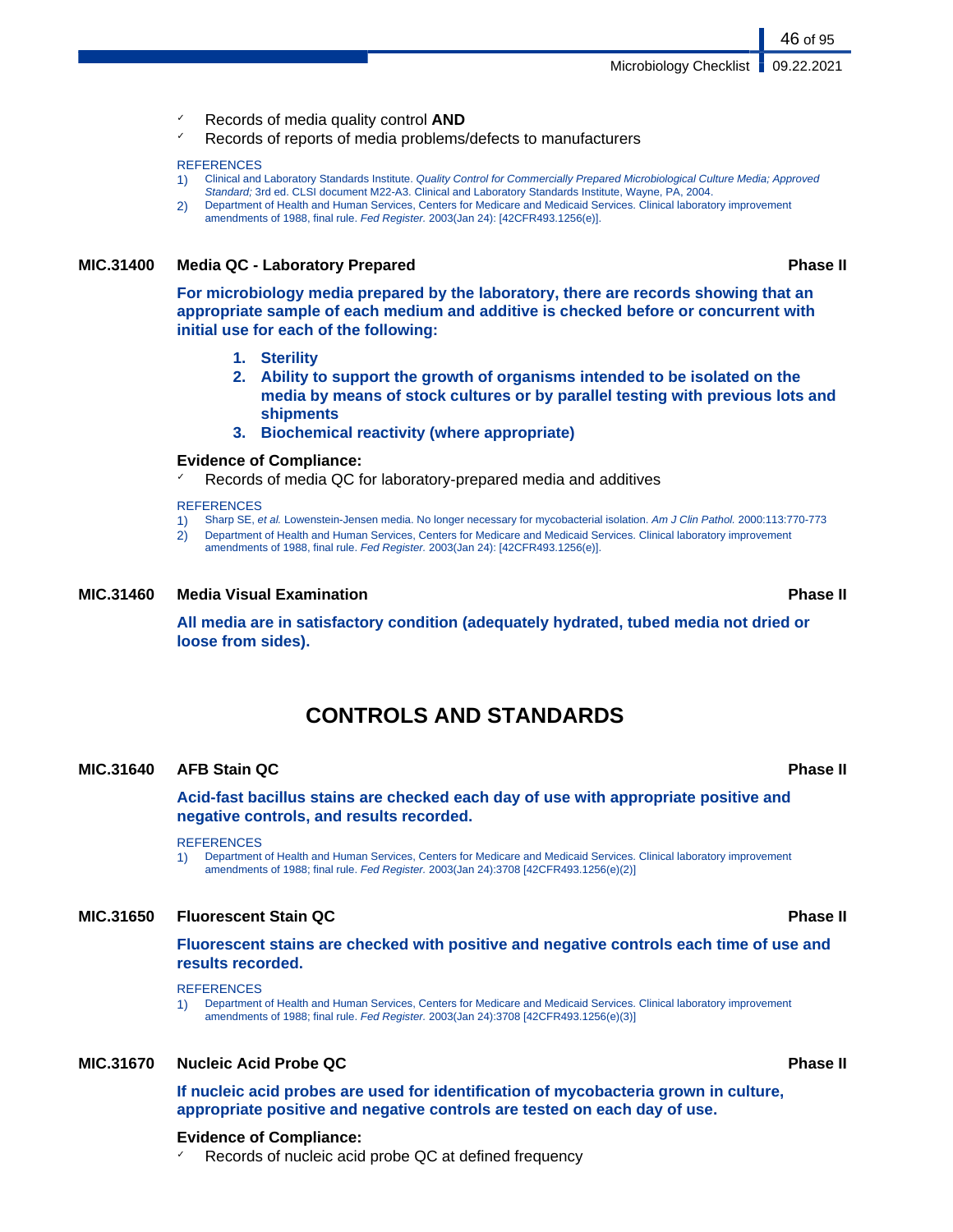### **REFERENCES**

1) Woods GL. Molecular methods in the detection and identification of mycobacterial infections. Arch Pathol Lab Med. 1999;123:1002-1006

### **\*\*REVISED\*\* 09/22/2021**

**MIC.31680 Susceptibility QC Phase II**

47 of 95

**If the laboratory performs susceptibility testing of mycobacterial isolates, a control strain susceptible to all antimycobacterial agents is run each week of patient testing, and with each new batch/lot number of media and antimycobacterial agents.**

### **Evidence of Compliance:**

✓ Records of routine and new lot QC results at defined frequency

**REFERENCES** 

1) Department of Health and Human Services, Centers for Medicare and Medicaid Services. Clinical laboratory improvement amendments of 1988; final rule. Fed Register. 2003(Jan 24):3708 [42CFR493.1262(b)]

# **PROCEDURES AND TESTS**

# **Inspector Instructions:**

| <b>READ</b>     | Sampling of mycobacteriology test procedures/identification schemes<br>Sampling of mycobacteriology QC policies and procedures<br>Sampling of patient worksheets/records<br>Sampling of mycobacteriology QC records<br>Sampling of HPLC policies and procedures<br>Sampling of HPLC QC records<br>New HPLC column verification |
|-----------------|--------------------------------------------------------------------------------------------------------------------------------------------------------------------------------------------------------------------------------------------------------------------------------------------------------------------------------|
| <b>OBSERVE</b>  | Chromatograph pattern controls<br>Sampling of reagents (storage, grade, solvent purity)                                                                                                                                                                                                                                        |
| ΔSΚ             | What specimens are concentrated before AFB examination and culture?<br>What testing process is used for rapid detection of Mycobacterium tuberculosis<br>complex?                                                                                                                                                              |
| <b>DISCOVER</b> | Follow a positive patient worksheet from receipt and processing to identification and<br>reporting                                                                                                                                                                                                                             |

# **RAPID METHODS**

The College of American Pathologists encourages laboratories in areas of the country where the incidence of tuberculosis has increased over the past several years and laboratories in other parts of the country that have experienced an increased rate of recovery of mycobacteria to utilize the most rapid and reliable methods available for detection and identification of mycobacteria, especially M. tuberculosis, and the most rapid and reliable methods available for susceptibility testing of isolates of M. tuberculosis.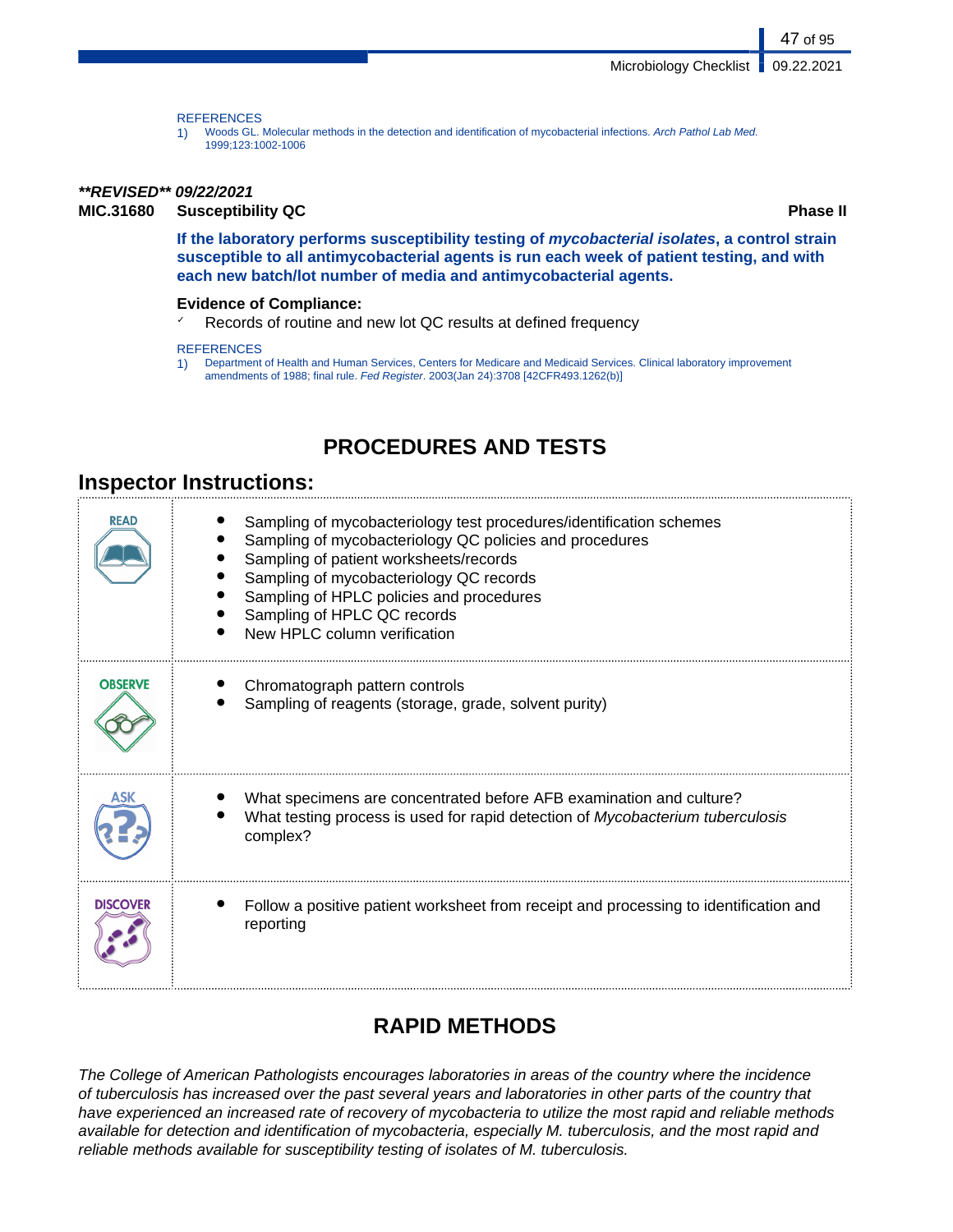### **MIC.32100 Fluorochrome Stain Phase II**

### **Fluorochrome staining is performed on mycobacterial smears prepared from primary respiratory specimens, either in the laboratory or by the referral laboratory.**

NOTE: Such smears are easier to read than those stained with a conventional carbol-fuchsin based stain. Fluorescing organisms stand out prominently against the background of the smear, and the smears can be examined at a lower power than conventionally-stained smears, so that a larger amount of material can be examined in a given period of time. As with the interpretation of Ziehl-Neelsen- and Kinyoun-stained smears, expertise is needed for interpretation of smears stained with a fluorescent stain; not everything that fluoresces in such a stain is necessarily a mycobacterium. Particularly when only a few organism-like structures are seen, it is important to pay careful attention to their morphology before interpreting them as mycobacteria.

This requirement does not apply to laboratories outside of the United States where local regulations prevent fluorochrome staining.

### **Evidence of Compliance:**

- Written policy for including fluorochrome staining on primary respiratory specimens for mycobacterial culture **OR** written policy for referral of specimens to a referral laboratory for fluorochrome staining **AND**
- ✓ Patient reports/worksheets with fluorochrome stain results **OR** referral laboratory reports with results

### **REFERENCES**

- 1) Narain R, et al. Microscopy positive and microscopy negative cases of pulmonary tuberculosis. Am Rev Resp Dis. 1971;103:761-773
- 2) Lipsky BA, et al. Factors affecting the clinical value of microscopy for acid-fast bacilli. Rev Infect Dis. 1984;6:214-222
- 3) Witebsky FG. Q&A. College of American Pathologists CAP TODAY, 1999;13(1):72
- 4) Somoskovi A, et al. Lessons from a proficiency testing event for acid-fast microscopy. Chest. 2001;120:250-257

### **\*\*REVISED\*\* 06/04/2020**

### **MIC.32140 Rapid Method Phase I**

**A rapid method (nucleic acid probes, chromatography, the NAP test, matrix-assisted laser description ionization time-of-flight (MALDI-TOF) mass spectrometry, nucleic acid amplification, or sequencing) is employed for identification of mycobacterial isolates.**

### **Evidence of Compliance:**

Written policy defining method(s) in use for identification of mycobacterial isolates

### **REFERENCES**

- 1) Smith MB, et al. Evaluation of the enhanced amplified Mycobacterium tuberculosis direct test for direct detection of Mycobacterium
- tuberculosis complex in respiratory specimens. Arch Pathol Lab Med. 1999;123:1101-1103 2) Driscoll JR, et al. How and why we fingerprint tuberculosis. RT J Resp Care Pract. 2001:Feb/Mar
- 

### **\*\*NEW\*\* 06/04/2020**

### **MIC.32150 Rapid Detection of Mycobacterium tuberculosis Complex - Laboratories Subject to US Regulations**

**Phase I**

**A nucleic acid amplification test is available, either in the laboratory or by a referral laboratory, for the rapid detection of Mycobacterium tuberculosis complex on at least one respiratory specimen submitted to the laboratory (preferably the first diagnostic specimen) for mycobacteria culture.**

NOTE: The US Centers for Disease Control and Prevention (CDC) and the World Health Organization (WHO) algorithms for diagnosis of Mycobacterium tuberculosis complex infections recommend performing a diagnostic nucleic acid amplification test (NAAT) on the initial respiratory specimen from patients suspected of having pulmonary tuberculosis. This can include physician requests for patients with signs and symptoms of pulmonary TB for whom a diagnosis of TB is being considered, but has not yet been established, and for whom the test result would alter case management or TB control activities (high index of clinical suspicion).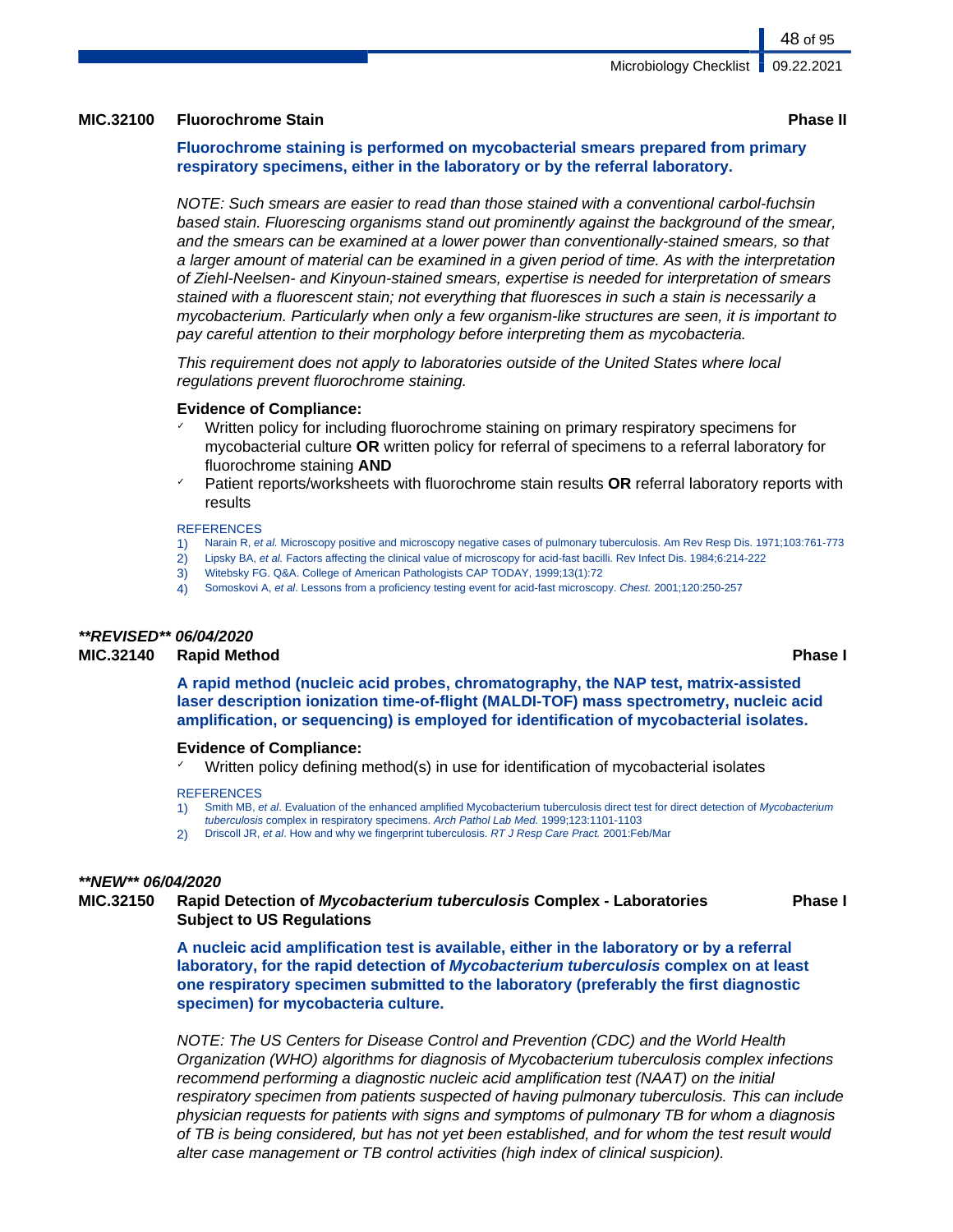### **Evidence of Compliance:**

- Written policy for availability of M. tuberculosis complex NAAT testing **AND**
- Patient reports/worksheets with NAAT testing results **OR** referral laboratory reports with results

### **REFERENCES**

- 1) Forbes BA, Hall SH, Miller MB, et al. Practical Guidelines for clinical microbiology laboratories: Mycobacteria. Clin Microbiol Rev. 2018:31(2). Doi: 10.1128/CMR.00038-17.
- 2) Lewinsohn DM, Leonard MK, LoBue PA, et al. Official American Thoracic Society/Infectious Diseases Society of America/Centers for Disease Control and Prevention Clinical Practice Guidelines: Diagnosis of Tuberculosis in Adults and Children. Clin Infect Dis. 2017;64(2):111-115. Doi: 10.1093/cid/ciw778.
- 3) World Health Organization. Implementing tuberculosis diagnostics: Policy framework. 2015 [Tuberculosis Diagnostics](https://apps.who.int/iris/bitstream/handle/10665/162712/9789241508612_eng.pdf;jsessionid=10EEBD568D0C1CF03288A4D967886B45?sequence=1)

### **\*\*NEW\*\* 06/04/2020**

### **MIC.32170 Rapid Detection of Mycobacterium Tuberculosis Complex - Laboratories Not Subject to US Regulations Phase I**

**Appropriate testing is available, either in the laboratory or by a referral laboratory, for the rapid detection of Mycobacterium tuberculosis complex on at least one respiratory specimen submitted to the laboratory (preferably the first diagnostic specimen) for mycobacterial culture that includes a nucleic acid amplification test or follows an established testing algorithm for that country or region.**

NOTE: The US Centers for Disease Control and Prevention (CDC) and the World Health Organization (WHO) algorithms for diagnosis of Mycobacterium tuberculosis complex infections recommend performing a diagnostic nucleic acid amplification test (NAAT) on the initial respiratory specimen from patients suspected of having pulmonary tuberculosis. This can include physician requests for patients with signs and symptoms of pulmonary TB for whom a diagnosis of TB is being considered, but has not yet been established, and for whom the test result would alter case management or TB control activities (high index of clinical suspicion).

### **Evidence of Compliance:**

- Written policy for availability of tests for rapid detection of M. tuberculosis that aligns with public health authority recommendations in the country or region **AND**
- Patient reports/worksheets with M. tuberculosis testing results **OR** referral laboratory reports with results

### **REFERENCES**

- 1) Forbes BA, Hall SH, Miller MB, et al. Practical Guidelines for clinical microbiology laboratories: Mycobacteria. Clin Microbiol Rev. 2018:31(2). Doi: 10.1128/CMR.00028-17.
- 2) Lewinsohn DM, Leonard MK, LoBue PA, et al. Official American Thoracic Society/Infectious Diseases Society of America/Centers for Disease Control and Prevention Clinical Practice Guidelines: Diagnosis of Tuberculosis in Adults and Children. Clin Infect Dis. 2017;64(2):111-115. Doi: 10.1093/cid/ciw778.
- World Health Organization. Implementing tuberculosis diagnostics: Policy framework. 2015 [Tuberculosis Diagnostics](https://apps.who.int/iris/bitstream/handle/10665/162712/9789241508612_eng.pdf;jsessionid=10EEBD568D0C1CF03288A4D967886B45?sequence=1)

# **CONCENTRATION, INOCULATION, INCUBATION**

### **MIC.32200 AFB Concentration Phase II**

**There is a written policy defining those specimens (eg, sputum) requiring concentration before AFB smear examination and culture.**

### **MIC.32250 Specimen Inoculation Phase I**

**Specimens (other than blood) are routinely inoculated on media that support optimal growth of the majority of clinically relevant mycobacterial species.**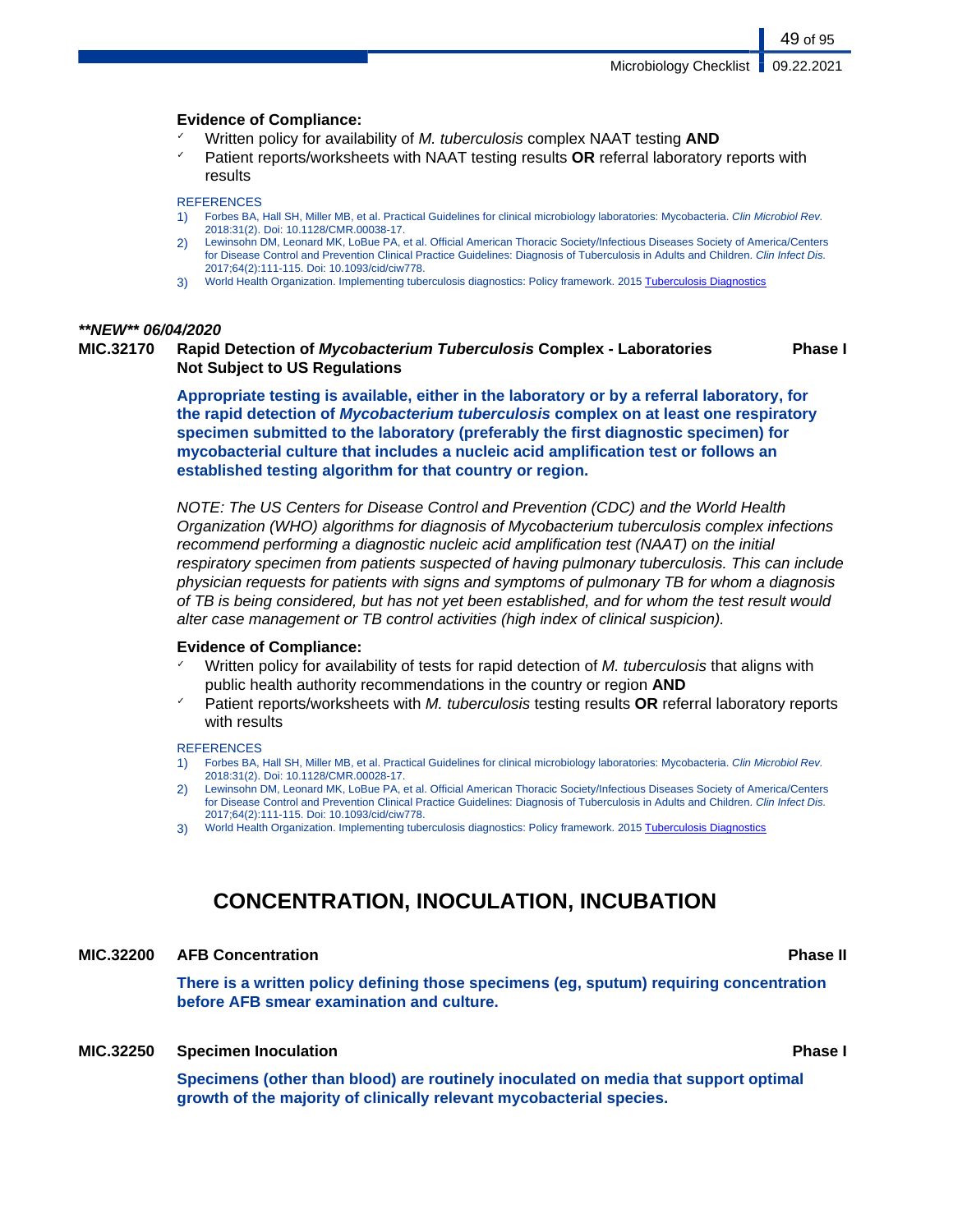Microbiology Checklist | 09.22.2021

NOTE: The use of two types of media (for specimens other than blood), including one liquid medium (when possible) or a comparable culture method, is recommended for optimal isolation of mycobacteria.

**REFERENCES** 

1) Clinical and Laboratory Standards Institute (CLSI). Laboratory Detection and Identification of Mycobacteria; Approved Guideline. CLSI document M48-A (ISBN 1-56238-659-7). Clinical and Laboratory Standards Institute, 940 West Valley Road, Suite 1400, Wayne, Pennsylvania 19087-1898 USA, 2008.

# **CULTURES**

Laboratories providing complete identification must provide a sufficient variety of differential tests to accurately identify and differentiate the different types of mycobacteria, including temperature growth requirements and photoreactivity studies. Laboratories not providing complete identification are encouraged to at least provide photoreactivity studies.

### **MIC.32320 Incubation Temperature Phase II**

**Mycobacterial cultures are maintained at suitable temperatures.**

NOTE: The optimal incubation temperature for most mycobacterial specimens is 35 to 37°C. Exceptions to this include specimens obtained from skin or soft tissue suspected to contain M. marinum or one of the rapidly growing mycobacteria. These specimens should be incubated at both 30 to 32°C and 35 to 37°C.

### **Evidence of Compliance:**

✓ Temperature records

# **DIFFERENTIAL BIOCHEMICAL PROCEDURES**

### **MIC.32420 Differential Biochemical Test Phase II**

### **Differential biochemical tests are appropriate for the extent and manner of mycobacterial identification.**

NOTE: The number and types of biochemical tests needed depend upon (a) the extent to which mycobacteria are identified (eg, "Mycobacterium kansasii" or "photochromogen"), (b) the particular species which a laboratory attempts to identify (eg, does it attempt to identify Mycobacterium terrae complex, or the species and subspecies of the Mycobacterium chelonae-Mycobacterium fortuitum complex), and (c) the degree to which biochemical testing is ancillary to other methods such as nucleic acid probes and HPLC. Useful biochemical tests include, but are not limited to, arylsulfatase, 68° C catalase, semiquantitative catalase, iron uptake, MacConkey agar, 5% NaCl, niacin accumulation, nitrate reductase, Tween 80 hydrolysis, and urease. These tests are particularly useful for the following identifications and discriminations: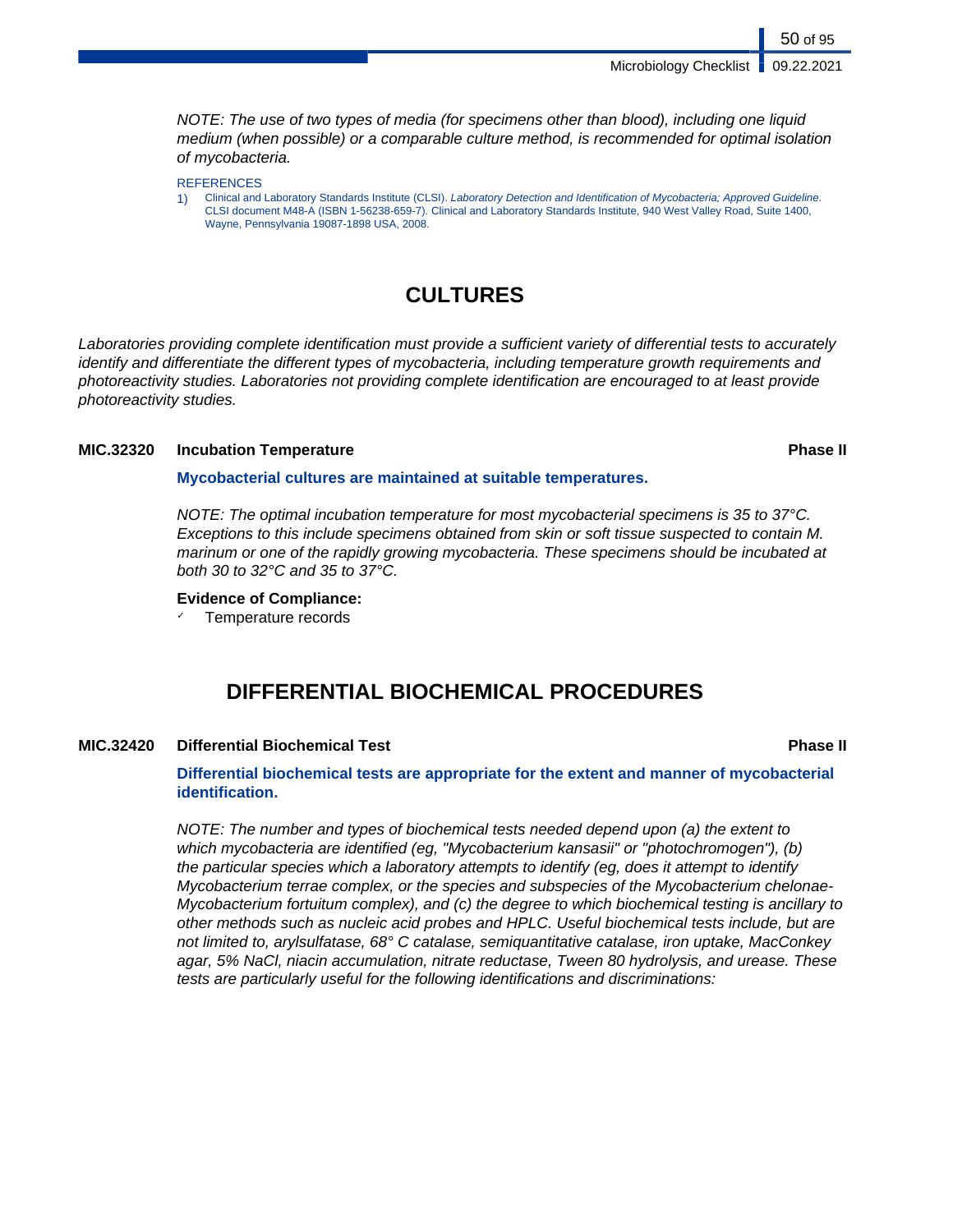| TEST<br><i>UTILITY</i><br>Helps distinguish pathogenic from non-pathogenic rapid growers;<br>Arylsulfatase<br>also useful for M. marinum, M. szulgai, M. xenopi, M. triviale.<br>68°C catalase<br>Helpful for identification of M. tuberculosis<br>Helpful in certain circumstances. M.<br>Semiquantitative<br>tuberculosis complex, MAC, M. xenopi, and a few other species<br>catalase<br>produce <45 mm of bubbles.<br>Helps distinguish M. chelonae from M. fortuitum.<br>Iron uptake<br>Helps with identification of rapid growers.<br>MacConkey agar<br>5% NaCl<br>Helps with identification of rapid growers and M. triviale.<br>Niacin accumulation<br>Helps with identification of M. tuberculosis, M. simiae, some strains<br>of M. bovis.<br>Nitrate reductase<br>Helpful in identifying many mycobacterial species.<br>Helps distinguish some usually pathogenic from some usually non-<br>Tween 80 hydrolysis<br>pathogenic mycobacterial species.<br>Helpful in identifying many mycobacterial species.<br>Urease |  |
|---------------------------------------------------------------------------------------------------------------------------------------------------------------------------------------------------------------------------------------------------------------------------------------------------------------------------------------------------------------------------------------------------------------------------------------------------------------------------------------------------------------------------------------------------------------------------------------------------------------------------------------------------------------------------------------------------------------------------------------------------------------------------------------------------------------------------------------------------------------------------------------------------------------------------------------------------------------------------------------------------------------------------------|--|
|                                                                                                                                                                                                                                                                                                                                                                                                                                                                                                                                                                                                                                                                                                                                                                                                                                                                                                                                                                                                                                 |  |
|                                                                                                                                                                                                                                                                                                                                                                                                                                                                                                                                                                                                                                                                                                                                                                                                                                                                                                                                                                                                                                 |  |
|                                                                                                                                                                                                                                                                                                                                                                                                                                                                                                                                                                                                                                                                                                                                                                                                                                                                                                                                                                                                                                 |  |
|                                                                                                                                                                                                                                                                                                                                                                                                                                                                                                                                                                                                                                                                                                                                                                                                                                                                                                                                                                                                                                 |  |
|                                                                                                                                                                                                                                                                                                                                                                                                                                                                                                                                                                                                                                                                                                                                                                                                                                                                                                                                                                                                                                 |  |
|                                                                                                                                                                                                                                                                                                                                                                                                                                                                                                                                                                                                                                                                                                                                                                                                                                                                                                                                                                                                                                 |  |
|                                                                                                                                                                                                                                                                                                                                                                                                                                                                                                                                                                                                                                                                                                                                                                                                                                                                                                                                                                                                                                 |  |
|                                                                                                                                                                                                                                                                                                                                                                                                                                                                                                                                                                                                                                                                                                                                                                                                                                                                                                                                                                                                                                 |  |
|                                                                                                                                                                                                                                                                                                                                                                                                                                                                                                                                                                                                                                                                                                                                                                                                                                                                                                                                                                                                                                 |  |
|                                                                                                                                                                                                                                                                                                                                                                                                                                                                                                                                                                                                                                                                                                                                                                                                                                                                                                                                                                                                                                 |  |
|                                                                                                                                                                                                                                                                                                                                                                                                                                                                                                                                                                                                                                                                                                                                                                                                                                                                                                                                                                                                                                 |  |

### **Evidence of Compliance:**

Written procedure detailing tests performed and identification scheme appropriate for the extent of testing

### **REFERENCES**

1) Kent PT, Kubica GP. Public health mycobacteriology: a guide for the level III laboratory. Atlanta, GA: US Department of Health and Human Services, Centers for Disease Control, 1985

### **MIC.32480 Biochemical Test QC Phase II**

### **All biochemical tests employed are checked each day of use with appropriate positive and negative controls and results recorded.**

### **REFERENCES**

1) Department of Health and Human Services, Centers for Medicare and Medicaid Services. Clinical laboratory improvement amendments of 1988; final rule. Fed Register. 2003(Jan 24):3708 [42CFR493.1262(a)]

# **HIGH PERFORMANCE LIQUID CHROMATOGRAPHY (HPLC) FOR MICROBIAL IDENTIFICATION**

### **MIC.32518 HPLC Calibrators/Standards Phase II**

### **Appropriate calibrators or standards are run with each analytic batch.**

NOTE: Either calibration standards or organisms of known identity must be run with each analytic batch, and criteria must exist for acceptance of runs based on mobility of internal standards, ability to identify significant peaks, baseline noise, peak symmetry of internal standards, detection of low-quantity peaks, and similar criteria.

### **Evidence of Compliance:**

- ✓ Written policy defining calibrators/standards appropriate for the test system used **AND**
- $\checkmark$  Records of calibration/calibration verification with each batch

### **REFERENCES**

1) Department of Health and Human Services, Centers for Disease Control and Prevention, Steering Committee of the HPLC User's Group. Standardized Method for HPLC Identification of Mycobacteria, 1996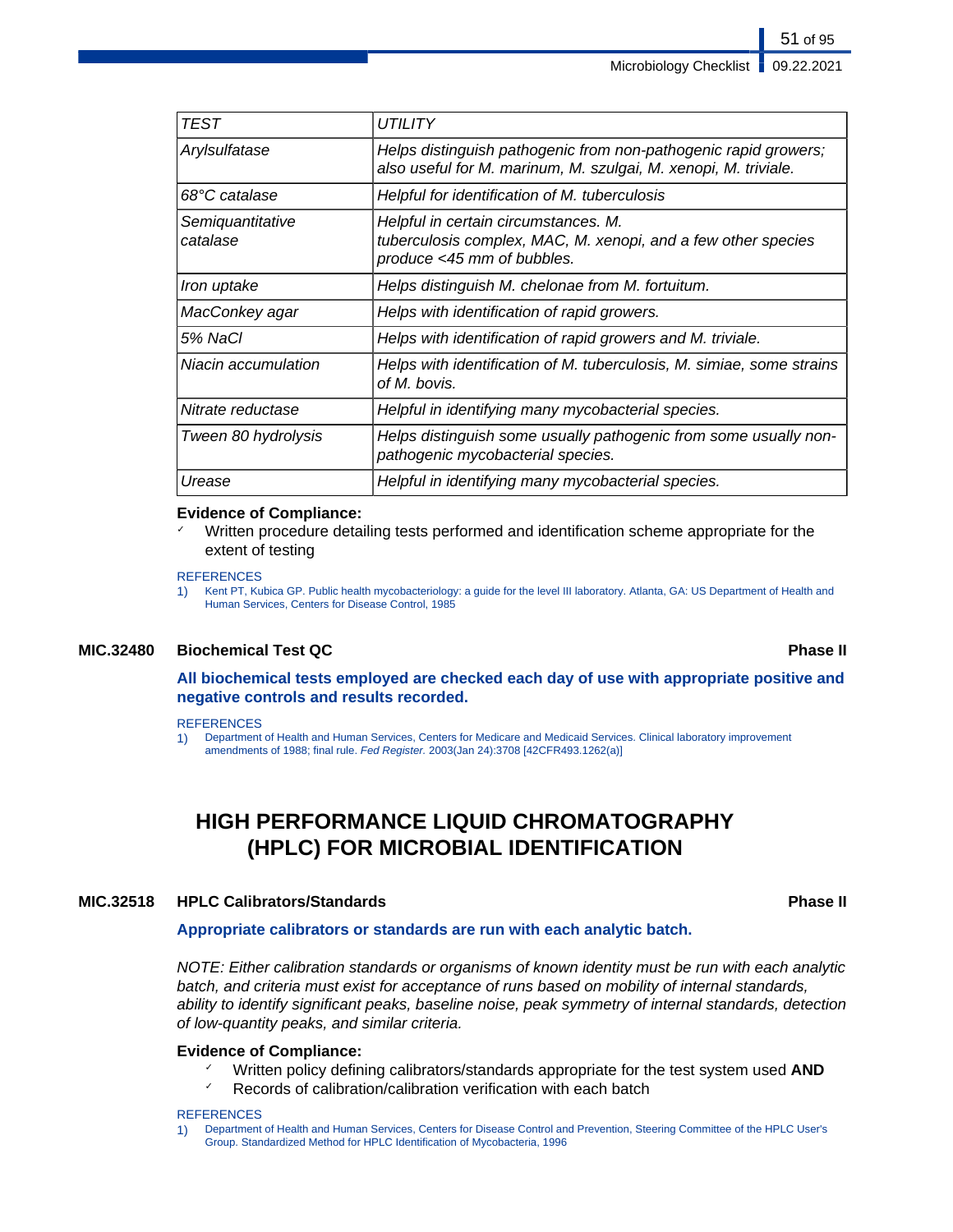### **MIC.32556 HPLC Controls Phase II**

### **Appropriate controls are extracted and run through the entire procedure.**

NOTE: Control organisms must be extracted and carried through the entire procedure with each run or batch. Appropriate positive (eg, mycobacterial) and negative controls (organisms such as Candida from which no mycolic acids are expected) must be included with each run.

### **Evidence of Compliance:**

- Written policy defining QC requirements **AND**
- $\sqrt{Q}$  records at defined frequency

### **REFERENCES**

- 1) Department of Health and Human Services, Centers for Medicare and Medicaid Services. Medicare, Medicaid and CLIA programs;
- CLIA fee collection; correction and final rule. Fed Register. 2003(Jan 24):5232 [42CFR493.1256]
- 2) Department of Health and Human Services, Centers for Disease Control and Prevention, Steering Committee of the HPLC User's Group. Standardized Method for HPLC Identification of Mycobacteria, 1996

### **MIC.32594 Chromatogram Controls Phase I**

### **External chromatogram pattern controls are available.**

NOTE: Patterns for known strains should be established in those laboratories using HPLC. In addition laboratories should have access to the standard method manuals containing comparable chromatographic patterns for comparison.

### **REFERENCES**

1) Department of Health and Human Services, Centers for Disease Control and Prevention, Steering Committee of the HPLC User's Group. Standardized Method for HPLC Identification of Mycobacteria, 1996

### **MIC.32632 Column Verification Phase II**

### **New columns are verified for performance before use.**

NOTE: Column verification must include assessment of flow, consistency, and carryover. If the HPLC-method interpretive software uses a peak-naming table, it must be calibrated with each change of column. Generally the basic performance of new columns is certified by the manufacturer. HPLC analysis requires columns be equilibrated with about 10 column volumes of solvent followed with a blank run to test pressure and solvent flow.

### **Evidence of Compliance:**

- ✓ Written procedure for column verification **AND**
- Records of column verification

### **REFERENCES**

1) Department of Health and Human Services, Centers for Disease Control and Prevention, Steering Committee of the HPLC User's Group. Standardized Method for HPLC Identification of Mycobacteria, 1996

### **MIC.32670 Column/Detector Monitoring Phase II**

### **The performance of the column and detector are monitored on each day of use.**

NOTE: Unextracted standard organisms and extracted calibrators or controls, typically containing a range of mycolic acids (or other appropriate targets) of known relative retention times, may be analyzed to monitor critical aspects of HPLC performance. Appropriate criteria for evaluating such parameters as retention time of specific standards, relative retention compounds time, separation of closely eluting peaks of interest, detection of known low-quantity peaks, column pressure, chromatography quality and detector response should be established and monitored. Column temperatures and pump pressures are monitored with each run to ensure they met specified criteria for analysis. The column and detector operations are monitored with a blank run prior to use and during batch runs. Positive and negative control samples supplement the blank run when samples are analyzed.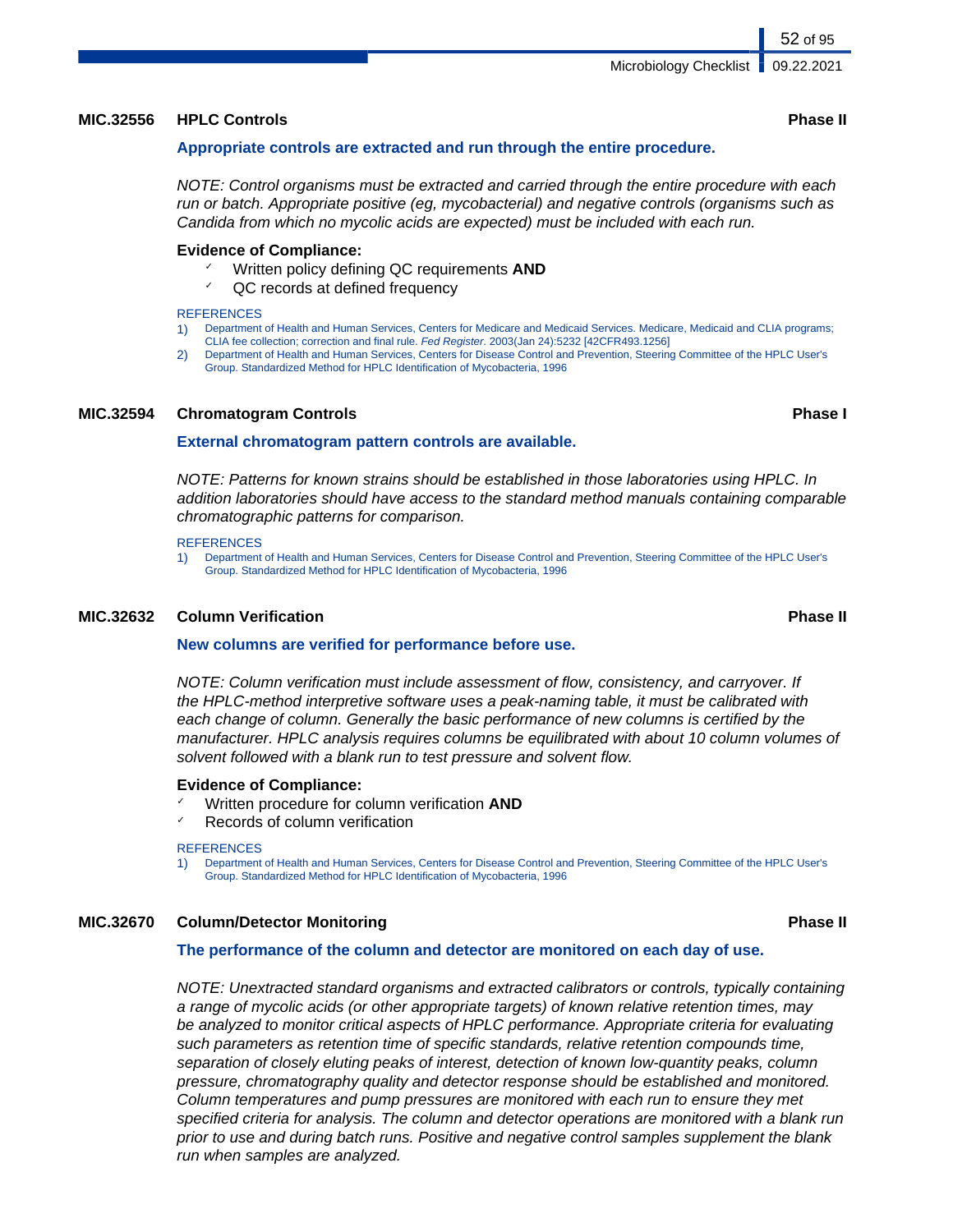### **Evidence of Compliance:**

Records for column and detector monitoring at defined frequency

### **REFERENCES**

1) Department of Health and Human Services, Centers for Disease Control and Prevention, Steering Committee of the HPLC User's Group. Standardized Method for HPLC Identification of Mycobacteria, 1996

### **MIC.32708 Carryover Detection Phase II**

53 of 95

### **There is a written procedure for the detection and evaluation of potential carryover.**

NOTE: No matter what type of injection is used, the written procedure must address criteria for the evaluation of potential carryover from a preceding elevated (high concentration) sample to the following sample, either periodically, or in each analytical batch analysis.

### **Evidence of Compliance:**

Records of reassessment of samples with potential carryover

### **REFERENCES**

- 1) Clinical and Laboratory Standards Institute. Preliminary Evaluation of Quantitative Clinical Laboratory Methods; Approved Guideline. 3<sup>rd</sup> ed. CLSI Document EP10-A3-AMD. Clinical and Laboratory Standards Institute, Wayne, PA; 2014.
- 2) Society of Forensic Toxicologists/American Academy of Forensic Sciences. Forensic Toxicology Laboratory Guidelines. 2002; 8.2.8:13
- 3) Department of Health and Human Services, Centers for Disease Control and Prevention, Steering Committee of the HPLC User's Group. Standardized Method for HPLC Identification of Mycobacteria, 1996

### **MIC.32746 HPLC Growth Media Phase II**

**The laboratory policies define which growth media may be used for organisms to be analyzed by HPLC.**

NOTE: Final results can be influenced by conditions of growth. For reliable results, standard conditions of analysis must be met, including growth media.

### **REFERENCES**

1) Department of Health and Human Services, Centers for Disease Control and Prevention, Steering Committee of the HPLC User's Group. Standardized Method for HPLC Identification of Mycobacteria, 1996

### **MIC.32784 Peak Verification Phase II**

**There is a procedure for verifying calibration of the peak-naming table, if used.**

NOTE: In order to insure that peaks are correctly identified by interpretive software, the table must be verified at least annually with standard materials or organisms with known characteristics.

**REFERENCES** 

1) Department of Health and Human Services, Centers for Disease Control and Prevention, Steering Committee of the HPLC User's Group. Standardized Method for HPLC Identification of Mycobacteria, 1996

### **MIC.32822 HPLC Method Validation Phase II**

**The HPLC method has been validated using known strains of bacteria, including strains expected to be encountered in routine clinical use.**

### **Evidence of Compliance:**

Record of method validation with appropriate strains

### **REFERENCES**

1) Department of Health and Human Services, Centers for Disease Control and Prevention, Steering Committee of the HPLC User's Group. Standardized Method for HPLC Identification of Mycobacteria, 1996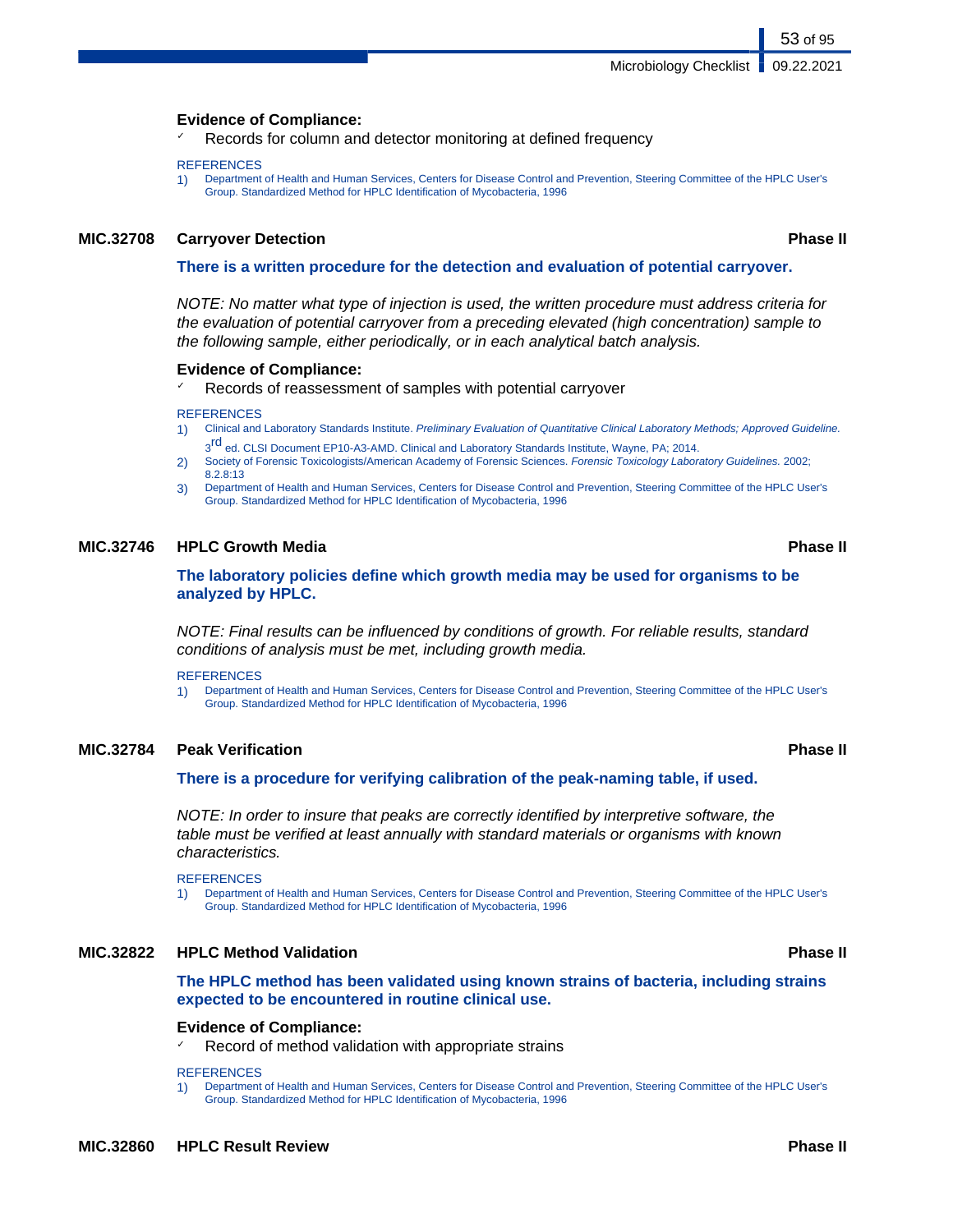Microbiology Checklist | 09.22.2021

54 of 95

### **There is a policy for review of HPLC results in conjunction with other laboratory data prior to reporting results.**

NOTE: HPLC is only one tool for microbial identification. When results of HPLC analysis conflict with growth characteristics, pigmentation, or the results of biochemical or molecular testing, identification decisions must be based on all the information available.

**REFERENCES** 

1) Department of Health and Human Services, Centers for Disease Control and Prevention, Steering Committee of the HPLC User's Group. Standardized Method for HPLC Identification of Mycobacteria, 1996

### **MIC.32898 HPLC Analysis - Pure Isolates Phase II**

### **There are procedures to check the purity of cultures used as a source for HPLC analysis.**

NOTE: Results of HPLC analysis may be unreliable if mixed cultures are tested. If HPLC is performed on an isolate from liquid culture and an interpretable chromatogram is obtained, it is not necessary to await the results of the purity check before reporting results, but a purity check must still be performed.

**REFERENCES** 

1) Department of Health and Human Services, Centers for Disease Control and Prevention, Steering Committee of the HPLC User's Group. Standardized Method for HPLC Identification of Mycobacteria, 1996

### **MIC.32936 HPLC Reagent Grade Phase I**

### **Reagents and solvents are of appropriate grade, and solvent purity is assessed when needed.**

NOTE: Only HPLC grade solvents are recommended for this procedure. Degradation begins once ultra-pure solvents are opened. Degradation can be slowed by storing solvents in tightly capped, amber bottles in the dark. Solvent purity verification is suggested when a degradationrelated problem is suspected.

### **Evidence of Compliance:**

Reagent logs

### **REFERENCES**

1) Department of Health and Human Services, Centers for Disease Control and Prevention, Steering Committee of the HPLC User's Group. Standardized Method for HPLC Identification of Mycobacteria, 1996

### **MIC.32974 Instrument Operation Phase II**

### **There are written procedures for operation and calibration of the HPLC instrument.**

NOTE: Basic principles of HPLC analysis require continual monitoring of analysis conditions, including standard operating procedures, and system calibration. System problems and corrective actions must be appropriately recorded.

**REFERENCES** 

1) Department of Health and Human Services, Centers for Disease Control and Prevention, Steering Committee of the HPLC User's Group. Standardized Method for HPLC Identification of Mycobacteria, 1996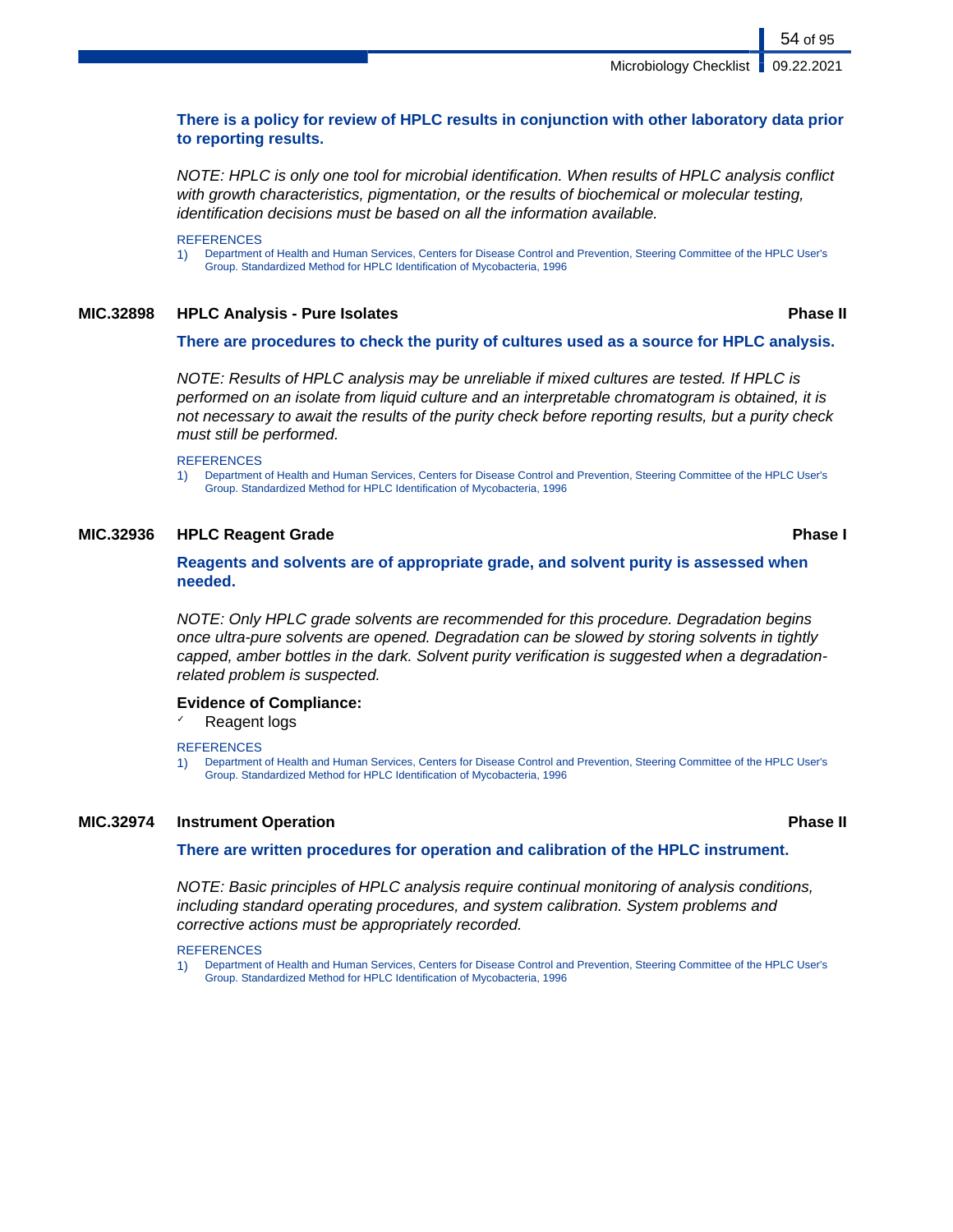# **MYCOLOGY**

# **QUALITY CONTROL**

# **Inspector Instructions:**

| <b>READ</b>     | Sampling of mycology media/stain/reagent QC policies and procedures<br>Sampling of mycology QC records                                                                                                                             |
|-----------------|------------------------------------------------------------------------------------------------------------------------------------------------------------------------------------------------------------------------------------|
|                 | How do you determine when QC is unacceptable and when corrective actions are<br>needed?                                                                                                                                            |
| <b>DISCOVER</b> | Review a sampling of QC data over the previous two-year period. Select several<br>occurrences in which QC is out of range and follow records to determine if the steps<br>taken follow the laboratory policy for corrective action |

# **MEDIA**

### **\*\*REVISED\*\* 09/22/2021**

### **MIC.41200 Media QC - Purchased/Acquired Phase II**

**An appropriate sample from each lot and shipment of each purchased/acquired medium is checked before or concurrent with initial use for each of the following:**

- **1. Sterility**
- **2. Ability to support the growth of organisms intended to be isolated on the media by means of stock cultures or by parallel testing with previous lots and shipments**
- **3. Biochemical reactivity, where appropriate**

NOTE: The laboratory must have records showing that all media used are sterile, able to support growth, and are appropriately reactive biochemically. End user quality control must be performed on media not listed on Table 2 of M22-A3 (eg, dermatophyte test medium), regardless of the exempt status.

An individualized quality control plan (IQCP), including all required elements of IQCP, may be implemented by the laboratory to allow for the acceptance of the quality control performed by the media supplier for media listed as "exempt" in the CLSI Standard M22-A3, Quality Control for Commercially Prepared Microbiological Culture Media. The media supplier's records must be retained and show that the QC performed meets the CLSI standard and checklist requirements. Please refer to the IQCP section of the All Common Checklist for the requirements for implementation and ongoing monitoring of an IQCP.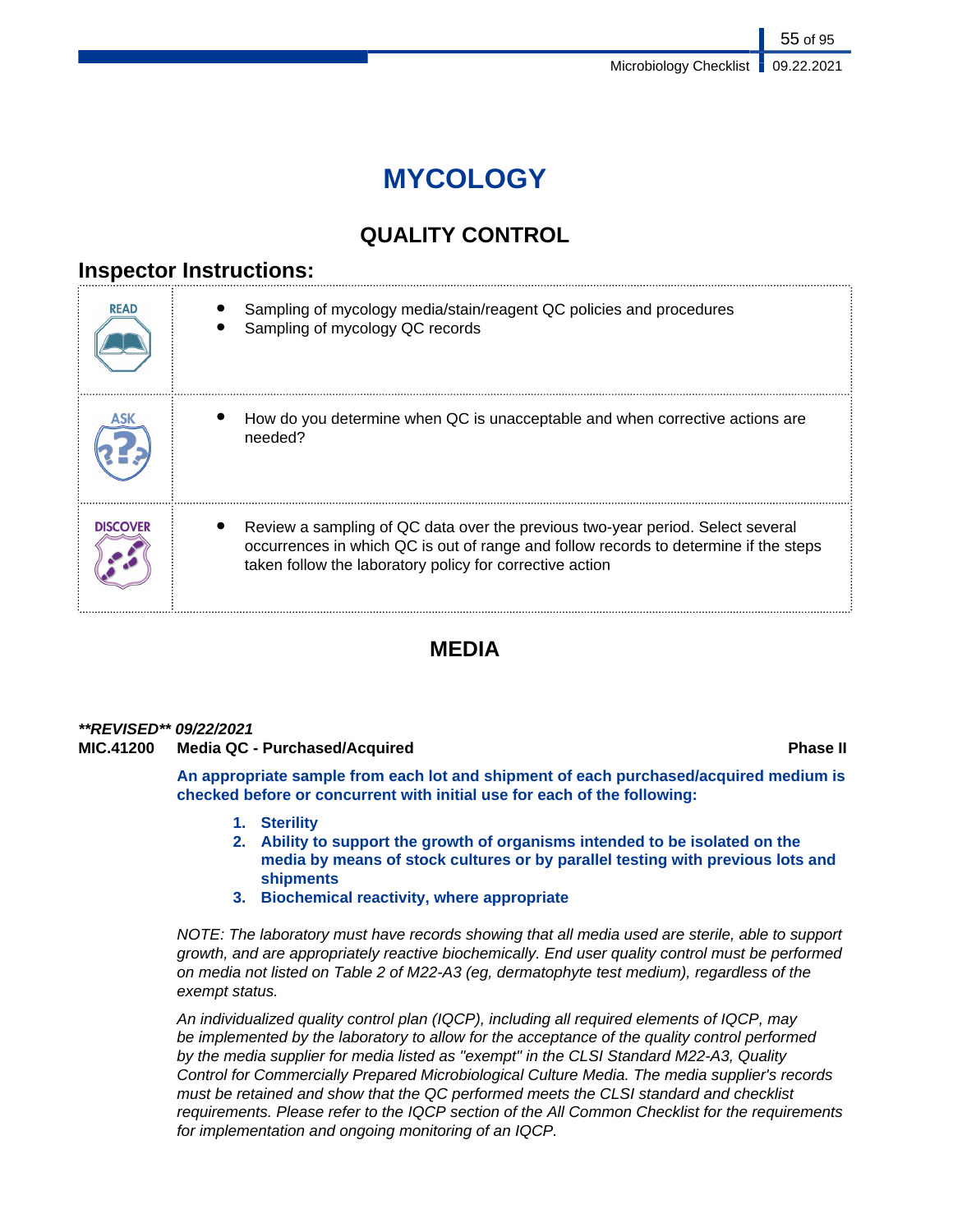Microbiology Checklist | 09.22.2021

56 of 95

Laboratories receiving media from media suppliers must have records showing that the quality control activities performed by the media supplier meet the CLSI Standard M22-A3, or are otherwise equivalent.

Problems with media deterioration or loss of reactivity in properly-stored media prior to the expiration date must be reported to the manufacturer, with records retained by the laboratory as part of corrective action.

Laboratories using exempt media that have not implemented an IQCP or are using media that do not qualify for an IQCP must continue to test each lot and shipment of media and retain records of such testing.

### **Evidence of Compliance:**

- Written procedure for QC on new lot numbers and shipments of medium **AND**
- ✓ Records of media QC **AND**
- Individualized quality control plan for the media approved by the laboratory director, as applicable **AND**
- Records of reports of media problems/defects to manufacturers

### **REFERENCES**

- 1) Clinical and Laboratory Standards Institute. Quality Control for Commercially Prepared Microbiological Culture Media; Approved Standard; 3rd ed. CLSI document M22-A3. Clinical and Laboratory Standards Institute, Wayne, PA, 2004.
- 2) Clinical and Laboratory Standards Institute (CLSI). Principles and Procedures for Detection of Fungi in Clinical Specimens-Direct Examination and Culture. 2nd ed. CLSI guideline M54. Clinical and Laboratory Standards Institute, Wayne, PA; 2021.
- 3) Department of Health and Human Services, Centers for Medicare and Medicaid Services. Clinical laboratory improvement amendments of 1988, final rule. Fed Register. 2003(Jan 24): [42CFR493.1256(e)].

### **MIC.41215 Media QC - Laboratory Prepared Phase II**

**For microbiology media prepared by the laboratory, there are records showing that an appropriate sample of each medium is checked before or concurrent with initial use for each of the following:**

- **1. Sterility**
- **2. Ability to support the growth of organisms intended to be isolated on the media by means of stock cultures or by parallel testing with previous batches**
- **3. Biochemical reactivity (where appropriate)**

### **Evidence of Compliance:**

- Written procedure for testing media prepared by the laboratory
- Records of media quality control

### **REFERENCES**

1) Department of Health and Human Services, Centers for Medicare and Medicaid Services. Clinical laboratory improvement amendments of 1988, final rule. Fed Register. 2003(Jan 24): [42CFR493.1256(e)]

# **CONTROLS AND STANDARDS**

Good laboratory practice includes checking all media either at the time of receipt or concurrently with use. This applies to purchased media as well as media prepared by the laboratory.

### **MIC.41250 Reference Organisms Phase II**

**Reference cultures or control organisms are used to check stains and reagents at appropriate intervals.**

**REFERENCES** 

1) Department of Health and Human Services, Centers for Medicare and Medicaid Services. Clinical laboratory improvement amendments of 1988; final rule. Fed Register. 2003(Jan 24):7167 [42CFR493.1261(b)]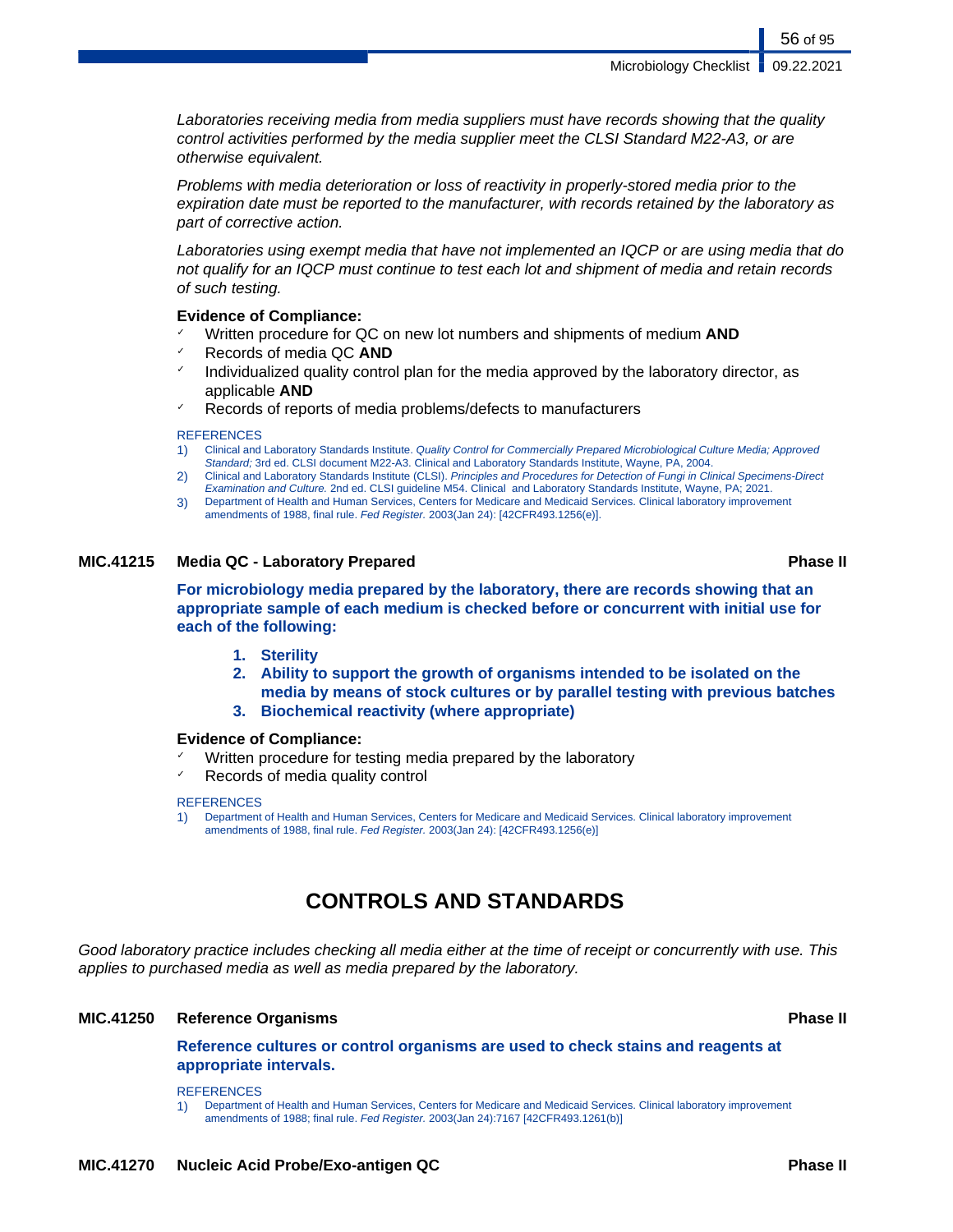### **If nucleic acid probes or exo-antigen tests are used for identification of fungi isolated from culture, appropriate positive and negative controls are tested on each day of use.**

### **Evidence of Compliance:**

- Written policy defining QC for nucleic acid probe or exo-antigen tests **AND**
- Records of nucleic acid probe or exo-antigen QC at defined frequency

### **MIC.41370 Direct Smear Stain QC Phase II**

**Direct patient specimen stains (eg, acid fast, PAS, Giemsa, Gomori's methenamine silver, India ink) are checked with positive and negative controls on each day of patient sample testing.**

NOTE: For certain stains such as GMS and Giemsa, the slide itself serves as the negative control. Controls for KOH preparations are not required.

### **Evidence of Compliance:**

Records of stain QC at defined frequency

### **REFERENCES**

- 1) Carey RB, Bhattacharyya S, Kehl SC, et al. Practical Guidance for Clinical Microbiology Laboratories: Implementing a Quality Management System in the Medical Microbiology Laboratory. Clin Microbiol Rev. 2018;31(3): e00062-17.
- 2) Department of Health and Human Services, Centers for Medicare and Medicaid Services. Clinical laboratory improvement
- amendments of 1988; final rule. Fed Register. 2003(Jan 24):7166 [42CFR493. 1256(e)(2); 493.1256(e)(3); 493.1273(a)] 3) Department of Health and Human Services, Centers for Medicare and Medicaid Services. Clinical laboratory improvement amendments of 1988; final rule. Fed Register. 2003(Jan 24):3709 [42CFR493.1263(a)]

### **MIC.41390 Fluorescent Stain QC Phase II**

### **Fluorescent stains (such as calcofluor white) are checked with positive and negative controls each time of use and records retained.**

### **REFERENCES**

1) Department of Health and Human Services, Centers for Medicare and Medicaid Services. Clinical laboratory improvement amendments of 1988; final rule. Fed Register. 2003(Jan 24):3708 [42CFR493.1256(e)(3)]

### **MIC.41400 Lactophenol Cotton Blue QC Phase II**

**Lactophenol cotton blue is checked for intended reactivity with a control organism with each new batch, lot number, and shipment of reagent.**

### **Evidence of Compliance:**

Records of QC at defined frequency

# **PROCEDURES AND TESTS**

The intent of this series of requirements is to ensure the use of an appropriate variety of media and growth conditions to isolate the significant pathogens with minimal interference from contaminants.

# **Inspector Instructions:**



- Sampling of mycology specimen handling procedures, test procedures, and identification schemes
	- Sampling of patient worksheets/records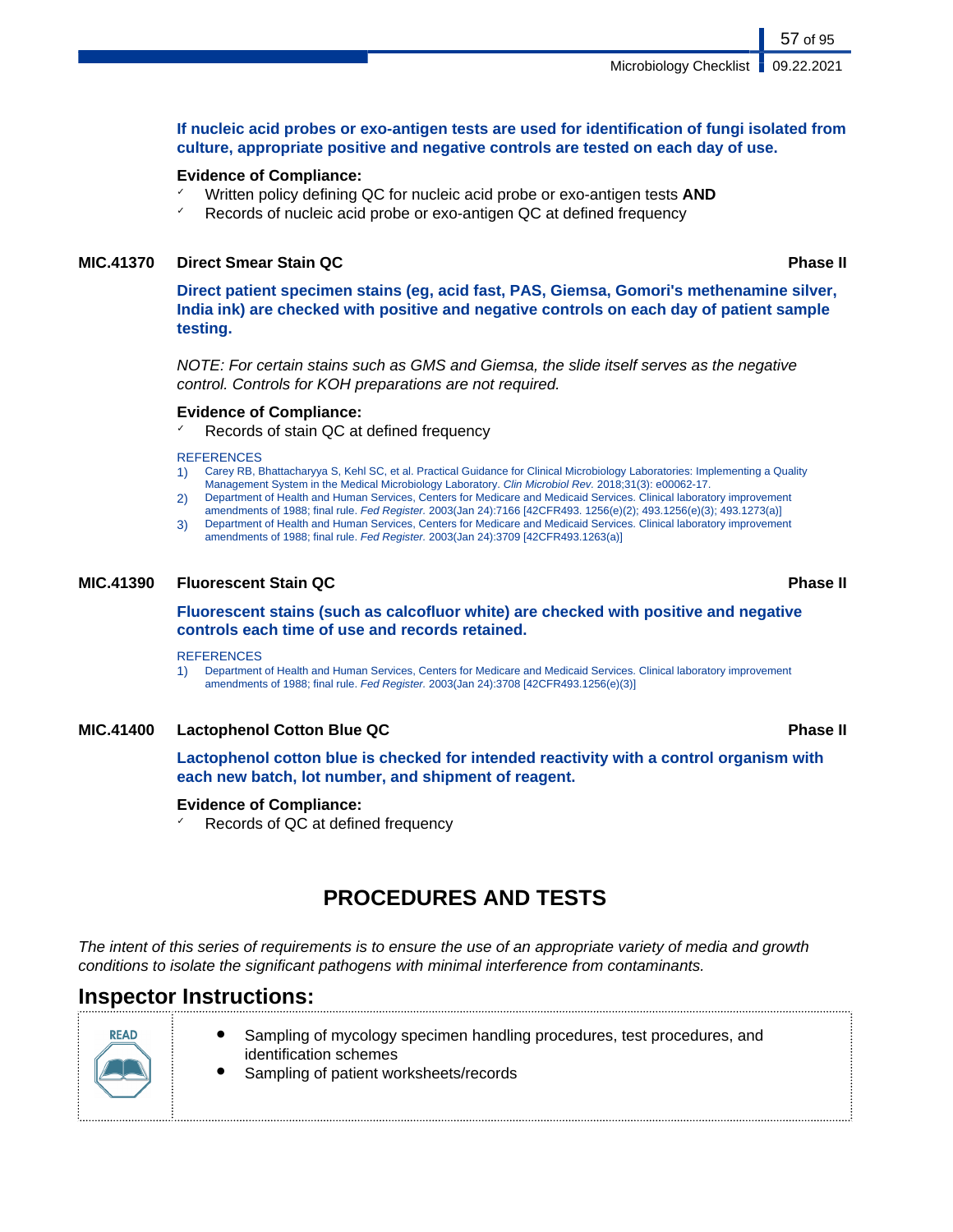| <b>OBSERVE</b>  | Safe work practices (taping of culture plates, procedures performed under BSC)                                          |
|-----------------|-------------------------------------------------------------------------------------------------------------------------|
|                 | What tests or procedures are used to identify dimorphic fungi? Filamentous fungi?                                       |
| <b>DISCOVER</b> | Follow a mycology patient worksheet from receipt and processing to culture<br>evaluation, identification, and reporting |

### **MIC.42025 Cryptococcal Antigen Phase II**

### **If cryptococcal antigen-detection methods are used on CSF, back-up cultures are performed on positive CSF specimens submitted for diagnosis.**

NOTE: It is important to recover the causative organism for precise identification (C. neoformans vs. C. gattii) and potential susceptibility testing. Back-up cultures of follow-up specimens used for trending the antigen titer are not required. If culture is not performed onsite by the laboratory, the laboratory must show evidence that it has been performed in a referral laboratory.

### **Evidence of Compliance:**

- Written policy stating that CSF cultures are performed in conjunction with initial positive cryptococcal antigen tests **OR** policy describing testing at another location **AND**
- Records of back-up CSF cultures performed on-site OR records indicating that cultures are performed at another location

### **MIC.42050 Selective Media Phase II**

**Suitable selective media are used for the growth and isolation of dermatophytes and/or systemic fungi.**

### **Evidence of Compliance:**

Written policy for mycology culture defining the media used for growth and isolation

### **MIC.42100 Selective Media Phase II**

### **Media with antimicrobial agents are used to suppress the growth of contaminants.**

NOTE: Antimicrobial agents may inhibit some yeasts and the yeast phase of dimorphic organisms. Both types of media (with and without antimicrobials) should be available and used when indicated.

### **Evidence of Compliance:**

Written policy for mycology culture defining the use of media to suppress contaminants

### **REFERENCES**

1) Clinical and Laboratory Standards Institute (CLSI). Principles and Procedures for Detection of Fungi in Clinical Specimens-Direct Examination and Culture; Approved Guideline. CLSI document M54-A (ISBN 1-56238-857-6 [Print] ISBN 1-56238-858-4 [Electronic]). Clinical and Laboratory Standards Institute, 940 West Valley Road, Suite 2500, Wayne, Pennsylvania 19087-1898 USA, 2012.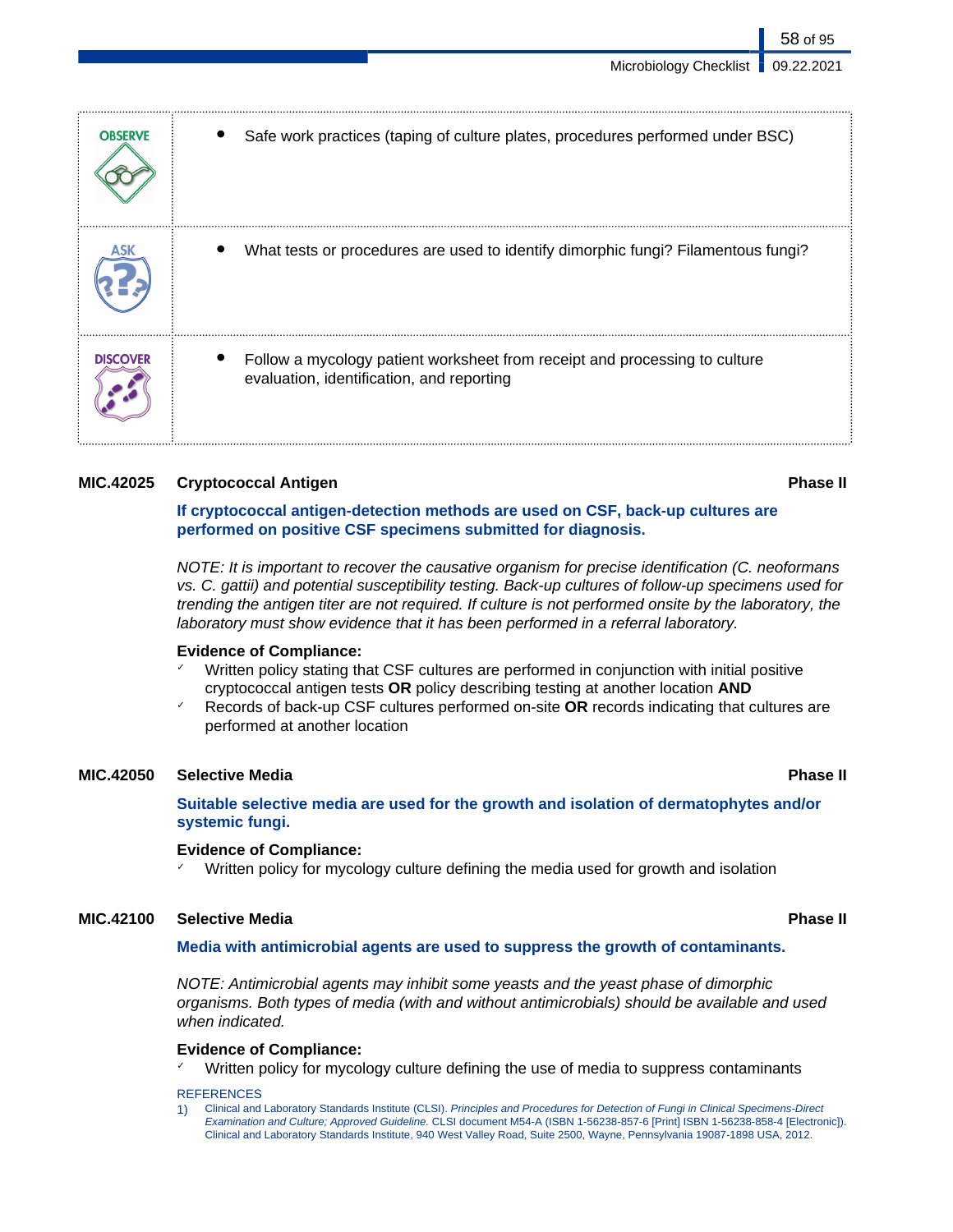### **\*\*REVISED\*\* 09/22/2021**

### **MIC.42110 Mycology Plate Culture Media Safety Phase II**

**If plate culture media is used in mycology, appropriate safety precautions are taken (such as taping lid to plate on both sides when not in use or other appropriate measures) to prevent the accidental opening of a plate.**

NOTE: Some authorities recommend the transfer of growing colonies from plate to tubed media, if the former is routinely used for initial inoculation.

### **Evidence of Compliance:**

✓ Written policy defining safety precautions for handling mycology culture plates

### **REFERENCES**

1) Clinical and Laboratory Standards Institute (CLSI). Principles and Procedures for Detection of Fungi in Clinical Specimens-Direct Examination and Culture; Approved Guideline. CLSI document M54-Ed2 (ISBN 1-56238-857-6 [Print] ISBN 1-56238-858-4 [Electronic]). Clinical and Laboratory Standards Institute, 940 West Valley Road, Suite 2500, Wayne, Pennsylvania 19087-1898 USA, 2012.

### **\*\*REVISED\*\* 09/22/2021**

### **MIC.42120 Mycology Culture Safety Phase II**

**When working with a colony exhibiting mycelial growth, all transfers are performed within a biologic safety cabinet, and the use of slide culture techniques is limited, whenever possible, to work with low virulence organisms.**

**REFERENCES** 

1) Clinical and Laboratory Standards Institute (CLSI). Principles and Procedures for Detection of Fungi in Clinical Specimens-Direct Examination and Culture; Approved Guideline. CLSI document M54-Ed2 (ISBN 1-56238-857-6 [Print] ISBN 1-56238-858-4 [Electronic]). Clinical and Laboratory Standards Institute, 940 West Valley Road, Suite 2500, Wayne, Pennsylvania 19087-1898 USA, 2012.

### **\*\*REVISED\*\* 09/22/2021**

### **MIC.42130 Mycology Teased Preparation Safety Phase II**

**When preparing teased preparations or "scotch" tape preps, mycelia are always submerged in liquid medium (such as lactophenol cotton blue).**

### **MIC.42150 Incubation Temperature Phase II**

**Incubation temperatures for the growth and isolation of dermatophytes and systemic fungi are defined and followed under culture conditions.**

### **Evidence of Compliance:**

Temperature records

### **MIC.42200 Incubation Temperature Phase II**

**If cultures are incubated at room temperatures, actual ambient temperature (22 to 26°C) is recorded daily to determine if proper growth conditions are being maintained.**

### **MIC.42250 Differential Tests Phase II**

**Procedures for the differentiation and identification of fungi (differential tests) are adequate for the needs of the laboratory.**

NOTE: Laboratories offering full identification must have sufficient procedures to do so. Smaller laboratories with limited services should have an arrangement with an approved referral laboratory for back-up and complete identification of mycology specimens.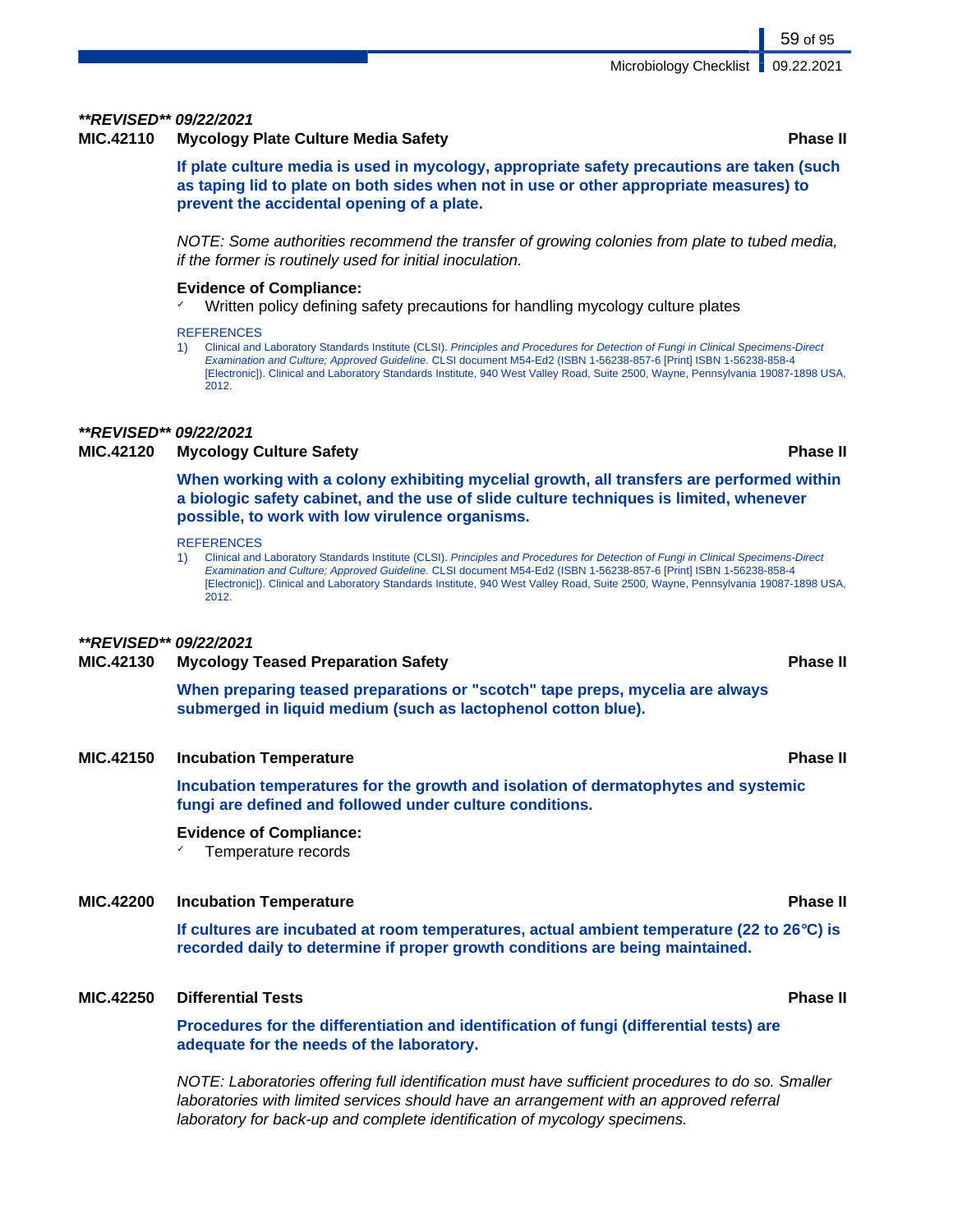### **Evidence of Compliance:**

✓ Written procedure detailing tests performed and identification scheme appropriate for the extent of testing

### **REFERENCES**

- 1) Riddle DL, et al. Clinical comparison of the Baxter Microscan yeast identification panel and the Vitek yeast biochemical card. Am J Clin Pathol. 1994;101:438-442
- 2) Love GL. Mycology Benchtop Reference Guide: An Illustrated Guide for Commonly Encountered Fungi. Northfield, IL: College of American Pathologists; 2013.

### **\*\*REVISED\*\* 06/04/2020**

### **MIC.42350 Differential Tests Phase II**

**Differential tests include biochemical tests (eg, urease, carbohydrate assimilation and/or fermentation), when appropriate.**

### **MIC.42400 Differential Tests Phase I**

### **Differential tests include slide cultures (when appropriate).**

### **REFERENCES**

1) Love GL. Mycology Benchtop Reference Guide: An Illustrated Guide for Commonly Encountered Fungi. Northfield, IL: College of American Pathologists; 2013.

### **\*\*REVISED\*\* 09/22/2021**

**MIC.42550 Dimorphic Fungi Phase I**

**The identification of dimorphic fungal isolates is confirmed by exo-antigen, molecular, yeast-mold conversion, MALDI-TOF mass spectrometry (MS), or tissue phase detection tests.**

NOTE: Exo-antigen tests, DNA probes, DNA sequencing, or MALDI-TOF MS are recommended. Laboratories should ensure adequate inactivation prior to testing by methods that occur outside a biological safety cabinet and have risk for aerosol generation (eg, MALDI-TOF MS).

- 1) Love GL. Mycology Benchtop Reference Guide: An Illustrated Guide for Commonly Encountered Fungi. Northfield, IL: College of American Pathologists; 2013.
- 2) U.S. Centers for Disease Control and Prevention (CDC) and the National Institutes of Health (NIH). Biosafety in Microbiological and Biomedical Laboratories (BMBL). 6th Edition. June 2020.
- 3) American Society for Microbiology (ASM). Sentinel Level Clinical Laboratory Guidelines for Suspected Agents of Bioterrorism and Emerging Infectious Diseases Biological Safety, October 2018.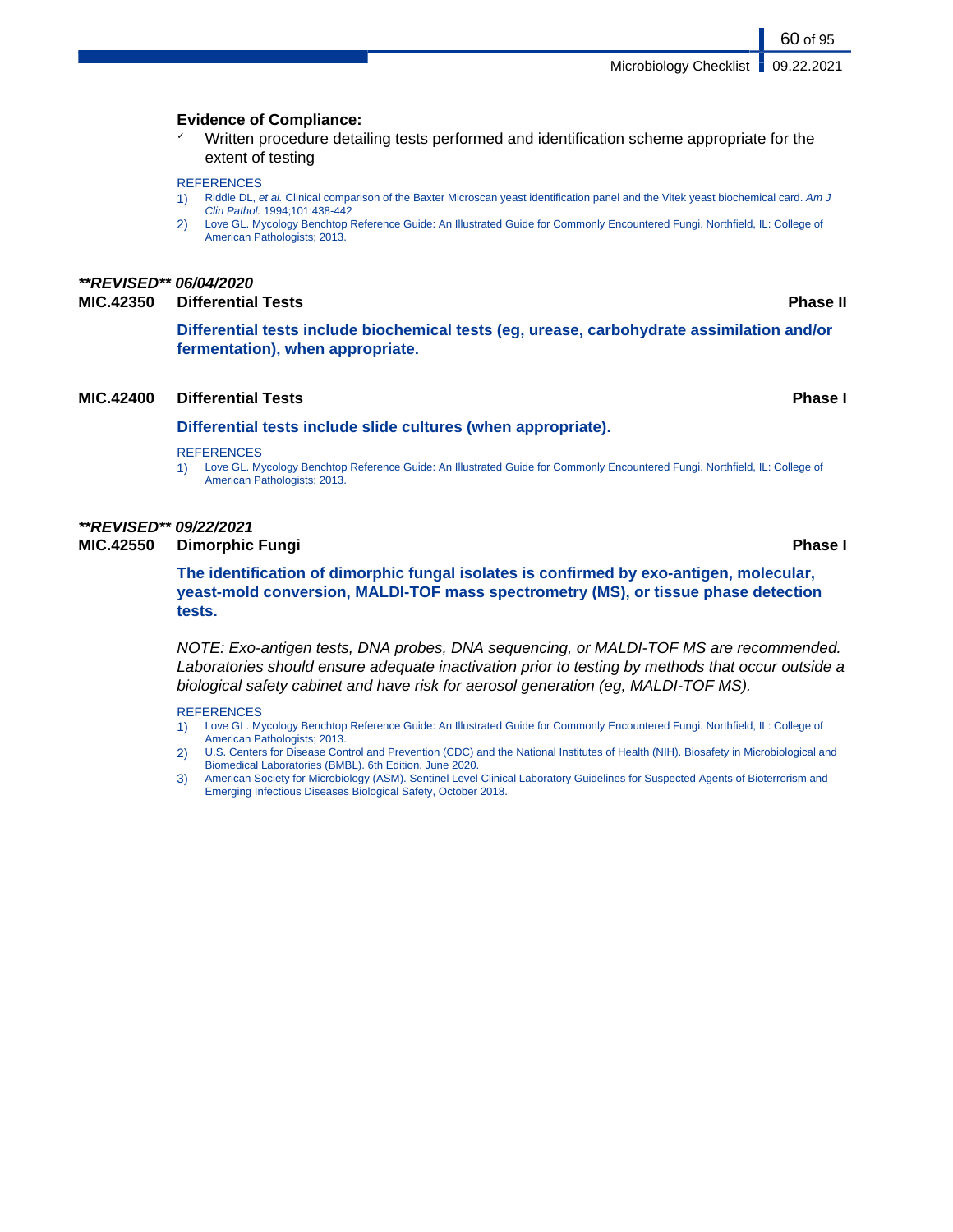# **MYCOLOGY SUSCEPTIBILITY TESTING**

# **Inspector Instructions:**

| <b>READ</b>    | Sampling of susceptibility test, QC and reporting policies and procedures<br>Sampling of susceptibility QC records                  |
|----------------|-------------------------------------------------------------------------------------------------------------------------------------|
| <b>OBSERVE</b> | Susceptibility test set-up (standardized inoculum, pure culture)                                                                    |
|                | How does your laboratory work with the pharmacy and medical staff to determine<br>guidelines for reporting of antimicrobial agents? |

### **\*\*REVISED\*\* 09/22/2021**

## **MIC.42600 Susceptibility Testing QC Frequency Phase II**

**For antifungal susceptibility testing by either disk, gradient diffusion strips, or broth dilution (MIC) methods, appropriate quality control organisms are tested with each new lot number or shipment of susceptibility test reagents and media before or concurrent with initial use, and each day the test is performed thereafter.**

NOTE: The frequency of QC testing may be reduced to weekly (and whenever any reagent component of the test is changed) if the laboratory director approves the use of an individualized quality control plan (IQCP), including all required elements of IQCP, and the laboratory has records of satisfactory performance with daily QC tests as suggested by CLSI Standards and Guidelines (M27, M44, and M38). Please refer to the Individualized Quality Control Plan section of the All Common Checklist for the requirements for implementation and ongoing monitoring of an IQCP.

### **Evidence of Compliance:**

Records of susceptibility QC results recorded at defined frequency and meeting defined acceptability criteria

- 1) Department of Health and Human Services, Centers for Medicare and Medicaid Services, Clinical laboratory improvement amendments of 1988; final rule. Fed Register. 2003(Jan 24):[42CFR493.1263(b)].
- 2) Clinical and Laboratory Standards Institute (CLSI). Reference Method for Broth Dilution Antifungal Susceptibility Testing of Yeasts. 4th ed. CLSI standard M27. Clinical and Laboratory Standards Institute, Wayne, PA, 2017.
- 3) Clinical and Laboratory Standards Institute (CLSI). Reference Method for Broth Dilution Antifungal Susceptibility Testing of
- Filamentous Fungi. 3rd ed. CLSI standard M38. Clinical and Laboratory Standards Institute, Wayne, PA, 2017
- 4) Clinical and Laboratory Standards Institute (CLSI). Reference Method for Antifungal Disk Diffusion Susceptibility Testing of Yeasts. 3rd ed. CLSI guideline M44. Clinical and Laboratory Standards Institute, Wayne, PA, 2018.
- 5) Clinical and Laboratory Standards Institute (CLSI). Epidemiological Cutoff Values for Antifungal Susceptibility Testing. 3rd ed. CLSI supplement M59. Clinical and Laboratory Standards Institute, Wayne, PA, 2020.
- 6) Clinical and Laboratory Standards Institute (CLSI). Performance Standards for Antifungal Susceptibility Testing of Yeasts. 1st ed. CLSI supplement M60. Clinical and Laboratory Standards Institute, Wayne, PA, 2017.
- 7) Clinical and Laboratory Standards Institute (CLSI). Performance Standards for Antifungal Susceptibility Testing of Filamentous Fungi. 2nd ed. CLSI supplement M61. Clinical and Laboratory Standards Institute, Wayne, PA, 2020.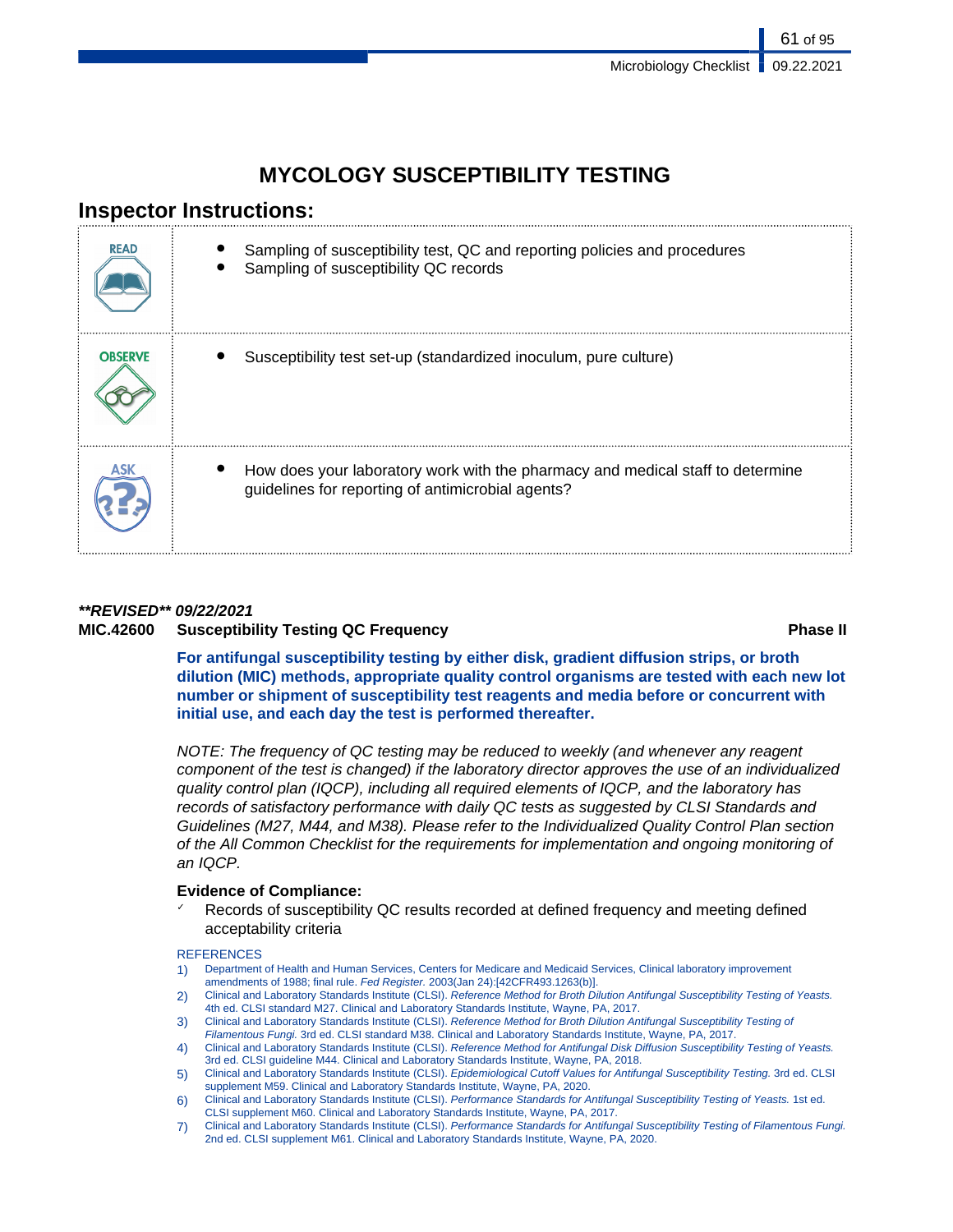### **MIC.42640 Susceptibility Testing - Pure Cultures Phase II**

**Only isolated colonies or pure cultures are used for performance of antifungal susceptibility testing (ie, susceptibility testing is not performed on mixed cultures).**

### **Evidence of Compliance:**

Written procedure describing the use of isolated colonies or of pure cultures for susceptibility testing, including the use of purity plates

### **MIC.42660 Standardized Inoculum Phase II**

**The inoculum size of both QC strains and test organisms is standardized using a turbidity standard or another acceptable method.**

### **Evidence of Compliance:**

Written procedure for standardizing susceptibility inoculum

### **REFERENCES**

- 1) Clinical and Laboratory Standards Institute (CLSI). Reference Method for Broth Dilution Antifungal Susceptibility Testing of Yeasts. 4th ed. CLSI standard M27. Clinical and Laboratory Standards Institute, Wayne, PA; 2017.
- 2) Clinical and Laboratory Standards Institute. Performance Standards for Antifungal Susceptibility Testing of Yeasts; 1st ed. CLSI Supplement M60. Clinical and Laboratory Standards Institute, Wayne, PA; 2017.

### **MIC.42700 Antifungal Agents to Test/Report Phase II**

### **There are written policies to ensure that only antifungal agents appropriate for the organism and body site are routinely tested and reported.**

NOTE: The microbiology department should consult with the medical staff and pharmacy to develop a list of antifungal agents to be reported for specific organisms isolated from certain body sites, instead of indiscriminate susceptibility testing and reporting of all fungal isolates or reporting of all antifungal agents that might be included on a test panel. Isolates from body sites for which susceptibility might be routinely tested and reported include Candida spp. isolates from blood cultures.

### **Evidence of Compliance:**

- Patient records showing selection and testing of fungal isolates and reporting of fungal agents for certain body sites **AND**
- Records of review of antimicrobial reporting policies on an annual basis **AND**
- Proficiency testing susceptibility reporting following policy

### **REFERENCES**

- 1) Clinical and Laboratory Standards Institute (CLSI). Reference Method for Broth Dilution Antifungal Susceptibility Testing of Yeasts. 4th ed. CLSI standard M27. Clinical and Laboratory Standards Institute, Wayne, PA; 2017.
- 2) Clinical and Laboratory Standards Institute (CLSI). Reference Method for Broth Dilution Antifungal Susceptibility Testing of
- Filamentous Fungi. 3rd ed. CLSI standard M38. Clinical and Laboratory Standards Institute, Wayne, PA; 2017. 3) Clinical and Laboratory Standards Institute (CLSI). Epidemiological Cutoff Values for Antifungal Susceptibility Testing. 3rd ed. CLSI
- supplement M59. Clinical and Laboratory Standards Institute, Wayne, PA, 2020. 4) Clinical and Laboratory Standards Institute (CLSI). Epidemiological Cutoff Values for Antifungal Susceptibility Testing. 3rd ed. CLSI
- supplement M59. Clinical and Laboratory Standards Institute, Wayne, PA, 2020.
- 5) Clinical and Laboratory Standards Institute (CLSI). Performance Standards for Antifungal Susceptibility Testing of Yeasts. 1st ed. CLSI supplement M60. Clinical and Laboratory Standards Institute, Wayne, PA, 2017.
- 6) Clinical and Laboratory Standards Institute (CLSI). Performance Standards for Antifungal Susceptibility Testing of Filamentous Fungi. 2nd ed. CLSI supplement M61. Clinical and Laboratory Standards Institute, Wayne, PA, 2020.

### **MIC.42720 Inconsistent Antifungal Susceptibility Reports Phase I**

### **There is a written policy to address unusual or inconsistent antifungal testing results.**

NOTE: Acceptable results obtained when testing QC organisms do not guarantee accurate results on patient isolates. Results from testing of patient isolates should be reviewed, and unusual or inconsistent results should be investigated. Each laboratory should have a policy for confirming unusual or inconsistent results. For yeasts and molds, the time of endpoint reading (particularly for the echinocandins) and the effect of trailing growth (particularly for the azoles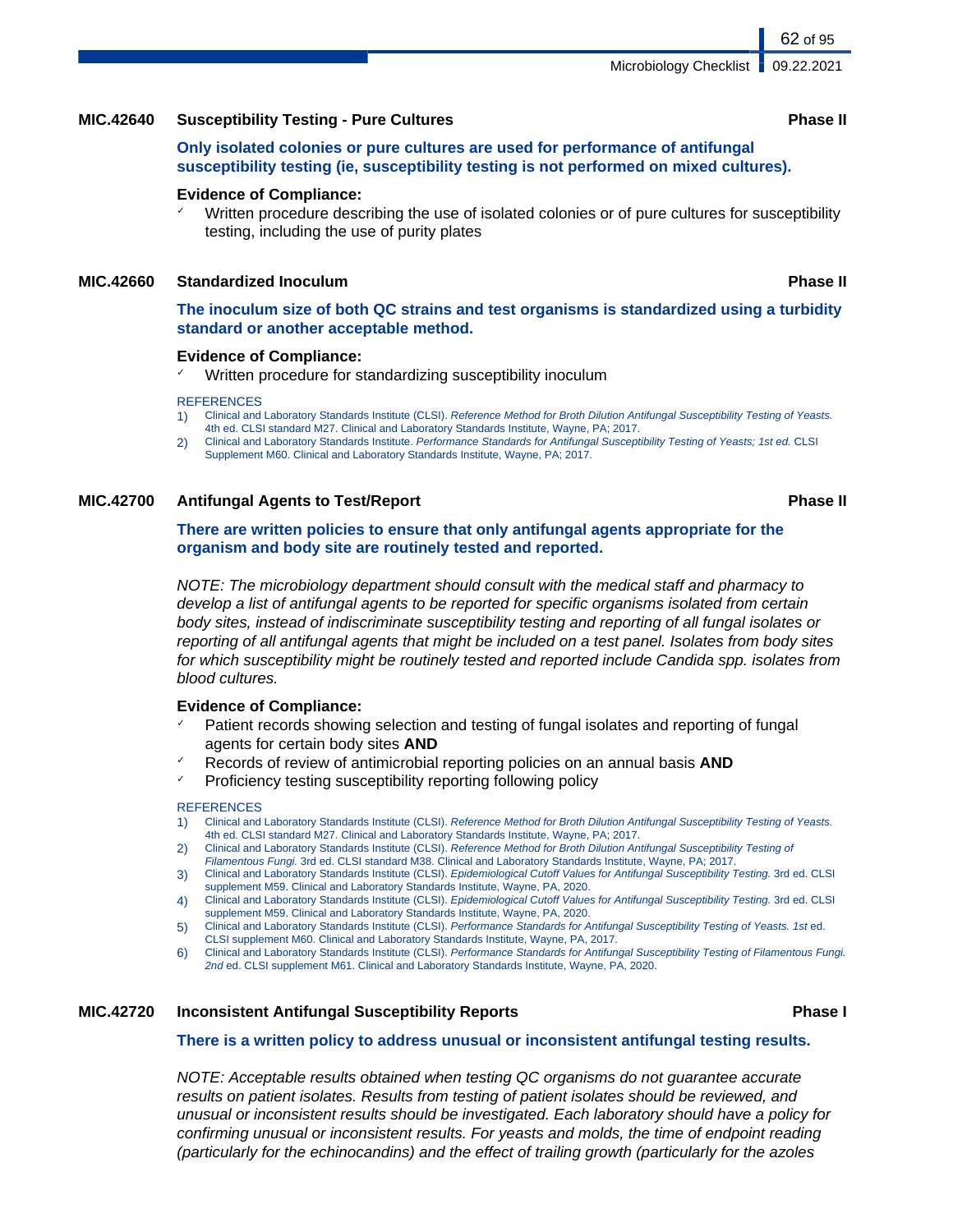Microbiology Checklist | 09.22.2021

and flucytosine) can be significant factors impacting susceptibility results. In some cases, it may be necessary to repeat susceptibility testing and/or identification procedures to confirm initial results. This may involve using alternative testing methods or sending the isolate to a referral laboratory. Options also include retrospectively reviewing individual patient data or cumulative data for unusual resistance patterns. Some examples of inconsistent antifungal testing results include:

- 1. Candida albicans resistant to all azoles
- 2. Candida spp. susceptible to azoles but resistant to echinocandins
- 3. Candida albicans resistant to echinocandins
- 4. Candida krusei susceptible to fluconazole

### **Evidence of Compliance:**

Records of investigation for unusual or inconsistent results

# **PARASITOLOGY**

# **QUALITY CONTROL**

# **Inspector Instructions:**

| <b>READ</b>    | Sampling of parasitology stain/reagent QC policies and procedures<br>Sampling of parasitology QC records                 |
|----------------|--------------------------------------------------------------------------------------------------------------------------|
| <b>OBSERVE</b> | Reference materials (permanent mounts, photomicrographs or atlas available)<br>Zinc sulfate solution (tightly-stoppered) |

### **MIC.51000 Reference Materials Phase I**

**Reference materials, such as permanent mounts, photomicrographs, CLSI documents M15-A and M28-A2, or printed atlases are available at the work bench to assist with identifications.**

### **REFERENCES**

- 1) Clinical and Laboratory Standards Institute. Laboratory Diagnosis of Blood-borne Parasitic Diseases; Approved Guideline. CLSI document M15-A. CLSI, Wayne, PA, 2000.
- 2) Garcia LS, Shimizu R. Diagnostic parasitology: parasitic infections and the compromised host. Lab Med. 1993;24:205-215
- 3) Ash R, Orihel TC. Atlas of human parasitology, 4th ed. Chicago, IL: American Society of Clinical Pathology, 1996
- 4) Clinical and Laboratory Standards Institute (CLSI). Procedures for the Recovery and Identification of Parasites From the Intestinal Tract; Approved Guideline—Second Edition. CLSI document M28-A2 (ISBN 1-56238-572-0). Clinical and Laboratory Standards Institute, 940 West Valley Road, Suite 1400, Wayne, Pennsylvania 19087-1898 USA, 2005
- 5) Garcia LS,. Diagnostic medical parasitology. 4th ed. Washington, DC: ASM Press, 2001
- 6) Colmer-Hamood JA, Fecal microscopy. Artifacts mimicking ova and parasites. Lab Med. 2001;32:80-84
- 7) Department of Health and Human Services, Centers for Medicare and Medicaid Services. Clinical laboratory improvement amendments of 1988, final rule. Fed Register. 2003(Jan 24): [42CFR493.1264(a)]
- 8) Pritt BS. Parasitology Benchtop Reference Guide: An Illustrated Guide for Commonly Encountered Parasites. Northfield, IL: College of American Pathologists; 2014.

# **REAGENTS**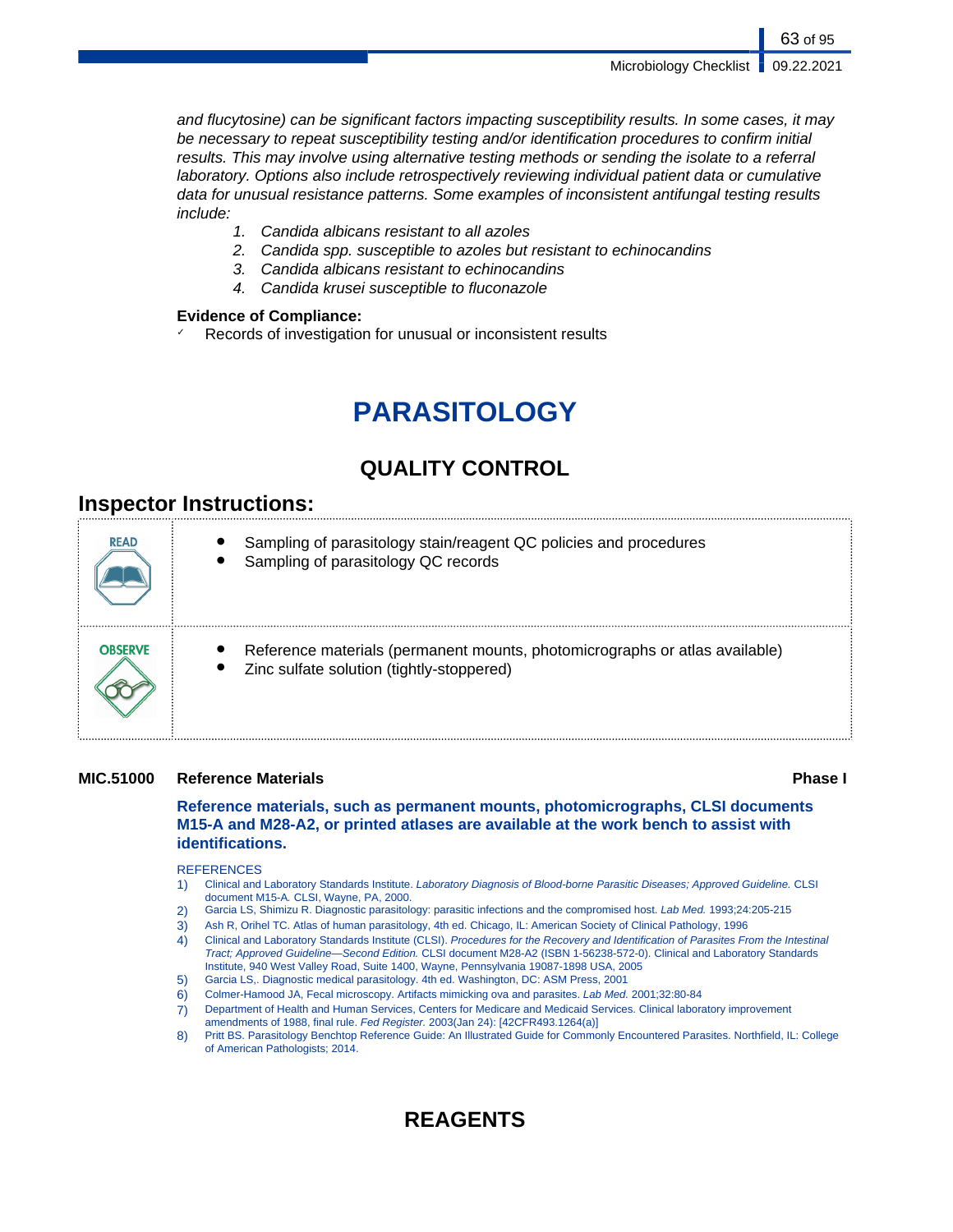### **MIC.51120 Reagents Phase II**

**If zinc sulfate is used, the solution is stored in a tightly-stoppered bottle and checked for specific gravity (1.18 for fresh specimens and 1.20 for formalin-fixed specimens) with a hydrometer whose scale is large enough to differentiate the two values.**

### **Evidence of Compliance:**

Records for specific gravity checks on the zinc sulfate solution

### **MIC.51160 Permanent Stool Parasitology Stain QC Phase II**

**All permanent parasitology stains (eg, trichrome, iron hematoxylin) are checked for intended reactivity with controls or reference materials at least monthly (or with each test if performed less frequently than every month).**

NOTE: PVA fixative solutions thoroughly mixed with fresh fecal material that has been seeded with buffy coat leukocytes usually provides reliable controls for permanent stains.

### **Evidence of Compliance:**

Records of permanent stain QC at defined frequency

### **REFERENCES**

- 1) Department of Health and Human Services, Centers for Medicare and Medicaid Services. Clinical laboratory improvement
- amendments of 1988; final rule. Fed Register. 2003(Jan 24):7167 [42CFR493.1264(c)] 2) Garcia LS, Diagnostic medical parasitology, 4th ed. Washington, DC: ASM Press, 2001

### **MIC.51170 Special Stain QC Phase II**

**Stains that are used to detect specific parasites (eg, acid fast, fluorescent, Giemsa) are checked with appropriate control organisms each time of use.**

NOTE: Laboratories may check stains used for blood parasites (eg, Giemsa, Wright-Giemsa) by confirming the intended reactivity of the stain on the cellular elements on the slide (eg, WBC, RBC, platelets). A slide prepared from a normal specimen can be used in lieu of a positive parasite slide.

### **Evidence of Compliance:**

Records of special stain QC each time of use

### **REFERENCES**

1) Clinical and Laboratory Standards Institute. Laboratory Diagnosis of Blood-borne Parasitic Diseases; Approved Guideline. CLSI document M15-A. CLSI, Wayne, PA, 2000.

# **PROCEDURES AND TESTS**

## **Inspector Instructions:**

| <b>READ</b>     | Sampling of parasitology test procedures<br>Sampling of patient worksheets/records                     |
|-----------------|--------------------------------------------------------------------------------------------------------|
| <b>DISCOVER</b> | Follow a parasitology patient worksheet from receipt and processing to identification<br>and reporting |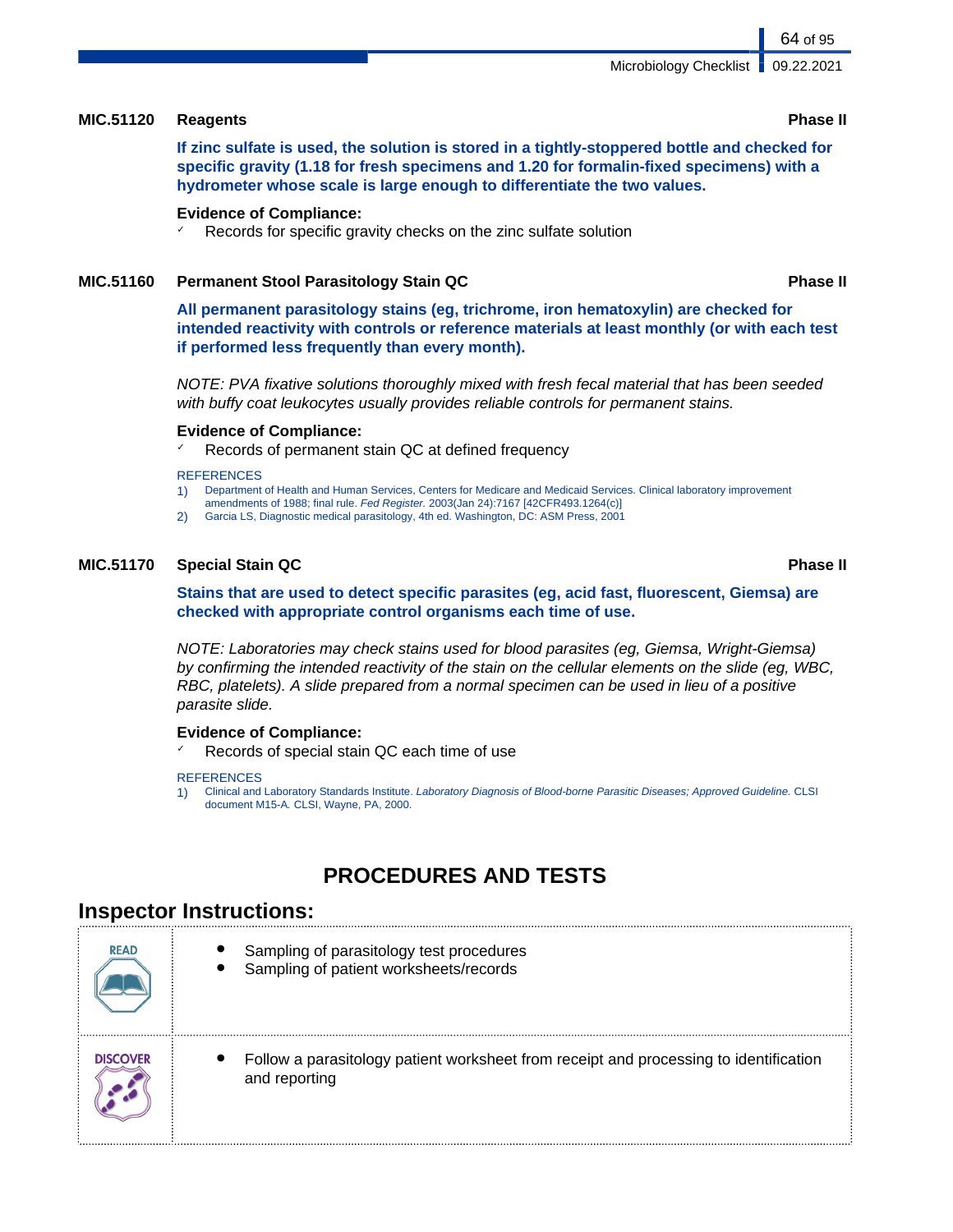# **STOOLS FOR OVA AND PARASITES**

### **MIC.52100 Ova/Parasite Exam Phase II**

65 of 95

**The microscopic examination of all stools submitted for an ova and parasite (O&P) examination includes a concentration procedure and a permanent stain.**

NOTE: When a stool specimen is submitted fresh, the usual approach would be to perform a direct wet preparation (looking for motility), a concentration (helminth eggs/larvae/protozoan cysts), and the permanent stained smear (identification of protozoa missed by concentration and confirmation of suspect organisms). As a minimum (and certainly if the stool is submitted in preservatives), the standard O&P examination would include the concentration procedure and a permanent stained smear. The main point is to ensure that the permanent stained smear is performed on all stool specimens, regardless of what was or was not seen in the concentration wet preparation. Often, intestinal protozoa will be seen in the permanent stained smear, but may be missed in the concentration examination. If the laboratory does not perform both a concentration procedure and a permanent stain, it must refer the testing that is not completed to a referral laboratory so that testing may be completed.

### **Evidence of Compliance:**

- Written procedures for stool for O&P AND
- Patient reports/worksheets with concentration and permanent stain results

### **REFERENCES**

- 1) Garcia LS, Diagnostic medical parasitology, 4th edition. Washington, DC: ASM Press, 2001
- 2) Clinical and Laboratory Standards Institute (CLSI). Procedures for the Recovery and Identification of Parasites From the Intestinal Tract; Approved Guideline—Second Edition. CLSI document M28-A2 (ISBN 1-56238-572-0). Clinical and Laboratory Standards Institute, 940 West Valley Road, Suite 1400, Wayne, Pennsylvania 19087-1898 USA, 2005
- 3) Pritt BS. Parasitology Benchtop Reference Guide: An Illustrated Guide for Commonly Encountered Parasites. Northfield, IL: College of American Pathologists; 2014.

### **MIC.52190 Stool Number/Timing Phase I**

**There are written policies for the number and/or timing of collection of stool specimens submitted for routine parasitology testing.**

NOTE: The laboratories should consider developing policies with its clinicians for the number and/or timing of collection of stool specimens submitted for routine parasitology testing.

Suggestions made by the authors of a 1996 CAP Q-Probes study (Valenstein et al) include:

- 1. Accept no more than two or three specimens/patients without prior consultation with an individual who can explain the limited yield provided by additional specimens
- 2. Do not accept specimens from inpatients after the fourth hospital day, without prior consultation

These recommendations are for diagnostic testing. Different policies may apply to tests ordered for follow-up.

- 1) Yannelli B, et al. Yield of stool cultures, ova and parasite tests, and Clostridium difficile determinations in nosocomial diarrhea. Am J Infect Control. 1988;16:246-249
- 2) Morris AJ, et al. Application of rejection criteria for stool ovum and parasite examinations. J Clin Microbiol. 1992;30:3213-3216
- 3) Valenstein P, et al. The use and abuse of routine stool microbiology. A College of American Pathologists Q-probes study of 601 institutions. Arch Pathol Lab Med. 1996;120:206-211
- 4) Cartwright CP. Utility of multiple-stool-specimen ova and parasite examinations in high-prevalence setting. J Clin Microbiol. 1999;37:2408-2411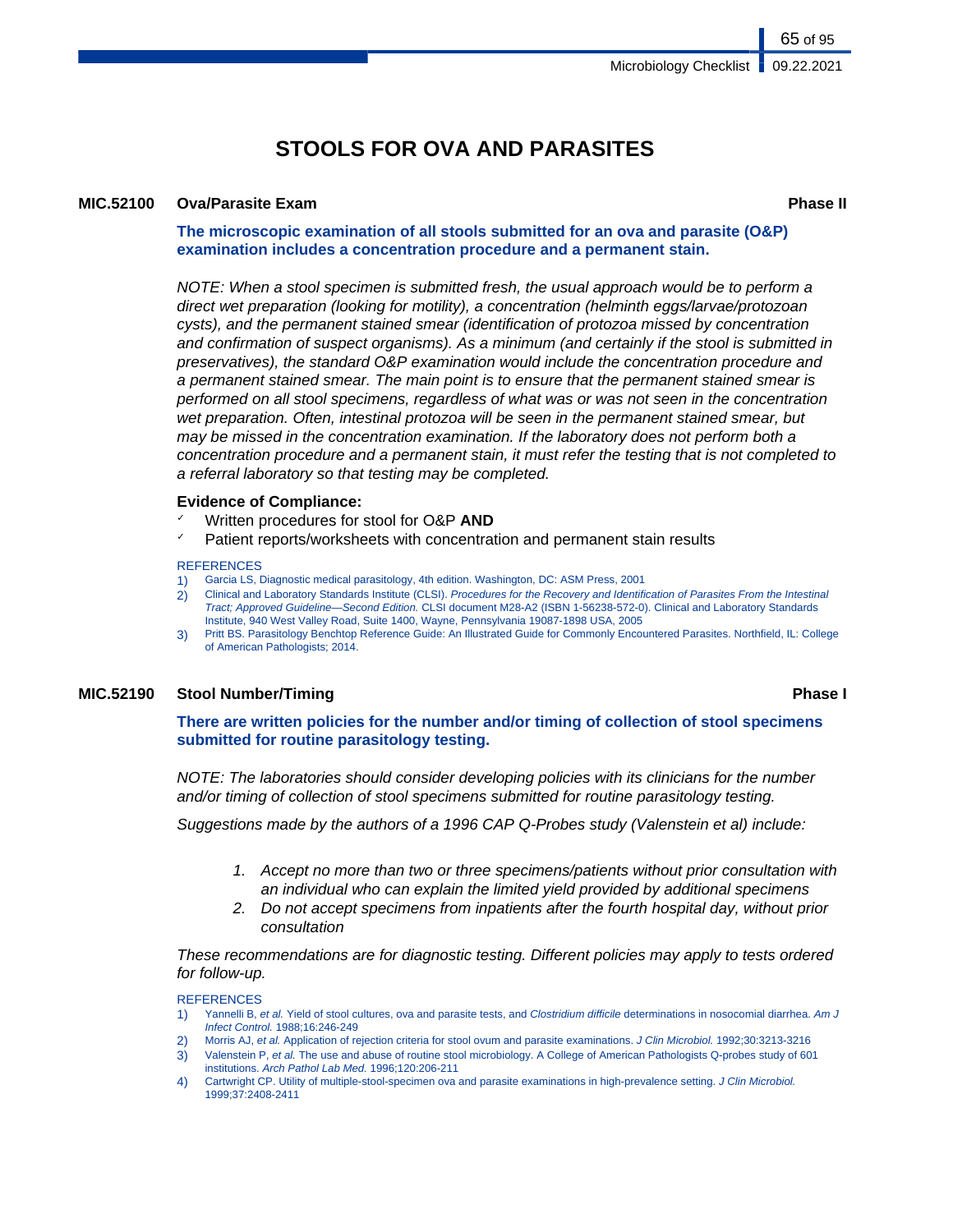66 of 95

# **BLOOD FILMS FOR MALARIA AND OTHER PARASITES**

### **MIC.52193 Blood Parasite Detection Phase II**

**The microscopic examination of blood films submitted for detection of blood parasites allows for detection of parasites responsible for malaria, babesiosis, trypanosomiasis and filariasis.**

**REFERENCES** 

- 1) Clinical and Laboratory Standards Institute. Laboratory Diagnosis of Blood-borne Parasitic Diseases; Approved Guideline. CLSI document M15-A. CLSI, Wayne, PA, 2000.
- 2) Pritt BS. Parasitology Benchtop Reference Guide: An Illustrated Guide for Commonly Encountered Parasites. Northfield, IL: College of American Pathologists; 2014.

# **\*\*REVISED\*\* 06/04/2020**

## **MIC.52195 Parasite Load Reporting Phase I**

**When blood films are positive for malaria parasites (Plasmodium spp.), the parasite load (provided as percentage parasitemia or the number of parasites per µL of blood) is reported along with the organism identification.**

NOTE: It is important to determine the parasite load when blood films are reviewed and found to be positive for malaria parasites because this information may be used to guide treatment decisions and monitor the response to therapy. Due to the potential for drug resistance in some of the Plasmodium species, particularly P. falciparum, it is important that every positive smear be assessed and the parasite load reported exactly the same way on follow-up specimens as on the initial specimen. This allows the parasite load to be monitored after therapy has been initiated. The parasite load will usually drop very quickly within the first 24 hours; however, in cases of drug resistance, the level may not decrease, but actually increase over time.

Although there are currently no requirements for reporting parasite load when blood films are positive for Babesia species, physicians may ask for these data to guide treatment decisions and monitor the response to therapy.

### **Evidence of Compliance:**

Written procedure for performing and reporting parasite load with identification

### **REFERENCES**

- 1) Clinical and Laboratory Standards Institute. Laboratory Diagnosis of Blood-borne Parasitic Diseases; Approved Guideline. CLSI document M15-A. CLSI, Wayne, PA, 2000.
- Garcia LS, Diagnostic Medical Parasitology. Washington, DC, ASM Press, 2001.
- 3) Pritt BS. Parasitology Benchtop Reference Guide: An Illustrated Guide for Commonly Encountered Parasites. Northfield, IL: College of American Pathologists; 2014.
- 4) World Health Organization. Recording and Reporting Microscopy Results: Malaria Microscopy Standard Operating Procedure MMSOP-6B. Version i. [http://www.wpro.who.int/mvp/lab\\_quality/2096\\_oms\\_gmp\\_sop\\_06b\\_rev.pdf](http://www.wpro.who.int/mvp/lab_quality/2096_oms_gmp_sop_06b_rev.pdf). Effective January 1, 2016. Accessed September 12, 2019.
- 5) World Health Organization. Malaria Parasite Counting. Malaria Microscopy Standard Operating Procedure MM-SOP-9. Version 1. g [http://www.wpro.who.int/mvp/lab\\_quality/2096\\_oms\\_gmp\\_sop\\_09\\_rev1.pdf](http://www.wpro.who.int/mvp/lab_quality/2096_oms_gmp_sop_09_rev1.pdf). Effective January 1, 2016. Accessed August 12, 2019.

### **MIC.52200 Thick and Thin Films Phase II**

### **Both thick and thin films (routine blood films and/or buffy coat films), or methods of equivalent sensitivity, are made to provide thorough examination for blood parasites.**

- 1) Clinical and Laboratory Standards Institute. Laboratory Diagnosis of Blood-borne Parasitic Diseases; Approved Guideline. CLSI document M15-A. CLSI, Wayne, PA, 2000.
- 2) Thomson S, et al. External quality assessment in the examination of blood films for malarial parasites within Ontario, Canada. Arch Pathol Lab Med. 2000;124:57-60
- 3) Pritt BS. Parasitology Benchtop Reference Guide: An Illustrated Guide for Commonly Encountered Parasites. Northfield, IL: College of American Pathologists; 2014.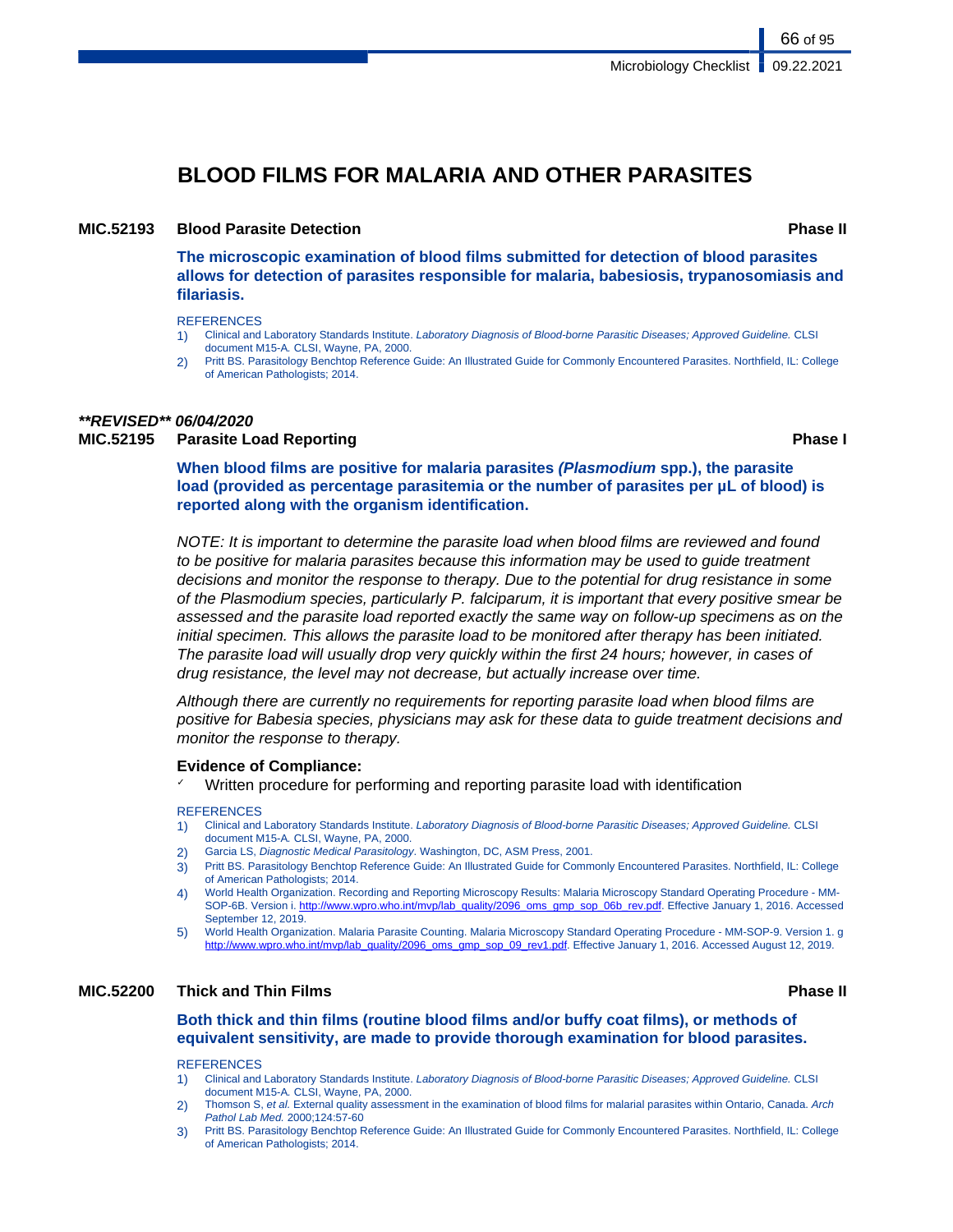### **MIC.52220 Malaria Stain Procedure Phase I**

**There are records that malaria stains are washed with a buffer of a pH appropriate for the stain used (eg, pH 6.8-7.2 for Giemsa), or the range specified by the manufacturer.**

### **REFERENCES**

- 1) Clinical and Laboratory Standards Institute. Laboratory Diagnosis of Blood-borne Parasitic Diseases; Approved Guideline. CLSI document M15-A. CLSI, Wayne, PA, 2000.
- 2) Garcia LS, Diagnostic medical parasitology. 4th ed. Washington, DC: ASM Press, 2001
- 3) Pritt BS. Parasitology Benchtop Reference Guide: An Illustrated Guide for Commonly Encountered Parasites. Northfield, IL: College of American Pathologists; 2014.

### **MIC.52260 Slide Review Procedure Phase II**

**An adequate number of fields are examined under oil immersion using the 100X oil immersion objective (eg, 300 fields).**

### **Evidence of Compliance:**

✓ Written procedure defining criteria for assessment of malaria slides including objective and number of fields examined

### **REFERENCES**

- 1) Clinical and Laboratory Standards Institute. Laboratory Diagnosis of Blood-borne Parasitic Diseases; Approved Guideline. CLSI document M15-A. CLSI, Wayne, PA, 2000.
- 2) Pritt BS. Parasitology Benchtop Reference Guide: An Illustrated Guide for Commonly Encountered Parasites. Northfield, IL: College of American Pathologists; 2014.

# **VIROLOGY**

# **QUALITY CONTROL**

# **Inspector Instructions:**

| <b>READ</b>     | Sampling of virology test procedures<br>Sampling of virology cell culture system and reagent QC policies and procedures<br>Sampling of virology QC records and cell line checks |
|-----------------|---------------------------------------------------------------------------------------------------------------------------------------------------------------------------------|
|                 | How are cell lines checked for contamination?                                                                                                                                   |
| <b>DISCOVER</b> | Follow a virology patient worksheet from receipt and processing to identification and<br>reporting                                                                              |

# **REAGENTS**

### **MIC.61000 Breakage Phase I**

**The laboratory has records that each shipment of commercial cell culture tubes, flasks, shell vials or cluster trays is examined for breakage.**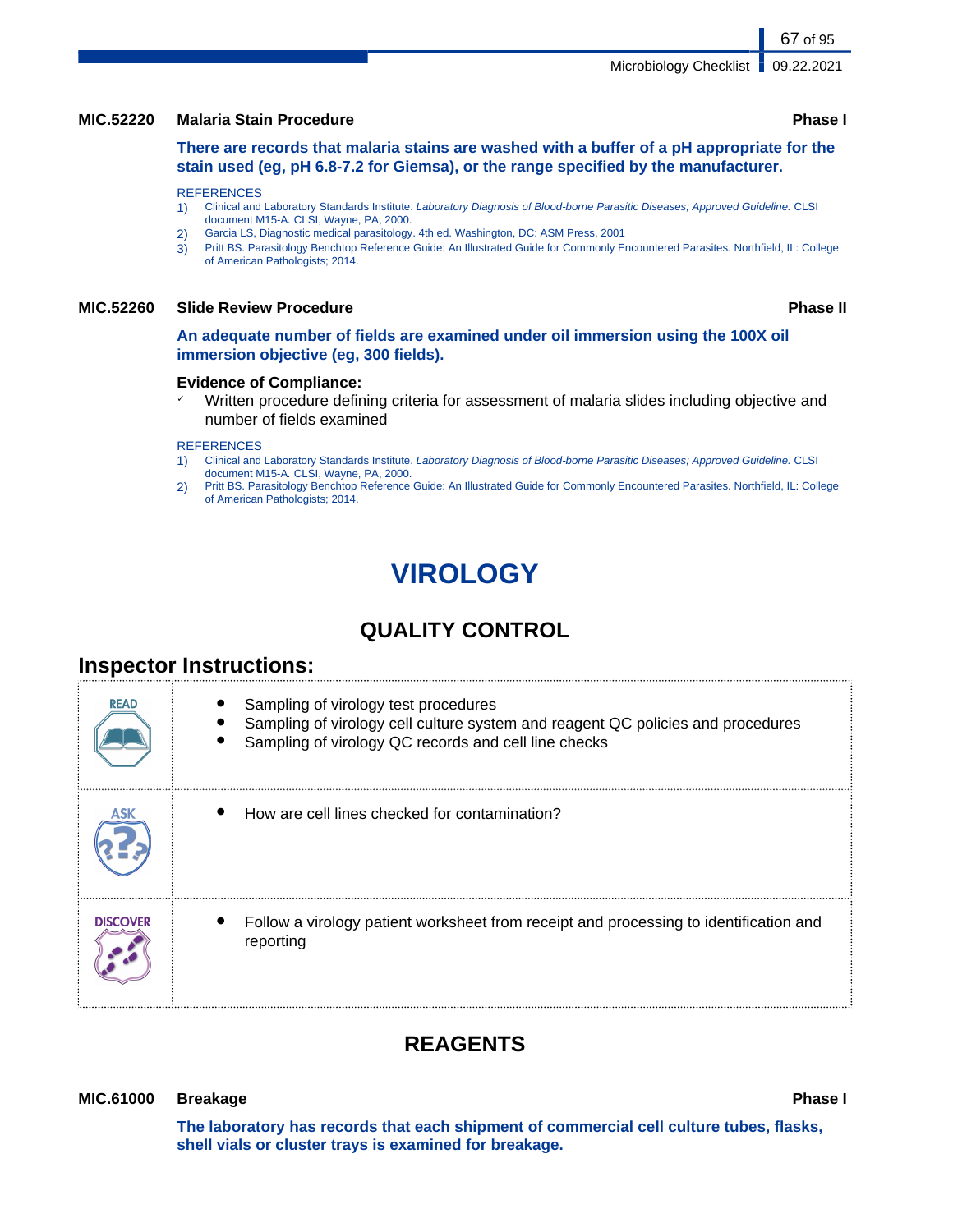**REFERENCES** 

- 1) Clinical and Laboratory Standards Institute. Viral Culture; Approved Guideline. CLSI document M41-A. Clinical and Laboratory Standards Institute, Wayne, PA, 2006.
- 2) Ginocchio, CC. Quality Assurance in Clinical Virology. In: Spector S, Hodinka RL, Young SA, editors. Clinical Virology Manual. Fourth Edition. Washington: ASM Press; 2009.p. 3-17

### **MIC.61050 Acceptance of Materials Phase II**

68 of 95

**There are written policies for the acceptance and rejection of cell culture tubes, flasks, shell vials or cluster trays used for virus isolation.**

NOTE: Cell cultures should be observed microscopically to confirm that the cells are attached to the substratum, the confluency of the monolayer is appropriate for the method and cell line (75%-90%) and cell appearance is typical. Confluent or overgrown monolayers may obscure viral cytopathic effect (CPE) in tube or flask cell cultures and can adversely affect the recovery of some more fastidious viruses, such as RSV. The cell culture media should be free of contamination (clear) and should be near a neutral pH (salmon pink in color). Cell culture tubes, flasks, vials or plates not meeting the expected criteria should be observed or rejected, depending on the observation and laboratory policies.

### **REFERENCES**

- 1) Clinical and Laboratory Standards Institute. Viral Culture; Approved Guideline. CLSI document M41-A. Clinical and Laboratory Standards Institute, Wayne, PA, 2006.
- 2) Ginocchio, CC. Quality Assurance in Clinical Virology. In: Spector S, Hodinka RL, Young SA, editors. Clinical Virology Manual. Fourth Edition. Washington: ASM Press; 2009.p. 3-17
- 3) Department of Health and Human Services, Centers for Medicare and Medicaid Services. Clinical laboratory improvement amendments of 1988, final rule. Fed Register. 2003(Jan 24): [42CFR493.1242(a)]

### **MIC.61060 Cell Culture System Growth Checks Phase II**

### **The cell culture system is checked for the ability to support growth.**

NOTE: For systems using shell vials and/or co-cultivated cell lines that detect multiple viruses, laboratories can evaluate both the ability of the cell lines to support the growth of the virus(es) and the reactivity of the detection reagents (MIC.61370) by rotating growth controls that include the viruses tested for which the test is performed. By using this method over the course of a week, the cell culture system lot and detection reagents will be checked for all viruses. While rotation of viral culture controls for all viral targets is desirable, certain viruses may be difficult to maintain by serial propagation (for example varicella zoster virus). In these cases, integrity of the cell culture system may be demonstrated through the use of other, more easily propagated viruses.

### **Evidence of Compliance:**

- ✓ Written procedure for cell culture system QC **AND**
- Records of quality control

### **REFERENCES**

1) Department of Health and Human Services, Centers for Medicare and Medicaid Services. Clinical laboratory improvement amendments of 1988; final rule. Fed Register. 2003(Jan 24): [42CFR493.1265(a)].

### **MIC.61140 Cell Culture Media and Diluent Checks Phase II**

### **Cell culture media and diluents are checked for sterility and pH.**

NOTE: Entering the media to remove aliquots for refeeding, etc. does not generate the need for repeat sterility testing. It is satisfactory to test either the individual components or the final product.

### **Evidence of Compliance:**

- Written procedure for cell culture media QC **AND**
- Records of media sterility and pH QC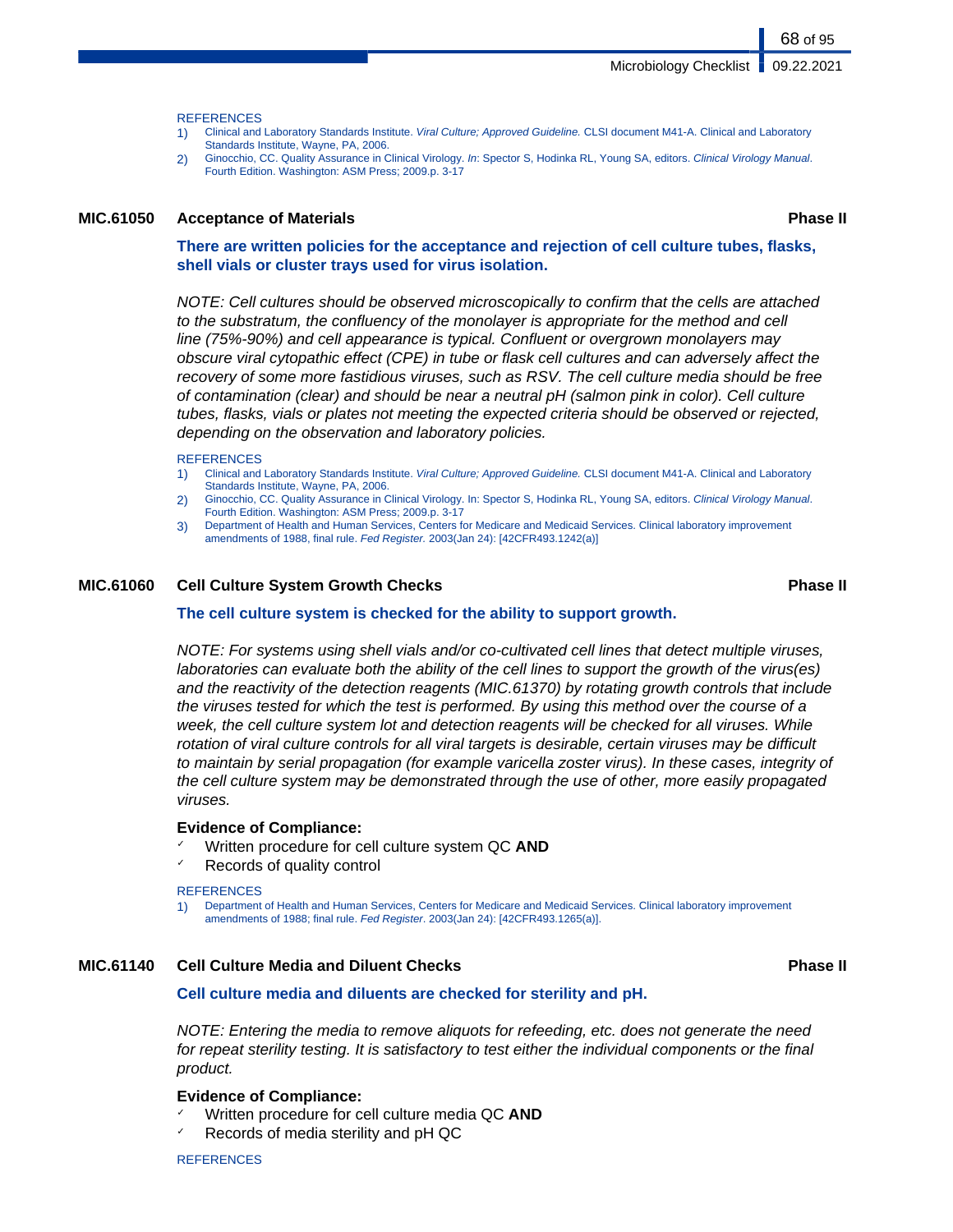1) Department of Health and Human Services, Centers for Medicare and Medicaid Services. Clinical laboratory improvement amendments of 1988; final rule. Fed Register. 2003(Jan 24):[42CFR493.1265(a)].

### **MIC.61150 Cell Line QC Phase II**

### **Continuous cell lines are checked for mycoplasma contamination.**

NOTE: An alternative method to culturing for mycoplasma is the monitoring of a negative, uninoculated control. If cell lines are provided by a commercial vendor, documentation of mycoplasma screening by the vendor is acceptable. Vendor records must be retained by the laboratory.

**REFERENCES** 

- 1) Clinical and Laboratory Standards Institute. Viral Culture; Approved Guideline. CLSI document M41-A. Clinical and Laboratory Standards Institute, Wayne, PA, 2006.
- 2) Lennette DA. General Principles for Laboratory Diagnosis for Viral, Rickettsial, and Chlamydial Infections. In: Lennette EH, Lennette, DA, Lennette ET, editors. Diagnostic Procedures for Viral, Rickettsial, and Chlamydial Infections. Seventh Edition ed. Washington: American Public Health Association; 1995 p. 3-25

### **MIC.61155 Cell Line QC Phase II**

### **Continuous cell lines are checked for endogenous viral contamination.**

NOTE: Upon receipt in the laboratory and during the period of use, cell lines must be monitored for the presence of endogenous contamination due to viruses such as foamy virus and monkey viruses.

Endogenous viral contamination must be recorded. Individual laboratories may decide to reject all cell lines with contamination. Alternatively, cell lines may be monitored to determine if the contamination will prohibit the isolation and identification of patient viral isolates. Endogenously contaminated cell cultures can be evaluated by considering conditions such as the degree (percent) of contamination of the monolayer, the specificity of the contamination CPE, the effect of the contamination on the quality of the culture system, and the condition of the culture cell to support virus growth. If such contamination will affect the ability to recover patient isolates, cell lines must be rejected.

### **REFERENCES**

- 1) Clinical and Laboratory Standards Institute. Viral Culture; Approved Guideline. CLSI document M41-A. Clinical and Laboratory Standards Institute, Wayne, PA, 2006.
- Lennette DA. General Principles for Laboratory Diagnosis for Viral, Rickettsial, and Chlamydial Infections. In: Lennette EH, Lennette, DA, Lennette ET, editors. Diagnostic Procedures for Viral, Rickettsial, and Chlamydial Infections. Seventh Edition ed. Washington: American Public Health Association; 1995 p. 3-25

### **MIC.61160 Media QC Phase II**

**Animal sera used for cell growth media are checked for absence of toxicity to cells.**

### **Evidence of Compliance:**

- Written procedure for checks of animal sera for toxicity **AND**
- Records of animal sera checks

### **MIC.61180 Cell Line Availability Phase II**

**The laboratory has the appropriate minimal cell line(s) available for all types of specimens tested and for all viruses reported by the laboratory.**

NOTE: The following is a suggested list of cell lines for the intended purpose: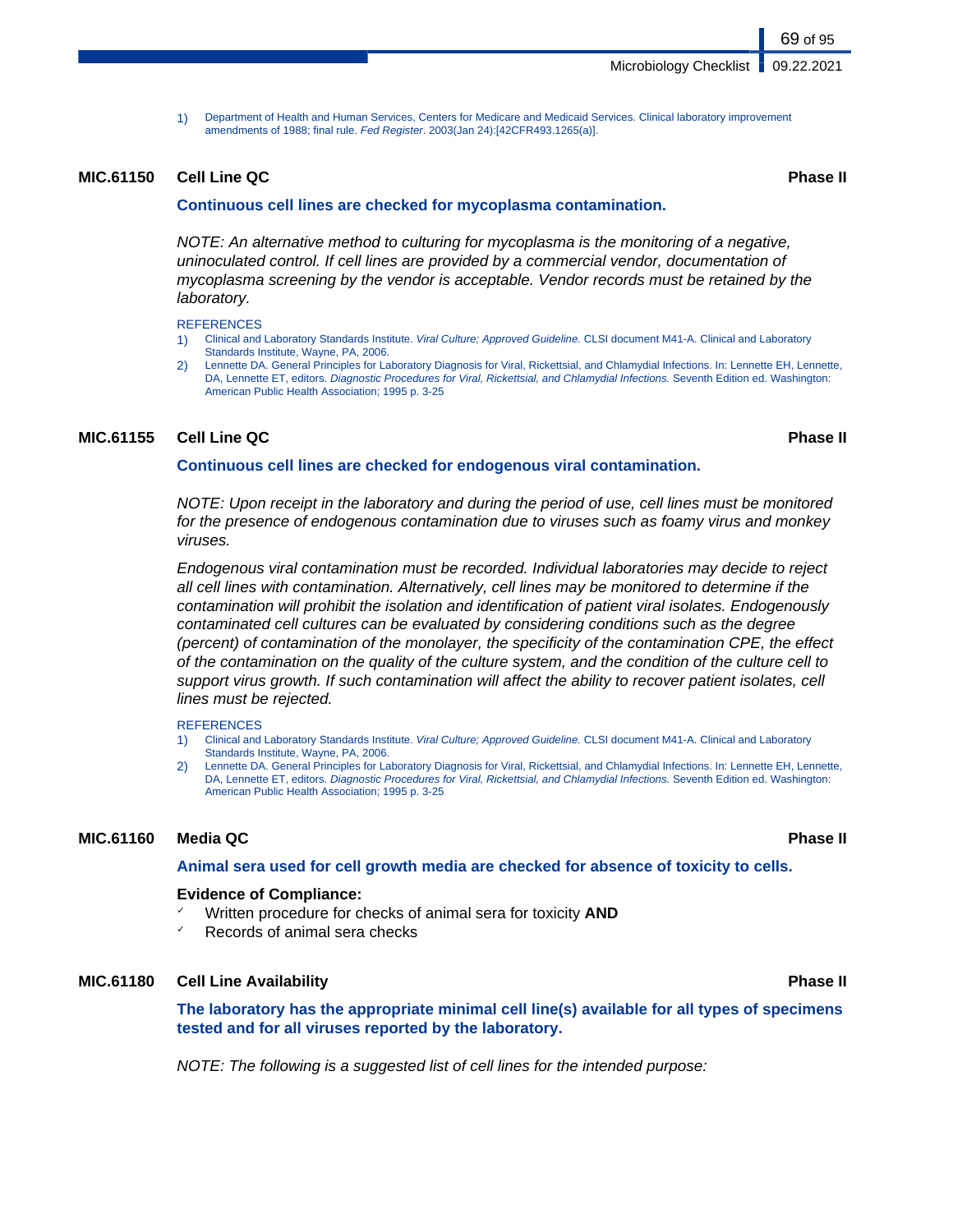| <b>ORGANISM</b>       | <b>CELL LINE</b>                                                                         |
|-----------------------|------------------------------------------------------------------------------------------|
| Chlamydia             | McCoy or Buffalo Green Monkey Kidney                                                     |
| Herpes simplex        | HDF, Primary or First Pass Rabbit Kidney, MRC-5, or A549, CV-1/<br>MRC-5, transgenic BHK |
| Varicella zoster      | HDF, Primary Monkey Kidney, CV-1/MRC-5                                                   |
| Influenza             | Primary Monkey Kidney or MDCK, Mink lung /A549                                           |
| Parainfluenza         | Primary Monkey Kidney, Mink lung/A549                                                    |
| <b>RSV</b>            | HEp-2 or Primary Monkey Kidney, Mink lung/A549                                           |
| Enteroviruses         | Primary Monkey Kidney, A549, HDF, MRC-5, GGMK+Daf/A549                                   |
| Adenoviruses          | HEp-2, Human Embryonic Kidney, A549, Mink lung/A549, MDCK/<br>A549                       |
| Human metapneumovirus | LLC-MK2, Mink lung/A549                                                                  |
| Cytomegalovirus       | HDF, MRC-5                                                                               |

### **REFERENCES**

1) McCarter YS, Robinson A. Comparison of MRC-5 and primary rabbit kidney cells for the detection of Herpes simplex virus. Arch Pathol Lab Med. 1997;121:122-124

2) McCarter YS, Ratkiewicz IN. Comparison of virus culture and direct immunofluorescent staining of cytocentrifuged virus transport medium for detection of Varicella-Zoster virus in skin lesions. Am J Clin Pathol. 1998;109:631-633

3) Clinical and Laboratory Standards Institute. Viral Culture; Approved Guideline. CLSI document M41-A. Clinical and Laboratory Standards Institute, Wayne, PA, 2006.

### **MIC.61210 Incubation Time Phase II**

### **Viral cultures are incubated for a sufficient time to recover the viruses for which service is offered.**

NOTE: The following is a suggested list of minimum incubation times for the intended purpose:

| <i><b>ORGANISM</b></i>     | <b>INCUBATION TIME</b> |
|----------------------------|------------------------|
| Herpes simplex (genital)   | 5 days                 |
| Herpes simplex (other)     | 7 days                 |
| <b>Respiratory viruses</b> | 10 days - 14 days      |
| Other viruses              | 14 to 28 days          |

### **Evidence of Compliance:**

Written procedure indicating length of incubation for each virus cultured

### **REFERENCES**

- 1) Clinical and Laboratory Standards Institute. Viral Culture; Approved Guideline. CLSI document M41-A. Clinical and Laboratory Standards Institute, Wayne, PA, 2006.
- 2) Leland DS, Ginocchio CC. Role of cell culture for virus detection in the age of technology. Clin Microbiol Rev 2007 January; 20(1):49-78
- 3) Landry ML, Hsiung GD. Primary Isolation of Viruses. In: Specter S, Hodinka RL, Young SA, editors. Clinical Virology Manual. Third Edition ed. Washington: ASM Press; 2000. p. 27-42
- 4) Leland DS, Emanuel D. Laboratory diagnosis of viral infections of the lung. Semin Respir Infect 1995 December;10(4):189-98

### **MIC.61300 Work Records Phase II**

**Records are kept of cell types, passage number, source, and media that are used for specimen testing, virus culture or propagation and maintenance of control organisms.**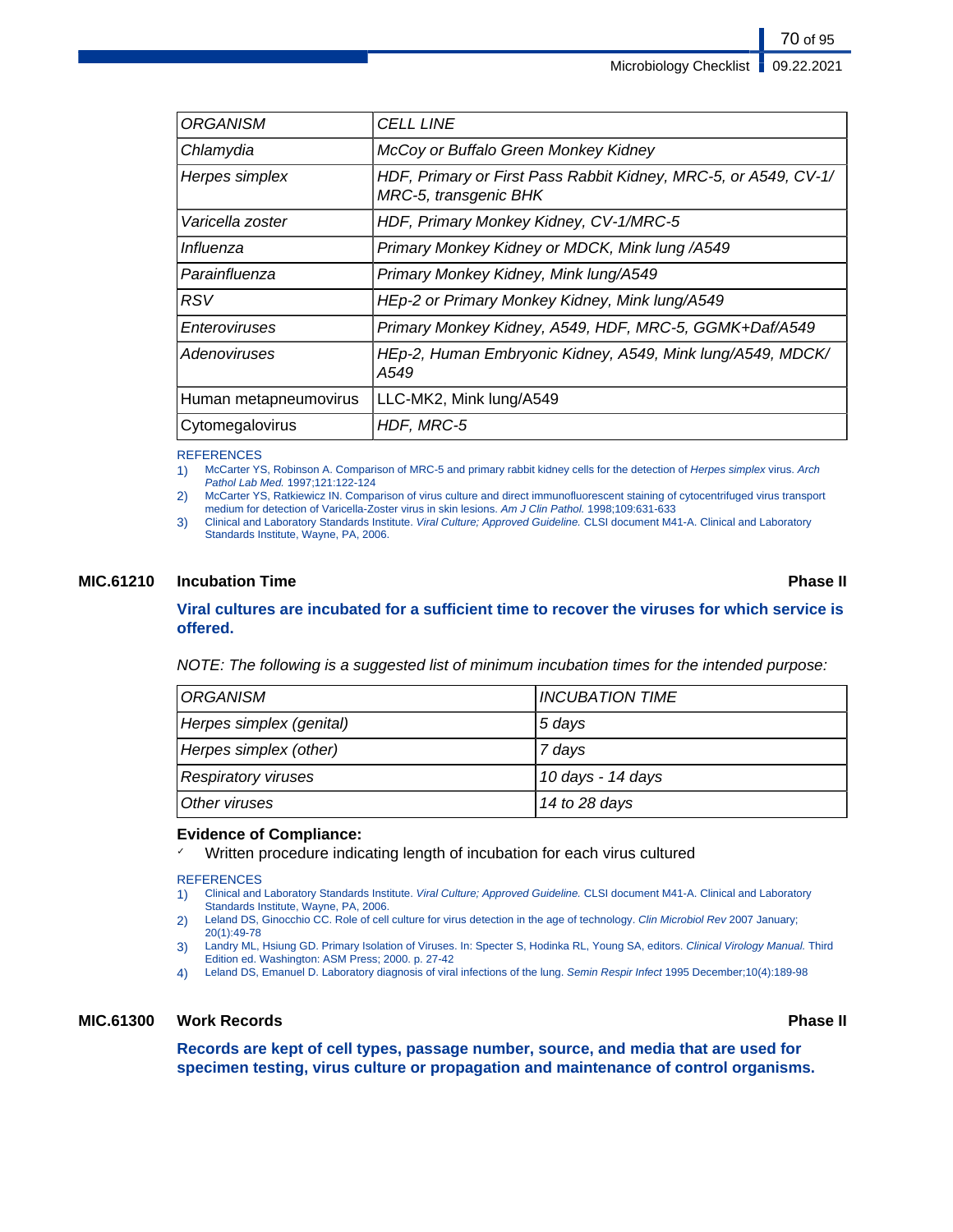71 of 95

# **CONTROLS AND STANDARDS**

### **MIC.61310 Cytopathic Effect Phase II**

**Inoculated cultures are checked for cytopathic effect in a fashion that optimizes the time to detection of viral pathogens.**

NOTE: Primary cultures must be checked at least every other working day for cytopathic effect at least for the first two weeks of incubation.

### **Evidence of Compliance:**

- ✓ Written policy defining the frequency of CPE checks **AND**
- Work records reflecting CPE examination at defined frequency

### **MIC.61320 Media QC Phase II**

**Uninoculated cell monolayers or monolayers that have been inoculated with sterile material are available for comparison with cultures of clinical material.**

NOTE: Uninoculated cell culture controls must be included on each inoculation day of cell culture tubes in order to detect non-specific degeneration; or to detect extraneous infection of the cell culture with endogenous viral agents capable of producing cytopathic effects.

### **Evidence of Compliance:**

Records of uninoculated/sterile cell monolayer checks documented at defined frequency

### **REFERENCES**

- 1) Ginocchio, CC. Quality Assurance in Clinical Virology. In: Spector S, Hodinka RL, Young SA, editors. Clinical Virology Manual. Fourth Edition. Washington: ASM Press; 2009.p. 3-17
- 2) Lennette DA. General Principles for Laboratory Diagnosis for Viral, Rickettsial, and Chlamydial Infections. In: Lennette EH, Lennette, DA, Lennette ET, editors. Diagnostic Procedures for Viral, Rickettsial, and Chlamydial Infections. Seventh Edition ed. Washington: American Public Health Association; 1995 p. 3-25
- 3) Department of Health and Human Services, Centers for Medicare and Medicaid Services. Clinical laboratory improvement amendments of 1988, final rule. Fed Register. 2003(Jan 24): [42CFR493.1265(a)]

### **MIC.61325 Unusual Cytopathic Effect Phase I**

### **There are written policies for the handling of cell cultures with unusual cytopathic effect.**

NOTE: Unusual CPE can be detected in cell culture from samples positive for viruses not commonly detected by the laboratory (ie, monkey pox, vaccina, variola, etc.) Policies should include the extent of further manipulation of the cell culture and notification of the appropriate regulatory agency (ex. Department of Health, CDC).

### **MIC.61340 Standardized Red Cell Suspensions Phase I**

**Red cell suspensions that are used for quantitative serologic procedures are standardized (photometrically or with some other equivalent procedure).**

### **Evidence of Compliance:**

Written procedure for standardization of red cell suspensions

### **MIC.61350 Agglutination/Lysis Criteria Phase I**

**Criteria for degrees of agglutination and lysis are defined for quantitative serologic procedures.**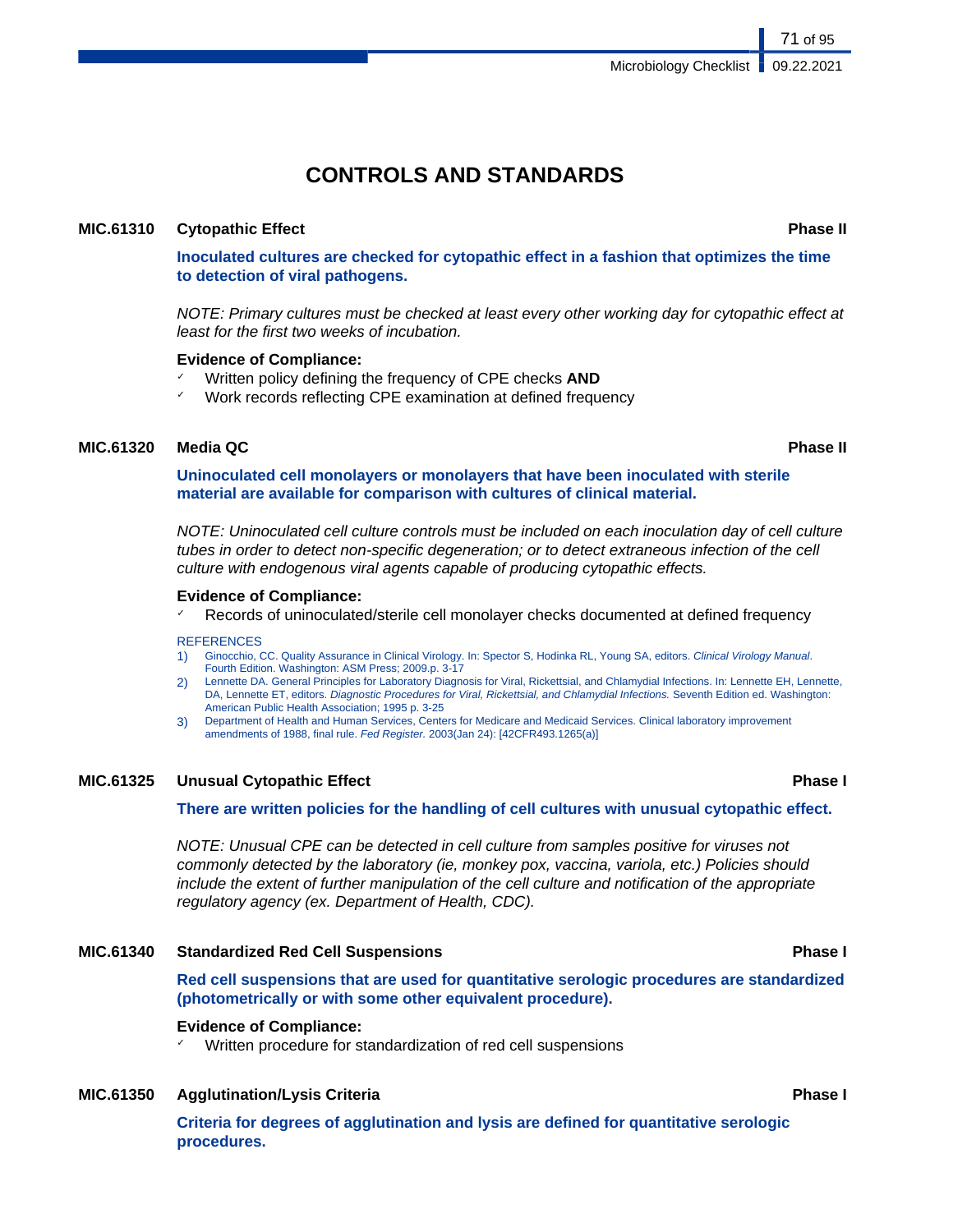### **MIC.61360 Work Records Phase I**

**Worksheets and/or records indicate actual titers, when known, of reagents and control sera.**

### **MIC.61370 Serologic Reaction Controls Phase II**

**Reactive and nonreactive controls are analyzed in serologic reactions for detection of antigens.**

NOTE: Positive and negative controls must be run daily for immunofluorescent and immunochromatic testing when using pool reagents and for virus specific reagents, if performed.

### **Evidence of Compliance:**

- ✓ Written procedure for serological QC **AND**
- Records of serological QC results

### **MIC.61380 Reagent Verification Phase II**

**Each new lot and shipment of reagents that detect multiple viruses are verified for each individual virus component prior to patient testing**

NOTE: A pool reagent cannot be verified using only a pool control, as the reactivity of each virus specific component cannot be individually assessed. After initial verification, pool controls can be used for daily quality control of the pool reagent.

### **Evidence of Compliance:**

 $\chi$  Records of IF reagent verification, as applicable

### **REFERENCES**

1) Ginocchio, CC. Quality Assurance in Clinical Virology. In: Spector S, Hodinka RL, Young SA, editors. Clinical Virology Manual. Fourth Edition. Washington: ASM Press; 2009.p. 3-17

# **TESTS AND PROCEDURES**

# **Inspector Instructions:**

**READ** 

- Sampling of virology test procedures
- Sampling of virology patient reports

### **MIC.62400 Order Information Phase I**

**For viral screening tests by direct antigen detection (direct immunofluorescence or EIA), rapid cell culture or molecular methods, reports and test order information indicates the specific viruses sought/detected by the assay.**

NOTE: For example, if the rapid cell culture method is used to detect seven different respiratory viruses, then the report must specifically indicate which viruses are included in the screening. While the cell lines in use may permit the growth of other viruses, such as enterovirus, these need not be specifically enumerated in the report, unless detected in a given sample.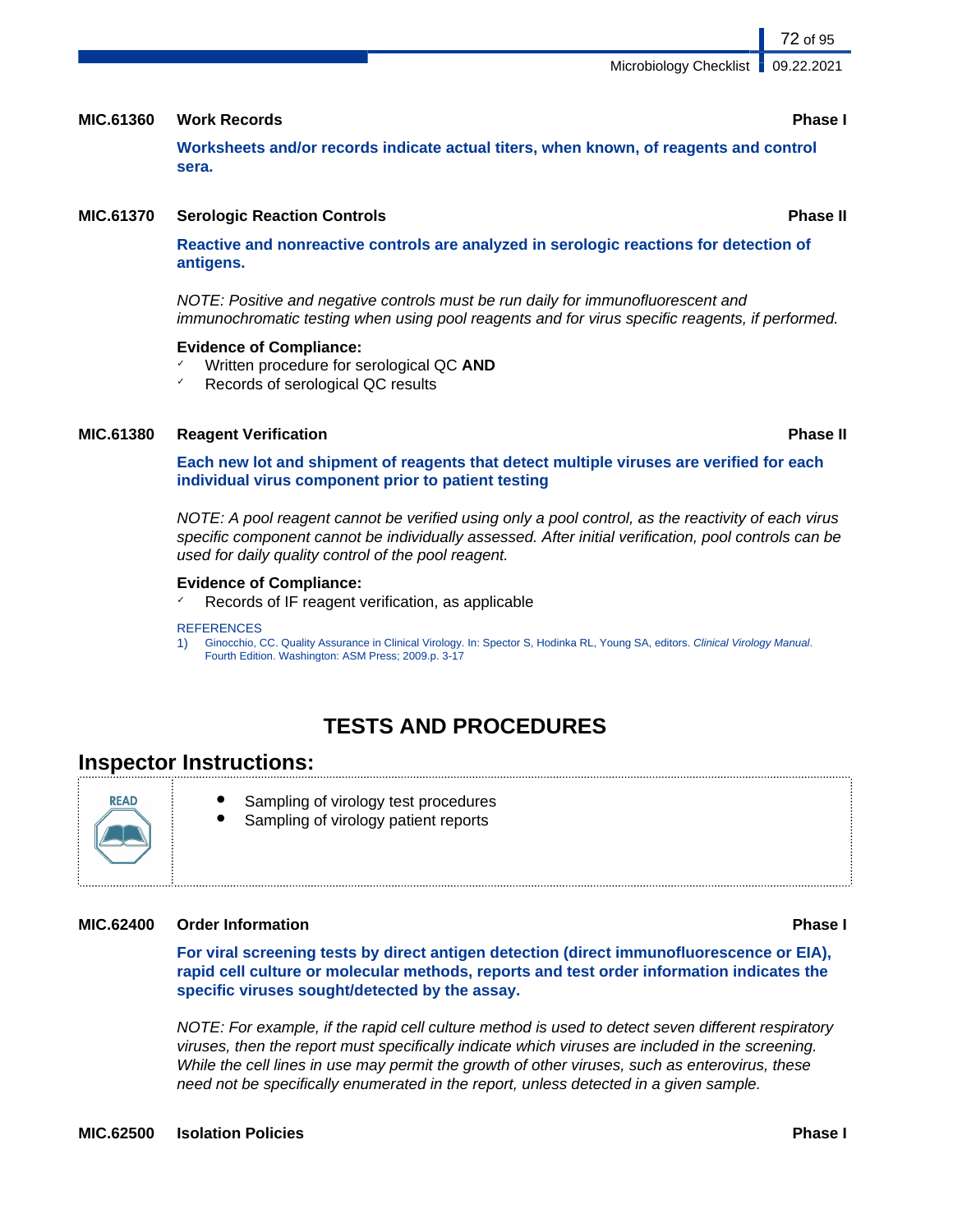# **There are written policies for viral testing based upon such criteria as specimen source, diagnosis, suspected virus(es) and season.**

NOTE: Testing algorithms can vary depending on specimen type, virus(es) suspected, immune status of the patient, and season. For example, routine rapid EIA testing for influenza is not recommended outside of the respiratory virus season due to low specificity.

**REFERENCES** 

1) Leland DS, Ginocchio CC. Role of cell culture for virus detection in the age of technology. Clin Microbiol Rev 2007 January; 20(1):49-78

# **MIC.62550 CMV Antigenemia Phase I**

# **There are written policies for the acceptance and rejection of samples for CMV antigenemia testing.**

NOTE: Policies must be in place to deal with suboptimal specimens, such as those whose receipt in the laboratory exceeds the time frame for optimal test sensitivity, or those samples with low cellularity. If it is not possible to recollect a sample, and such specimens are tested, results must be accompanied by a comment noting the potential reduction in test reliability due to inappropriate sample storage and/or delay in processing.

### **REFERENCES**

1) Boeckh M, Boivin G. Quantitation of cytomegalovirus: methodologic aspects and clinical applications. Clin Microbiol Rev 1998 July;11(3):533-54

# **MIC.62560 Tzanck Test Phase I**

**Slides for the Tzanck test are of sufficient quality for diagnosis.**

NOTE: Slides must be of adequate technical quality to be diagnostically useful. The laboratory should have access to a photographic atlas appropriate to the diagnostic purpose and method (eg, Papanicolaou or Giemsa) in use.

# **MOLECULAR MICROBIOLOGY**

All requirements in this checklist section apply to nonwaived molecular-based infectious disease testing. The following requirements apply to waived molecular-based infectious disease testing: MIC.63252, MIC.63318, MIC.65620, and MIC.66100.

Laboratories that use this section of the checklist must also comply with all applicable requirements included in the General section of the Microbiology checklist.

# **QUALITY MANAGEMENT**

# **Inspector Instructions:**



Sampling of QM statistics/turnaround time data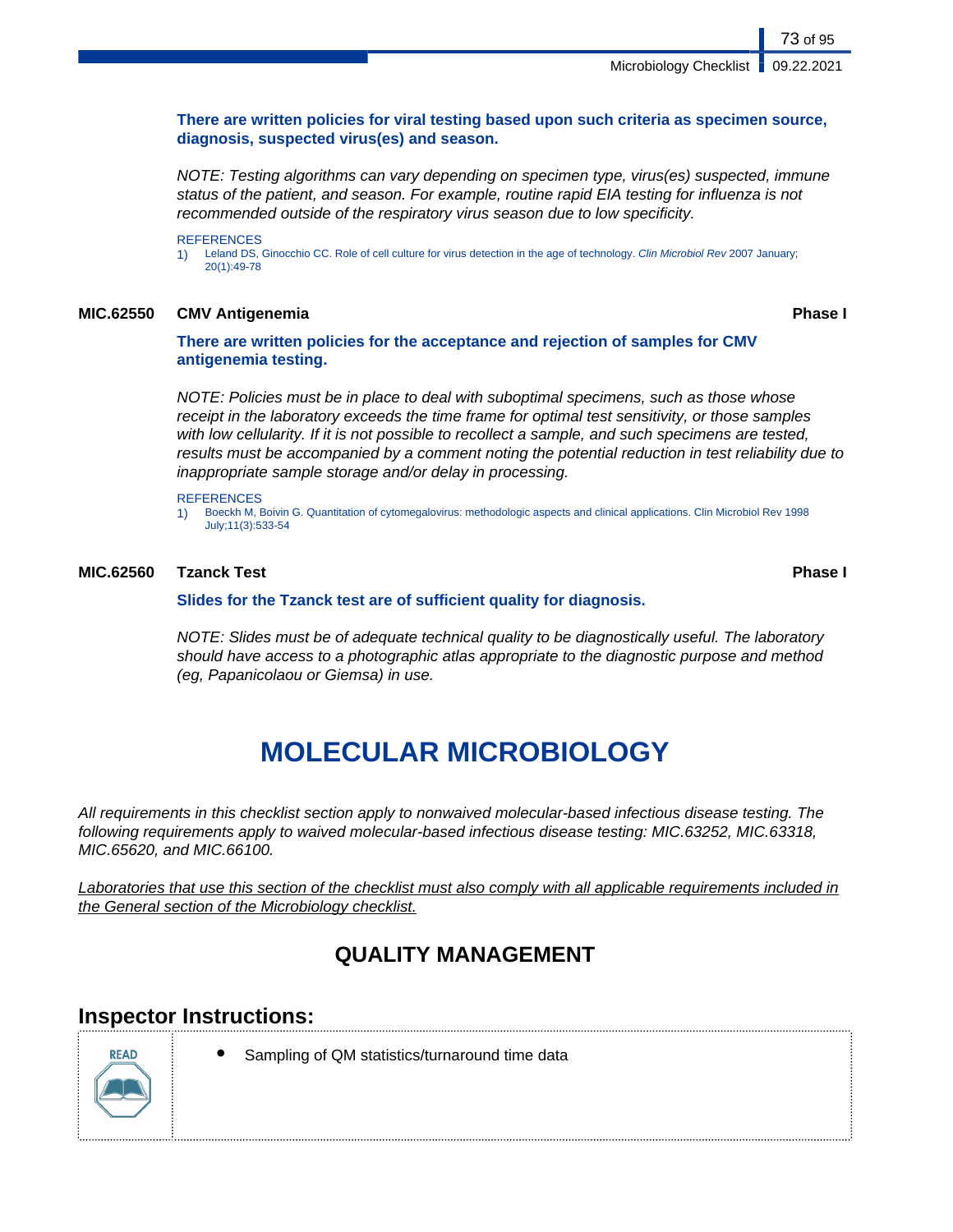- 
- What is your course of action when monitored statistics increase above the expected positive rate?

# **MIC.63252 Quality Monitoring Phase I**

74 of 95

# **There are written procedures to monitor for the presence of false positive results (eg, due to nucleic acid contamination) for all molecular microbiology tests.**

NOTE: Examples of this may include review of summary statistics (eg, monitoring percentage of results that are positive for Chlamydia trachomatis and/or Neisseria gonorrhoeae for an increase above historical positive rate within a run or over multiple runs), unexpected increase in positive results for seasonal pathogens outside of the standard epidemiology, performance of wipe testing, review and investigation of physician complaints on false positive results, use of process controls to minimize risk of contamination.

## **Evidence of Compliance:**

- ✓ Written procedure for monitoring for presence of false positive results **AND**
- Records of data review, wipe testing, statistical data, and, evaluation and corrective action if indicated

### **REFERENCES**

- 1) Borst A, Box AT, Fluit AC. False-positive results and contamination in nucleic acid amplification assays: suggestions for a prevent and destroy strategy. Eur J Clin Microbiol Infect Dis. 2004; 23(4):289-99.
- 2) Cone RW, Hobson AC, Huang ML, Fairfax MR. Polymerase chain reaction decontamination: the wipe test. Lancet.1990; 336:686– 687.
- 3) McCormack JM, Sherman ML, Maurer DH. Quality control for DNA contamination in laboratories using PCR- based class II HLA typing methods. Hum Immunol. 1997;54:82–88.

# **MIC.63256 Turnaround Times Phase I**

**The laboratory has defined sample turnaround times that are appropriate for the intended purpose of the test and performs ongoing monitoring for compliance.**

NOTE: There are certain clinical situations in which rapid completion is essential. An example is detection of HSV in CSF.

# **Evidence of Compliance:**

- ✓ Written procedure defining turnaround time and mechanism for monitoring **AND**
- $\sqrt{ }$  Records showing that defined turnaround times are routinely met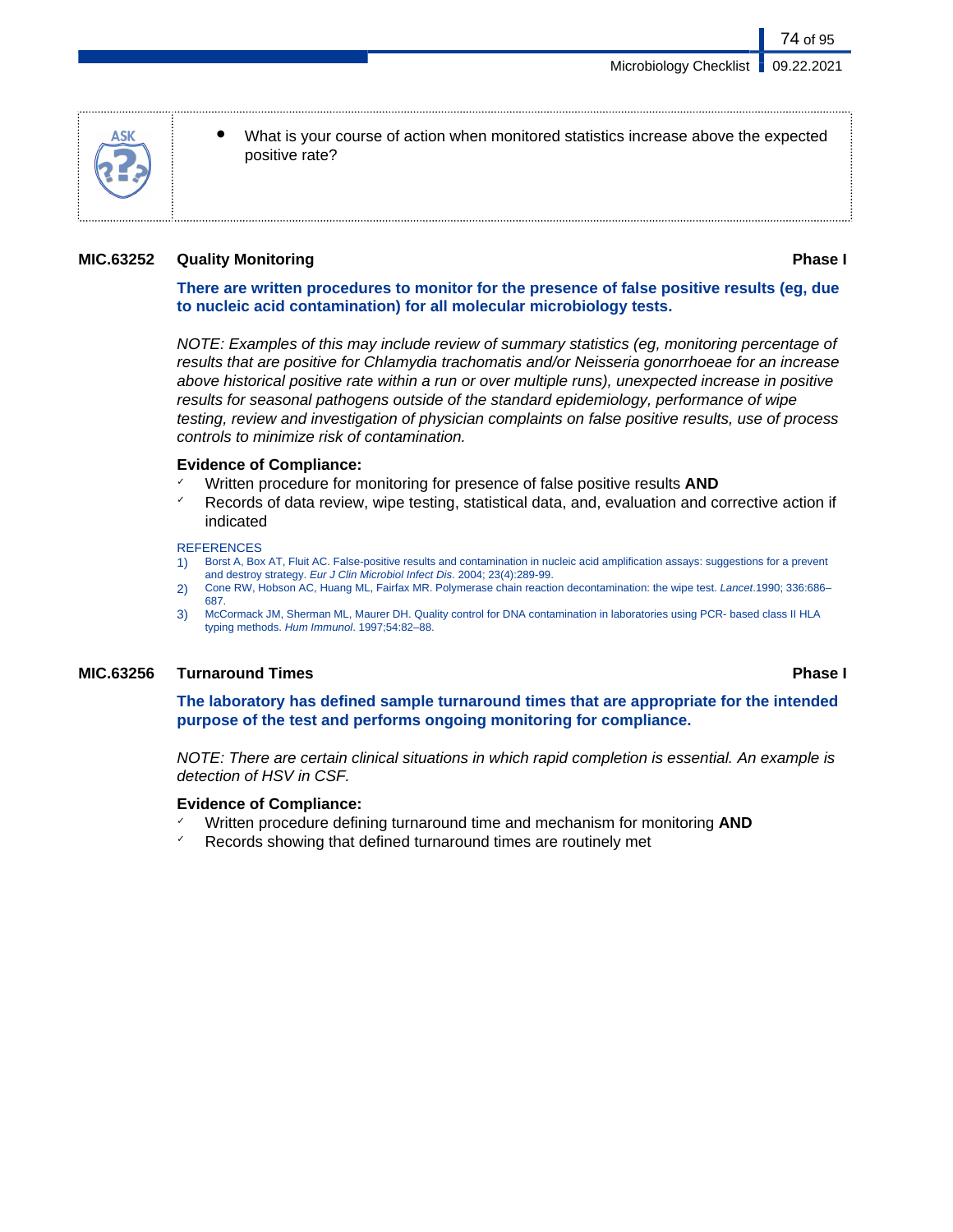# **SPECIMEN HANDLING & PROCESSING**

# **Inspector Instructions:**

| <b>READ</b>    | Sampling of molecular microbiology specimen handling and processing policies and<br>procedures |
|----------------|------------------------------------------------------------------------------------------------|
| <b>OBSERVE</b> | Patient specimens/aliquots (storage, labeling)                                                 |
|                | What is your process for identification of patient specimens and aliquots?                     |

# **MIC.63318 Specimen Handling Procedures Phase II**

**There are written procedures to prevent specimen loss, alteration, or contamination during collection, transport, processing and storage.**

NOTE: Specimen collection, processing and storage must follow manufacturer's instructions and limit the risk of preanalytical error. For example, there must be a procedure to ensure absence of cross-contamination of samples during processing/testing for amplified molecular testing using liquid based cervical cytology (LBC) specimens; alternatively, an aliquot can be removed for amplified molecular testing prior to LBC processing.

NOTE: The remaining items in this section do not apply to waived testing.

# **MIC.63324 Residual Samples Phase II**

**If residual samples are used for amplification-based testing, policies and procedures ensure absence of cross-contamination of samples.**

NOTE: An example of a residual sample is a liquid based cytology sample that is tested postcytologic processing using amplified C. trachomatis or N. gonorrhoeae tests.

# **MIC.63327 Derivative Material Identification Phase II**

**There is a system to positively identify derivative material (eg, nucleic acid extracts) from patient specimens from nucleic acid extraction through all phases of subsequent testing and storage.**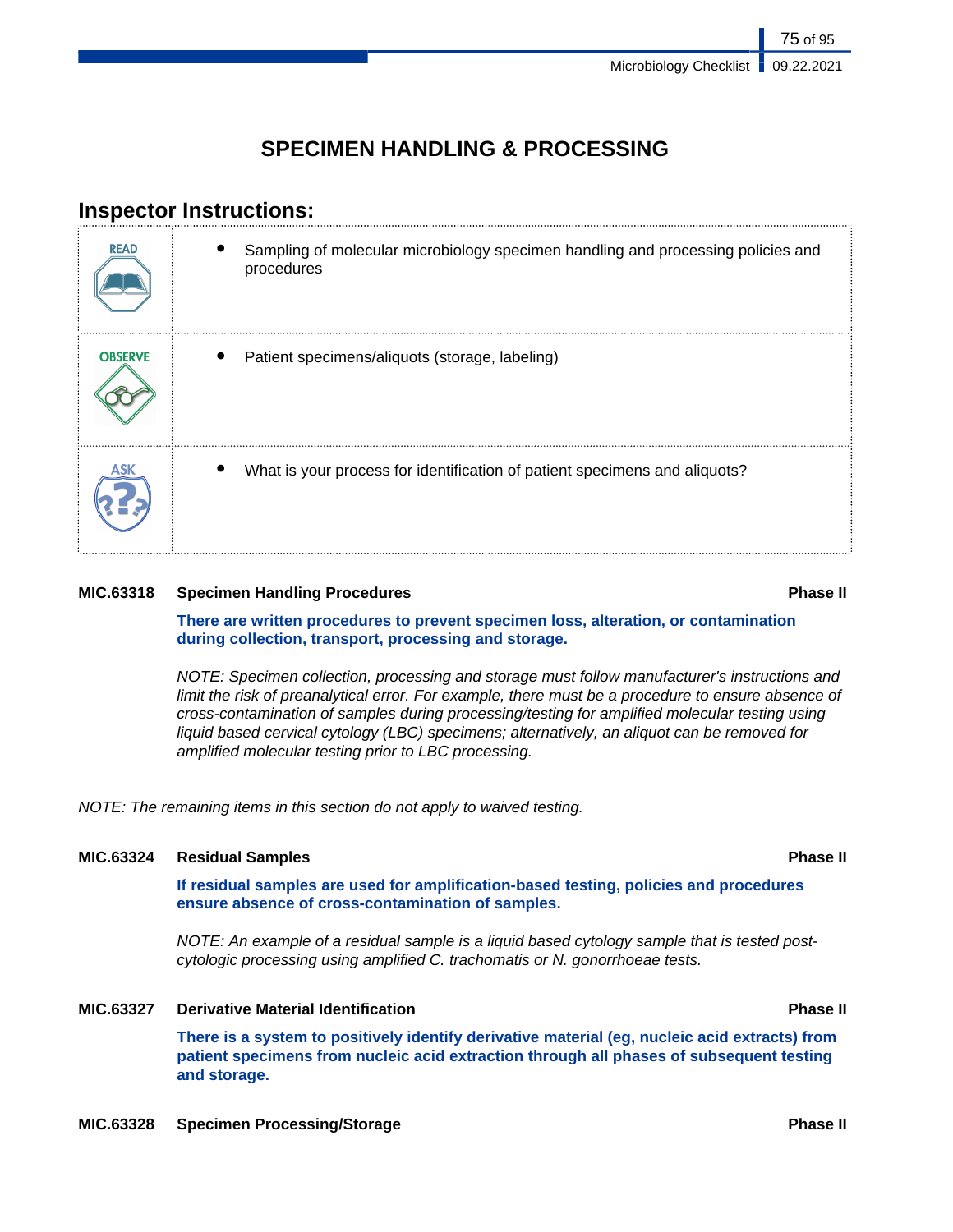# **Patient samples are processed promptly or stored appropriately to minimize degradation of nucleic acids.**

NOTE: Frost-free freezers may not be used to store patient samples unless freezer temperature is monitored by a continuous monitoring system, or a maximum/minimum thermometer.

## **Evidence of Compliance:**

✓ Written procedure for processing and storage of specimens

#### **REFERENCES**

- Farkas DH, Kaul KL, Wiedbrauk DL, et al. Specimen Collection and Storage for Diagnostic Molecular Pathology Investigation. Arch Pathol Lab Med. 1996;120:591-596
- 2) Kiechle FL, Kaul KL, Farkas DH. Mitochondrial Disorders: Methods and Specimen Selection for Diagnostic Molecular Pathology. Arch Pathol Lab Med. 1996;120:597-603
- 3) Farkas DH, Drevon AM, Kiechle FL, et al. Specimen Stability for DNA-based Diagnostic Testing. Diag Molec Pathol. 1996;5(4):227-235

# **\*\*NEW\*\* 09/22/2021**

# **MIC.63340 Extracted Nucleic Acid Specimens Phase II**

76 of 95

**If extracted nucleic acid is accepted as a specimen type, the laboratory has a written policy that isolation of nucleic acids for clinical testing occurs in a CLIA-certified laboratory or a laboratory meeting equivalent requirements as determined by the CAP and/or the CMS. This policy is clearly displayed to ordering clients.**

NOTE: All clinical testing must be performed in CLIA-certified laboratories or laboratories meeting equivalent requirements (refer to GEN.41350). This includes all components of testing that may impact the quality of the test result, including isolation or extraction of nucleic acids. Laboratories may choose to have referring clients formally attest that extracted nucleic acid submitted for testing has been isolated or extracted in an appropriately qualified laboratory.

### **Evidence of Compliance:**

Written statement on the test requisition, test catalog, or policy available to referring clients stating that the laboratory only accepts isolated or extracted nucleic acids for which extraction or isolation is performed in an appropriately qualified laboratory

# **ASSAY VALIDATION AND VERIFICATION - NONWAIVED TESTS**

Additional requirements and details for validation and verification of nonwaived methods are found in the Test Method Validation and Verification - Nonwaived Test section of the All Common Checklist.

For waived tests, refer to the Waived Test Implementation section of the All Common Checklist.

# **Inspector Instructions:**

| <b>READ</b> | Sampling of assay verification and validation studies                                                                                                                                                                    |
|-------------|--------------------------------------------------------------------------------------------------------------------------------------------------------------------------------------------------------------------------|
|             | How does your laboratory validate assay performance for use of different specimen<br>types or collection devices?<br>If specimens are tested in pools, how do you ensure the appropriateness of the<br>pooling strategy? |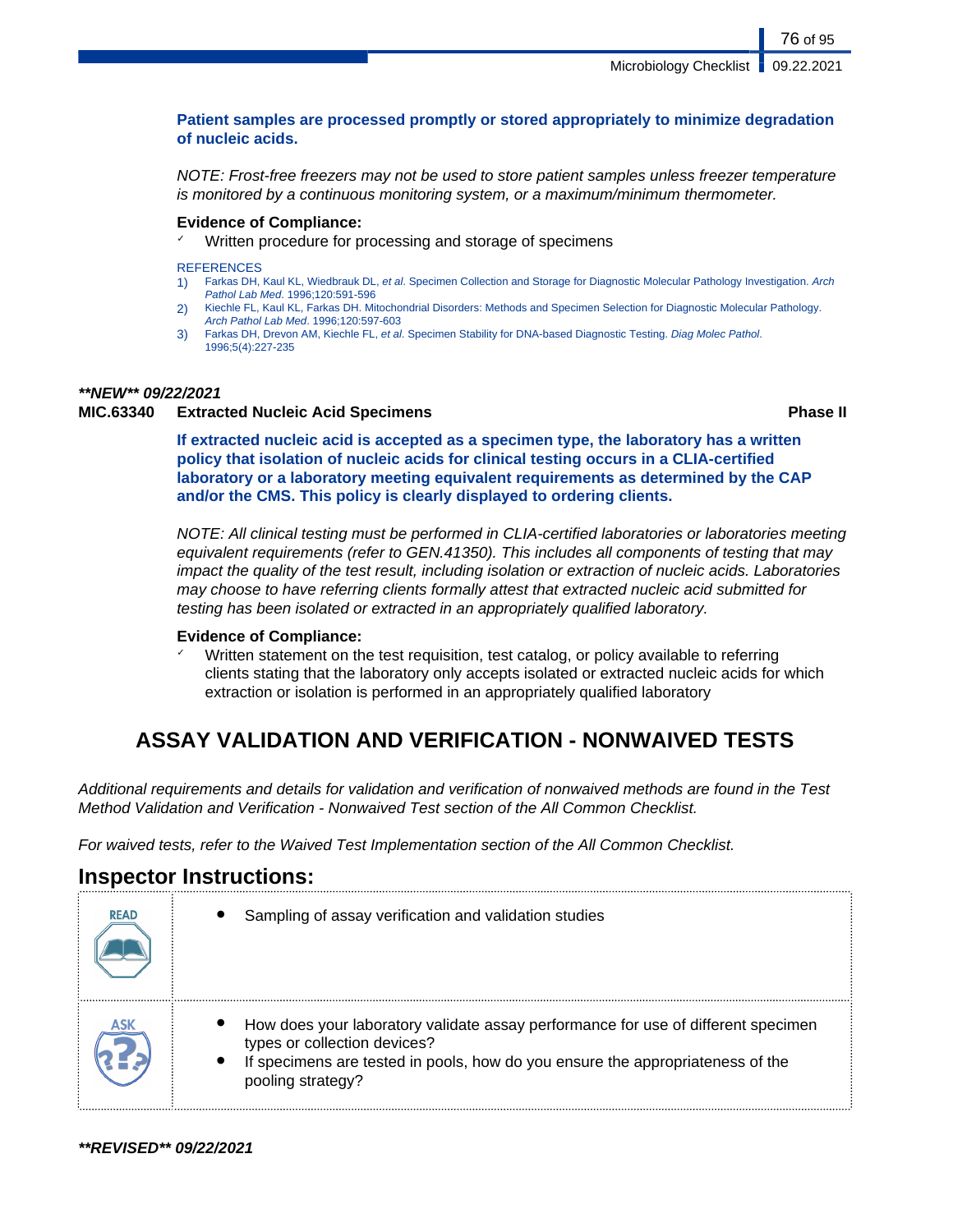## **MIC.64770 Validation Studies - Specimen Type/Collection Device Phase II**

**If the laboratory tests specimen types or uses collection devices other than those listed in the package insert, the laboratory performs validation studies to document adequate performance of the test with those specimen types or collection devices.**

NOTE: Any change to the manufacturer's supplied or recommended specimen collection devices, solutions, or reagents or modifications to the assay as set forth in the manufacturer's labeling and instructions is considered a modification. It may include a change to specimen type, instrumentation or procedure that could affect its performance specifications for sensitivity, specificity, accuracy, or precision or any change to the stated purpose of the test, its approved test population, or any claims related to interpretation of the results. Refer to the section Test Method Validation and Verification in the All Common Checklist for additional details.

Results from tests performed on specimen types not listed in the package insert may be reported without complete validation only if the specimen type is encountered rarely, precluding an adequate number for validation studies. Under these circumstances, the test report must include a disclaimer stating that the specimen type has not been validated

#### **Evidence of Compliance:**

Records of validation studies for modified FDA-cleared/approved assays for different specimen types and collection devices

#### **REFERENCES**

- 1) Lawrence Jennings, Vivianna M. Van Deerlin, Margaret L. Gulley (2009) Recommended Principles and Practices for Validating Clinical Molecular Pathology Tests. Archives of Pathology & Laboratory Medicine: Vol. 133, No. 5, pp. 743-755.
- 2) Department of Health and Human Services, Centers for Medicare and Medicaid Services. Clinical laboratory improvement amendments of 1988; final rule. Fed Register. 2003(Jan 24): [42CFR493.1253(b)(2)].

#### **MIC.64790 Validation of Specimen Pooling Phase II**

**If the laboratory chooses to pool specimens for tests performed using test systems that have not been FDA-cleared/approved for that purpose (eg, Chlamydia trachomatis/ Neisseria gonorrhoeae NAAT on pooled urine specimens), the laboratory validates the testing procedure for pooled specimens, including limit of detection (sensitivity), reproducibility, and accuracy (method comparison).**

NOTE: As part of the method comparison, the results for pooled specimens must be compared to the single (non-pooled) results using an adequate number of clinical specimens covering the entire range of organism concentration seen in clinical specimens (ie, low and high positive specimens).

Any clinical claim regarding the efficacy of pooling must be validated (see COM.40640).

#### **REFERENCES**

1) Centers for Disease Control and Prevention. Screening Tests to Detect Chlamydia trachomatis and Neisseria gonorrhoeae Infections—2002. MMWR 2002;51(No. RR-15).

### **\*\*REVISED\*\* 06/04/2020**

# **MIC.64960 Validation or Verification Studies - Specimen Selection Phase II**

**Validation or verification studies were performed with an adequate number and representative (reasonable) distribution of samples for each type of specimen (eg, blood, fresh/frozen tissue, paraffin-embedded tissue).**

NOTE: The number of specimens to be included in a verification study for each specimen type is to be determined by the laboratory director. Verification studies must include the following:

> Evaluation of adequate numbers of positive and negative specimens across the specimen types to be used in the assay (eg, urine, genital swabs, rectal swabs, pharyngeal swabs), even if they are obtained with the same collection device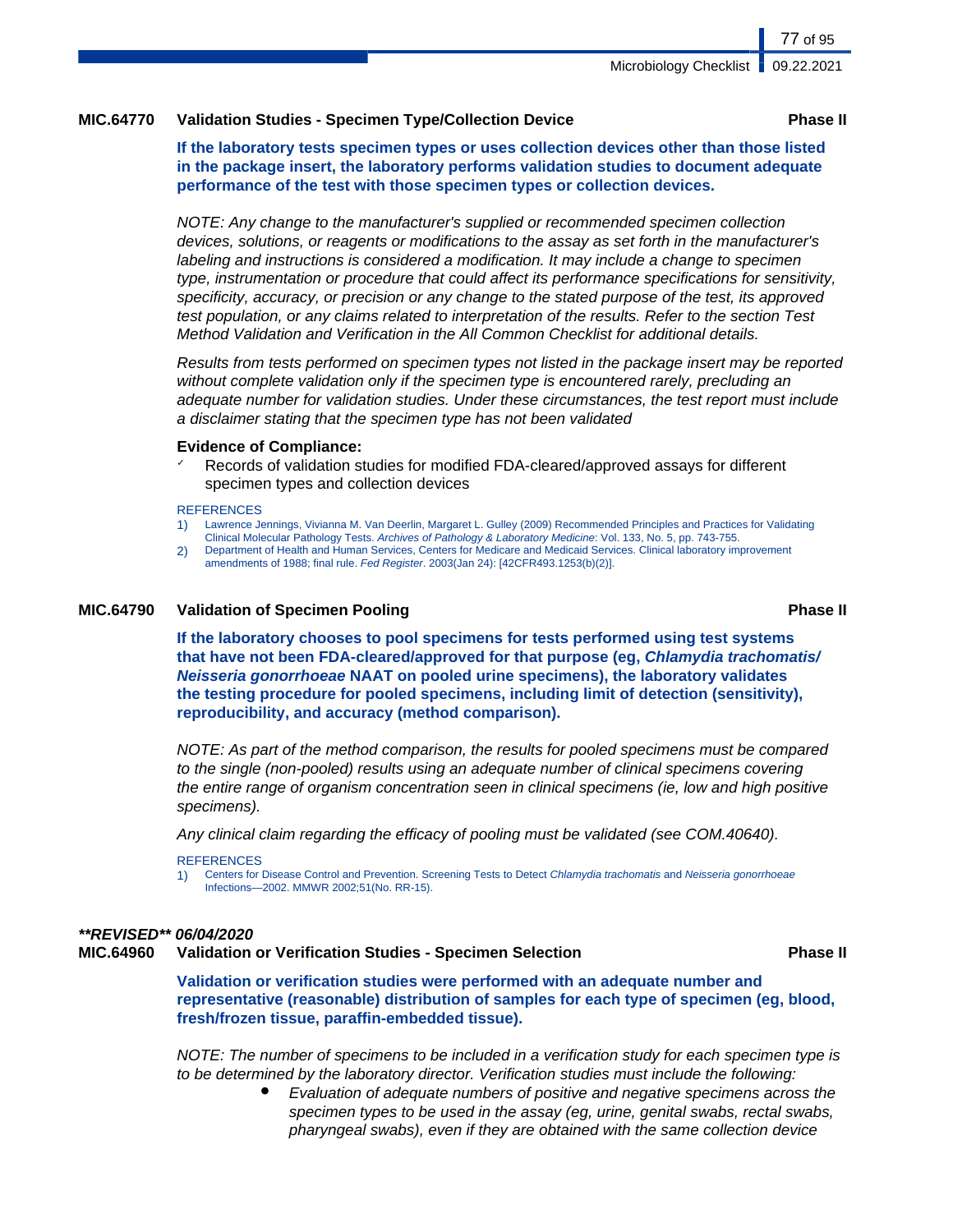Microbiology Checklist

78 of 95

Evaluation of local specimens representing the strains or genotypes, as appropriate, if geographic variations are known or expected in the strains or genotype of organisms tested

Validation studies, by definition, are more rigorous assessments of non-FDA cleared/approved tests or specimens, requiring multiple positive and negative specimens representing all specimen types and strain/genotype variations.

For qualitative tests, a verification or validation study includes comparison of positive and negative test results to a comparable test method. For quantitative tests, the manufacturer's limit of detection, reportable range and precision must be validated or verified by the laboratory, as well as a comparison of patient test results across the reportable range of the test. Specimens for the validation or verification study can include quantitative external control material, cultured organisms (quantified) and proficiency testing material, and must include patient specimens.

Refer to the section "Test Method Validation and Verification" in the All Common Checklist for additional details.

## **Evidence of Compliance:**

Records of validation and verification studies

# **MIC.64975 Modified Cut-Off Phase II**

**If the laboratory has modified the manufacturer's cut off-value for a positive result, the new cut-off value has been validated.**

### **Evidence of Compliance:**

Records of cut-off validation when different cut-off values are utilized

# **QUANTITATIVE ASSAYS: CALIBRATION & STANDARDS - NONWAIVED TESTS**

This section of the checklist only applies to quantitative tests for which appropriate external materials exist.

This introduction discusses the processes of calibration, calibration verification, and analytic measurement range (AMR) verification.

CALIBRATION: The process of adjusting an instrument or test system to establish a relationship between the measurement response and the concentration or amount of the analyte that is being measured by the test procedure.

CALIBRATION VERIFICATION: The process of confirming that the current calibration settings for each analyte remain valid for a test system.

Each laboratory must define limits for accepting or rejecting results of the calibration verification process. Calibration verification can be accomplished in several ways. If the manufacturer provides a calibration validation or verification process, it must be followed. Other techniques include (1) assay of the current calibration materials as unknown specimens, and (2) assay of matrix-appropriate materials with target values that are specific for the test system.

# MATERIALS SUITABLE FOR CALIBRATION VERIFICATION

Materials for calibration verification must have a matrix appropriate for the clinical specimens assayed by that method, and target values appropriate for the measurement system. Suitable materials may include, but are not limited to:

- 1. Calibrators used to calibrate the analytical measurement system
- 2. Materials provided by the analytical measurement system vendor for the purpose of calibration verification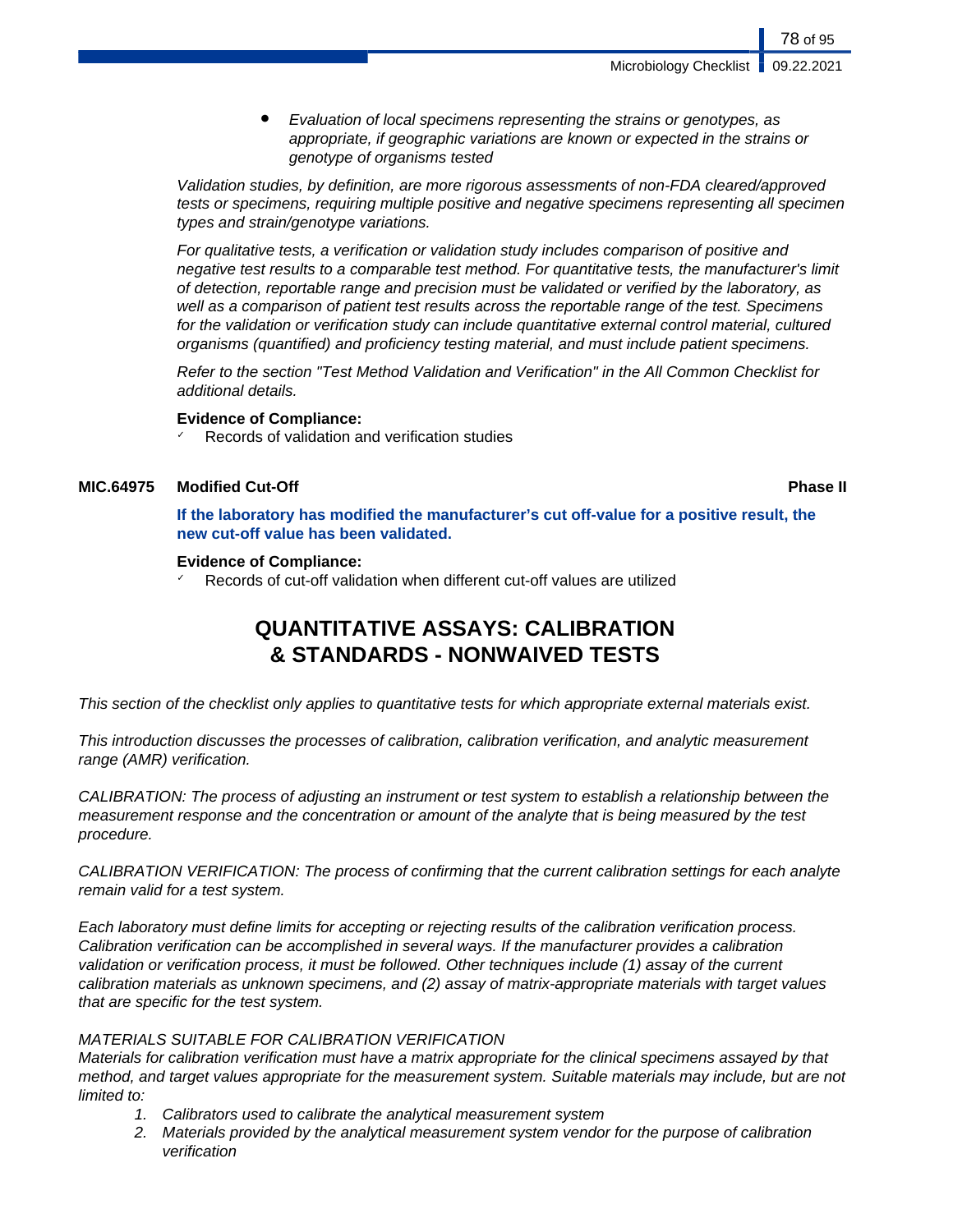- 3. Previously tested unaltered patient/client specimens
- 4. Primary or secondary standards or reference materials with matrix characteristics and target values appropriate for the method,
- 5. Proficiency testing material or proficiency testing validated material with matrix characteristics and target values appropriate for the method

In general, routine control materials are not suitable for calibration verification, except in situations where the material is specifically designated by the method manufacturer as suitable for verification of the method's calibration process.

ANALYTICAL MEASUREMENT RANGE (AMR): The range of analyte values that a method can directly measure on the specimen without any dilution, concentration, or other pretreatment that is not part of the usual assay process.

# LINEARITY AND THE AMR

Linearity is a fundamental characteristic of many analytic measurement methods, whereby there is a straightline relationship between ''true'' analyte concentrations and measured concentrations. In this context, linearity refers to the relationship between the predicted and observed measurement results and not to the relationship between instrument signal output and analyte concentration. For most assays, this relationship is linear within the AMR.

# AMR VERIFICATION

Laboratories are required to verify that the appropriate relationship is maintained over the AMR. Laboratories may verify and use an AMR that is narrower than the range defined by the manufacturer. This may be appropriate when materials available for method validation and/or AMR verification are not available to verify the full range claimed by the manufacturer, or reporting values across the full range defined by the manufacturer is not clinically relevant. For many assays, results beyond the AMR can be reported through dilution studies (see CHM.13720).

Minimum requirements for AMR verification can be met by using matrix appropriate materials, which include low, mid and high concentration or activity range of the AMR with recovery of results that fall within a defined range of the target value. Records of AMR verification must be available.

# CLOSENESS OF SAMPLE CONCENTRATIONS OR ACTIVITIES TO THE UPPER AND LOWER LIMITS OF THE AMR

When verifying the AMR, it is required that materials used are near the upper and lower limits of the AMR. Factors to consider in verifying the AMR are the expected analytic imprecision near the limits, the clinical impact of errors near the limits, and the availability of test specimens near the limits. It may be difficult to obtain specimens with values near the limits for some analytes. In such cases, reasonable procedures should be adopted based on available specimen materials. The closeness of sample concentrations or activities to the upper and lower limits of the AMR are defined at the laboratory director's discretion. The method manufacturer's instructions for verifying the AMR must be followed, when available. The laboratory director must define limits for accepting or rejecting verification tests of the AMR.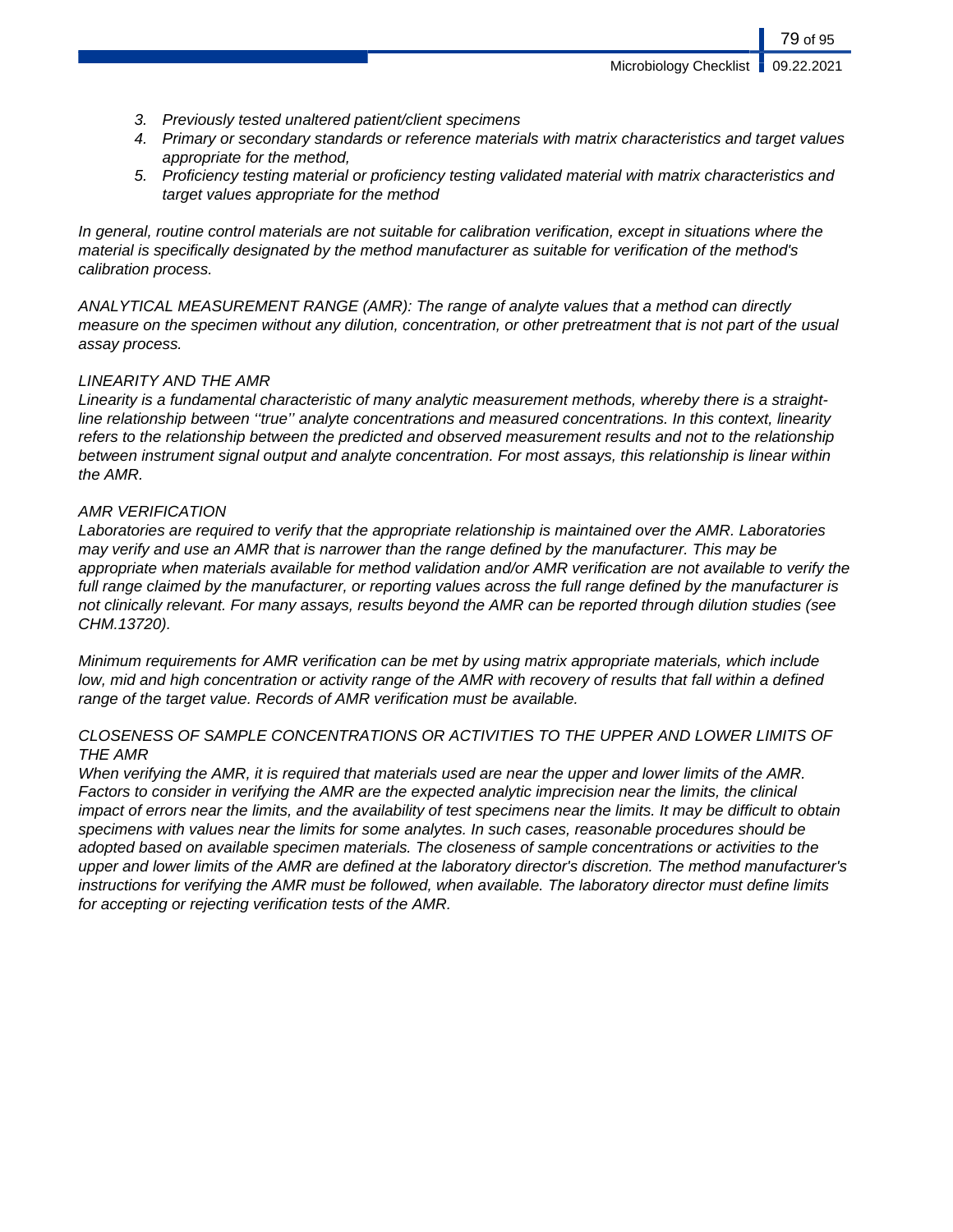| <b>READ</b>     | Sampling of calibration and AMR policies and procedures<br>Sampling of calibration/calibration verification records<br>Sampling of AMR verification records                                                                                  |
|-----------------|----------------------------------------------------------------------------------------------------------------------------------------------------------------------------------------------------------------------------------------------|
| <b>OBSERVE</b>  | Sampling of calibration materials (labeling, storage, quality)                                                                                                                                                                               |
|                 | What is your course of action if calibration is unacceptable?<br>When was the last time you performed a calibration procedure and how did you verify<br>the calibration?<br>What is your course of action when results fall outside the AMR? |
| <b>DISCOVER</b> | Further evaluate the responses, corrective actions, and resolutions for unacceptable<br>calibration, unacceptable calibration verification, and results outside the AMR                                                                      |

# **Inspector Instructions:**

## **MIC.65100 Calibration Procedures Phase II**

# **Calibration procedures for each test system are appropriate, and the calibration records are reviewed for acceptability.**

NOTE: Calibration must be performed following manufacturer's instructions, at minimum, including the number, type, and concentration of calibration materials, frequency of calibration, and criteria for acceptable performance. Calibration procedures are typically specified in the manufacturer's instructions but may also be established by the laboratory.

#### **REFERENCES**

- 1) Department of Health and Human Services, Centers for Medicare & Medicaid Services. Clinical laboratory improvement amendments of 1988; final rule. Fed Register. 1992(Feb 28):7165 [42CFR493.1217]
- 2) Department of Health and Human Services, Centers for Medicare & Medicaid Services. Medicare, Medicaid and CLIA Programs; Laboratory Requirements Relating to Quality Systems and Certain Personnel Qualifications; final rule. Fed Register. 2003(Jan 24):3707 [42CFR493.1255]
- 3) Clinical and Laboratory Standards Institute. Evaluation of Matrix Effects; Approved Guideline. 3<sup>rd</sup> ed. CLSI Document EP14-A3. Clinical and Laboratory Standards Institute, Wayne, PA; 2014
- 4) Miller WG. Quality Control In: Henry's Clinical Diagnosis and Management by Laboratory Methods, 21st Edition, ed. by McPherson RA and Pincus MR, Saunders Elsevier 2007, p99-111

# **MIC.65120 Test Calibration - FDA-Cleared/Approved Tests Phase II**

**For FDA-cleared/approved quantitative tests, test calibration is performed according to the manufacturer's specifications.**

NOTE: Calibrators must be run following the manufacturer's recommendations. Some systems may use electronic calibration data.

# **Evidence of Compliance:**

Records of calibration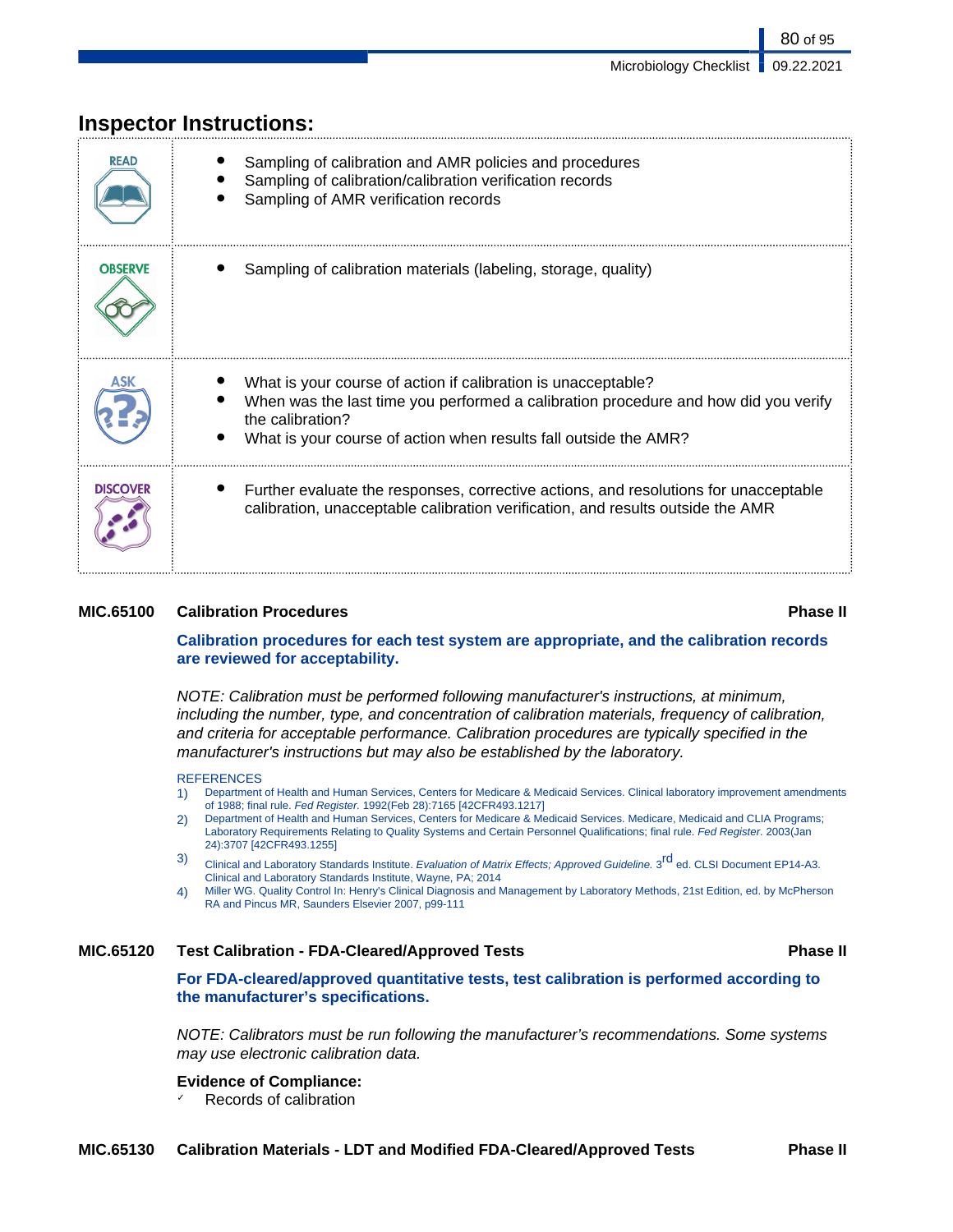**High quality materials with test system and matrix-appropriate target values are used for calibration and calibration verification for laboratory-developed (LDT) and modified FDAcleared/approved tests whenever possible.**

NOTE: If a different matrix is used for recalibration of subsequent (different) reagent lots, its equivalence to the test sample matrix must be established.

For example, if multiple specimen types are tested in a quantitative test, the test calibration must encompass the range for all expected values for each specimen type.

### **Evidence of Compliance:**

✓ Written policy defining the use of appropriate calibration/calibration verification materials

**REFERENCES** 

- 1) Clinical and Laboratory Standards Institute. Evaluation of Matrix Effects; Approved Guideline. 3<sup>rd</sup> ed. CLSI Document EP14-A3. Clinical and Laboratory Standards Institute, Wayne, PA; 2014
- 2) Department of Health and Human Services, Centers for Medicare and Medicaid Services. Clinical laboratory improvement amendments of 1988, final rule. Fed Register. 2003(Jan 24): [42CFR493.1255]

# **MIC.65140 Calibration Materials - Laboratory Developed Tests Phase II**

**The quality of all calibration materials used for laboratory-developed tests is evaluated and recorded.**

NOTE: Commercial standards used to prepare calibrators require certificates of analysis. The laboratory must evaluate the accuracy of a new lot of calibrators by checking the new lot against the current lot.

**REFERENCES** 

1) Department of Health and Human Services, Centers for Medicare and Medicaid Services. Clinical laboratory improvement amendments of 1988, final rule. Fed Register. 2003(Jan 24): [42CFR493.1255]

### **MIC.65145 Recalibration/Calibration Verification Criteria Phase II**

# **Criteria are established for frequency of recalibration or calibration verification, and the acceptability of results.**

NOTE: Laboratories must either recalibrate or perform calibration verification at least every six months and if any of the following occur:

- 1. At changes of reagent lots unless the laboratory can demonstrate that the use of different lots does not affect the accuracy of patient/client results
- 2. If QC shows an unusual trend or shift or is outside acceptable limits and the system cannot be corrected to bring control values into the acceptable range
- 3. After major preventive maintenance or change of a critical instrument component
- 4. When recommended by the manufacturer

Single use devices, and other test devices that do not allow user calibration, do not require calibration verification.

### **Evidence of Compliance:**

- Written policy defining the method, frequency and limits of acceptability of calibration verification for each instrument/test system **AND**
- Records of calibration verification at defined frequency

#### **REFERENCES**

- 1) Department of Health and Human Services, Centers for Medicare and Medicaid Services. Clinical laboratory improvement amendments of 1988; final rule. Fed Register. 2003(Jan 24):3707[42CFR493.1255(b)(3)]
- 2) Miller WG. Quality control. In: Henry's Clinical Diagnostic and Management by Laboratory Methods, 21st Edition, ed McPherson RA, Pincus MR. Saunders Elsevier, 2007: 99-111.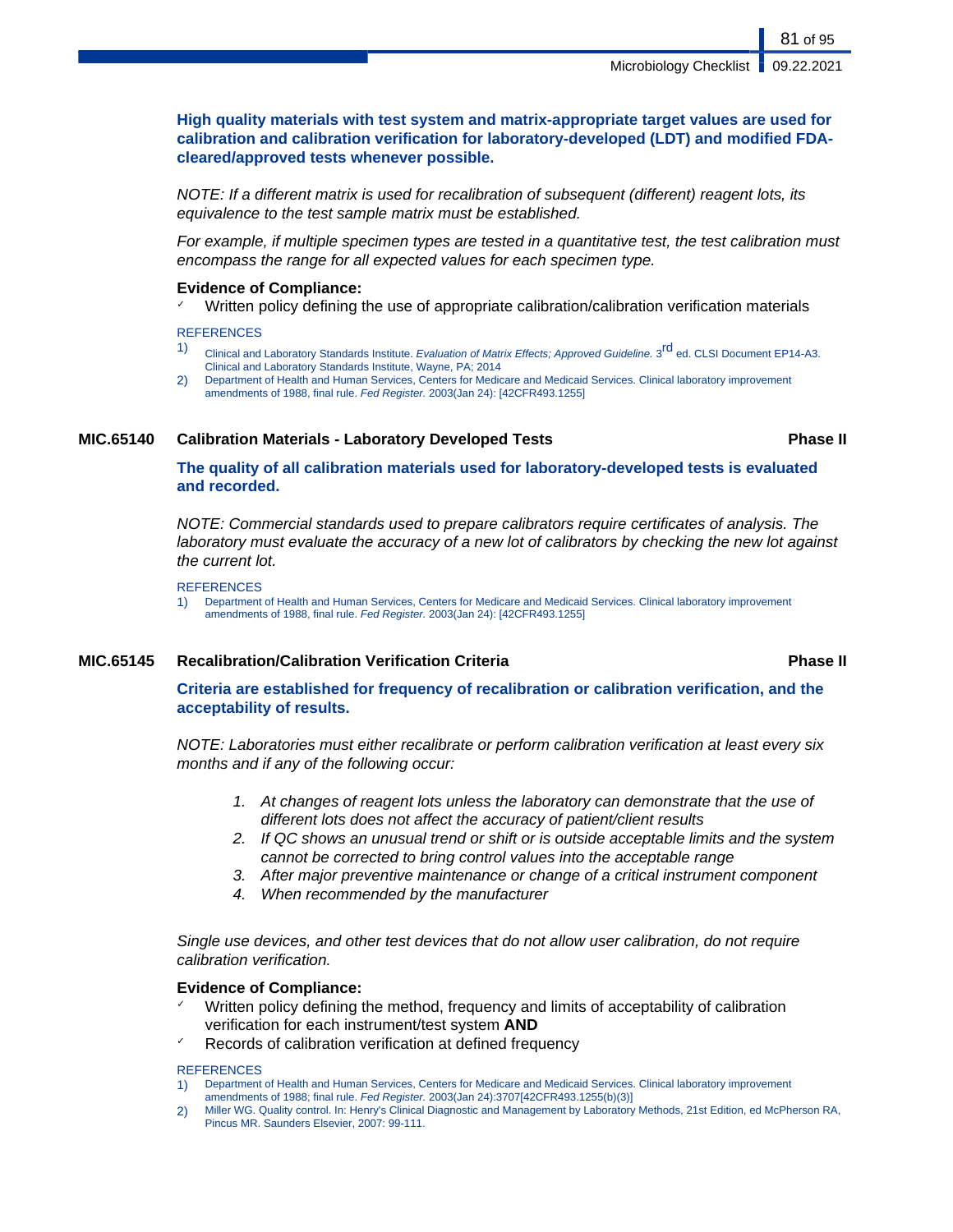### **MIC.65150 Recalibration Phase II**

# **The system is recalibrated when calibration verification fails to meet the established written criteria of the laboratory.**

NOTE: An indication of a potential calibration failure would be external or kit controls with values that repeatedly fall outside of the established control range.

### **Evidence of Compliance:**

- Written policy defining criteria for recalibration **AND**
- $\checkmark$  Records of recalibration, if calibration or calibration verification has failed

#### **REFERENCES**

1) Department of Health and Human Services, Centers for Medicare and Medicaid Services. Clinical laboratory improvement amendments of 1988; final rule. Fed Register. 2003(Jan 24):3707[42CFR493.1255(b)(3)].

## **MIC.65160 AMR Verification Phase II**

## **Verification of the analytical measurement range (AMR) is performed at least every six months and following defined criteria. Records are retained.**

NOTE: The AMR must be verified at least every six months after a method is initially placed in service and if any of the following occur:

- 1. At changes of reagent lots unless the laboratory can demonstrate that the use of different lots does not affect the accuracy of patient/client results, and the range used to report patient/client test data
- 2. If QC shows an unusual trend or shift or is outside acceptable limits, and the system cannot be corrected to bring control values into the acceptable range
- 3. After major preventive maintenance or change of a critical instrument component
- 4. When recommended by the manufacturer

It is not necessary to independently verify the AMR if the calibration of an assay includes calibrators that span the full range of the AMR, with low, midpoint and high values (ie, three points) and the system is calibrated at least every six months. A one-point or two-point calibration does not include all of the necessary points to validate the AMR.

#### **Evidence of Compliance:**

- ✓ Written policy defining the method and frequency performed **AND**
- Records of AMR verification at least every six months

#### **REFERENCES**

1) Department of Health and Human Services, Centers for Medicare and Medicaid Services. Clinical laboratory improvement amendments of 1988; final rule. Fed Register. 2003(Jan 24): [42CFR493.1255]

## **MIC.65170 AMR Verification Materials Phase II**

**Verification of the analytical measurement range (AMR) is performed with matrixappropriate materials, which at a minimum, include low, mid and high range of the AMR, and appropriate acceptance criteria are defined.**

NOTE: The matrix of the sample (ie, the environment in which the sample is suspended or dissolved) may influence the measurement of the analyte. In many cases, the method manufacturer will recommend suitable materials. Other suitable materials for AMR verification include the following:

- 1. Linearity material of appropriate matrix, eg, CAP CVL Survey-based or other suitable linearity verification material
- 2. Previously tested patient/client specimens, that may be altered by admixture with other specimens, dilution, spiking in known amounts of an analyte, or other technique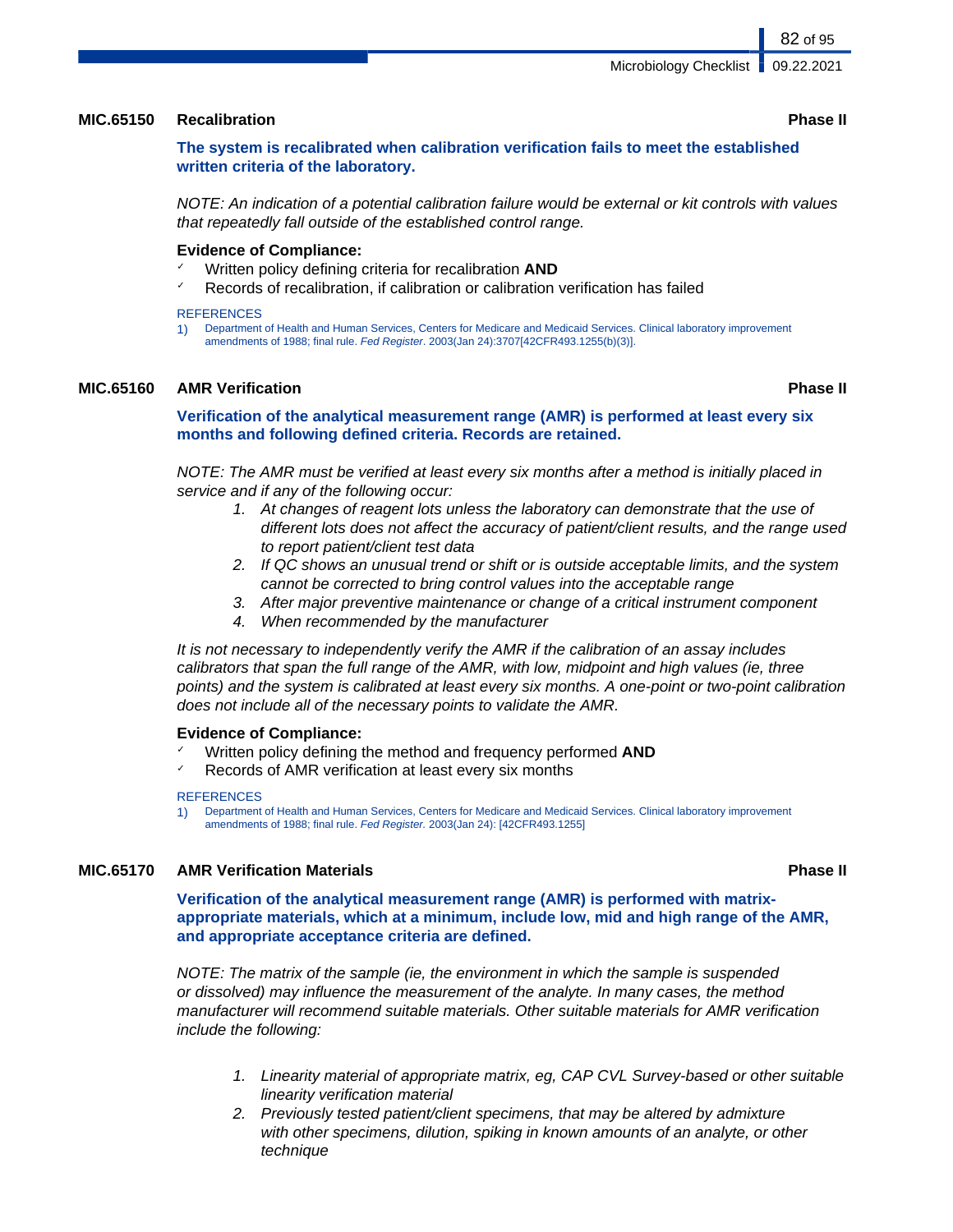Microbiology Checklist **1** 09.22.2021

83 of 95

- 3. Primary or secondary standards or reference materials with matrix characteristics and target values appropriate for the method
- 4. Patient samples that have reference method assigned target values.
- 5. Control materials, if they adequately span the AMR and have method specific target values

# **Evidence of Compliance:**

✓ Written policy for AMR verification defining the types of materials used and acceptability criteria

#### **REFERENCES**

- 1) Department of Health and Human Services, Centers for Medicare and Medicaid Services. Clinical laboratory improvement amendments of 1988; final rule. Fed Register. 2003(Jan 24):3707 [42CFR493.1255]
- 2) Shah VP, Midha KK, Dighe S, et al. Bioanalytical Method Validation Pharm Res.1992;9(4):588–92.
- 3) Hartmann C, Smeyers-Verbeke J, Massart DL, McDowall RD. Validation of bioanalytical chromatographic methods. J Pharm Biomed Anal. 1998;17(2):193–218.
- 4) Findlay JW, et al. Analytical Methods Validation Bioavailability, Bioequivalence and Pharmacokinetic Studies. Pharm Res. 2000;17(12):1551-7.
- 5) Killeen AA, Long T, Souers R, Styler P, Ventura CB, Klee GG. Verifying Performance Characteristics of Quantitative Analytical Systems: Calibration Verification, Linearity, and Analytical Measurement Range. Arch Pathol Lab Med. 2014;138(9): 1773-81.

# **QUALITY CONTROL - NONWAIVED TESTS**

Controls are samples that act as surrogates for patient/client specimens. They are processed like a patient/client sample to monitor the ongoing performance of the entire analytic process in every run.

Qualitative molecular tests typically include positive and negative controls and, in some instances, a sensitivity control to show that low level target is detectable. Quantitative tests typically include a negative control and at least two levels of control at relevant decision points to verify that calibration status is maintained within acceptable limits.

For waived tests, refer to the Quality Control - Waived Tests section of the checklist.

# **Inspector Instructions:**

| <b>READ</b>     | Sampling of molecular microbiology QC policies and procedures<br>Sampling of molecular microbiology QC records                                                                                                                                                                                                                                                                                                                             |
|-----------------|--------------------------------------------------------------------------------------------------------------------------------------------------------------------------------------------------------------------------------------------------------------------------------------------------------------------------------------------------------------------------------------------------------------------------------------------|
|                 | How would you investigate results of negative controls that test as positive or<br>equivocal?<br>What is your course of action when monthly precision data changes significantly from<br>the previous month's data?                                                                                                                                                                                                                        |
| <b>DISCOVER</b> | Review a sampling of QC data over the previous two-year period. Select several<br>occurrences in which QC is out of range and follow records to determine if the steps<br>taken follow the laboratory procedure for corrective action<br>Use QC data to identify tests that utilize internal quality control processes to confirm<br>that any individualized quality control plan (IQCP) is used as approved by the<br>laboratory director |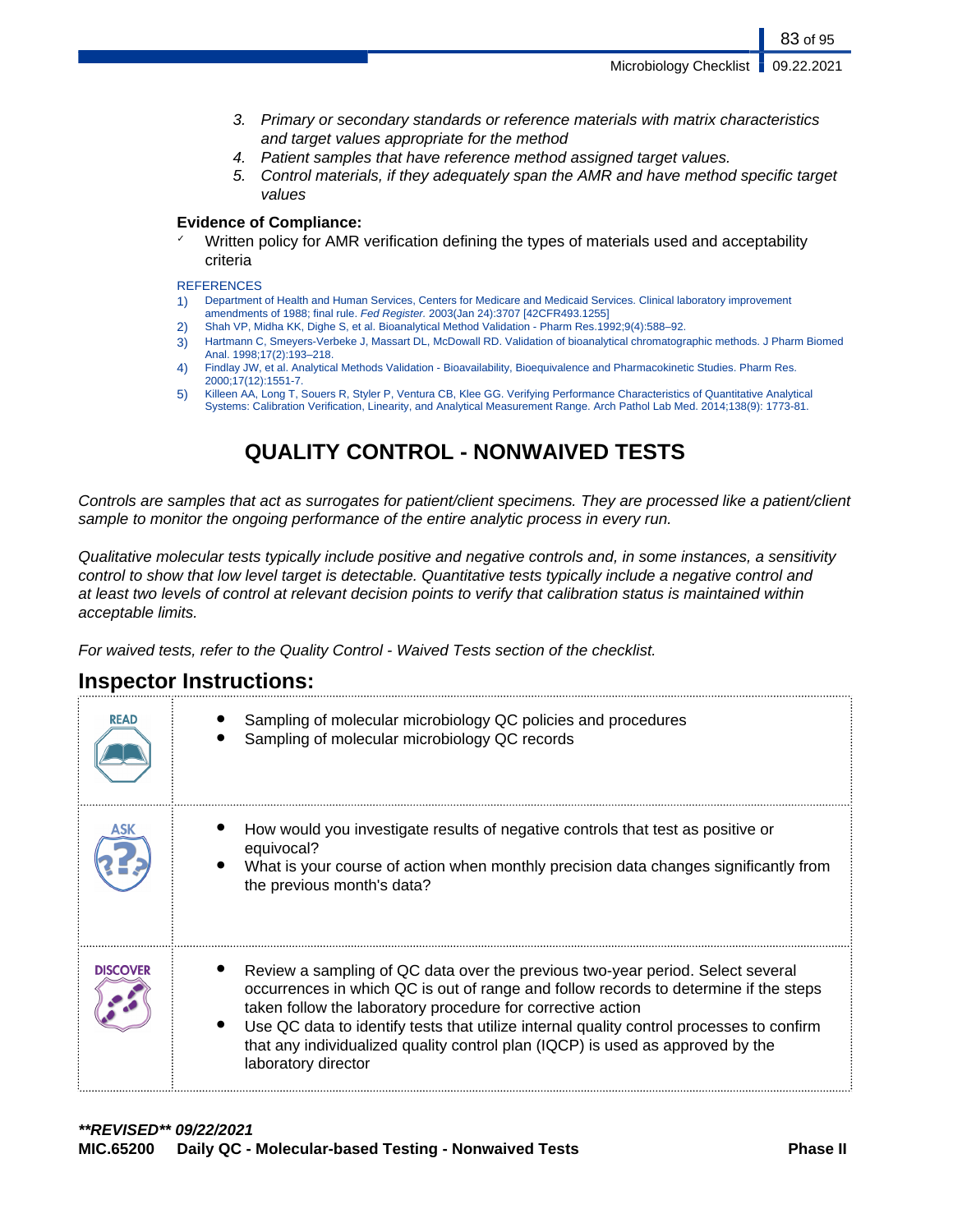**For molecular-based quantitative and qualitative tests, controls are run at least daily, or more frequently if specified in manufacturer's instructions, laboratory procedure, or the CAP Checklist, and when changes occur that may impact patient results.**

NOTE: The laboratory must define the number and type of quality control used and the frequency of testing in its quality control procedures. Control testing is not required on days when patient testing is not performed.

Controls must be run prior to resuming patient testing when changes occur that may impact patient results, including after a change of analytically critical reagents, major preventive maintenance, change of a critical instrument component, or with software changes, as appropriate.

Daily quality control must be run as follows:

- Quantitative tests three controls at least daily, including a negative control, a lowpositive control and a high-positive control, except where a specific exception is given in this checklist
- Qualitative tests a positive and negative control at least daily

Controls should verify assay performance at relevant decision points. The selection of these points may be based on clinical or analytical criteria.

If an internal quality control process (eg, electronic/procedural/built-in) is used instead of an external control material to meet daily quality control requirements, the laboratory must have an individualized quality control plan (IQCP) approved by the laboratory director defining the control process, including the frequency and use of external and internal controls. At a minimum, external control materials must be analyzed with new lots and shipments of reagents or more frequently if indicated in the manufacturer's instructions. Please refer to the IQCP section of the All Common Checklist for the eligibility of tests for IQCP and requirements for implementation and ongoing monitoring of an IQCP.

Controls must assess adequacy of extraction and amplification, eg, positive and negative controls that go through the entire testing process.

- Laboratories performing tests using an IQCP may define their own quality control procedures to monitor the extraction and amplification phases based on the risk assessment performed by the laboratory and the manufacturer's instructions.
- If an IQCP is not in place that monitors the extraction and amplification processes, the following must be followed:
	- 1. An extraction control must be used for each run with the positive control(s).
	- 2. If the samples from an extraction batch are tested over multiple amplification runs, each amplification run must have its own amplification control. A single extraction control need only be tested in one of the amplification runs.
	- 3. If samples from multiple extraction batches are tested in a single amplification run, each extraction batch needs an extraction control. All extraction controls must be tested in a single amplification run. A single amplification control is sufficient.

## **Evidence of Compliance:**

- Written QC procedures
- Records of QC results including external and electronic/procedural/built-in control systems **AND**
- Manufacturer's product insert or manual

#### **REFERENCES**

- 1) Clinical and Laboratory Standards Institute (CLSI). Statistical Quality Control for Quantitative Measurement Procedures: Principles and Definitions; Approved Guideline. 4th ed. CLSI document C24-ED4. Clinical and Laboratory Standards Institute, Wayne, PA, 2016.
- 2) Ye JJ, et al. Performance evaluation and planning for patient/client-based quality control procedures. Am J Clin Pathol. 2000;113:240-248
- 3) Department of Health and Human Services, Centers for Medicare and Medicaid Services. S & C: 16-20-CLIA: Policy Clarification on Acceptable Control Materials Used when Quality Control (QC) is Performed in Laboratories. April 8, 2016.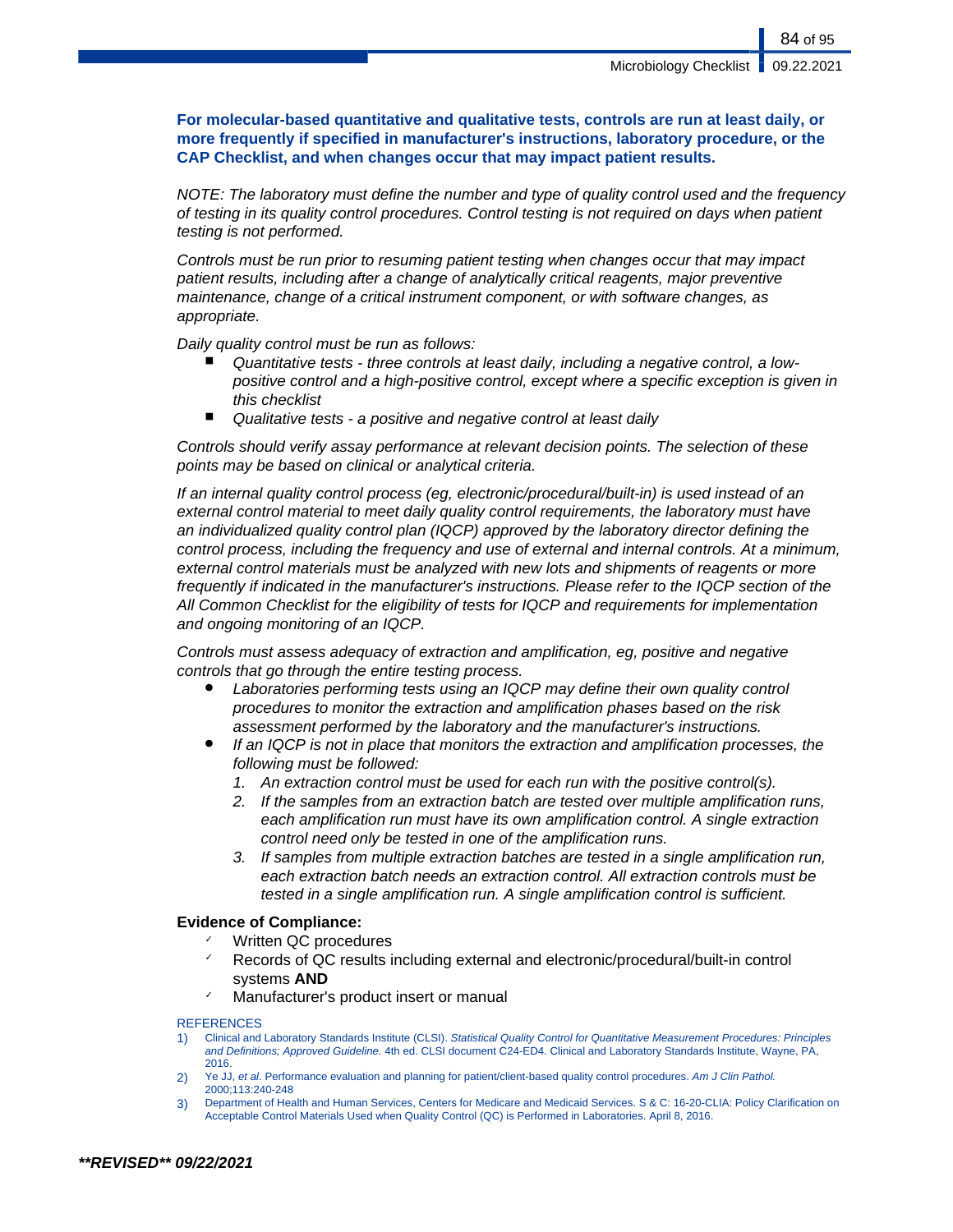# **MIC.65220 Multiplex QC - Nonwaived Tests Phase II**

**For multiplex tests, controls for each analyte are either included in each run or rotated so that all analytes are tested periodically.**

NOTE: If an internal quality control process (eg, electronic/procedural/build-in) is used instead of an external control material to meet daily quality control requirements, the laboratory must have an individualized quality control plan (IQCP) approved by the laboratory director defining the control process, including the frequency and use of external and internal controls. At a minimum, external control materials must be analyzed with new lots and shipments of reagents or more frequently if indicated in the manufacturer's instructions. Please refer to the IQCP section of the All Common Checklist for the eligibility of tests for IQCP and requirements for implementation and ongoing monitoring of an IQCP.

See also MIC.65200 Daily QC - Molecular-based Testing.

#### **Evidence of Compliance:**

- Written policy defining multiplex test QC AND
- Records of multiplex test QC

#### **REFERENCES**

1) Department of Health and Human Services, Centers for Medicare and Medicaid Services. S & C: 16-20-CLIA: Policy Clarification on Acceptable Control Materials Used when Quality Control (QC) is Performed in Laboratories. April 8, 2016.

#### **MIC.65230 Control and Standard Acceptability Limits Phase II**

## **Acceptability limits are defined for all control procedures, control materials, and standards.**

NOTE: These controls must be appropriate for the range of sensitivities tested and should, ideally, focus on result ranges that are near clinical decision points.

### **Evidence of Compliance:**

Written policy defining acceptability limits

### **MIC.65240 QC Statistics Phase I**

**For quantitative assays, quality control statistics are calculated monthly to define analytic imprecision and to monitor trends over time.**

NOTE: The laboratory must use statistical methods such as calculating SD and CV monthly to evaluate variance in numeric QC data.

#### **Evidence of Compliance:**

Written policy for monitoring of analytic imprecision including statistical analysis of data

#### **REFERENCES**

- 1) Mukherjee KL. Introductory mathematics for the clinical laboratory. Chicago, IL: American Society of Clinical Pathology, 1979:81-94
- 2) Barnett RN. Clinical laboratory statistics, 2nd ed. Boston, M; Little, Brown, 1979
- 3) Weisbrodt IM. Statistics for the clinical laboratory. Philadelphia, PA: JB Lippincott, 1985
- 4) Matthews DF, Farewell VT. Understanding and using medical statistics. NY, NY: Karger, 1988
- 5) Department of Health and Human Services, CMS. Clinical laboratory improvement amendments of 1988; final rule. Fed Register. 2003(Jan 24):7146 [42CFR493.1256(d)(10)(i)
- 6) Ross JW, Lawson NS. Analytic goals, concentrations relationships, and the state of the art of clinical laboratory precision. Arch Pathol Lab Med. 1995;119:495-513
- 7) Clinical and Laboratory Standards Institute (CLSI). Statistical Quality Control for Quantitative Measurement Procedures: Principles and Definitions; Approved Guideline. 4th ed. CLSI document C24-ED4. Clinical and Laboratory Standards Institute, Wayne, PA, 2016.
- 8) Brooks ZC, et al. Critical systematic error used of varied QC rules in routine chemistry. Clin Chem. 2000;46:A70

## **MIC.65250 Inhibition Assessment Phase II**

**For assays without an internal control, the laboratory has a procedure to assess inhibition for each specimen type.**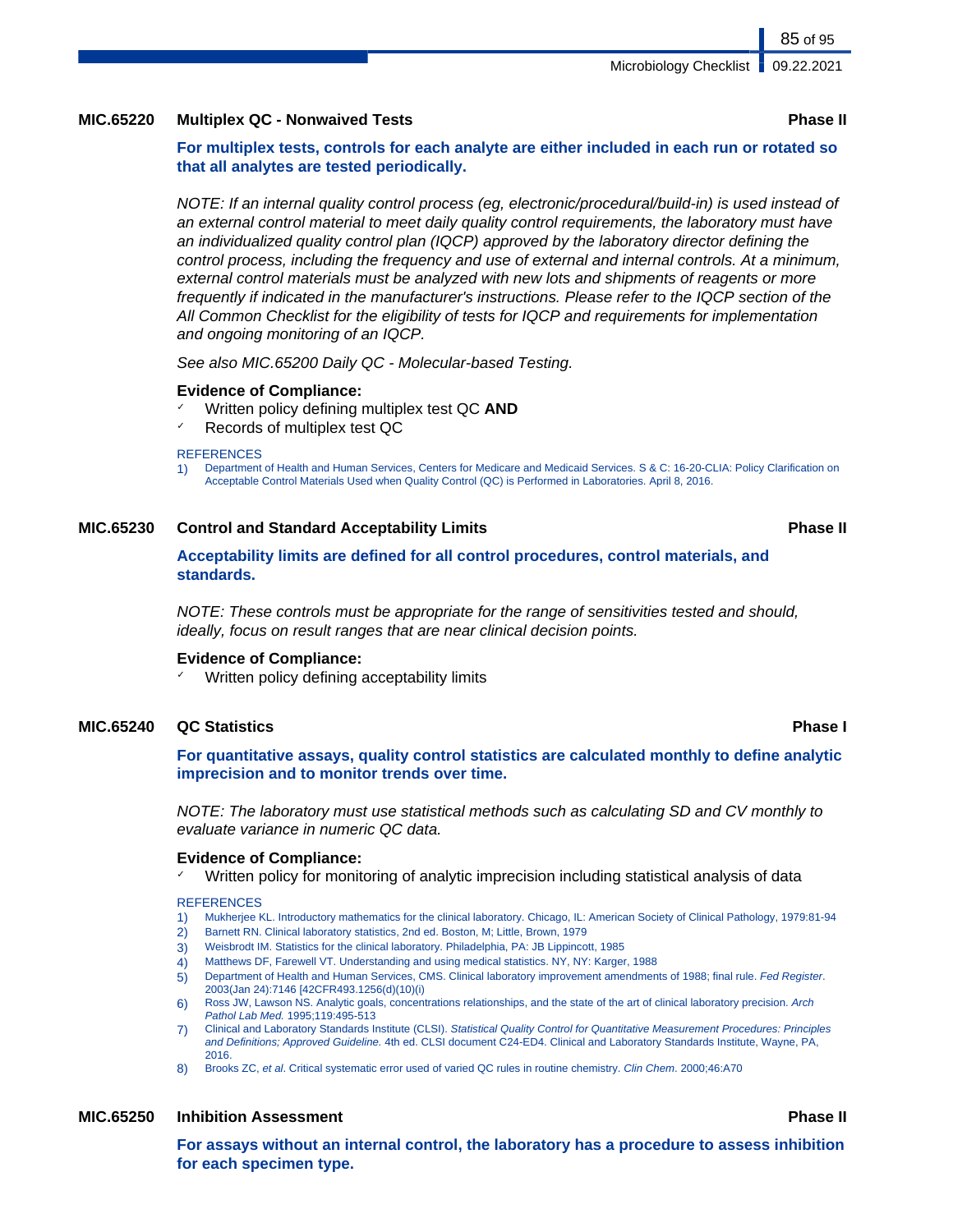Microbiology Checklist | 09.22.2021

NOTE: Documentation of an acceptable inhibition rate may be provided by the manufacturer. If not, laboratories may test for inhibition by spiking an aliquot of the clinical specimen with target nucleic acid. This practice can be discontinued once the laboratory accumulates sufficient data showing that the inhibition rate falls within acceptable limits.

This requirement does not apply to probe-based solution hybridization methods (eg, Gen-Probe AccuProbe) performed without nucleic acid amplification.

**REFERENCES** 1) Ballagi-Pordany A, Belek S. Mol Cell Probes 1996 Jun 10(3):159-64

## **MIC.65260 Isolation/Preparation Phase II**

### **The adequacy of nucleic acid isolation/preparation procedures is evaluated.**

NOTE: Adequacy of nucleic acid isolation/preparation procedures (manual or automated) must be evaluated with each assay by the use of positive and negative controls run in parallel with patient samples. To the extent possible, controls must be processed through all steps of the assay, including the extraction phase.

### **Evidence of Compliance:**

- ✓ Written procedure for evaluating adequacy of nucleic acid **AND**
- Records of controls used to assess adequacy

## **MIC.65270 Qualitative Cut-Off - Laboratory-Developed Test Phase II**

**For qualitative tests that use a cut-off value to distinguish positive from negative, the cutoff value is established initially, and verified with every change in lot or at least every six months.**

NOTE: The limit of detection that distinguishes a positive from a negative result must be established or verified when the test is initially placed in service, and verified with every change in lot (eg, new master mix), instrument maintenance, or at least every six months thereafter. Note that a low-positive control that is close to the limit of detection can satisfy this checklist requirement, but must be external to the kit (eg, weak-positive patient sample or reference material prepared in appropriate matrix).

#### **Evidence of Compliance:**

- ✓ Written procedure for initial establishment and verification of the cut-off value **AND**
- Records of initial establishment and verification at defined frequency

# **REAGENTS**

For waived tests, refer to the Reagents section of the All Common Checklist.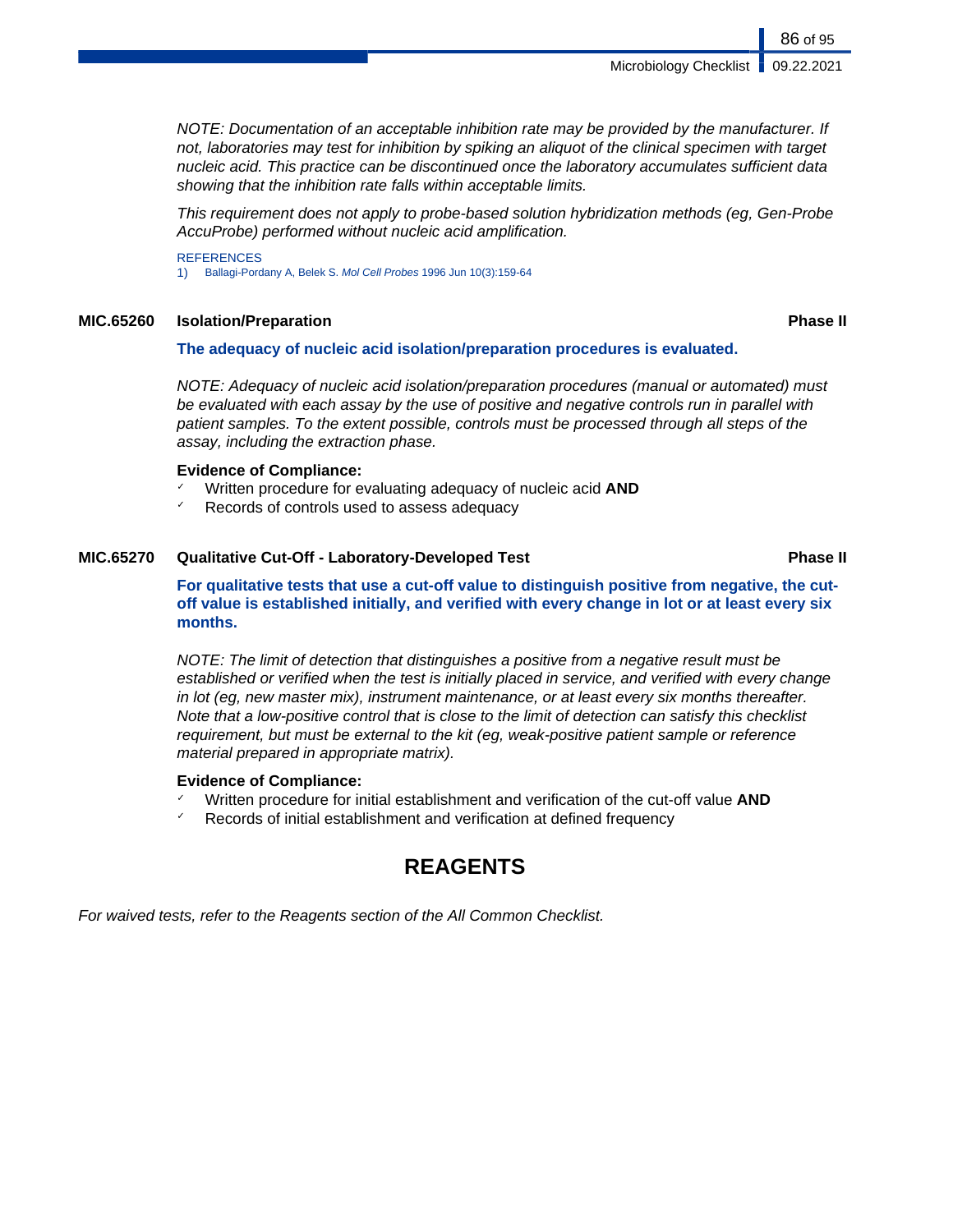# **Inspector Instructions:**

| <b>OBSERVE</b> | Sampling of reagents/controls (storage, designated pre- and post-amplification) |
|----------------|---------------------------------------------------------------------------------|
|                | How do you verify new multiplex lots/shipments?                                 |

# **MIC.65300 Reagent Storage Phase II**

87 of 95

**All test reagents and controls are stored properly and in a manner which minimizes target DNA/RNA contamination and degradation.**

NOTE: Pre- and post-amplification reagents and controls must be stored under appropriate temperature and conditions in designated pre- and post-amplification areas. Temperaturesensitive reagents and/or controls may not be stored in frost-free freezers, unless either of the following conditions are met: 1) Reagent/control materials are kept in thermal containers and the laboratory can demonstrate that the function of these materials is not compromised; or 2) Freezer temperature is monitored by a continuous monitoring system, or a maximum/minimum thermometer.

Patient samples may be stored in a frost-free freezer only if the temperature is monitored in accordance with (2), above.

# **Evidence of Compliance:**

Written policy defining storage requirements for reagents and controls

### **REFERENCES**

1) Borst A, Box AT, Fluit AC. False-positive results and contamination in nucleic acid amplification assays: suggestions for a prevent and destroy strategy. Eur J Clin Microbiol Infect Dis. 2004 Apr;23(4):289-99. Epub 2004 Mar 10. Review. PMID: 15015033 [\[PubMed](http://search.msn.com/results.aspx?srch=105&FORM=IE7RE&q=PubMed+-+indexed+for+MEDLINE) [- indexed for MEDLINE\]](http://search.msn.com/results.aspx?srch=105&FORM=IE7RE&q=PubMed+-+indexed+for+MEDLINE)

# **MIC.65320 New Reagent Lot - Multiplex Tests Phase II**

**For multiplex tests, at least two analytes are individually verified for each new shipment and lot, and the analytes verified are periodically rotated.**

NOTE: A multiplex test simultaneously detects a defined set of analytes (eg, two or more pathogen-specific nucleic acid sequences) from a single run or cycle of the assay. Although a sample of analytes (at least two) may be used to verify each lot and shipment, the analytes verified must be rotated periodically as defined in laboratory procedure to assess all analytes in the multiplex test over time.

# **Evidence of Compliance:**

- ✓ Written procedure for new lot/shipment verification of each multiplex test **AND**
- Records of new lot and shipment verification

# **MIC.65330 Current Primers/Probes - Laboratory-Developed Test Phase II**

**For tests developed by the laboratory, there are written policies and procedures to evaluate nucleic acid tests for compatibility with currently circulating microbial strains.**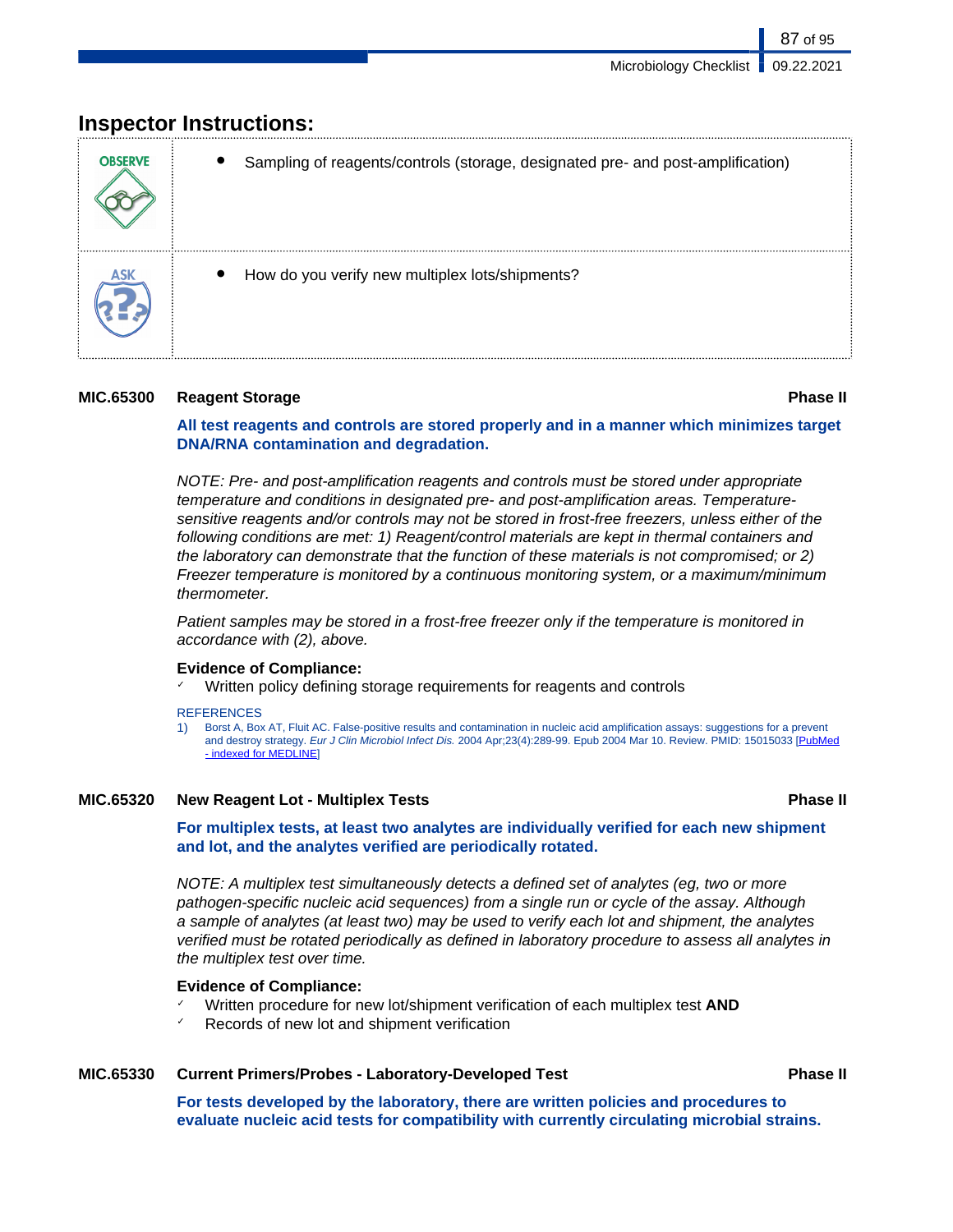NOTE: This can include, but is not limited to in silico analysis of compatibility of primers and probes with their intended targets, surveying the literature for evidence of problems with the assay or description of a discovered target variation that might affect test performance of the assay. The performance of the assays in use should be assessed against newly described variants (eg, Influenza H1N1, EV-D68) if they occur in the patient population served by the laboratory.

## **MIC.65340 Probe Characteristics - Laboratory-Developed Test Phase II**

**Information regarding the nature of any probe or primer used in a laboratory-developed test is sufficient to permit interpretation and troubleshooting of test results.**

NOTE: Sequence and size data may not be available for commercially-obtained tests when this information is considered proprietary.

### **Evidence of Compliance:**

Records of probe details including oligonucleotide sequence, target, concentration, or purity, as applicable

# **INSTRUMENTS**

Refer to the All Common Checklist for additional requirements on instrument and equipment.

# **Inspector Instructions:**



Sampling of thermocycler well accuracy records

# **MIC.65400 Thermocycler Temperature Checks Phase II**

**Individual wells (or a representative sample thereof) of thermocyclers are checked for temperature accuracy before being placed in service and at least annually thereafter.**

NOTE: A downstream measure of well-temperature accuracy (such as productivity of amplification) may be substituted to functionally meet this requirement. For closed systems this function should be performed as a component of the manufacturer-provided preventive maintenance.

### **Evidence of Compliance:**

- ✓ Written procedure for verification of thermocycler accuracy **AND**
- Records of thermocycler verification

#### **REFERENCES**

- 1) Saunders GC, et al. Interlaboratory study on thermal cycler performance in controlled PCR and random amplified polymorphic DNA analyses. Clin Chem. 2001;47:47-55
- 2) Clinical and Laboratory Standards Institute. Establishing Molecular Testing in Clinical Laboratory Environments; Approved Guideline. CLSI Document MM19-A. Clinical and Laboratory Standards Institute, Wayne, PA, 2011.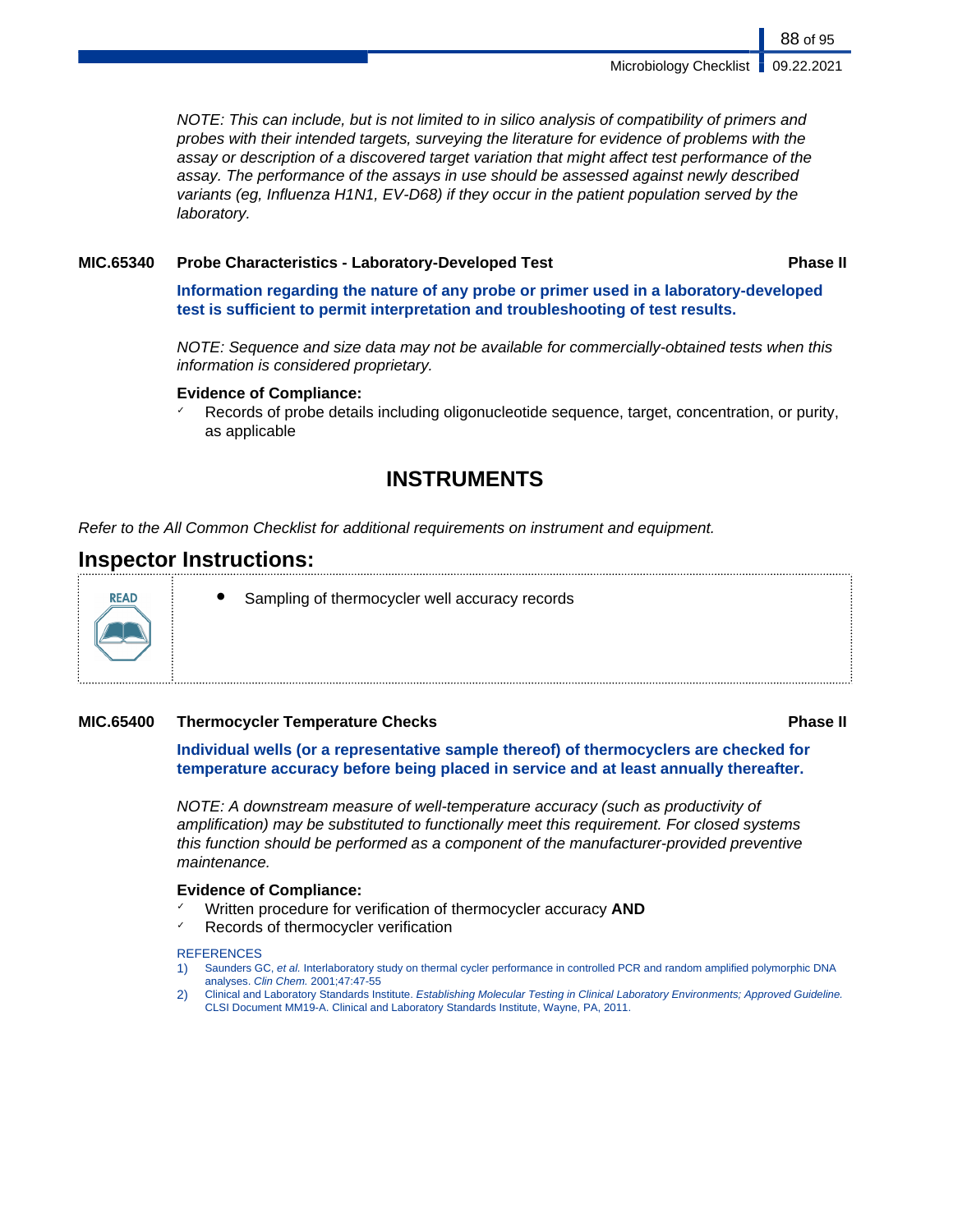# **PROCEDURES & TESTS**

# **Inspector Instructions:**

| <b>READ</b>    | Sampling of test policies and procedures<br>Sampling of temperature incubation logs<br>Sampling of molecular microbiology policies for analytic interpretation<br>Sampling of HIV result reports        |
|----------------|---------------------------------------------------------------------------------------------------------------------------------------------------------------------------------------------------------|
| <b>OBSERVE</b> | Physical containment practices (frequent glove change, separate manipulation of pre-<br>and post-specimens, dedicated pipettes)                                                                         |
|                | What is your course of action when the incubation temperature is out of range?<br>What follow-up action is taken when a negative result is obtained for Group B strep<br>tests using direct DNA probes? |

## **MIC.65500 Carryover Phase II**

# **Nucleic acid amplification procedures (eg, PCR) use appropriate physical containment and procedural controls to minimize carryover (false positive results).**

NOTE: This item is primarily directed at ensuring adequate physical separation of pre- and postamplification samples to avoid amplicon contamination. The extreme sensitivity of amplification systems requires that the laboratory take special precautions. For example, pre- and postamplification samples should be manipulated in physically separate areas; gloves must be worn and frequently changed during processing; dedicated pipettes (positive displacement type or with aerosol barrier tips) must be used; and manipulations must minimize aerosolization. Enzymatic destruction of amplification products is often helpful, as is real-time measurement of products to avoid manual manipulation of amplification products.

### **Evidence of Compliance:**

Written procedure that defines the use of physical containment and procedural controls as applicable to minimizing carryover

#### **REFERENCES**

- 1) Kwok S, Higuchi R. Avoiding false positives with PCR. Nature 1989;339:237-238
- 2) Clinical and Laboratory Standards Institute (CLSI). Collection, Transport, Preparations, and Storage of Specimens for Molecular Methods. 2nd ed. CLSI guideline MM13. Clinical and Laboratory Standards Institute, Wayne, PA; 2020.
- 3) Clinical and Laboratory Standards Institute. Establishing Molecular Testing in Clinical Laboratory Environments; Approved Guideline. CLSI Document MM19-A. Clinical and Laboratory Standards Institute, Wayne, PA, 2011.
- 4) Clinical and Laboratory Standards Institute. Molecular Diagnostic Methods for Infectious Diseases; Approved Guideline. 3<sup>rd</sup> ed. CLSI document MM03-ED3. Clinical and Laboratory Standards Institute, Wayne, PA, 2015.

# **MIC.65520 Temperature Range Defined Phase II**

**For each step of the procedure all incubation temperatures are defined and recorded.**

NOTE: For some instruments this function is performed automatically by software provided by the manufacturer.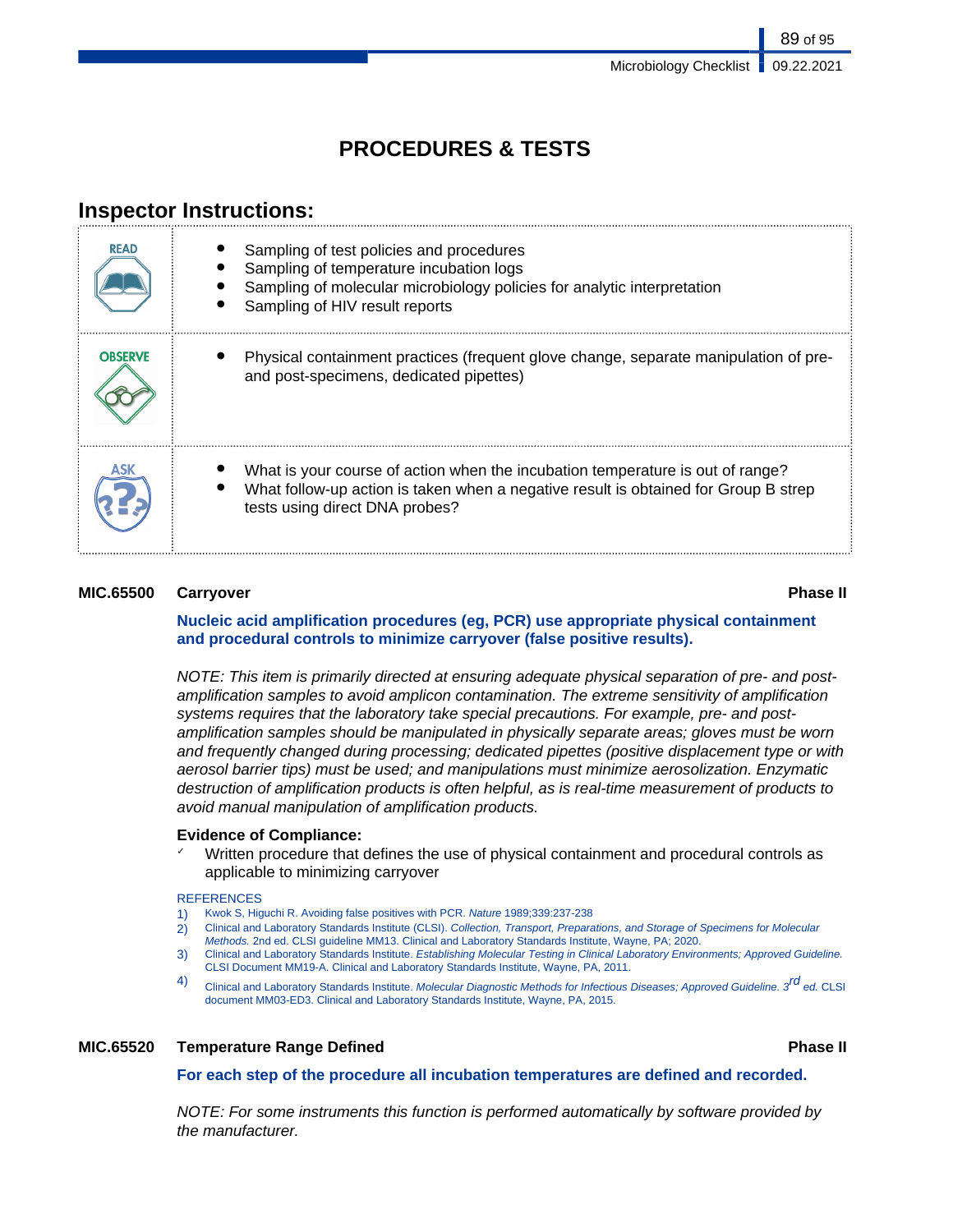Microbiology Checklist | 09.22.2021

# **MIC.65530 Incubations - Manufacturer's Specifications Phase II**

**Incubations (reactions) performed using baths/blocks/instruments meet manufacturer's specifications.**

NOTE: Bath/blocks/instruments must be able to maintain the appropriate temperature throughout the incubation (reaction) within the range specified by the manufacturer of the assay.

#### **Evidence of Compliance:**

✓ Written procedure to monitor incubation performance consistent with manufacturer's specifications

### **MIC.65540 Nucleic Acid Extraction/Purification Phase II**

## **Nucleic acids are extracted and purified by validated methods.**

NOTE: These can include methods reported in the literature, an established commercially available kit or instrument, or a laboratory-developed method.

### **Evidence of Compliance:**

 $\checkmark$  Records to support nucleic acid extraction/purification is performed by a validated method

## **MIC.65550 Melting Temperature - Laboratory-Developed Test Phase II**

**For laboratory-developed tests that generate a result based on a melting temperature (Tm), appropriately narrow temperature ranges (+/- 2.5ºC) are defined and recorded each day of use.**

# **MIC.65560 Analytic Interpretation Phase II**

**There are written policies for analytic interpretation of results, as applicable.**

# **MIC.65570 Calculating Quantitative Values Phase II**

**For quantitative molecular tests, methods for calculating quantitative values are adequately described and units clearly documented.**

# **MIC.65580 Group B Screening - Non-amplified DNA Probe Phase II**

**Negative results obtained for Group B streptococcus intrapartum screening by a nonamplified DNA probe are followed up with a selective broth culture method.**

NOTE: Direct DNA probing is insufficiently sensitive to detect light colonization and is therefore not adequate to replace culture based prenatal screening or to use in place of risk based approaches when culture results are unknown at the time of labor. An adequate rapid intrapartum test must be as sensitive as culture of vaginal and rectal swabs inoculated into selective broth media.

#### **Evidence of Compliance:**

Written policy requiring follow-up testing for negative Group B performed by non-amplified DNA probe

#### **REFERENCES**

- 1) Filkins L, Hauser J, Robinson-Dunn B, Tibbetts R, Boyanton B, Revell P. American Society for Microbiology Clinical and Public Health Microbiology Committee, Subcommittee on Laboratory Practices. Guidelines for the Detection and Identification of Group B Streptococcus. March 10, 2020.
- 2) The American College of Obstetricians and Gynecologists Committee on Obstetric Practice. ACOG Committee Opinion No. 485: Prevention of early-onset group B streptococcal disease in newborns. 2011;117(4):1019-27. doi: 10.1097/AOG.0b013e318219229b.

90 of 95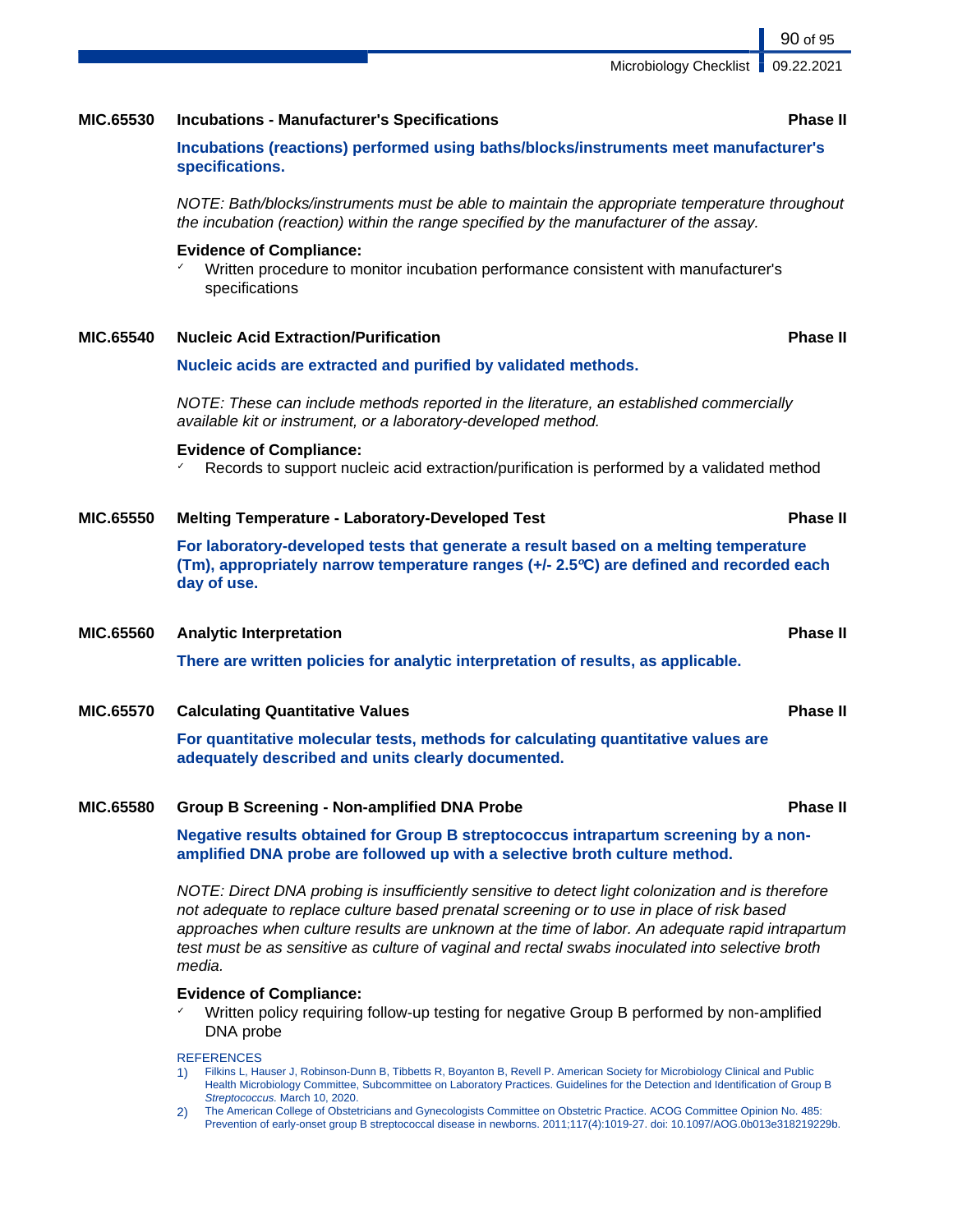# **\*\*REVISED\*\* 09/22/2021**

# **MIC.65590 Group B Screening - Amplified Method Phase II**

**A pre-enrichment step using a selective broth enrichment culture is performed for antepartum (36 to 38 weeks gestation) vaginal/rectal swab screening for Group B streptococci (GBS) colonization by nucleic acid amplification testing (NAAT).**

NOTE: If direct sample testing is performed, without the broth enrichment step, all antepartum samples testing negative for GBS must be followed up with a selective enrichment broth step in conjunction with culture or NAAT testing.

The utility of NAAT assays for intrapartum testing (ie, during active labor) remains unsettled. If used, it is recommended that testing only be considered for women not appropriately screened at 36 to 38 weeks and for whom no other clinical risk factors related to neonatal GBS infection are present during labor.

#### **REFERENCES**

1) Filkins L, Hauser J, Robinson-Dunn B, Tibbetts R, Boyanton B, Revell P. American Society for Microbiology Clinical and Public Health Microbiology Committee, Subcommittee on Laboratory Practices. Guidelines for the Detection and Identification of Group B Streptococcus. March 10, 2020.

## **MIC.65600 M. tuberculosis Molecular Testing Phase II**

**When performing molecular testing for the detection of M. tuberculosis directly from clinical specimens, culture is performed on all samples regardless of the molecular test result.**

### **Evidence of Compliance:**

Patient reports or worksheets

### **\*\*NEW\*\* 06/04/2020**

## **MIC.65620 HIV Primary Diagnostic Testing - Supplemental and Confirmatory Testing Phase I**

**The laboratory follows public health recommendations or guidelines for HIV primary diagnostic testing, including primary screening and additional (supplemental and/or confirmatory) testing.**

NOTE: If additional testing after a primary screening test is recommended by public health authorities, the laboratory:

- Performs additional testing reflexively if the specimen is suitable and the test is performed in house, or
- Sends additional testing to a referral laboratory if the specimen is suitable, or
- Provides guidance to providers on submission of additional specimens, if needed for supplemental or confirmatory testing.

The US Centers for Disease Control and Prevention (CDC) and Association of Public Health Laboratories (APHL) provide recommendations for HIV testing. Guidelines and recommended algorithms can be found on the [CDC](https://www.cdc.gov/hiv/guidelines/testing.html) and [APHL](https://www.aphl.org/programs/infectious_disease/Pages/HIV.aspx) websites.

This checklist item does not apply to the testing of individuals from whom human derived products for therapeutic use are being derived or other types of testing performed for the monitoring of HIV infection (eg, viral load, CD4 counts). Reporting HIV results to public health is not within the scope of this checklist item.

### **Evidence of Compliance:**

- Written policy for the performance of HIV testing **AND**
- Patient reports with initial screening results and reflexive testing results and/or guidance

#### **REFERENCES**

91 of 95

<sup>1)</sup> Centers for Disease Control and Prevention and Association of Public Health Laboratories. Laboratory Testing for the Diagnosis of HIV Infection: Updated Recommendations. Available at <http://stacks.cdc.gov/view/cdc/23447>. Published June 27, 2014. Accessed 11/19/2019.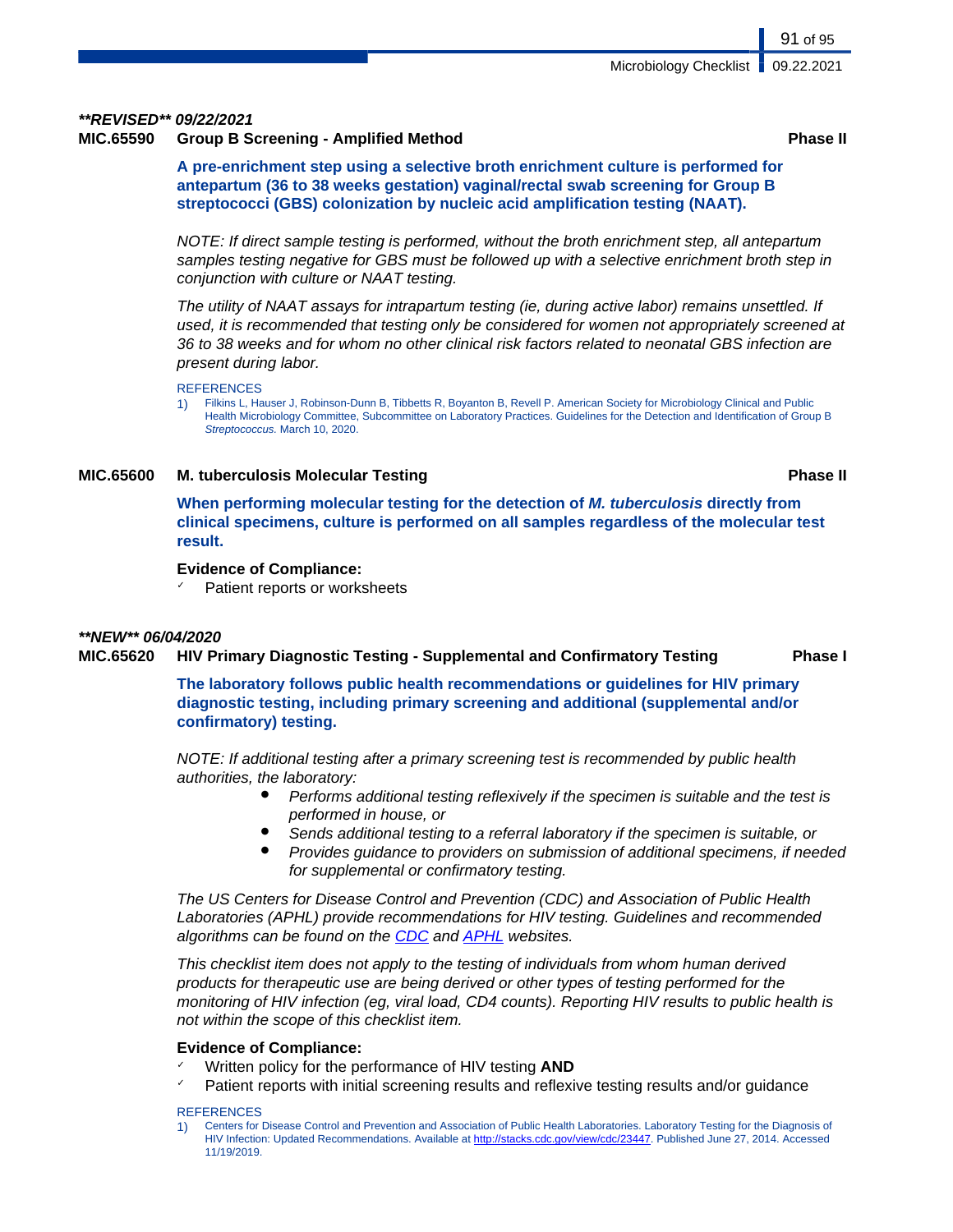Microbiology Checklist | 09.22.2021

92 of 95

2) Association of Public Health Laboratories. Suggested Reporting Language for the HIV Laboratory Diagnostic Testing Algorithm.<br>January 2019. Available at <u>APHL Publications</u>. Accessed 11/19/2019.

# **ELECTROPHORESIS**

# **Inspector Instructions:**

| <b>READ</b>    | Sampling of electrophoresis test procedures<br>Sampling of melting temperature record monitoring                    |
|----------------|---------------------------------------------------------------------------------------------------------------------|
| <b>OBSERVE</b> | Autoradiographs/gel photographs (low background, clear signal absence of bubbles)                                   |
|                | How is the endpoint of gel electrophoresis determined?<br>What criteria are used to interpret electrophoretic gels? |

# **MIC.65700 Molecular Weight Markers Phase II Known molecular weight markers that span the range of expected bands are used for each electrophoretic run. Evidence of Compliance:**

✓ Records of appropriate markers for each run

# **MIC.65720 Visual/Fluorescent Markers Phase II**

**Visual or fluorescent markers are used to determine the endpoint of gel electrophoresis.**

# **MICROBIAL IN SITU HYBRIDIZATION (ISH)**

# **Inspector Instructions:**

| <b>READ</b> | Sampling of ISH QC policies and procedures<br>Sampling of ISH QC records               |
|-------------|----------------------------------------------------------------------------------------|
|             | What is your course of action when ISH results do not correlate with culture findings? |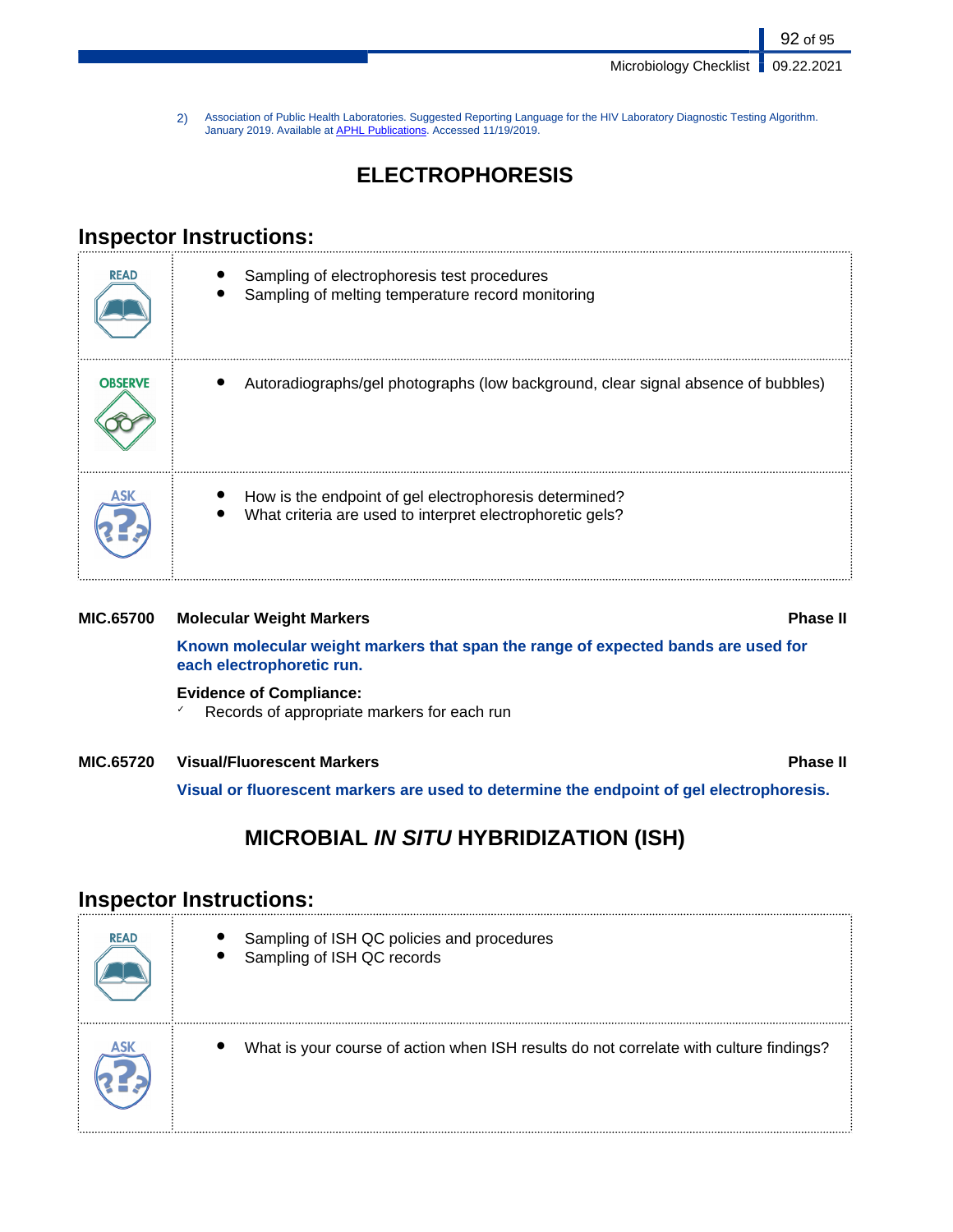#### **MIC.65800 ISH QC Phase II**

**Appropriate positive and negative controls are run in parallel and results recorded for each microbial in situ hybridization (ISH) analysis.**

NOTE: Laboratories should refer to the manufacturer's guidelines for the selection of appropriate controls. Quality control must be performed with every run, independent of the number of samples tested (ie, one sample or batch of several samples)

### **Evidence of Compliance:**

Written policy for ISH QC consistent with manufacturer's quidelines

#### **REFERENCES**

- 1) Stefano, K., and J. J. Hyldig-Nielsen. 1997. Diagnostic applications of PNA oligomers. In S. A. Minden and L. M. Savage (ed.),
- Diagnostic gene detection & quantification technologies. IBC Library Series, Southborough, Mass
- 2) Perry-O'Keefe, H., S. Rigby, K. Oliveira, D. Sorensen, H. Stender, J. Coull, and J. J. Hyldig-Nielsen. 2001. Identification of indicator microorganisms using a standardized PNA FISH method. J. Microbiol. Methods 47:281-292.[CrossRef][Medline]
- 3) Oliveira, K., S. M. Brecher, A. Durbin, D. S. Shapiro, D. R. Schwartz, P. C. De Girolami, J. Dakos, G. W. Procop, D. Wilson, C. S. Hanna, G. Haase, H. Peltroche-Llacsahuanga, K. C. Chapin, M. C. Musgnug, M. H. Levi, C. Shoemaker, and H. Stender. 2003. Direct identification of Staphylococcus aureus from positive blood culture bottles. J. Clin. Microbiol. 41:889-891.[Abstract/Free Full **Textl**

# **MIC.65820 QC Corrective Action Phase II**

**Corrective action is documented when microbial ISH (in situ hybridization) results do not correlate with culture findings.**

NOTE: Discordant findings should be promptly investigated for potential false positive or false negative results from reagent failure, technical error, interpretive error or cross-reactivity of probes.

#### **REFERENCES**

- 1) Stefano, K., and J. J. Hyldig-Nielsen. 1997. Diagnostic applications of PNA oligomers. In S. A. Minden and L. M.
- 2) Perry-O'Keefe, H., S. Rigby, K. Oliveira, D. Sorensen, H. Stender, J. Coull, and J. J. Hyldig-Nielsen. 2001. Identification of indicator microorganisms using a standardized PNA FISH method. J. Microbiol. Methods 47:281-292.[CrossRef][Medline]
- 3) Oliveira, K., S. M. Brecher, A. Durbin, D. S. Shapiro, D. R. Schwartz, P. C. De Girolami, J. Dakos, G. W. Procop, D. Wilson, C. S. Hanna, G. Haase, H. Peltroche-Llacsahuanga, K. C. Chapin, M. C. Musgnug, M. H. Levi, C. Shoemaker, and H. Stender. 2003. Direct identification of Staphylococcus aureus from positive blood culture bottles. J. Clin. Microbiol. 41:889-891.[Abstract/Free Full Text]

# **SEQUENCING**

The requirements in this section apply to a variety of methods that can be used for sequencing (eg, Sanger sequencing, pyrosequencing, next generation sequencing (NGS). If NGS methods are used for infectious disease related testing (eg, sequences for specific organisms or taxonomic groups, assignment of drug resistance sequences, assignment of pathogenicity markers, or assignment of host response markers), the requirements in the Next Generation Sequencing section of the Molecular Pathology Checklist must be used in conjunction with these requirements for inspection.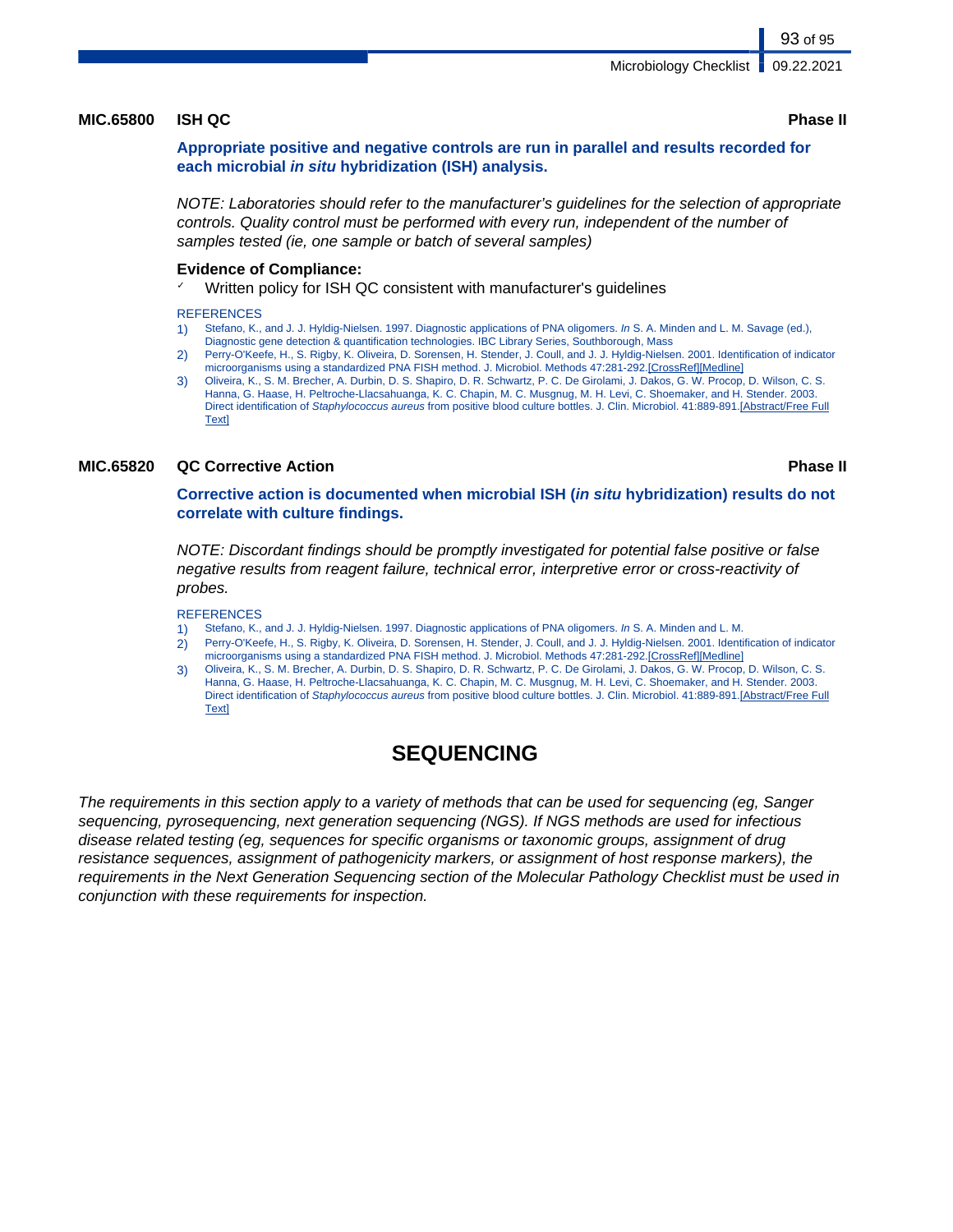# **Inspector Instructions:**

| <b>READ</b>    | Sampling of sequencing policies and procedures                                                                                               |
|----------------|----------------------------------------------------------------------------------------------------------------------------------------------|
| <b>OBSERVE</b> | Manufacturer's interpretive software (most current version)                                                                                  |
|                | How does your laboratory detect cross-contamination of samples/amplicons? What<br>action would you take if cross contamination is suspected? |

# **MIC.65900 Sequencing Data Criteria Phase II**

**There are written criteria for the acceptability and interpretation of primary sequencing data.**

# **MIC.65920 Sequencing Data Interpretation Phase II**

**There is a policy to assure that appropriate databases are used and updated for the interpretation of sequencing data.**

NOTE: Data bases should be comprehensive and current.

# **MIC.65940 Alternative Sequencing Interpretive Databases Phase II**

**If the laboratory uses alternative sequence interpretive databases, either alone or in conjunction with manufacturer's software, the alternative databases have been validated for the interpretation of the sequence data.**

NOTE: This validation can be completed using published literature that evaluates the interpretation of the sequence data (for example the ISA-USA resistance interpretation guidelines). If the use of alternative data bases is done by the clinician after laboratory reporting of sequence interpretation, this validation is not necessary.

# **Evidence of Compliance:**

Records of validation study if alternative interpretive databases are utilized, if applicable

# **MIC.65960 Sample/Amplicon Contamination Phase II**

**Procedures prevent or detect potential cross-contamination of samples and/or amplicons.**

NOTE: Examples are the use of negative controls in each batch, the manufacturer's use of Uracil N-glycosylase (UNG), or the fingerprinting program provided by the manufacturer.